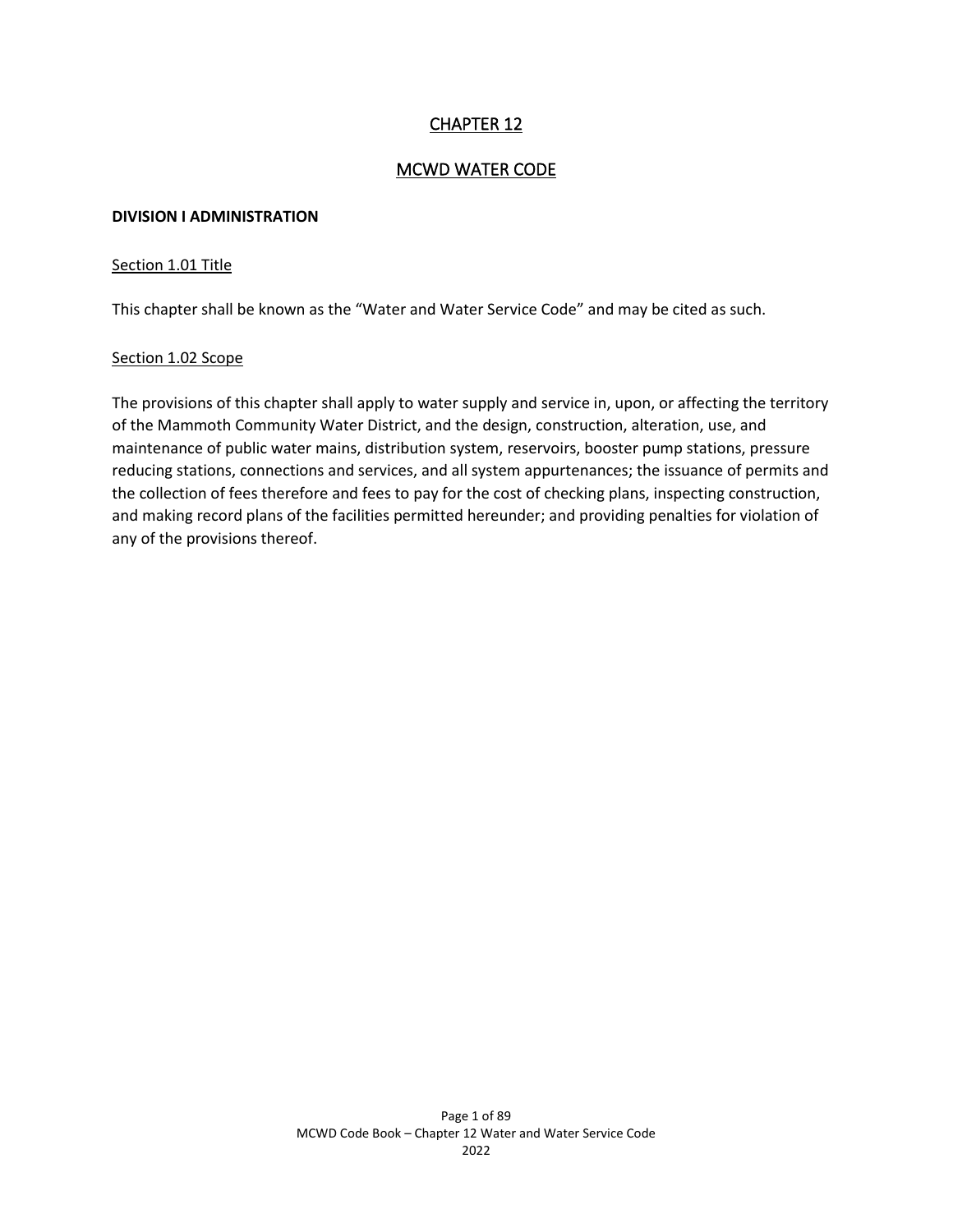### **DIVISION II DEFINITIONS**

### Section 2.01 Scope

The words and phrases appearing in this division are defined and shall be construed as hereinafter set forth, unless it shall be apparent from the context that they have a different meaning.

#### Section 2.02 District

"District" means the Mammoth Community Water District.

### Section 2.03 Board

"Board" means the Board of Directors of the Mammoth Community Water District.

### Section 2.04 District Manager

"District Manager" shall mean the Manager of the District or other person designated by the Board to perform the services or make the determinations permitted or required under this chapter by the District Manager.

#### Section 2.05 Person

"Person" shall mean any person, firm, company, corporation, partnership, association, any public corporation, political subdivision, city, county, district, the State of California, or the United States of America, or any department or agency thereof.

#### Section 2.06 Owner

"Owner" shall mean any person who by contract of sale, grant deed, or other evidence of estate, or other color of right or color of title has fee title to any lot, premises, or parcel of land.

### Section 2.07 Premises

"Premises" shall mean any lot, or any piece or parcel of land comprising two or more lots of record in one ownership, or any building or other structure or part of any building or structure used or useful for human habitation or gathering or for carrying on a business or occupation or any commercial or industrial activity.

### Section 2.08 County Health Officer

"County Health Officer" means the County Health Officer of the County of Mono, or their authorized deputy, agent, representative, or inspector.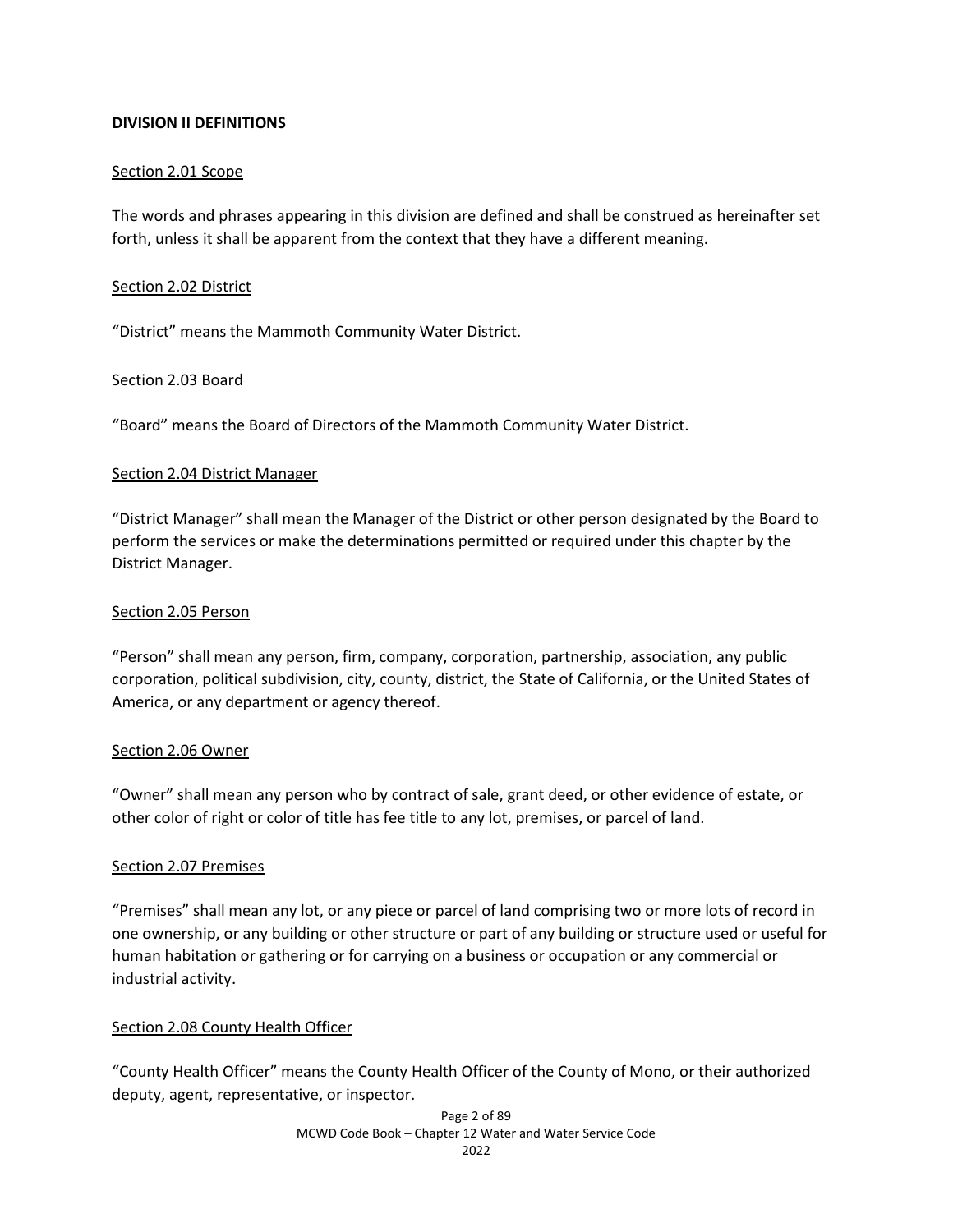### Section 2.09 Ordinance

"Ordinance" means an ordinance of the Mammoth Community Water District.

### Section 2.10 Section

"Section" means a section of this chapter unless some other ordinance, chapter or statute is mentioned.

### Section 2.11 Inspector

"Inspector" means the authorized inspector, deputy, agent, or representative of the District.

### Section 2.12 Licensed Contractor

"Licensed Contractor" means a contractor having a valid license issued pursuant to Chapter 9, Division 3, of the Business and Professions Code, State of California, which license includes the activities listed on permit applied for.

## Section 2.13 Permittee

"Permittee" means the person to whom a permit has been issued pursuant to the provisions of this chapter.

### Section 2.14 Lot

"Lot" means any piece or parcel of land bounded, defined, or shown upon a map or deed recorded or filed in the office of the County Recorder of Mono County, provided, however, that in the event any building or structure covers more area than a lot as defined above, the term "lot" shall include all such pieces or parcels of land upon which said building or structure is wholly or partly located, together with yards, courts and other unoccupied spaces legally required for the building or structure.

### Section 2.15 Street Property Line

As used in this chapter, "Street Property Line" means a building line, where one has been established by ordinance, otherwise the street property line itself.

### Section 2.16 Frontage

"Frontage" means the length or width in feet applied to a lot based on the benefit received from the abutting water line, as determined by the District.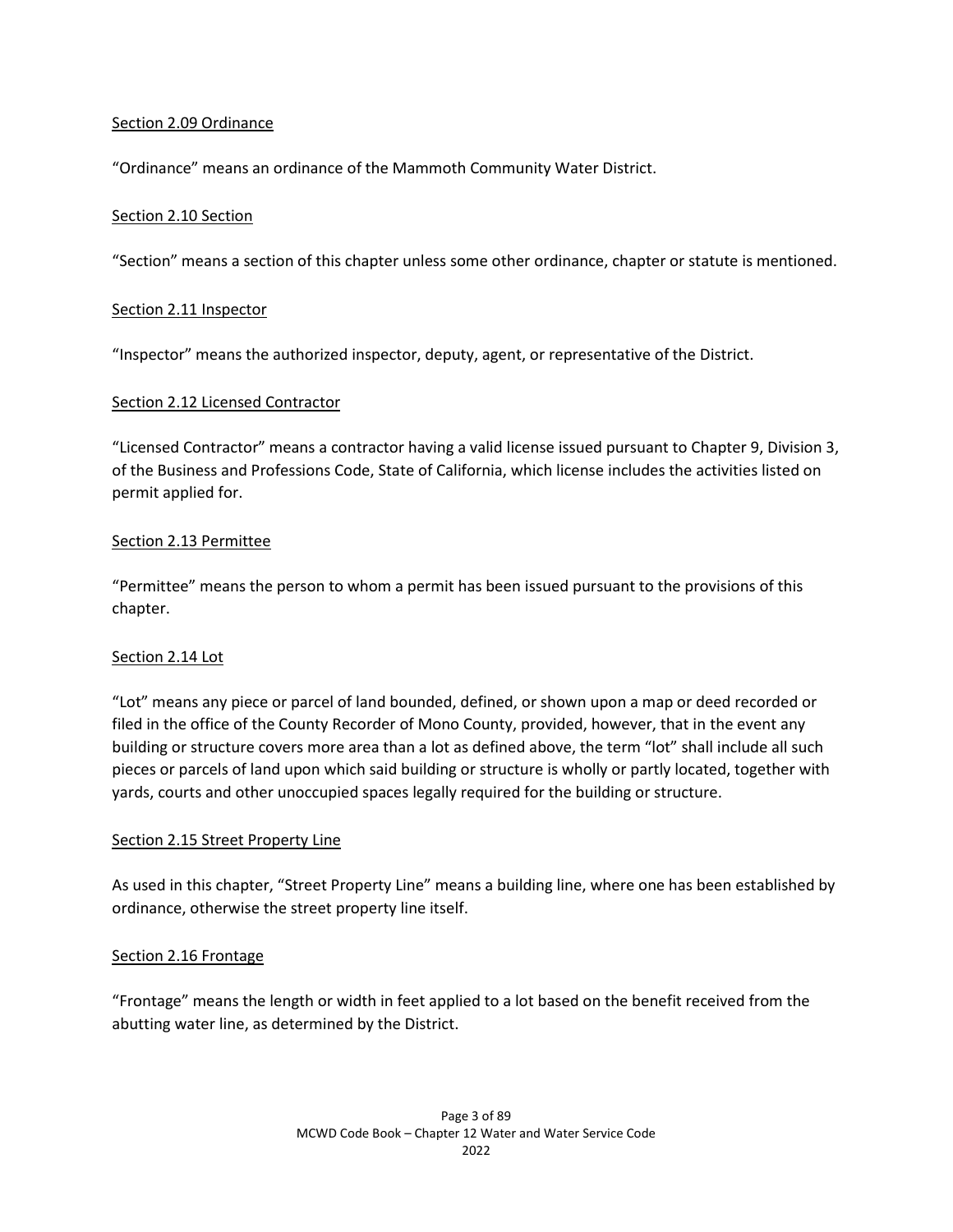#### Section 2.18 Approved Water Supply

The potable water supply of safe, sanitary quality approved for human consumption by the authorities having jurisdiction.

#### Section 2.19 Cross-connection

An installation of piping or structures whereby unclean, polluted, or contaminated water may enter an approved water supply.

#### Section 2.20 Distribution System

The network of pipes used to convey water throughout the service area operated by the District.

#### Section 2.21 Water Main

A water supply line in street or easement, which is a part of the distribution system.

#### Section 2.22 Pressure Zone

The area within a boundary where service pressure is controlled within specified limits by reducing or boosting water pressure.

#### Section 2.23 Pressure Reducing Station

A structure containing pressure reducing valves used to reduce water pressure between pressure zones.

#### Section 2.24 Pressure Reducing Valve

An automatic device, which reduces water pressure to acceptable levels by means of a pressure drop across the valve.

#### Section 2.25 Booster Pumping Station

Pumping equipment used to increase water system pressures to acceptable levels in a service area.

### Section 2.26 Hydro-pneumatic System

A system comprised of a booster pump, pressure tank, air compressor, and controls used to boost pressure and store water at the increased pressure.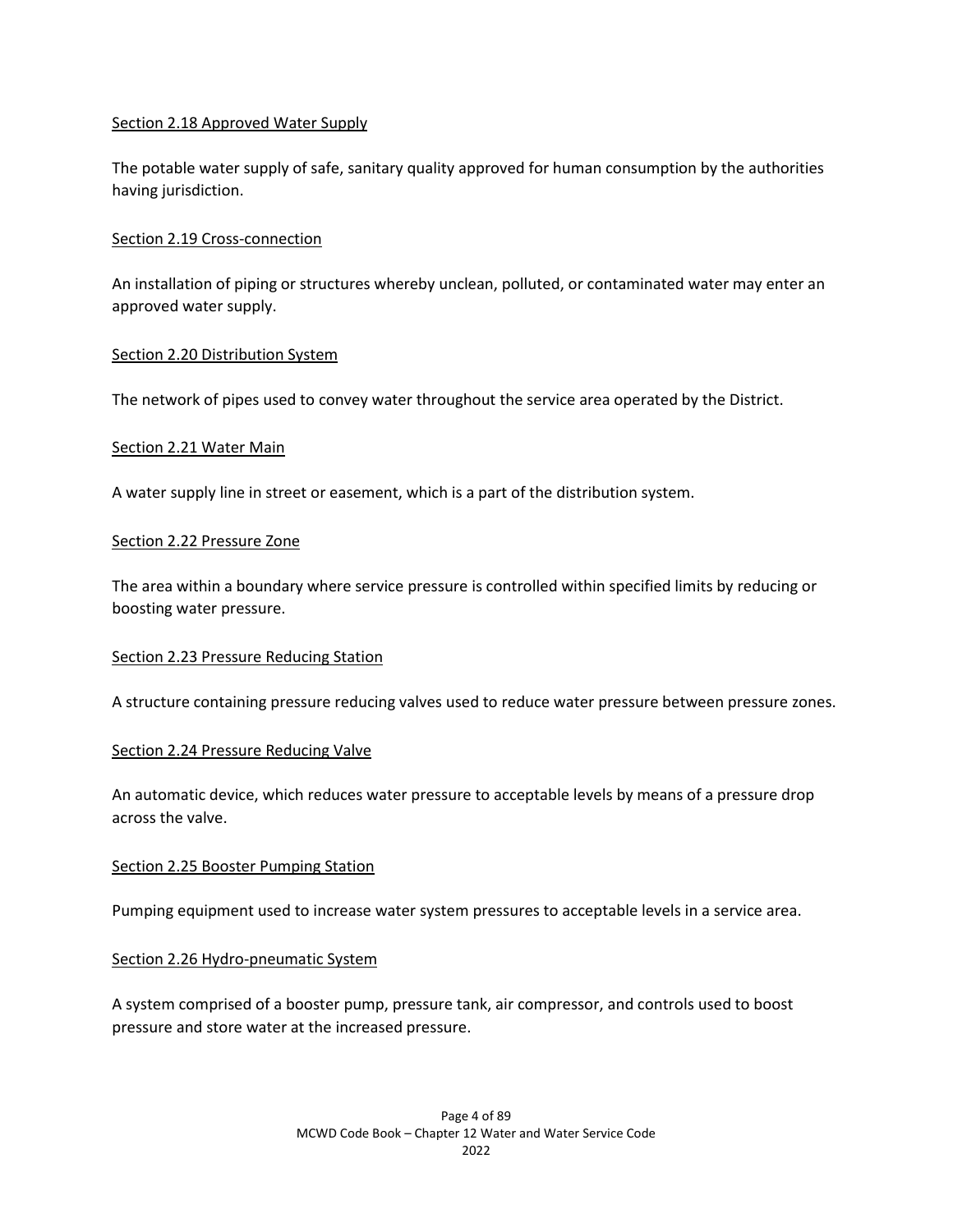#### Section 2.27 Reservoir

A tank or basin used for the collection and storage of water.

#### Section 2.28 Service Connection

That portion of the distribution system, which conveys water from the District's main line to the owner's property line and which is located in the public way. The service connection includes, where applicable, the tap, corporation stop or shut-off valve at the main, service line, curb stop and drain.

#### Section 2.29 Tapping

The installation of a corporation stop or saddle tee on a pipeline after it is in place.

#### Section 2.30 Corporation Stop

The valve adjoining the water main on a service connection.

#### Section 2.31 Curb Stop

The shutoff valve on the service connection at the property line.

#### Section 2.32 Curb Box

The concrete box at the property line, which houses the curb stop.

#### Section 2.33 Blow-off

Valved take-off at low points in the distribution line.

#### Section 2.34 Air Release Valve

Combination automatic valve at high point in line, which releases entrapped air or admits air when a vacuum is created.

#### Section 2.35 Air and Vacuum Relief Valve

Combination automatic valve at high point in line, which releases entrapped air or admits air when vacuum is created.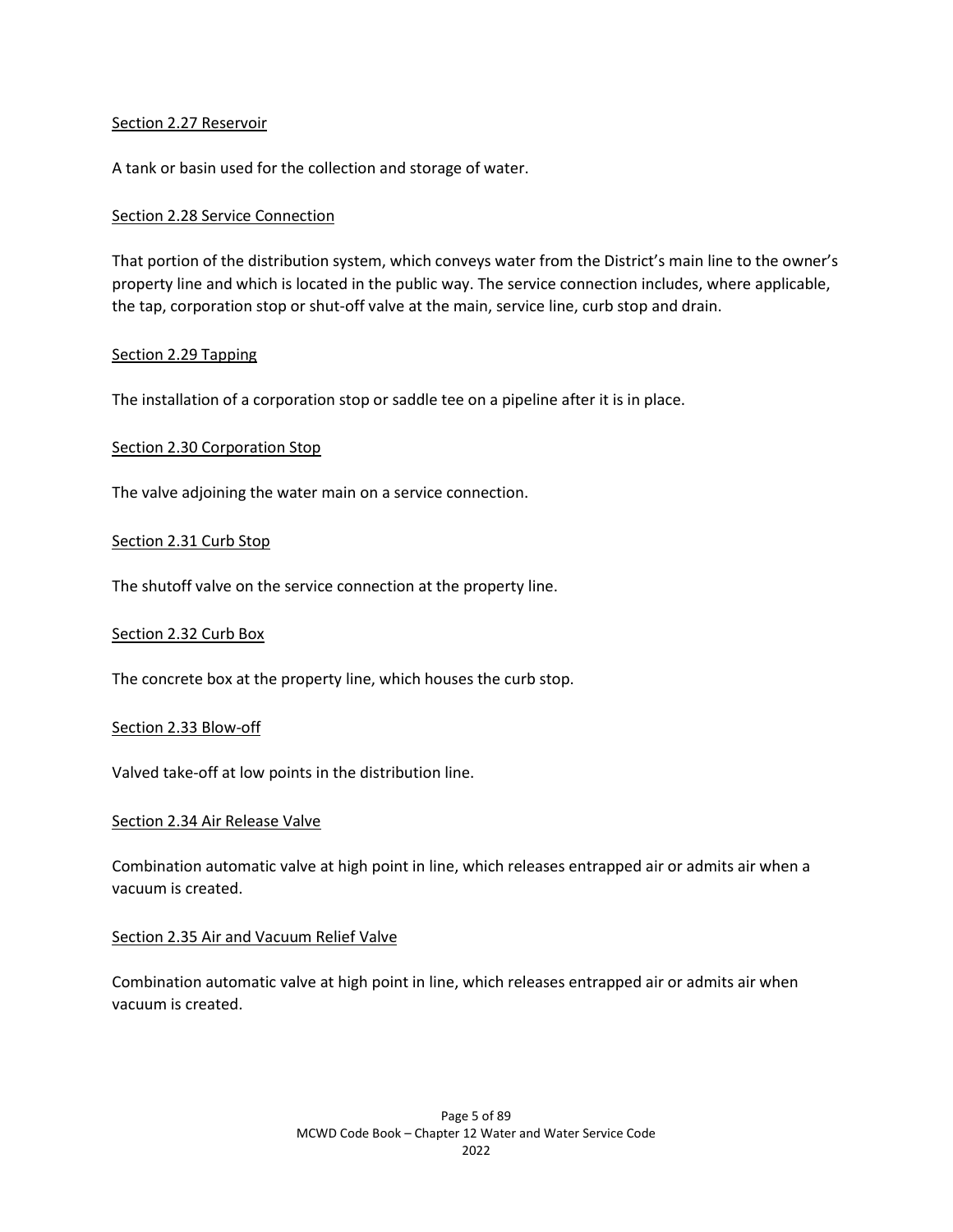### Section 2.36 Dielectric Couplings

A non-metallic insert between ferrous and non-ferrous metal with high insulating properties used to interrupt transient currents and to prevent electrolysis.

## Section 2.37 Disinfections

Introduction of an oxidizing agent into the system to kill potentially infectious living organisms.

## Section 2.38 Water Saving and Conservation Devices

The following words and phrases shall have the meanings given herein relative to water conservation and high efficiency plumbing fixtures and devices.

- A. Public Buildings Commercial or industrial establishments, restaurants, bars, government buildings, comfort stations, schools, gymnasiums, or places to which the public is invited or which are frequented by the public without special permission or special invitation and other installations (whether pay or free) where fixtures are installed so that their use is similarly unrestricted.
- B. Multi-family Dwellings Hotels, motels, condominiums, apartments, townhouses, triplexes or duplexes.
- C. Single-family Dwellings Single-family residences and accessory guest houses.
- D. Shower Head
	- 1. Water conservation shower head. A shower head designed to flow at a maximum flow rate of 2.5 gallons per minutes.
	- 2. High efficiency shower head. A shower head designed to flow at a maximum flow rate of 2.0 gallons per minute or less.

# E. Aerator

- 1. Water Conservation Aerator. An aerator equipped with a flow-reducing device limiting flow to a maximum of 2.2 gallons per minute.
- 2. High Efficiency Aerator. An aerator equipped with a flow-reducing device limiting flow to a maximum of 1.0 gallon per minute.
- F. Self-Closing Valve A water valve designed to close by spring or water pressure when left unattended.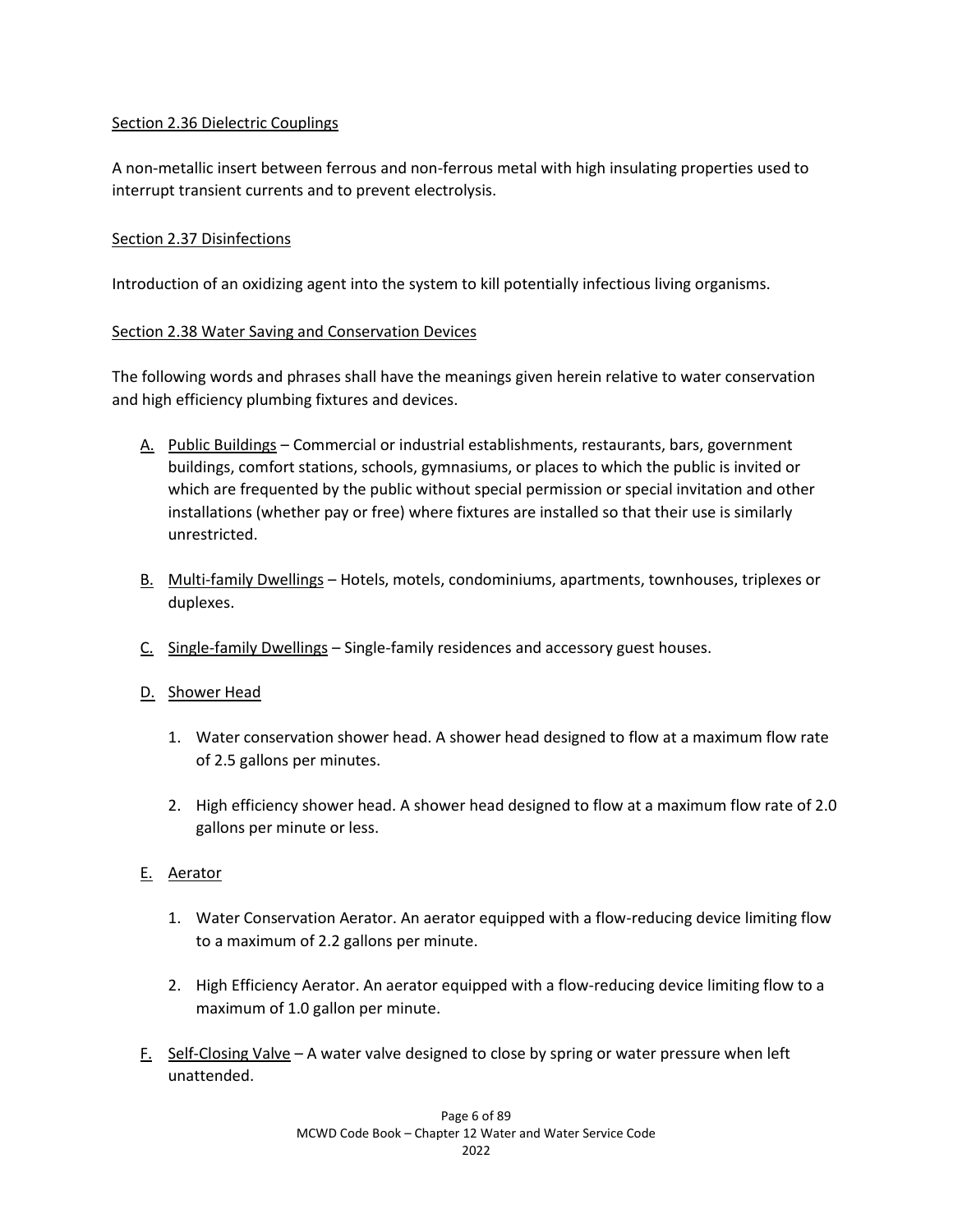# G. Toilets

- 1. Ultra-low flush toilets. Tank-type toilets designed for a maximum 1.6 gallon flush, or water closets equipped with an approved flushometer valve designed for a maximum 1.6 gallon flush.
- 2. High efficiency toilets. Tank-type toilets with a pressure-assisted flushing mechanism designed for a maximum 1.3 gallon flush or a dual-flush toilet designed for a maximum 1.6 gallon flush for solids and a maximum 0.8 gallon flush for liquids.

# H. Urinals

- 1. Ultra-low flush urinals. A urinal and associated flush-o-meter valves which use no more than 1.0 gallon of water per flush.
- 2. High efficiency urinals. A urinal and associated flush-o-meter valves which use no more than 0.5 gallon of water per flush.
- I. Pressure Reducing Valve A valve device providing regulation of water pressure to structures designed to limit the pressure for use within that structure to a range not exceeding 80 PSI.
- J. Approved Fixtures and Devices Fixtures and devices approved by the Mammoth Community Water District and meeting minimum standards of the plumbing code. The District shall use information available from the American Standards Institute (including, standard A112.19.3) in approving toilets and urinals. The District shall use information available from the California Energy Commission in approving other fixtures described in this section.
- K. Water Conservation Urinals A urinal and associated flush-o-meter valves, which use no more than one (1) gallon of water per flush.

### Section 2.39 Customer

"Customer" shall mean any person described herein to whom water is delivered through the District distribution system and, except as specifically provided in this chapter, shall be the owner.

### Section 2.41 Private Water Line

That portion of the distribution system which is located on the owner's side of the property line and conveys water from the service connection to the owner's property.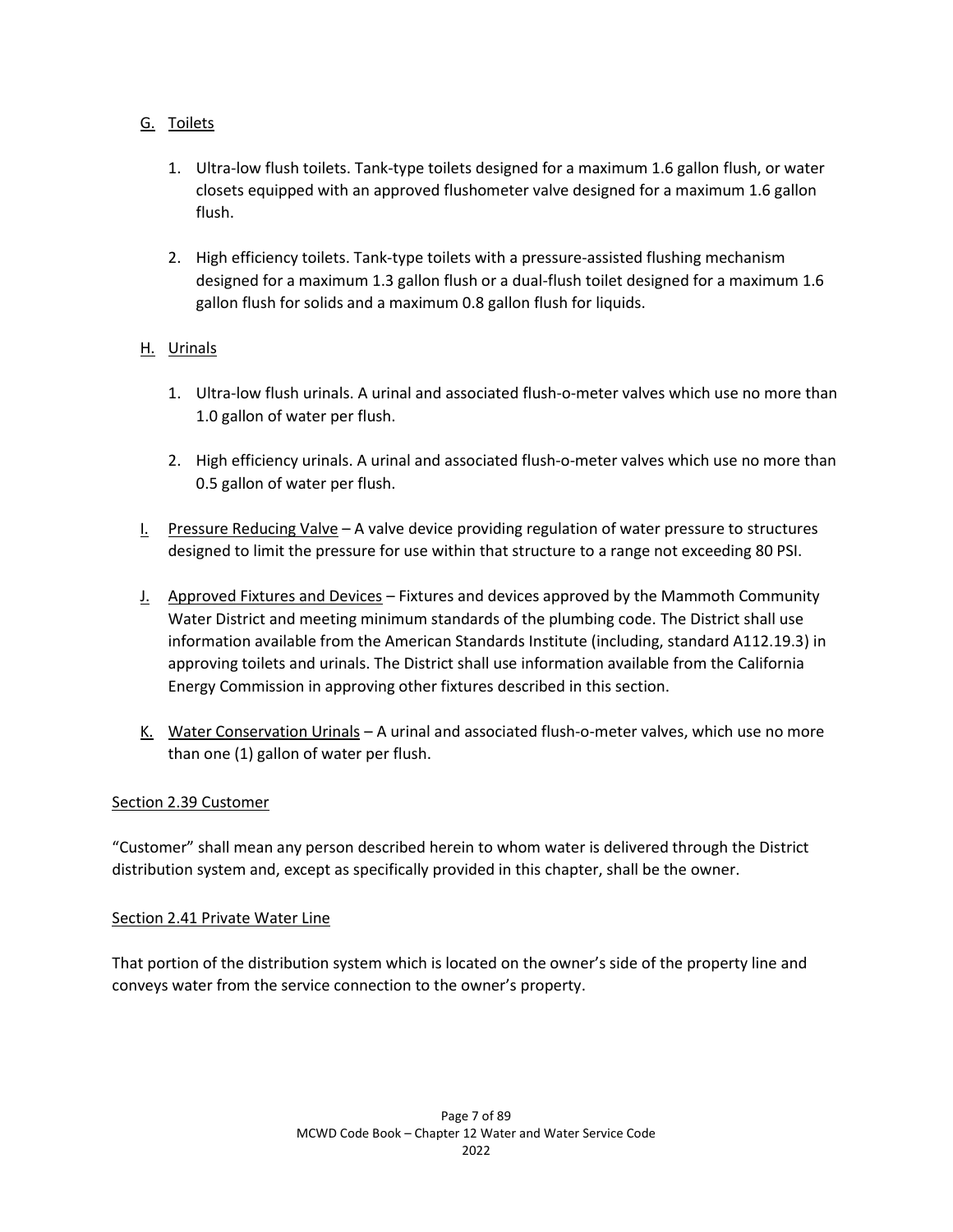#### Section 2.42 Hand Watering

The use of a hose with an automatic shut-off valve while physically in hand or the use of a watering can, which is less than 5 gallons for watering landscape irrigation.

### Section 2.43 Master Fee Schedule

"Master Fee Schedule" means the Mammoth Community Water District Master Fee Schedule adopted on March 17, 2022 and effective April 1, 2022, or any subsequently amended schedule then in effect, which sets forth in U.S. dollar amounts each of the rates, fees and charges for water service and related miscellaneous District services required or authorized by this chapter, and which Master Fee Schedule is attached to and incorporated by reference in full as Appendix A to this Code and which schedule may be separately amended by the District Board of Directors by motion or resolution and reattached to this Code from time to time without the necessity of amending the Code's enacting ordinance.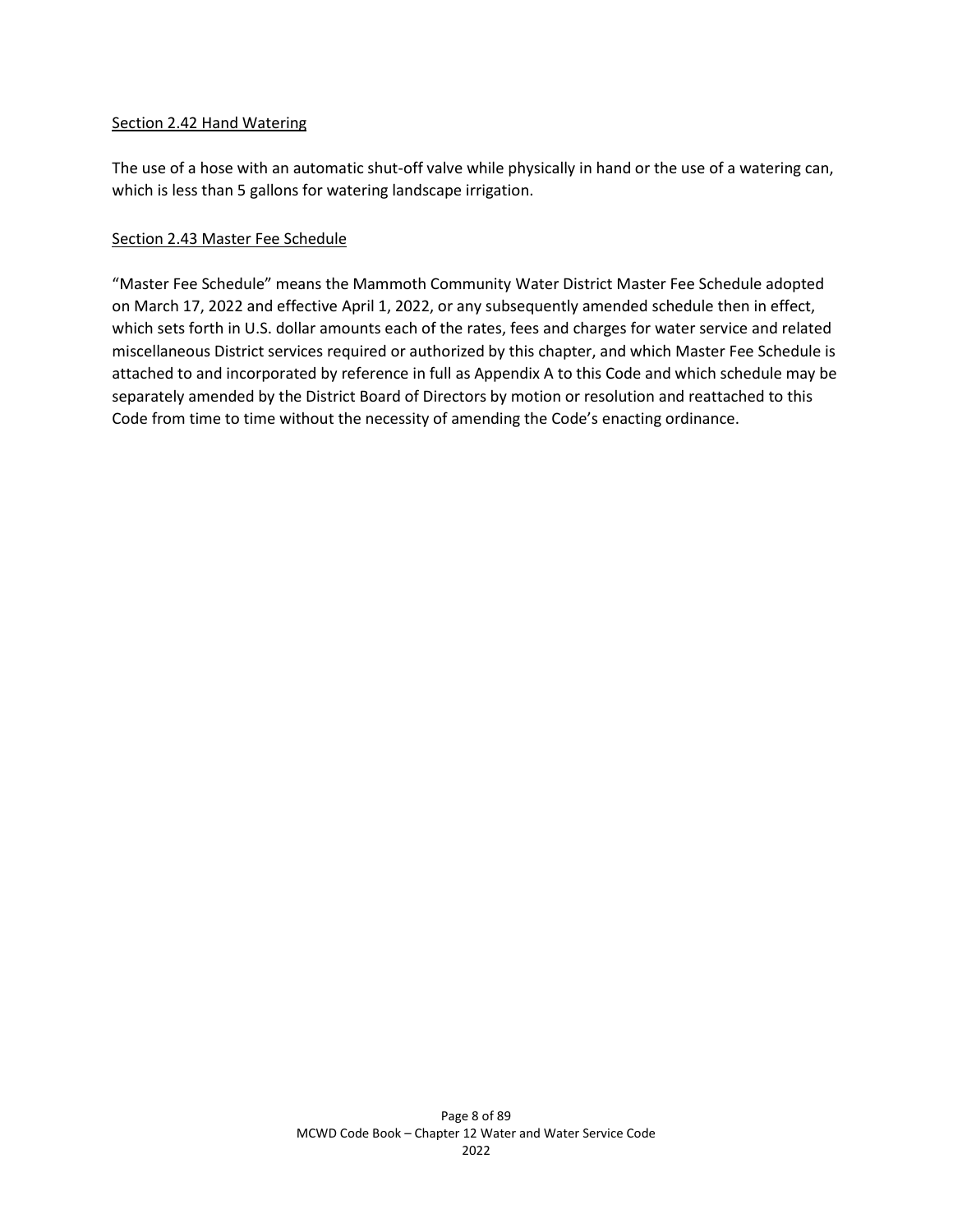## **DIVISION III GENERAL PROVISIONS AND REGULATIONS**

### Section 3.01 Amendments

Whenever a power is granted to any portion of this chapter, such references apply to all amendments and additions thereto.

#### Section 3.02 Delegation of Powers

Whenever a power is granted to or a duty imposed upon the District by provision of this chapter, the power may be exercised, or the duty performed by an authorized person or agent of the District.

#### Section 3.03 Validity

If any provision of this chapter or the application thereof to any person or circumstance is held invalid, the remainder of the chapter, and the application of such provisions to other persons or circumstances shall not be affected thereby.

#### Section 3.04 Enforcement

The District Manager shall enforce the provisions of this chapter and for such purpose shall have the powers of a peace officer. Such power shall not limit or otherwise affect the powers and duties of the County Health Officer.

### Section 3.05 Minimum Standards

The minimum acceptable standards for design and construction of water lines and appurtenances within the District shall be the Standard Requirements for Water Distribution Systems, Mammoth Community Water District.

#### Section 3.06 Penalty for Violation

Every person violating any provision of this chapter or any conditions or limitations of permit issued pursuant thereto is guilty of a misdemeanor and upon conviction is punishable by a fine as stated in the Master Fee Schedule.

### Section 3.07 Continued Violation

Each day during which any violation described in this chapter as willful continues shall constitute a separate offense punishable as provided by this chapter.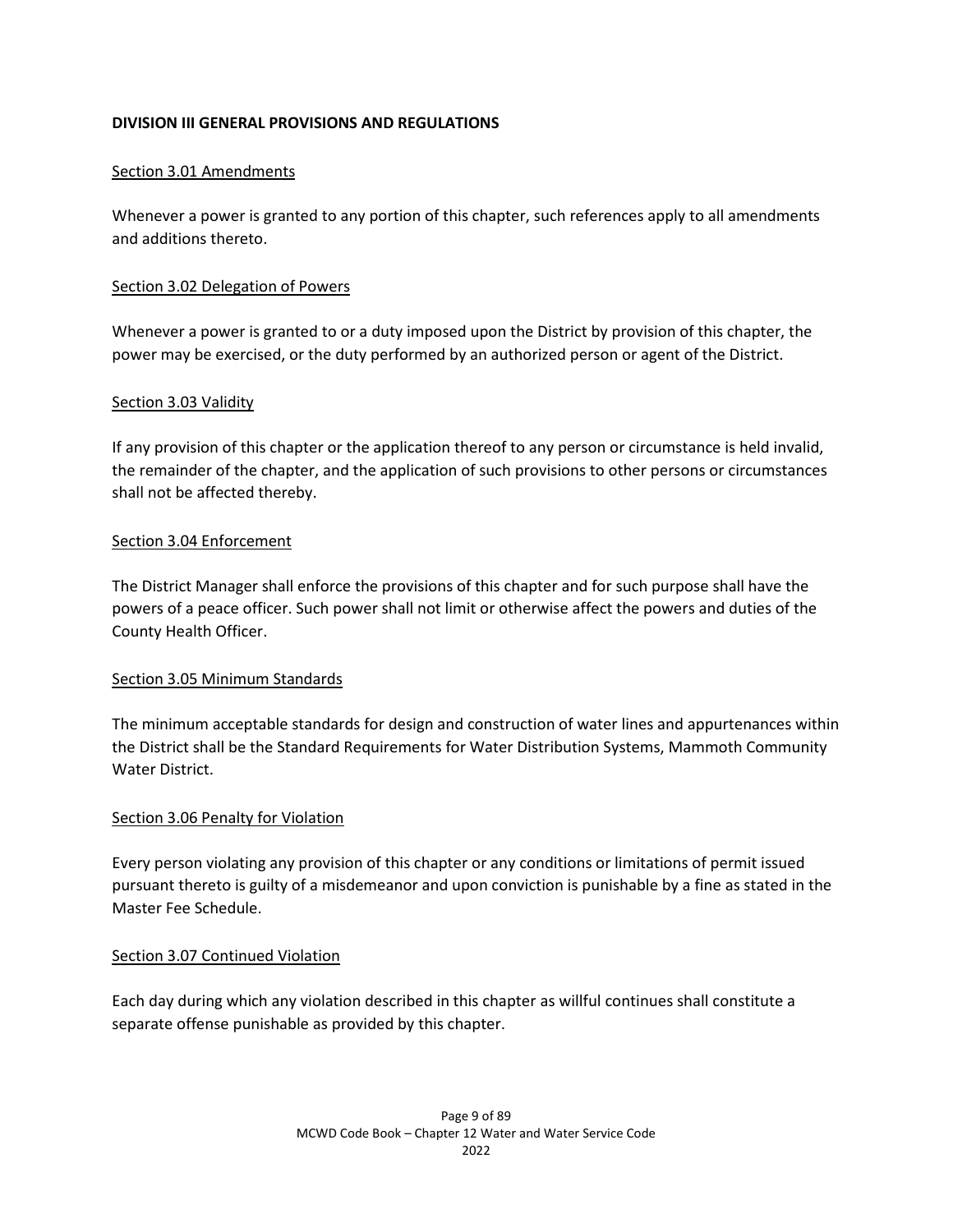### Section 3.08 Notice

Unless otherwise provided herein, any notice required to be given by the District Manager under this chapter shall be in writing and served in the manner provided in the Code of Civil Procedure for the service of process, or by registered or certified mail. If served by mail, the notice shall be sent to the last address known to the District Manager. Where the address is unknown, service may be made as above provided upon the owner of record of the property.

## Section 3.09 Time Limits

Any time limit provided for in this chapter may be extended by mutual written consent of both the District and the permittee or applicant, or other persons affected.

### Section 3.10 Identification

Inspectors and maintenance men shall identify themselves upon request when entering upon the work of any contractor or property owner for any inspection of work required by this chapter.

## Section 3.11 Inspections

The District Manager may inspect, as often as he deems necessary, all construction of water lines, connections, reservoirs, pumping plants, treatment facilities and all other appurtenances. All persons shall permit and provide the District Manager with access to all such facilities at all reasonable times.

### Section 3.12 Access Requirements

No object, whether a permanent structure, or temporary structure, or any object which is difficult to remove, shall be located on a water line easement or placed in such a position as to interfere with the ready and easy access to any facility described in Section 3.11. Any such obstruction, upon request of the District Manager, shall be immediately removed by the violator at no expense to the District and shall not be replaced.

### Section 3.13 Interference with Interceptors

No person shall, during reasonable hours, refuse, resist, or attempt to resist the entrance of the District Manager into any building, plant, yard, field, or other place or portions thereof in the performance of his duty within the power conferred upon him by law or by this chapter.

# Section 3.14 Temporary Service Through a Fire Hydrant

A. Temporary service shall mean service through a fire hydrant for a particular project during the period of time from the start of construction to project completion in order to facilitate building construction, dust control, and irrigation for erosion control purposes only (including re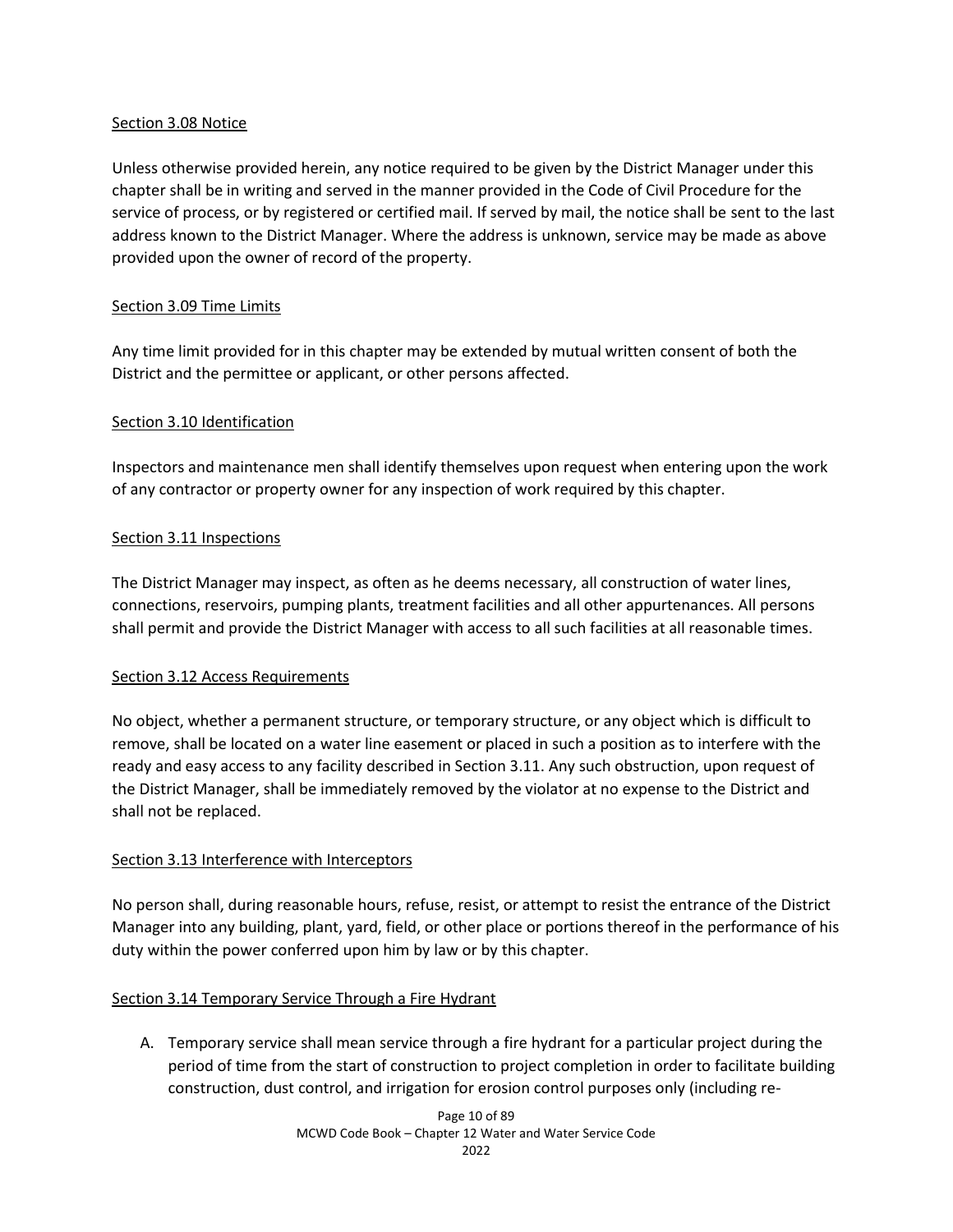vegetation); provided, however, that temporary service provided for erosion control through revegetation shall not exceed 12 months of use without Board approval.

- B. Prior to receiving temporary service from the District through a fire hydrant, the owner of the property to which temporary water service will be provided ("customer") shall comply with the following:
	- 1. The customer shall make written application on the forms provide by the District.
	- 2. The customer shall pay to the District in advance a deposit as stated in the Master Fee Schedule.

If the customer has a history of previous transactions with the District and through those transactions has established a record of prompt payment for services provided, the District may waive this deposit requirement. Upon receipt of the completed application and deposit, if required, the District shall provide the customer, at the customer's expense, with a fire hydrant meter and associated equipment for installation at the nearest fire hydrant, all in accordance with the requirements of Section 3.31 of Division III of this Chapter 12.

- C. Upon initiation of temporary service, actual charges for service shall be determined by the District and calculated as follows:
	- 1. The monthly maximum service charge stated in the Master Fee Schedule shall be imposed for each month of temporary service in accordance with the size of the meter installed. The monthly minimum service charge shall be prorated on a daily basis for portions of months of service.
	- 2. An amount shall be charged for actual water usage as registered by the meter. The rate charged for water usage shall be the quantity rate charge for commercial users stated in the Master Fee Schedule.
	- 3. The District's actual costs for repair or replacement of the meter as a result of damage during the period of temporary service shall be charged.
- D. The District shall bill the customer receiving temporary water service. The customer shall pay such bills in accordance with, and subject to, the provisions of Section 6.15 of Division VI of this Chapter 12.
- E. A completed application for temporary service shall constitute a written agreement between the customer and the District whereby the customer agrees to pay for all service rendered pursuant to the application and agrees to comply with all applicable District rules and regulations governing water service. The application for temporary service shall be signed by the owner of the property to which temporary water service is provided.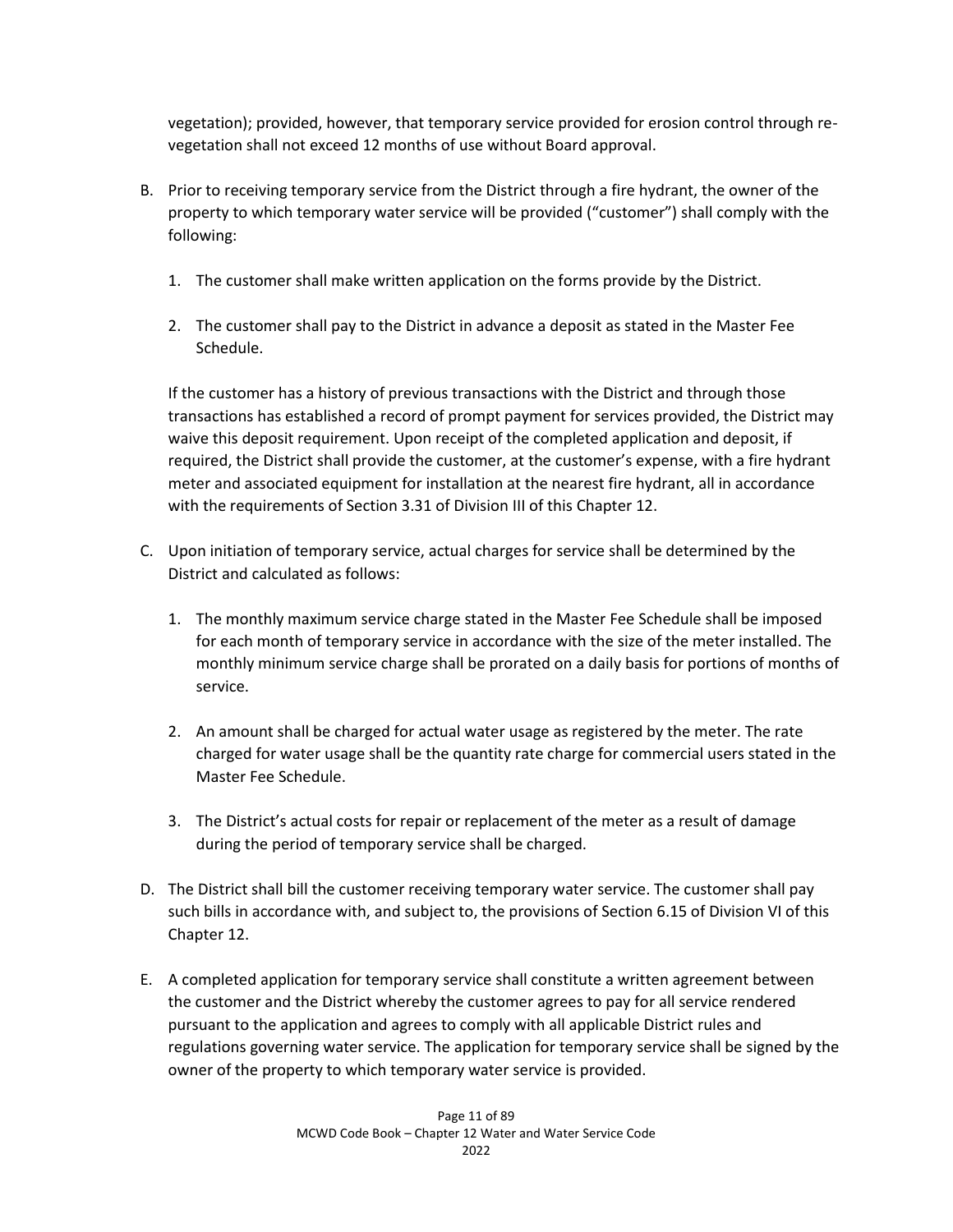- F. The temporary water service shall terminate when construction, dust control and irrigation for erosion control have been completed or if the permit issued for the property receiving temporary service terminates or becomes null and void for any reason, in which event the customer shall return the meter and any associated equipment to the District. If the customer fails to so return the meter and equipment, the District is authorized to retrieve them.
- G. In addition to other enforcement provisions of this Chapter 12, the District may immediately terminate the supply of water to any person receiving temporary water service in violation of this section. The person shall be liable for all charges as determined in accordance with Section 3.14.C above through the date of termination and all reasonable expenses, including but not limited to, attorney's fees, incurred by the District in its enforcement of this Section 3.14.G.

## Section 3.15 Service to Others

No person shall supply water to any other person on any lot or premises other than that owned or occupied by the person first mentioned unless permission is first granted by the District.

### Section 3.16 Interruptions in Service

The District shall have the authority to turn off water from mains without notice. The District will not be liable for damage, which may result from an interruption in service.

In the event of planned water outages, every effort will be made to notify persons living in affected areas of the shut-off. In such cases, District personnel shall go door-to-door or shall place the flags notifying individuals of the date and time of the planned shut-off.

Nothing in this section shall require the District to notify affected persons in the event of emergency shut offs.

### Section 3.17 Shut-off Valves

All shut-off valves installed by the District are for District use only. For ordinary usage, all owners shall provide their own shut-off valves.

### Section 3.18 Tampering

- A. No person shall operate, construct, alter, connect, interfere, or otherwise tamper with the District's main line service connection, shut-off valve, or other portion of the District's distribution system, which is owned by the District, without prior District authorization.
- B. Any person who, without prior District authorization, operates, constructs, alters, connects, interferes, or otherwise tampers with the District's main line, service connection, shut-off valve, or other portion of the District's distribution system, which is owned by the District, shall pay to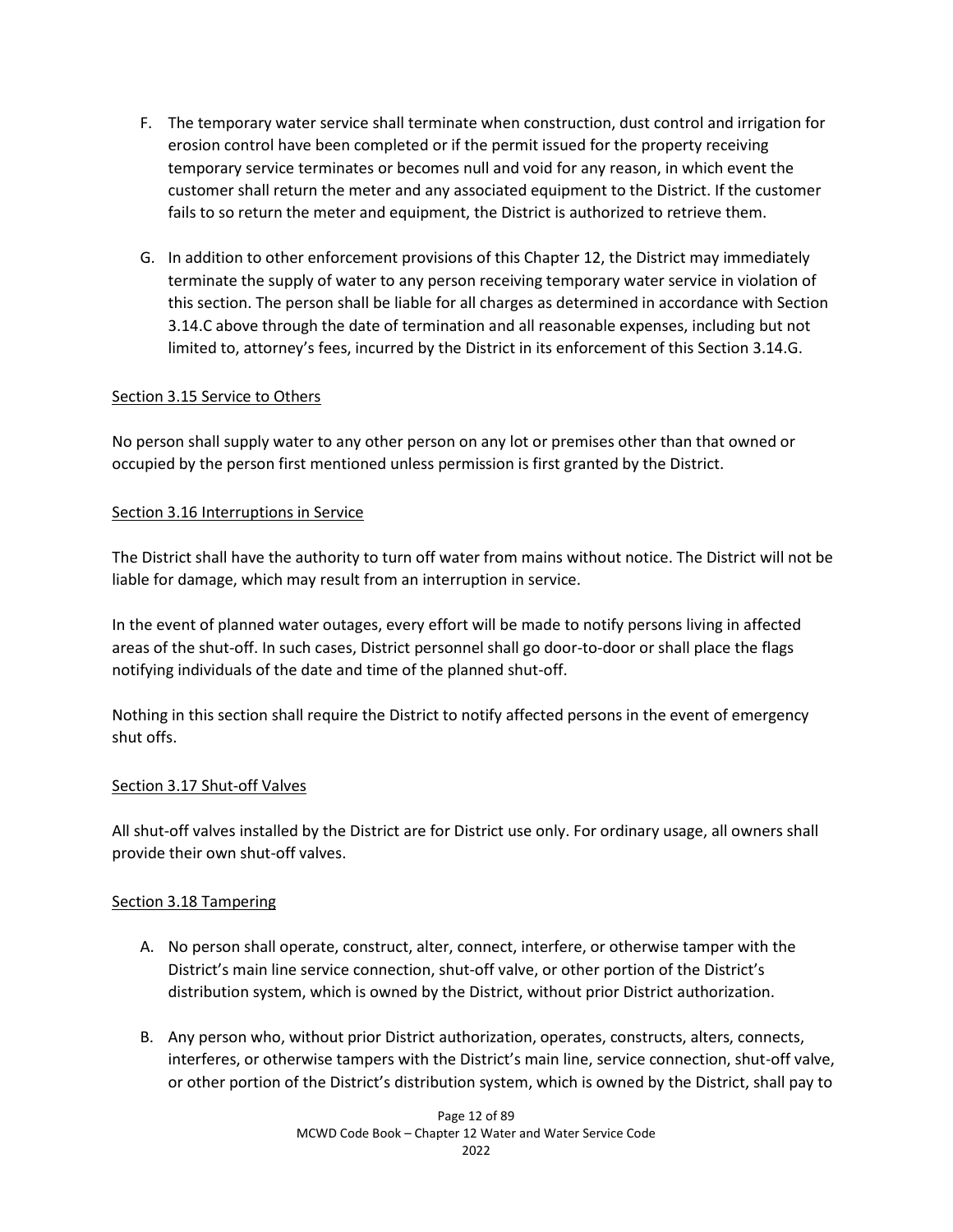the District the sum stated in the Master Fee Schedule, which is the District's minimum cost of investigating and correcting the unauthorized tampering. This person shall also pay to the District any additional sums, which the District incurs to cover the District's administrative, legal, repair, and other related expenses of investigating and correcting the unauthorized tampering.

- C. Any person who needs to temporarily close or otherwise utilize any District shut-off valve shall first obtain the District's authorization prior to initiating such action. This person shall pay all District costs relating to the temporary closing or utilizing of any District shut-off valve.
- D. Any person who closes or otherwise utilizes any District shut-off valve, without prior District authorization, shall contact the District immediately about the reasons for using the shut-off valve and location of the shut-off valve. A person who fails to contact the District immediately shall pay to the District the sum stated in the Master Fee Schedule, which is the District's minimum cost of investigating an unauthorized and unreported use of a District shut-off valve. This person shall also be subject to the costs stated in Section 3.18.B and the Master Fee Schedule.

## Section 3.19 Water Bleeds

No water bleed shall be operated by any person for the purpose of freeze prevention without written permission of the District. Water wasted in this manner will be estimated and charged for at the rates set by the Board of Directors.

### Section 3.20 Wastage of Water

No person and/or consumer shall cause or permit any water furnished to his property by the District to run to waste in any gutter or otherwise. The District may, after two warnings by registered mail or personal service, disconnect the service to any property and/or consumer for failure to comply with the foregoing rule. Such service shall be restored only upon payment of the turn-on charge set by the Board of Directors and stated in the Master Fee Schedule.

### Section 3.21 Water Conservation Devices – Area of Installation

Water conservation requirements concerning installation of devices in new and existing facilities shall apply to all areas within the Mammoth Community Water District boundaries.

### Section 3.22 Installation Requirements for Water Saving and Conservation Devices

A. For permits issued for new buildings or dwellings, or amended permits issued for remodeling or otherwise on or after the effective date of Ordinance No. 01-17-91-02, the following plumbing fixture and device requirements shall be met: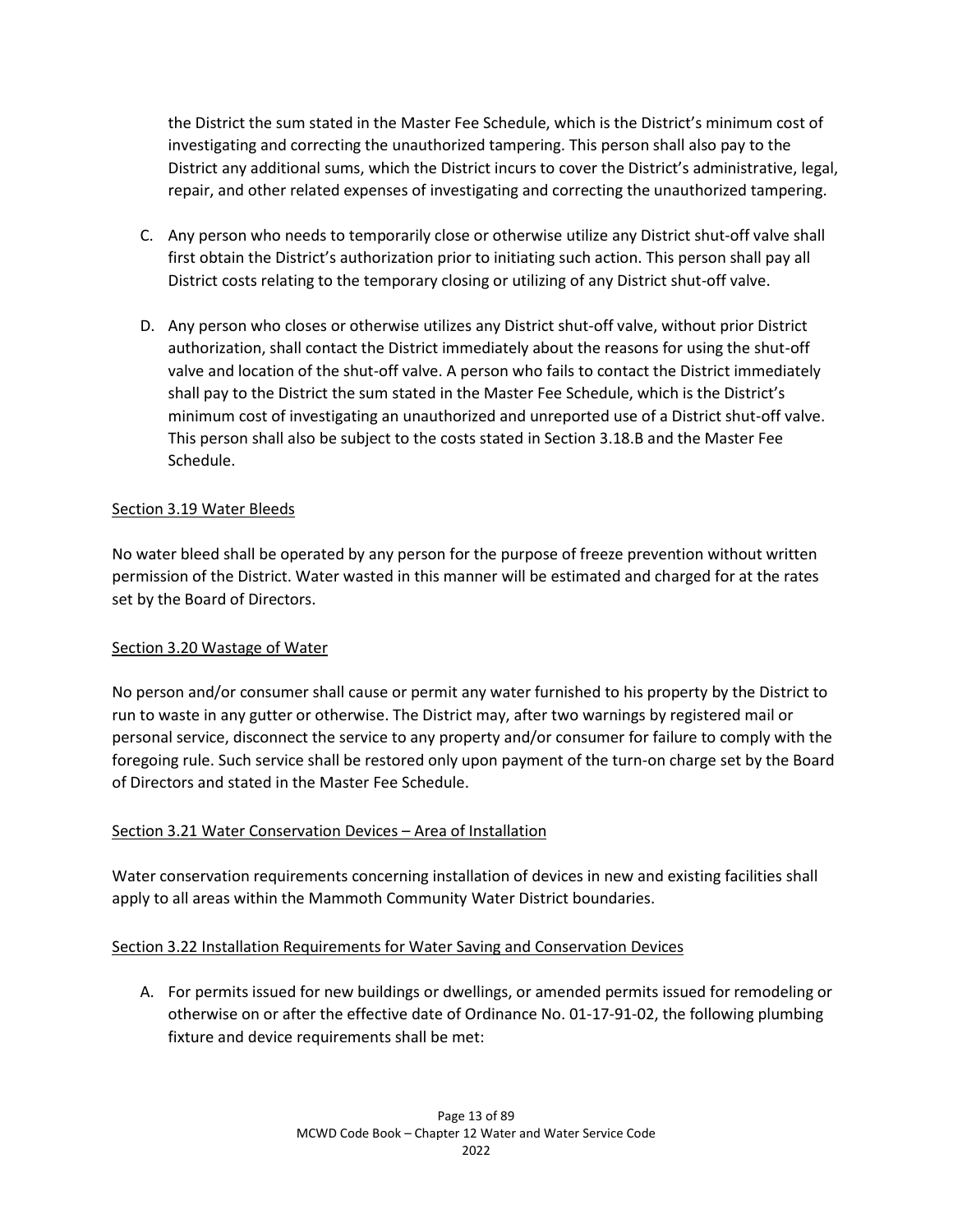- 1. Requirements for Single-Family Dwellings There shall be installed approved water conservation shower heads, water conservation aerators on kitchen sinks and lavatories, water conservation toilets and shower flow control valves, or fixtures with flows in compliance with the most recent effective California Plumbing Code, whichever provides the least water consumption. Pressure reducing valves shall be installed in accordance with Section 2.38.I.
- 2. Requirements for Multi-Family Dwellings There shall be installed approved water conservation shower heads, water conservation aerators on kitchen sinks and lavatories, shower flow control valves and water conservation toilets, or fixtures with flows in compliance with the most recent effective California Plumbing Code, whichever provides the least water consumption. Pressure reducing valves shall be installed in accordance with Section 2.38.I.
- 3. Requirements for Public Buildings There shall be installed approved water conservation shower heads, water conservation aerators on kitchen sinks and lavatories, self-closing valves on lavatories, shower flow control valves and water conservation toilets and urinals, or fixtures with flows in compliance with the most recent effective California Plumbing Code, whichever provides the least water consumption. Pressure reducing valves shall be installed in accordance with Section 2.38.I.
- 4. Insulation of Water Pipes in New Construction All hot water pipes shall be installed to minimum Town of Mammoth Lakes Building Department standards unless said water pipes are contained within interior walls.
- B. For permits issued for buildings or dwellings, for amended permits used for remodeling or otherwise and for buildings or dwellings existing before the effective date of Ordinance No. 01- 17-91-02, the following plumbing fixture and device requirements shall be met:
	- 1. Requirements for Existing Single-Family Dwellings Approved water saving shower head inserts, and water saving toilets or water closet reservoir devices shall be installed.
	- 2. Requirements for Existing Multi-Family Dwellings Approved water saving shower head inserts, and water saving toilets or water closet reservoir devices shall be installed.
	- 3. Requirements for Existing Public Buildings Approved water saving shower heads, and water saving toilets or water closet reservoir devices shall be installed.

# Section 3.23 Liability of Contractor for Damaged Lines

A. For the purpose of this section only, the term "Contractor" shall indicate a person with whom the District has contracted for the construction of any water lines or facilities.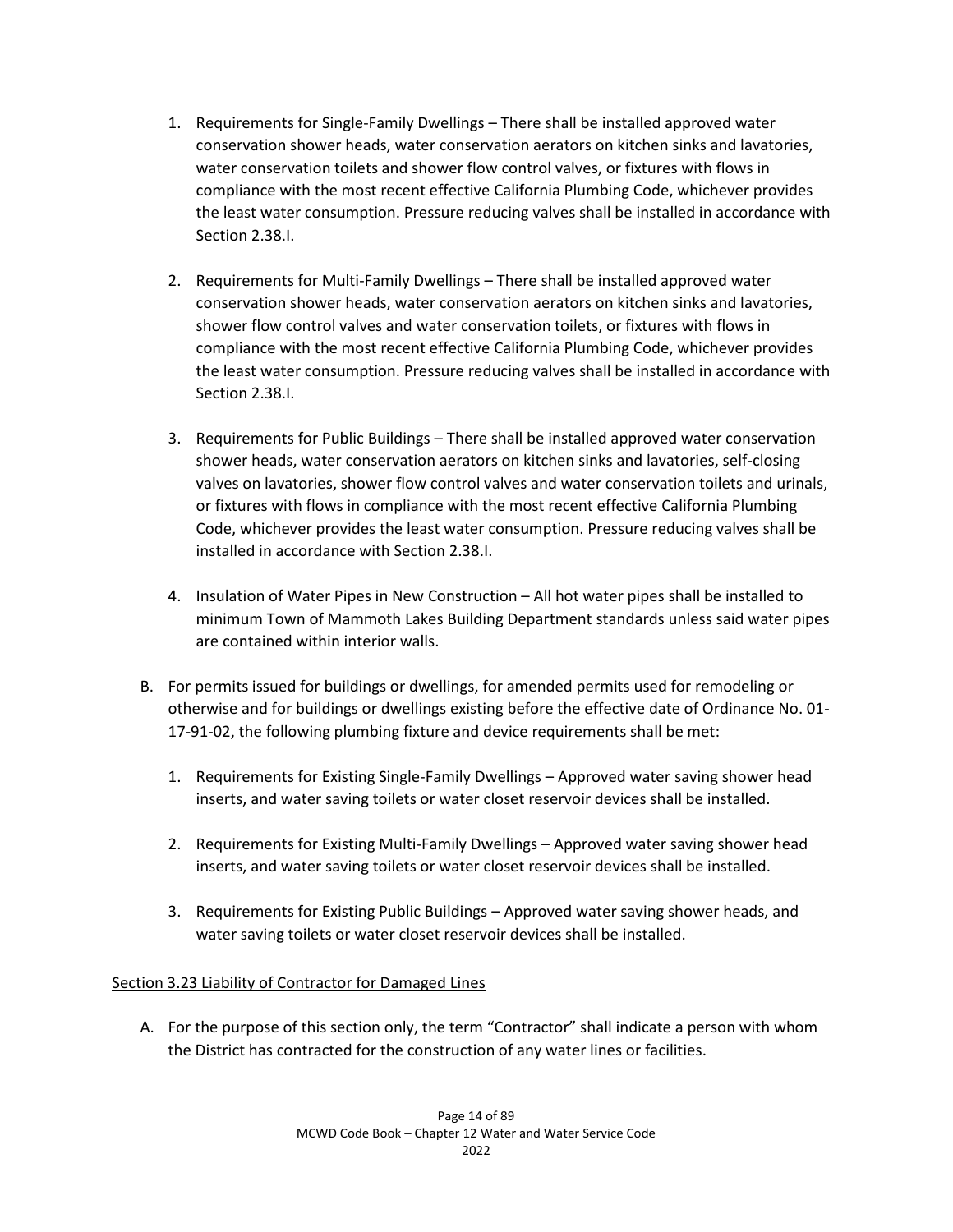- B. As between the contractor and the District, the District shall be liable for any damage to an existing water line or facility on a construction site when such damage does not result from the contractor's failure to exercise reasonable care and which does result from the District's failure to identify the damaged line or facility upon the plans or specifications provided to the contractor.
- C. This section shall not be deemed to require the District to indicate the presence of existing lines or facilities whenever the presence of these lines can be inferred from the presence of other visible facilities on or adjacent to the construction site. This section shall not be deemed to relieve the District from identifying main lines or other facilities on its plans and specifications.

# Section 3.24 Warning Notice

- A. For the purposes of this section, a requesting party is defined to include any person who desires to examine the District's plans and specifications regarding the location of any lines or facilities and who is not a District employee, or contractor as defined in Section 3.23 (a).
- B. A requesting party shall be provided the following warning notice in writing and shall execute a copy thereof: WARNING NOTICE. The locations of Mammoth Community Water District underground facilities shown in and on the District's records, maps, as-builts, etc., are believed to be accurate. The District does not warrant that all facilities are located as shown. Any person engaging in any excavation in the District shall take all steps necessary to avoid contact with underground facilities, which may result in injury to persons, property, or damage to the District's facilities. The final determination of the exact location and the cost of repair to damaged facilities shall be the responsibility of the excavating person.

# Section 3.25 Location of Service Connection Inconsistent With As-Builts

Whenever a service connection is not located as shown on District as-built maps, District personnel shall assist to the extent possible to determine the location of the service connection by use of surface and underground line detectors. However, the District shall bear no expense for equipment, excavation and/or labor expenses incurred by any person in determining the location of District lines and other facilities.

This section shall not apply to construction undertaken by District contractors, as defined in Section 3.23 (a).

# Section 3.26 Non-existent Service Connections Shown on As-Builts

A. Before a service connection, which is shown to exist on District maps, is determined to be nonexistent, the person attempting to locate the service connection shall contact the Operations and Maintenance Manager for a determination relative to the amount of digging and/or research to be required of the person in locating the service connection. The District shall not be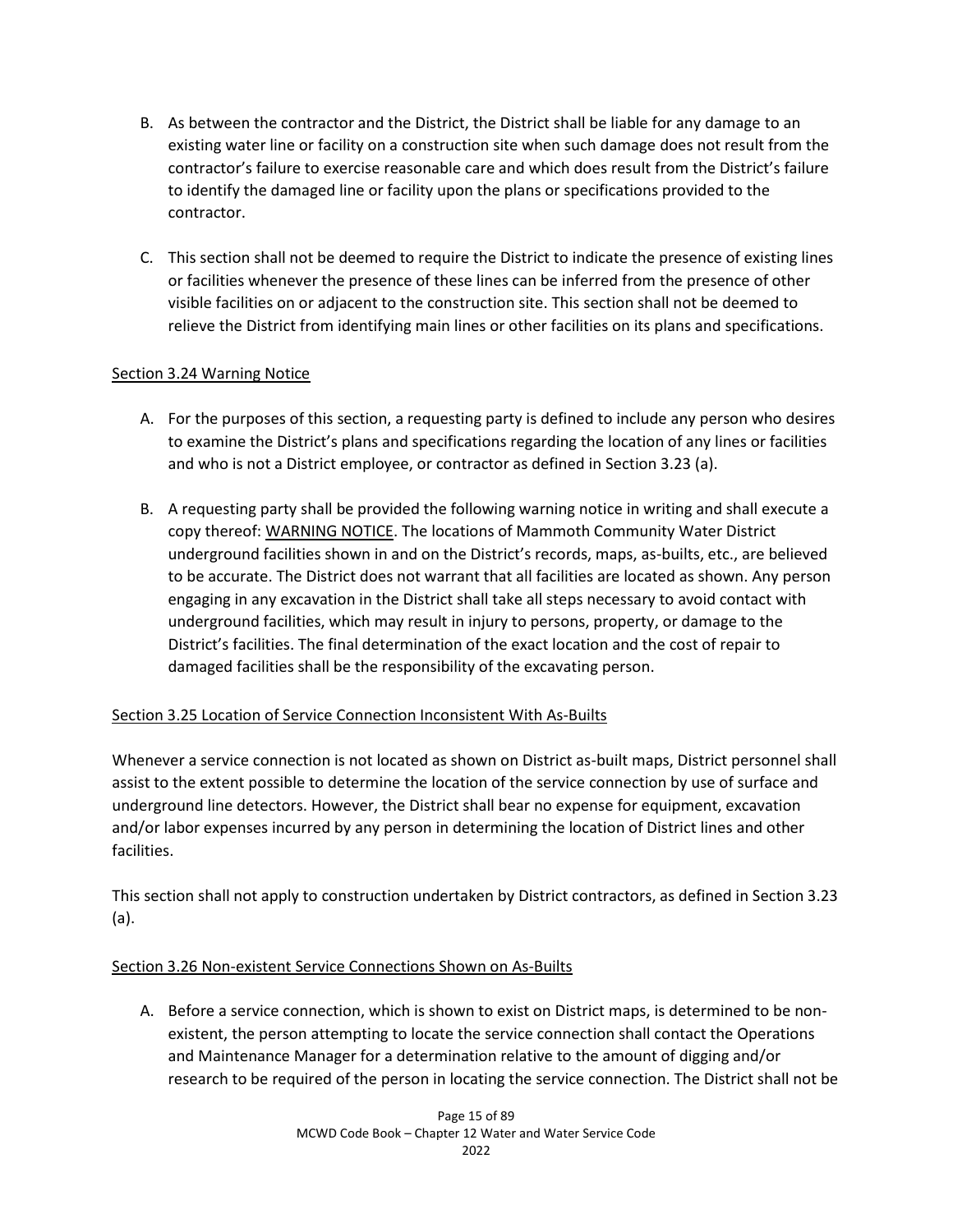liable for any expenses for equipment, excavation, and/or labor incurred by any person in determining the existence of any lines or other facilities.

- B. When the District has previously been provided with as-built maps and the Manager has made a determination that no service connection exists as shown on the District as-builts, the Manager or the Operations and Maintenance Manager shall:
	- 1. Waive any applicable main line tap fees and install the service connection at the District's expense if there is an existing main servicing the property.
- C. This section shall not apply to construction undertaken by District contractors, as defined in Section 3.23 (a).

## Section 3.27 Public Relations Program

The District Board of Directors shall undertake a public relations program to provide the public with information in an effort to promote knowledge and understanding of the area's water situation in general and methods to conserve the water supply.

## Section 3.28 Service to Separate Premises

Each separate premises under single control or management shall be supplied through separate, individual service connections and meters, unless the District elects otherwise.

### Section 3.29 Service to Multiple Units on Same or Adjoining Premises

Separate houses, buildings, living or business establishments on the same premises or on adjoining premises under single control or management, or separately owned lots or units in multi-lot or unit structures, may be served at the option of the District by either of the following methods:

- A. Through separate service connections and meters to each and any unit or structure, provided that the piping system from each service connection is independent and not interconnected.
- B. Through one or more service connections or meters, which supply the entire premises or lots.

### Section 3.30 Division of Presently Serviced Lots or Premises

When a lot or premises which is presently serviced by the District is divided into two or more lots or premises, the existing service connection and/or meter shall be considered as belonging to the lot or premises which the service connection and/or meter directly enters. Prior to the delivery of water to the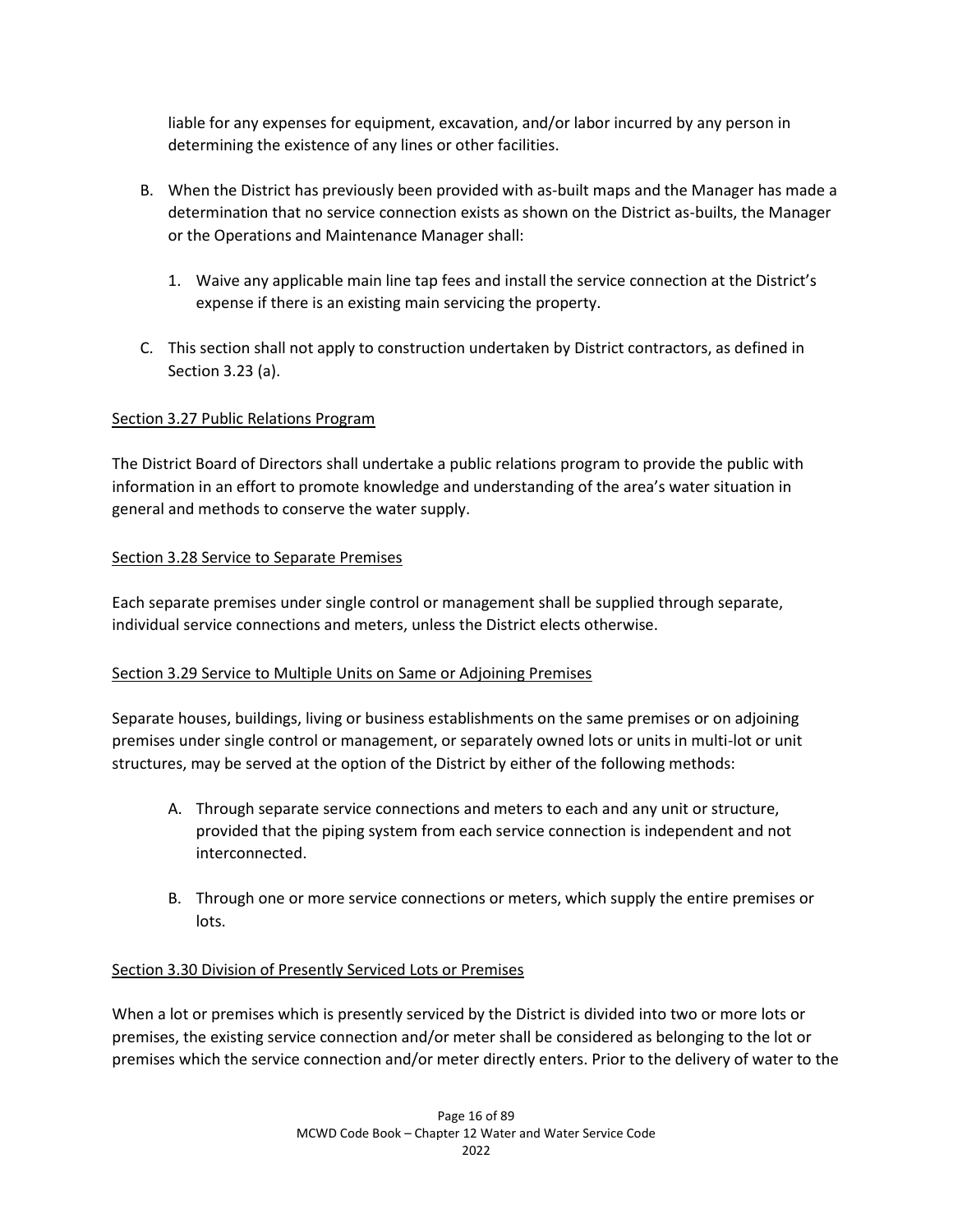new lot(s) or premises, the new lot(s) or premises shall require the installation of a service connection and meter, payment of appropriate fees, and compliance with other District ordinances.

## Section 3.31 Meters

- A. All equipment associated with metering including valves, fittings, settings, meter box, and meter shall be supplied by the District at the permittee's expense.
- B. At the District's option, the meter and related equipment shall be installed by the District at the permittee's expense or by the permittee at the permittee's expense.
- C. If the District elects to allow the permittee to install the meter and related equipment, the District shall inspect and approve the meter and related installation pursuant to Division VIII hereof. Until the District inspects and approves the installation, water service shall not be charged to any permittee based upon metered usage. The District reserves the right, for any meter installation determined to be inadequate by the District, to complete the installation and charge the permittee for the District's installation costs pursuant to Section 6.16.
- D. The size of the meter and related equipment supplied by the District shall be based upon the information provided in the permit, upon existing construction, and upon the estimated water usage computed from this data.
- E. The District reserves the right to require the location of the meter and meter box on the curb line or property line most accessible for the District from existing distribution lines. Existing service connections shall determine the point of delivery of water to the permittee.
- F. When the District is to install the meter, the permittee or the permittee's agent shall notify the District at least seventy-two hours, (holidays and weekends excluded) in advance of the time the meter is required for individual installation. Multiple meter installation shall be scheduled with the District at the time the permit is issued.

### Section 3.32 Operation and Maintenance of Distribution System

- A. The owner of the property served by the District's distribution system shall be responsible for the operation and maintenance of the private water line, and all devices or safeguards required by this Chapter, which are located upon the owner's property and which are outside the District's right-of-way line.
- B. The District shall be responsible for the operation and maintenance of that portion of the distribution system, which is in the District's right-of-way, which has been dedicated to the District, or which is not located upon the owner's property served by the District's distribution system.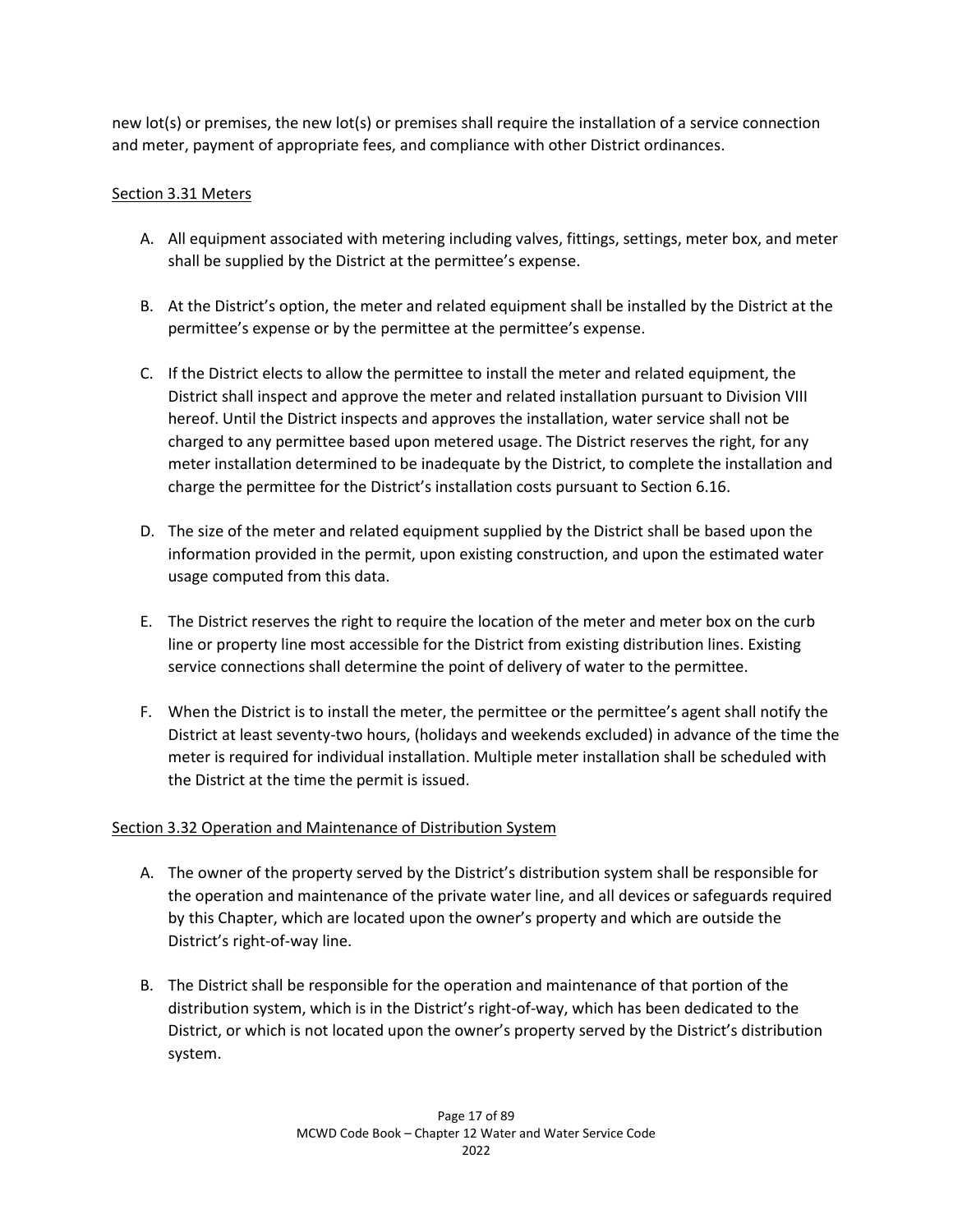C. The owner served by the District's distribution system shall be responsible and liable for all costs involved in the repair of all damage caused by the owner or agents thereof to any portion of the distribution system, wherever located.

## Section 3.34 Control of Backflow and Cross-Connections

- A. No water service connection to any premises shall be installed or maintained by the District unless the water supply is protected as required by State laws and regulations and this ordinance. Service of water to any premises shall be discontinued by the District if a backflow prevention assembly required by this ordinance is not installed, tested and maintained, or if it is found that a backflow prevention assembly has been removed, by-passed, or if an unprotected cross-connection exists on the premises. Service will not be restored until such conditions or defects are corrected.
- B. The customer's system should be open for inspection at all reasonable times to authorized representatives of the District to determine whether cross-connections or other structural or sanitary hazards, including violations of these regulations, exist. When such a condition becomes known, service shall be discontinued immediately if the District water supply is being contaminated. Service is discontinued until the customer has corrected the condition of contamination and shall remain discontinued until the customer has corrected the condition(s) in conformance with the state and local statutes relative to the plumbing and water supplies and the regulations adopted pursuant thereto. Otherwise, service will not be discontinued until written notice thereof has been given to the customer. The notice shall state:
	- 1. The conditions or defects, which must be corrected.
	- 2. The manner in which the stated conditions or defects are to be corrected.
	- 3. The date on or after, which service shall be discontinued, and which shall not be less than 15 days following the date of delivery or mailing of the notice.

The General Manager may grant the customer an extension of an additional period if the customer has exercised due diligence but has been unable to comply with the notice within the time originally allowed.

- C. An approved backflow prevention assembly shall also be installed on each service line to a customer's water system at or near the property line or immediately inside the building being served; but, in all cases, before the first branch line leading off the service line wherever the following conditions exist:
	- 1. In the case of premises having an auxiliary water supply, which is not or may not be of safe bacteriological or chemical quality and which is not acceptable as an additional source by the District Manager, the public water system shall be protected against backflow from the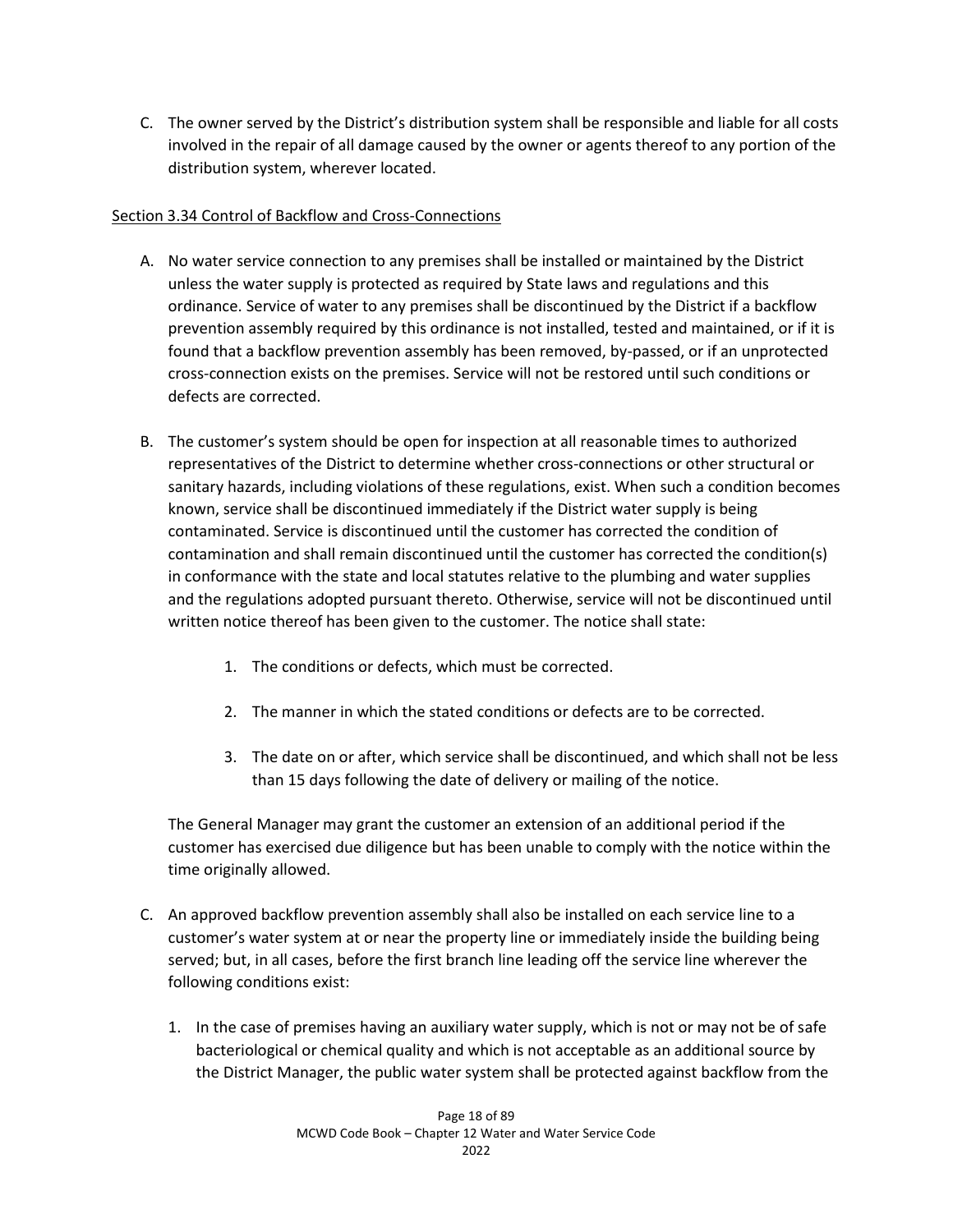premises by installing an approved backflow prevention assembly in the service line appropriate to the degree of hazard.

- 2. In the case of any premises where there is water or substance that would be objectionable but not hazardous to health, if introduced into the public water system, the public water system shall be protected by an approved double check valve assembly.
- 3. In the case of any premises where there is any material dangerous to health, which is handled in such a fashion as to create an actual or potential hazard to the public water system, the public water system shall be protected by an approved air-gap separation or an approved reduced pressure principle backflow prevention assembly. Examples of premises where these conditions will exist include sewage treatment plants, sewage pumping stations, chemical manufacturing plants, hospitals, mortuaries, and plating plants.
- 4. In the case of any premises where there are "uncontrolled" cross-connections, either actual or potential, the public water system shall be protected by an approved air-gap separation or an approved reduced pressure principle backflow prevention assembly and the service connection.
- 5. In the case of any premise where, because of security requirements or other prohibitions or restrictions, it is impossible or impractical to make a complete in-plant cross-connection survey, the public water system shall be protected against backflow from the premises by either an approved air-gap separation or an approved reduced pressure principle backflow prevention assembly on each service to the premises.

E. Any backflow prevention assembly required herein shall be a model and size approved by the State Health Department. The term "Approved Backflow Prevention Assembly" shall mean an assembly that has been manufactured in full conformance with the standards established by the American Water Works Association entitled:

AWWA C506-84 Standards for Reduced Pressure Principle and Double Check Valve Backflow Prevention Devices; and have met completely the laboratory and field performance specifications of the Foundation for Cross-connection Control and Hydraulic Research of the University of Southern California established by:

Specification of Backflow Prevention Assemblies – Section 10 of the most current issue of the MANUAL OF CROSS-CONNECTION CONTROL.

Said AWWA and FCCC&HR standards and specifications have been adopted by the District. Final approval shall be evidenced by a "Certificate of Approval" issued by an approved testing laboratory certifying full compliance with the said AWWA standard and FCCC&HR specifications.

The following testing laboratory has been qualified by the State Health Department to test and certify backflow preventers: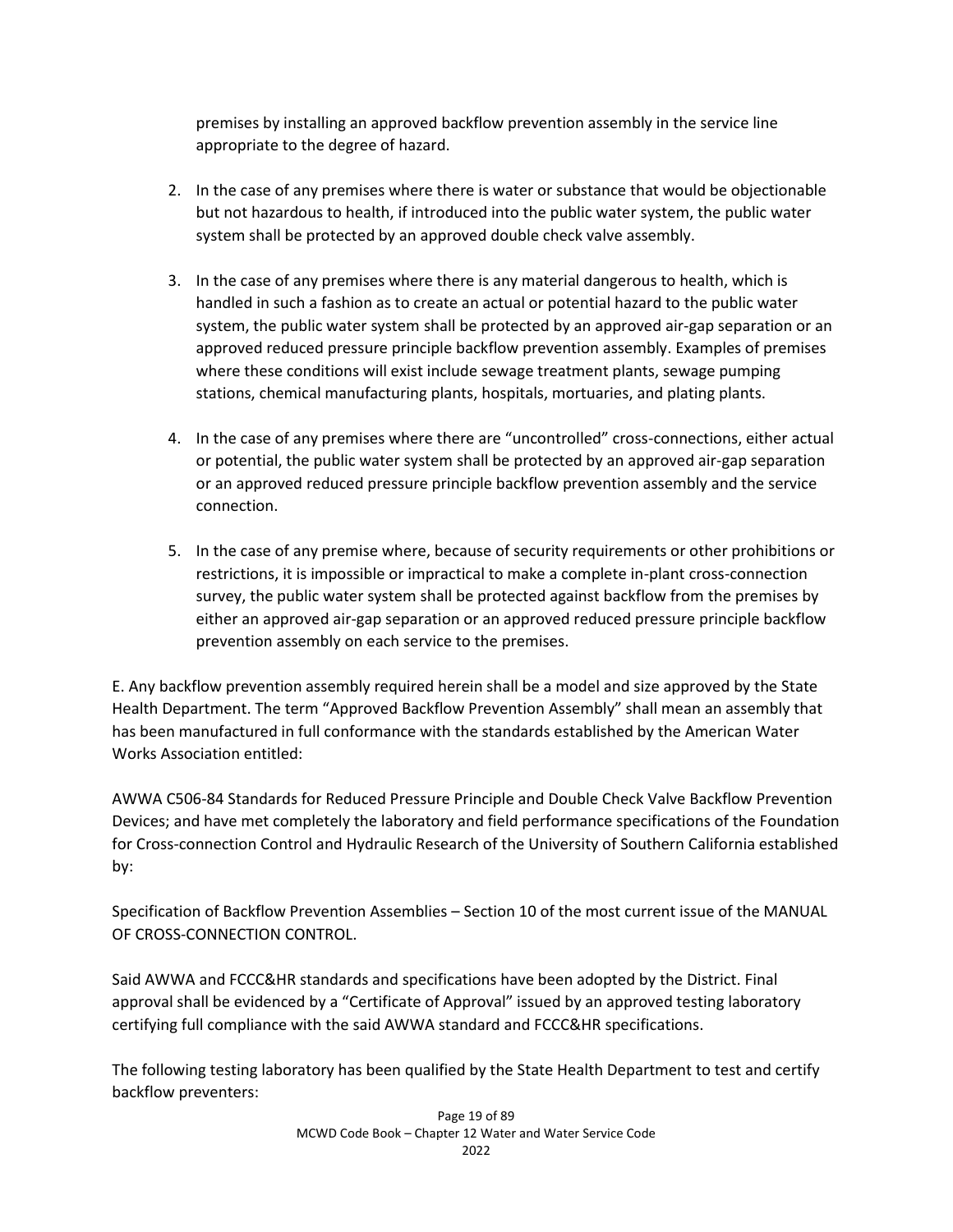Foundation of Cross-Connection Control and Hydraulic Research University of Southern California, University Park, Los Angeles, CA 90089-0231

Testing laboratories other than the laboratory listed above will be added to an approved list as they are qualified by the State Health Department.

Backflow preventers, which may be subjected to back pressure or back siphonage that have been fully tested and have been granted a Certificate of Approval by said qualified laboratory and are listed on the laboratory's current list of "Approved Backflow Prevention Assemblies" may be used without further test or qualification.

F. It shall be the duty of the customer-user at any premises where backflow prevention assemblies are installed to have certified inspections and operational test made at least once per year. In those instances where the District Manager deems the hazard to be great enough, he may require certified inspections at more frequent intervals. These inspections and tests shall be at the expense of the water user and shall be performed by the assembly manufacturer's representative, District personnel or by a certified tester approved by the State Health Department. It shall be the duty of the District Manager to see that these tests are made in a timely manner. The customer-user shall notify the District Manager in advance when the tests are to be undertaken so that an official representative may witness the tests if so desired. These assemblies shall be repaired, overhauled, or replaced at the expense of the customeruser whenever said assemblies are found to be defective. Records of such tests, repairs and overhaul shall be kept and made available to the District Manager.

G. All presently installed backflow prevention assemblies which do not meet the requirements of this section but were approved devices for the purposes described herein at the time of installation and which have been properly maintained, shall, except for the inspection and maintenance requirements under subsection F, be excluded from the requirements of these rules so long as the District Manager is assured that they will satisfactorily protect the utility system. Whenever the existing device is moved from the present location or requires more than a minimum maintenance constitutes a hazard to health, the unit shall be replaced by an approved backflow prevention assembly meeting the requirement of this section.

# Section 3.36 Toilet Rebate Program

The Board of Directors acknowledges that water available to the District's customers is a limited resource and, therefore, desires to improve the efficiency of water use within the District. The toilet rebate program is intended to reduce the demands upon existing water supplies and wastewater treatment facilities. The District Board of Directors intends to annually budget for the toilet rebate program, which will be administered on a first-come, first-served basis based on the date of an applicant's completed application for participation as described below. Subject to the availability of funds, the District will rebate the owner or owner's agent \$100 for each high-water use toilet replaced.

A. Application for Participation. Any owner or owner's agent ("Applicant") desiring to participate in the toilet rebate program shall complete and submit an application to the District. Prior to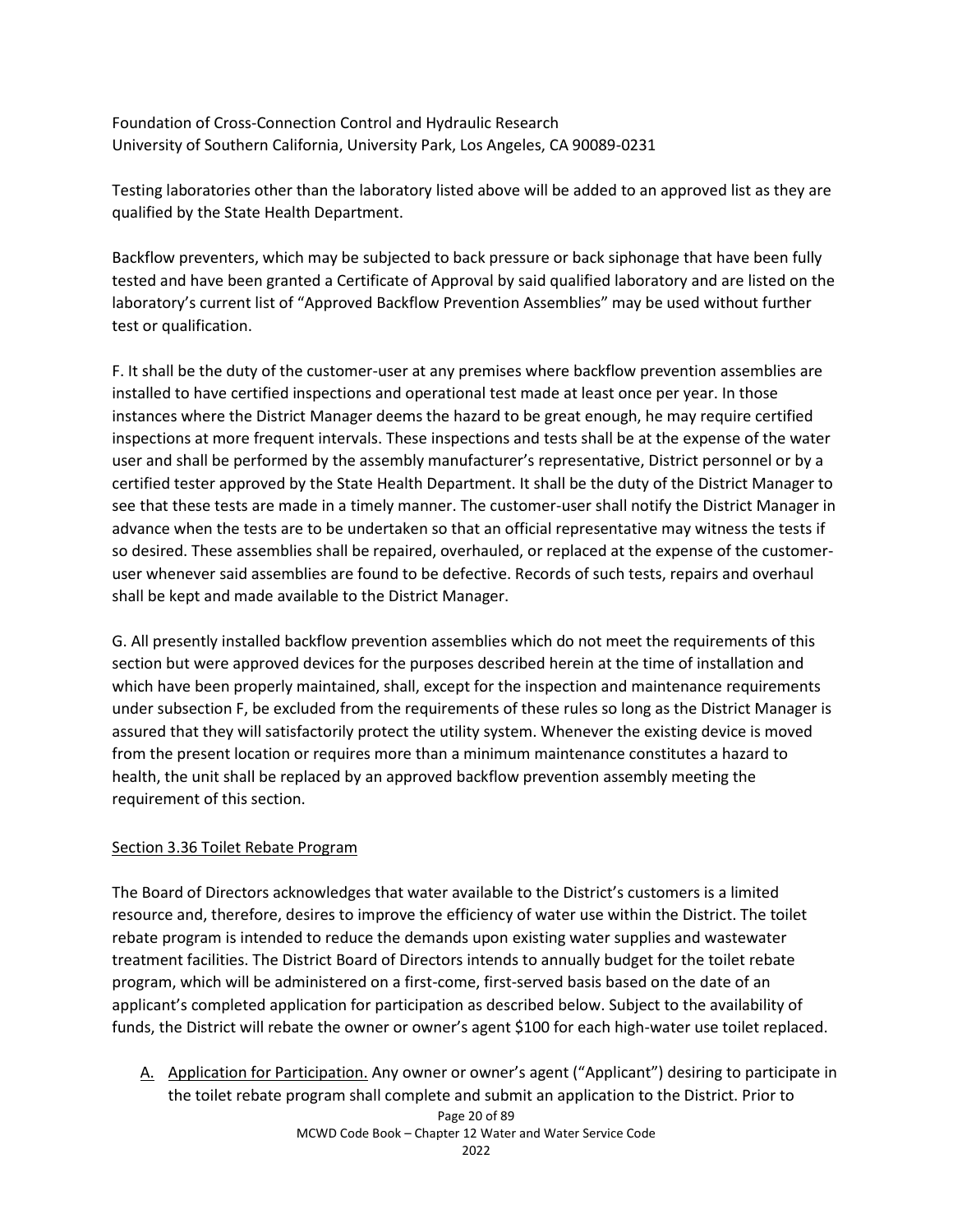submitting the application, District staff must make a determination as to whether an inspection of the toilet(s) to be replaced must be conducted. The District shall provide the application forms to be completed which shall state the number of toilets to be replaced, the manufacturer and model number of the new toilets, and the service location within the District.

- B. Replacement Toilets Toilets used for replacement in the toilet rebate program shall meet the requirements set forth in Section 2.38 (G) of Division 2 of Chapter 12 of the District Code, which describes ultra-low flush toilets.
- C. Toilets to be Replaced In order to qualify for the rebate, the toilet being replaced must have flush volumes that exceed those of an ultra-low flush toilet using 1.6 gallons or less per flush as described in Section 2.38 (G) of Division 2 of Chapter 12 of the District Code. Older toilets use 3.5 gallons, 5 gallons, or more per flush.
- D. Approval and Inspection If the applicant receives a pre-installation evaluation, and the District approves the applicant's application, then the applicant can proceed with the removal of the old toilet(s) and installation of the new toilet(s). The District shall have the right to inspect the service location and the work performed.
- E. Rebate to Customer After approval of the application and completion of work described in the application, the District will provide a rebate to the applicant for each qualifying toilet to replace.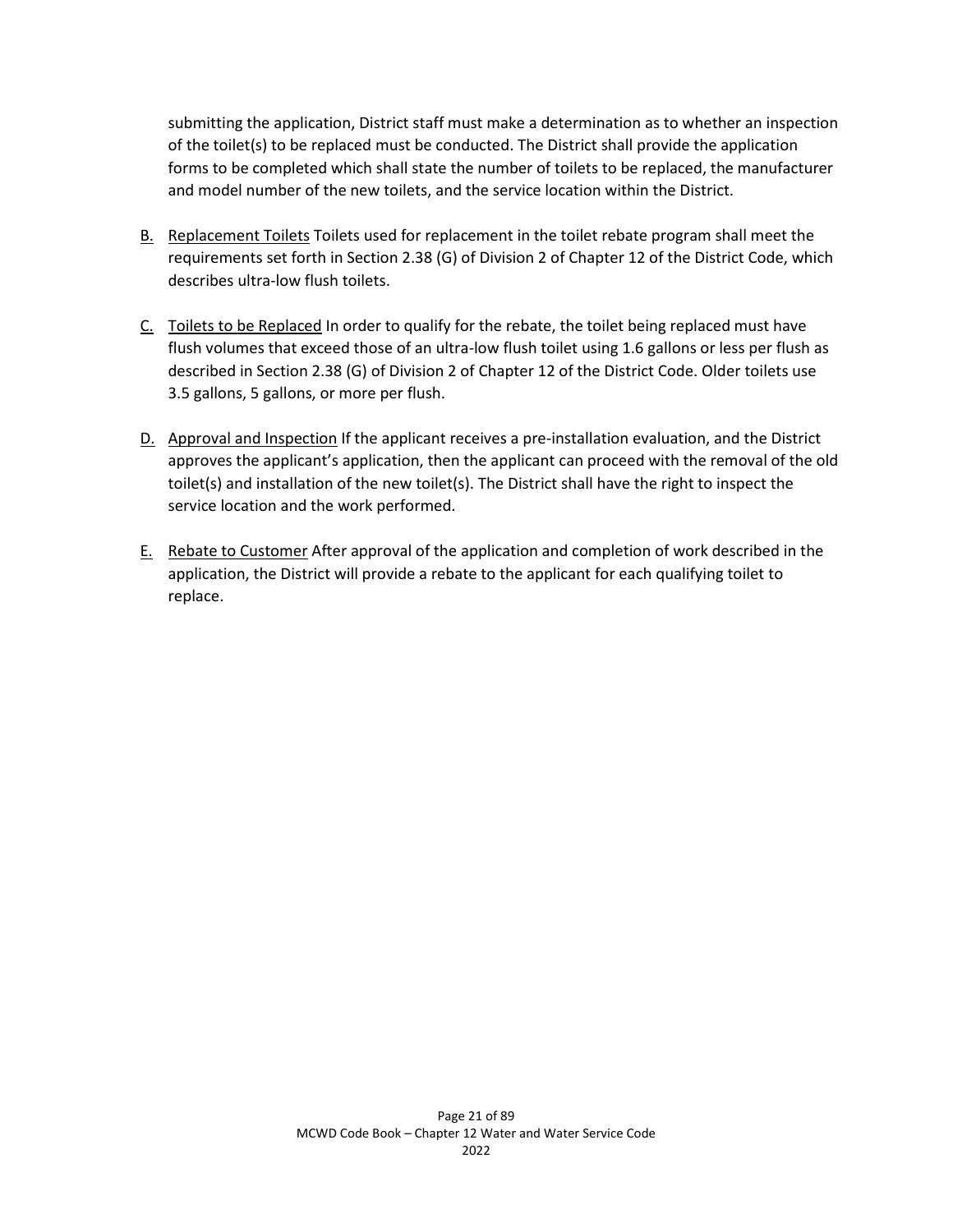## **DIVISION IV GENERAL POWERS AND DUTIES**

## Section 4.01 Record of Fees

The District Manager shall keep in proper books a permanent and accurate account of all rates, fees, and charges required to be paid under this chapter and as stated in the Master Fee Schedule, giving the names and addresses of the persons on whose accounts the same were paid, the date and the amount thereof, and the number of permits granted, if any, which books shall be open to public inspection.

### Section 4.02 Estimated Valuations

Whenever the fees or charges required to be paid by this chapter are based on valuations, as further provided in the Master Fee Schedule, the District Manager shall determine the estimated valuation in all cases, and for such purposes shall be guided by approved estimating practices.

## Section 4.04 Joint Action with Other Public Agencies

The District Manager may contact, confer, and negotiate with officials of any public agency and may recommend to the Board a contract by which the District and one or more public agencies may jointly exercise any powers pertinent to the enforcement of this chapter and any similar statute, ordinance, rule, or regulation of such public agencies, common to all.

### Section 4.06 District Manager to Issue Permit

If it appears from the application for any permit required by this chapter that the work to be performed there-under is to be done according to the provisions of this chapter, the District Manager upon receipt of the fees hereinafter required shall issue such permit.

# Section 4.07 Certificate of Final Inspection

When is appears to the satisfaction of the District Manager that all work done under the permit has been constructed according to, and meets the requirements of all the applicable provisions of this chapter, and that all fees have been paid, the District Manager, if requested, shall cause to be issued to the permittee constructing such work a certificate of final inspection. The said certificate shall recite that such work as is covered by the permit has been constructed according to this chapter and that said work is in an approved condition.

### Section 4.08 Relief on Application

When any person, by reason of special circumstances, is of the opinion that any provision of this chapter is unjust or inequitable as applied to his/her use or premises, he/she may make written application to the Board, stating the special circumstances, citing the provision complained of, and requesting suspension or modification of that provision as applied to his/her use or premises. If such application be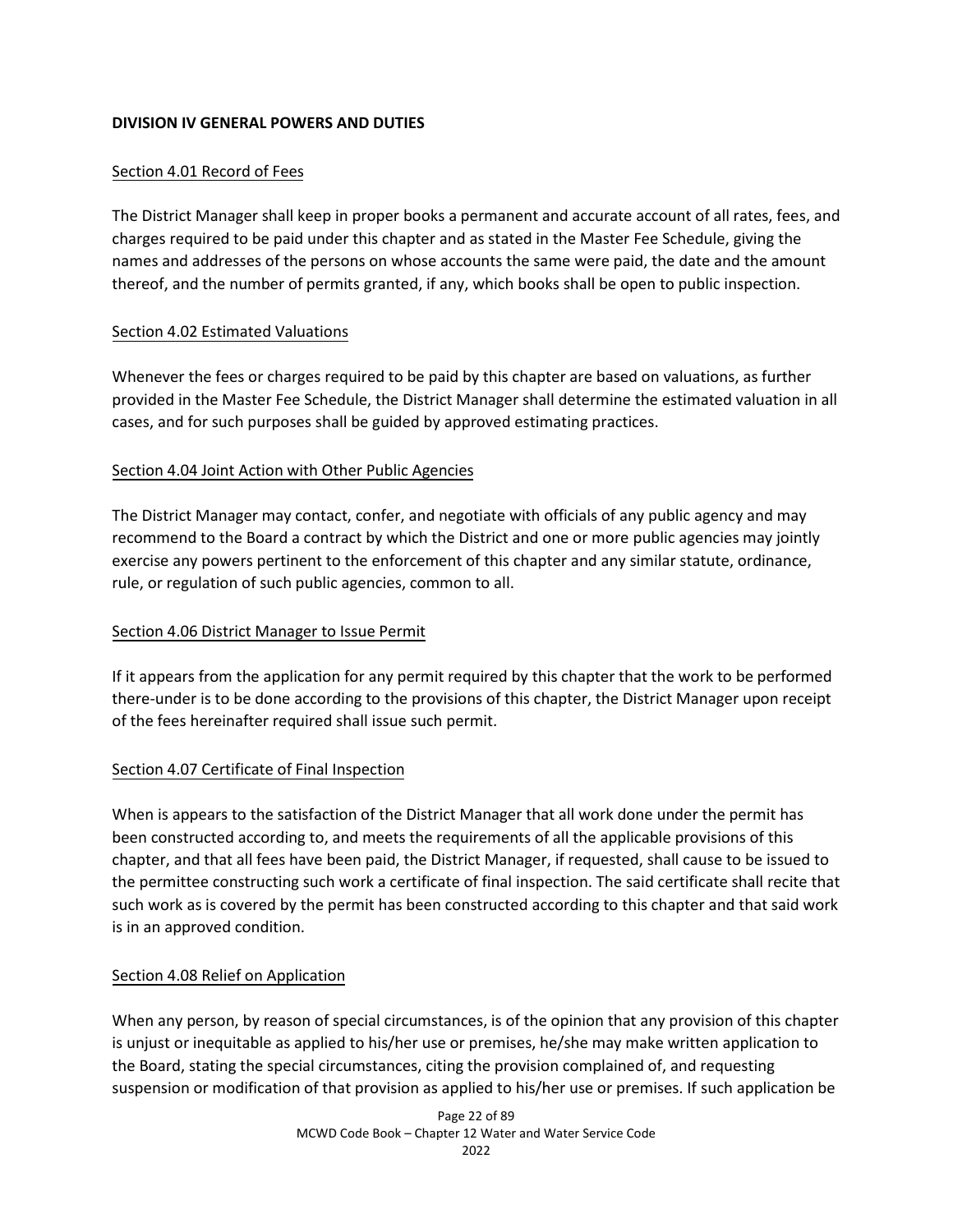approved, the Board may, by appropriate action, suspend or modify the provision complained of, as applied to such use or premises, to be effective as of the date of the application and continuing during the period of the special circumstances.

#### Section 4.09 Relief on Own Motion

The Board may, on its own motion, find that by reason of special circumstances a provision of this chapter is unjust or inequitable as applied to a particular premises or use, and may, by appropriate action, suspend or modify the provision as applied to such premises or use during the period of such special circumstances, or any part thereof.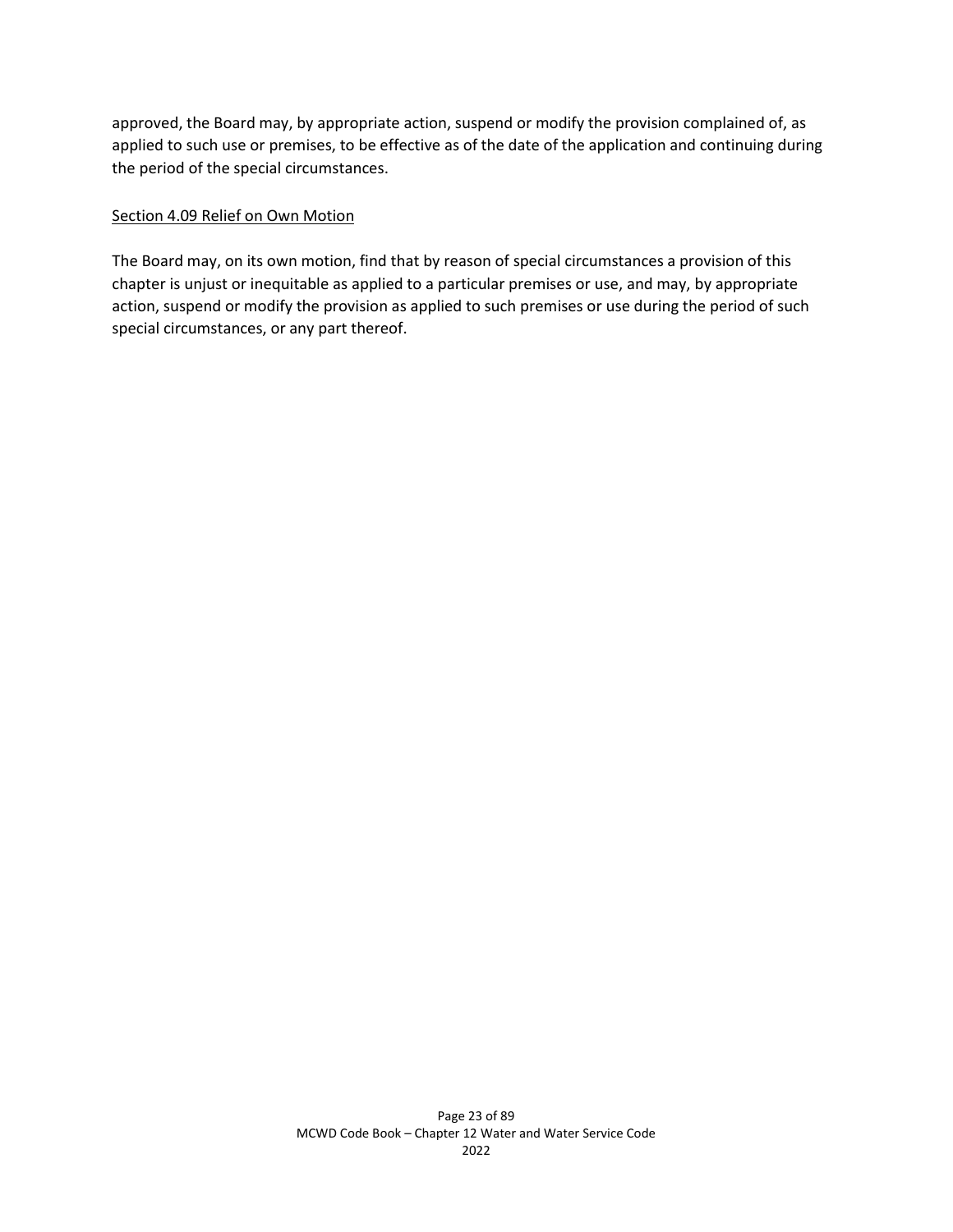### **DIVISION V PERMITS**

## Section 5.01 Permit Request

No person other than the persons specifically excluded in this chapter, shall commence, do or cause to be done, construct or cause to be constructed, use or cause to be altered, or connect to any public water main, valve, pressure reducing station, pumping plant, service connection or other similar appurtenance in the Mammoth Community Water District without first obtaining a permit from the District Manager and paying the appropriate fees as provided in this chapter and stated in the Master Fee Schedule.

## Section 5.02 When Permit Not Required

The provisions of this chapter requiring permits shall not apply to contractors constructing water facility and improvements under contracts awarded by the Board and entered into under proceedings pursuant to any of the special procedure statutes of this state providing for the construction of water facilities and the assessing of the expense thereof against the lands benefited hereby, or under contracts between the contractor and the Board.

## Section 5.03 Validity of Permits

A. 1. (b) The usage of a permit for a lot or premises other than the lot or premises for which the permit was issued shall be considered an unauthorized usage and is prohibited.

A. 1. (c) The usage of a permit for a lot or premises, which has an increased number of units, hook-ups or taps, other than that for which the permit was issued shall be considered an unauthorized usage and is prohibited.

A. 1. (d) The usage of a permit for a lot or premises which has more fixture units or facilities than that for which the permit was issued, shall be considered an unauthorized usage and is prohibited until and unless fees are paid for the additional fixture units/facilities at the rates stated in the Master Fee Schedule and for any additional plan checking at the amounts stated in the Master Fee Schedule.

A. 1. (e) (1) The usage of a permit for any lot or premises which has a different design as to its distribution system, fixture units, or facilities from that shown on the plans for which the permit was issued, shall be unauthorized unless the permittee first provides the District with a revised set of plans showing the different design and the permittee pays all administrative fees the District incurs in reviewing and inspecting the revised plans, including, but not limited to, pre-plan check fees and inspection fees as stated in the Master Fee Schedule. This requirement is in addition to other requirements or limitations imposed upon the usage of permits as set forth in this Code.

A. 2. (a) The unauthorized usage of a permit in a manner prohibited by Section 5.03.A.1 imposes a different or greater demand upon the District's water system. Therefore, the owner shall apply to the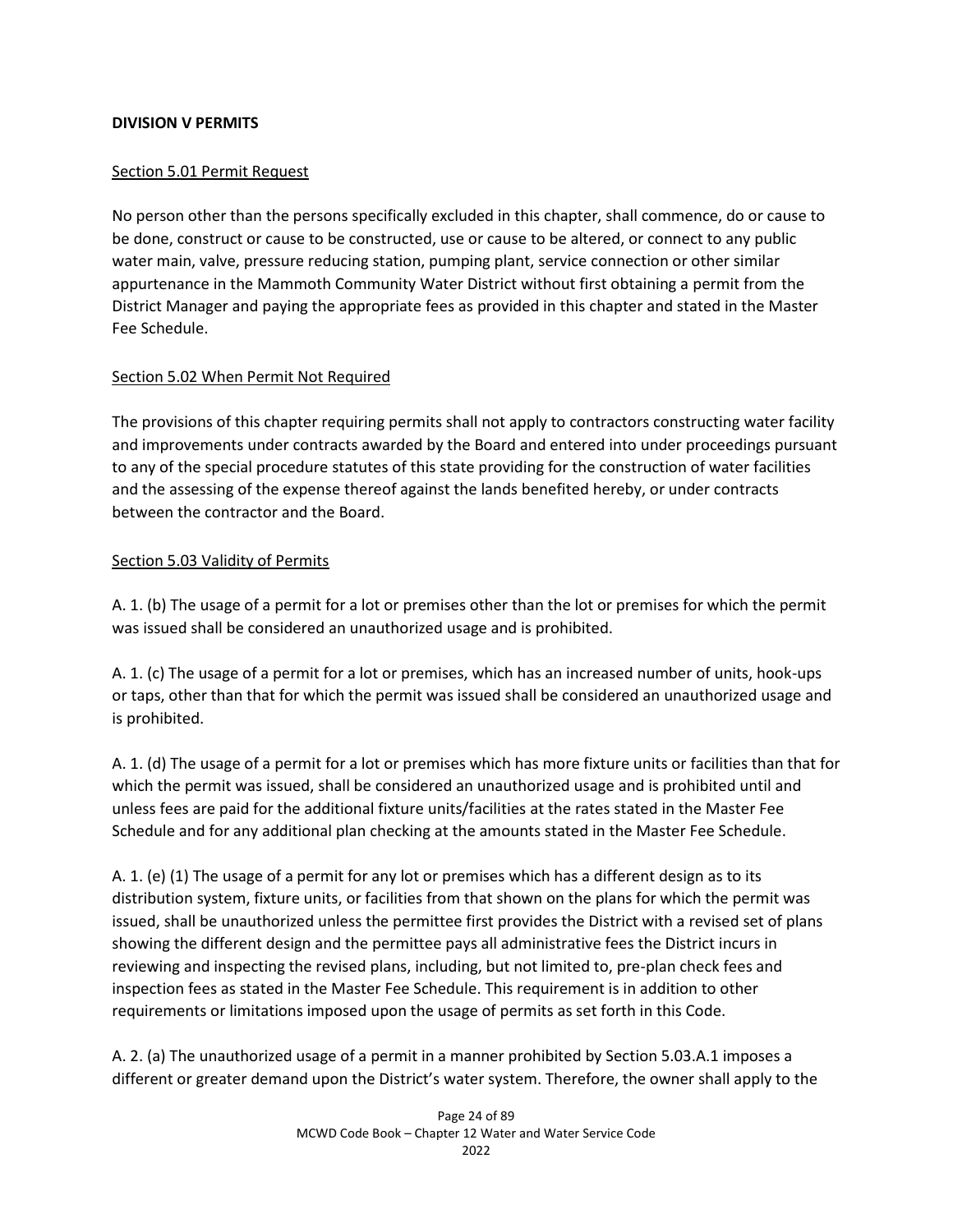District for a new permit to authorize the increase in the number of hook-up units, fixture units or taps from that specified in the existing permit. The owner applying for a new permit shall comply with the District's then existing ordinances, rules, and regulations concerning permits, including, but not limited to, the payment of the appropriate fees and charges as stated in the Master Fee Schedule, and compliance with the District's water saving and water conservation device requirements set forth in Section 2.38 and 3.22 of Chapter 12 of the District Code. Such compliance shall fully occur within sixty (60) days of written notice from the District of the unauthorized usage. In the event that the owner fails to timely comply, the District may revoke the permit and the permittee shall be subject to the provisions of Section 5.03.A.3.

A. 3. When the District determines that an unauthorized usage of a permit has occurred, the District shall, in addition to all other enforcement devices set forth in this Code, have the option of declaring part, or all, of the unauthorized usage to be void and demand that the unauthorized acts cease until such time as appropriate permits have been applied for the obtained, if available, and/or all appropriate fees and charges have been paid.

A. 4. The terms "unit", "hook-ups", "taps", "fixture Units" and "facilities", as used in this section, shall refer to those terms as specified in Section 6.03.

D. Any assurance of water service issued by the District, in any form, in addition to the conditions as ordained heretofore, shall also be issued on the provision that the assurance is given on the state of facts existing on the date of that issuance, and that such facts may change subsequent to the date of the assurance.

E. 6. Notwithstanding any other section of the District Code, no permit shall be issued for any development for which the Town of Mammoth Lakes requires approval of a final tract map except upon the following conditions:

E. 6. a. The application for issuance of a permit shall be accompanied by a certified copy of documentation from the Town of Mammoth Lakes indicating the Town's approval of a tentative tract map for the proposed development; and

E. 6. b. Any permit so issued shall automatically become void upon the expiration or invalidation of the tentative map unless a valid final map has been approved and issued in place thereof. This provision shall be in addition to any other section of the District Code pertaining to the issuance, vesting or invalidation of permits, including, but not limited to the provisions of Section 5.03. I.

F. The charge for each and every water meter, meter interface unit, drop wire and other meter installed on any proposed construction shall be included as a Permit Connection Fee and shall be payable as regulated by this chapter and amendments thereto.

G. A letter of water availability for a single family residential unimproved lot subdivision or other development shall, in addition to all other terms and conditions required by District rules, regulations and ordinances, provide that said letter does not unconditionally guarantee any priority or reservation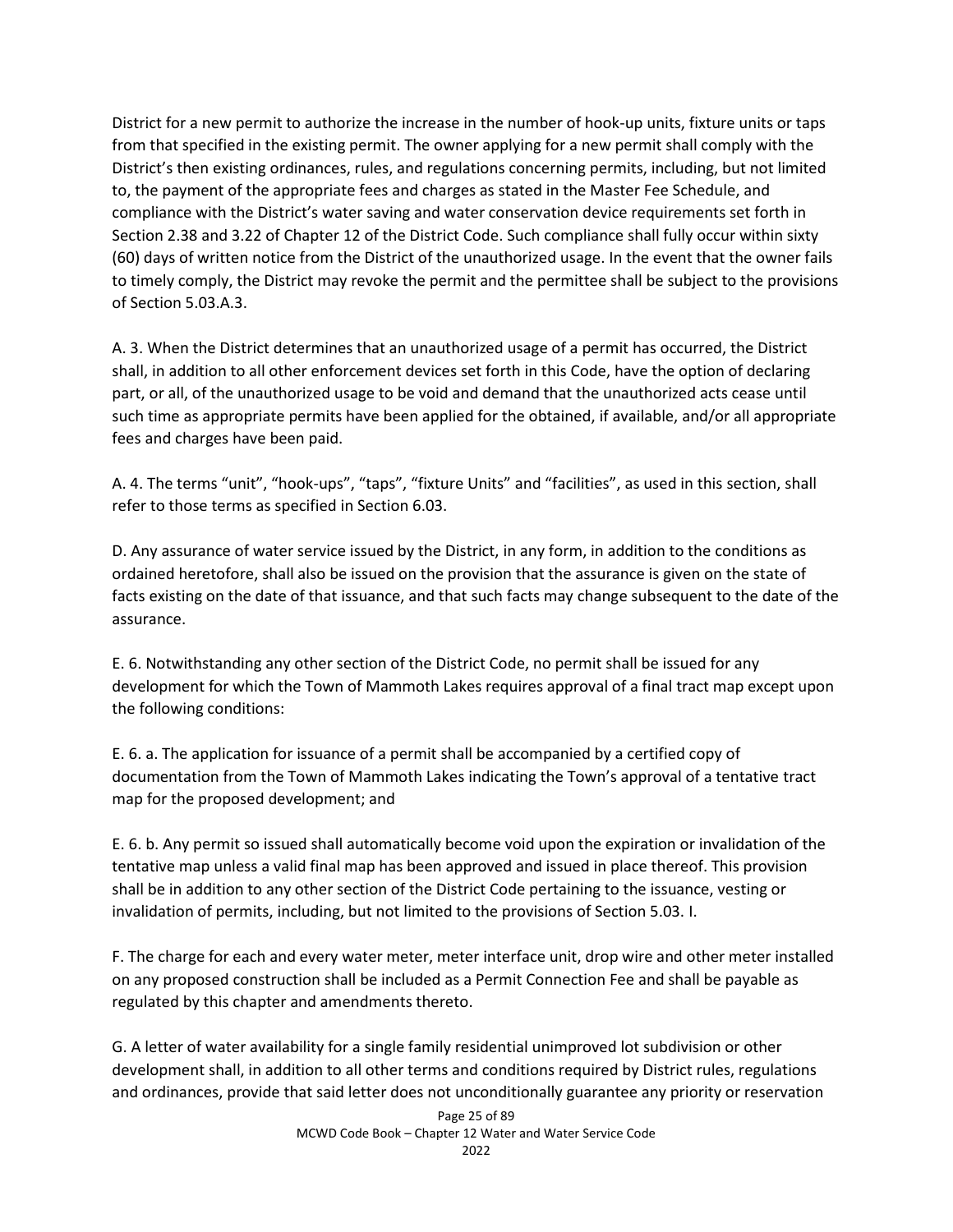of capacity but that the developer or subsequent purchaser must acquire a water permit prior to construction of any improvements. Said letter shall further provide that such permits will be issued by the District solely on a first-come, first served basis and only to the extent there is then remaining available water supply and capacity in the physical facilities for conveyance and treatment. The letter shall also indicate that such permits will be issued only upon payment of all then applicable fees and charges and in accordance with and subject to all then applicable District rules, regulations, and ordinances.

I. 1. There shall be a permit for each hook-up unit or portion thereof, as defined in Section 6.03 of Division VI of this Chapter 12.

I. 2. Any permit or assurance of water service shall be issued on a first-come, first-served basis. To maintain the validity of a permit and to keep a permit in full force and effect, the following conditions must be met within 3 years from the date of the issuance of the permit, except that the General Manager may extend an un-expired permit for a period not to exceed one year upon written request by the permittee made prior to the expiration of the permit:

I.2.a. Those portions of the project's distribution system which are to be constructed by the permittee, shall be inspected and approved by the District and dedicated to the District.

I.2.b. The meter, meter interface unit, and the drop wire between the meter and the meter interface unit shall be installed by the permittee and inspected and approved by the District.

I.2.c. The permittee has timely complied with the requirements of Section 5.03.H. of Division V of Chapter 11 of the District Code, regarding sewer service to the same premises described in the permit for water service; and

I.2.d. The permittee has paid all applicable fees and charges required by this Chapter 12, and has otherwise complied with all applicable provisions of this Chapter 12 in connection with the issuance of permits and the initiation of water service.

I.3. A permit shall become null and void if the permittee fails to comply with the provisions of this Section 5.03.I., or if a building permit from the Town of Mammoth Lakes is not obtained within one year from the date of issuance of the District's permit. If water service has commenced pursuant to the provisions of Section 6.04 of Division VI of Chapter 12 of the District Code, such service shall terminate as of the date that the permit becomes null and void. If any permit becomes null and void and the connection charges paid for such permit are not refunded, then the amount of such charges shall be credited against any connection charges due on a subsequent application for water service for the same premises described in the void permit.

### Section 5.04 Application for Permit

Any person requiring a Permit shall make written application to the District Manager.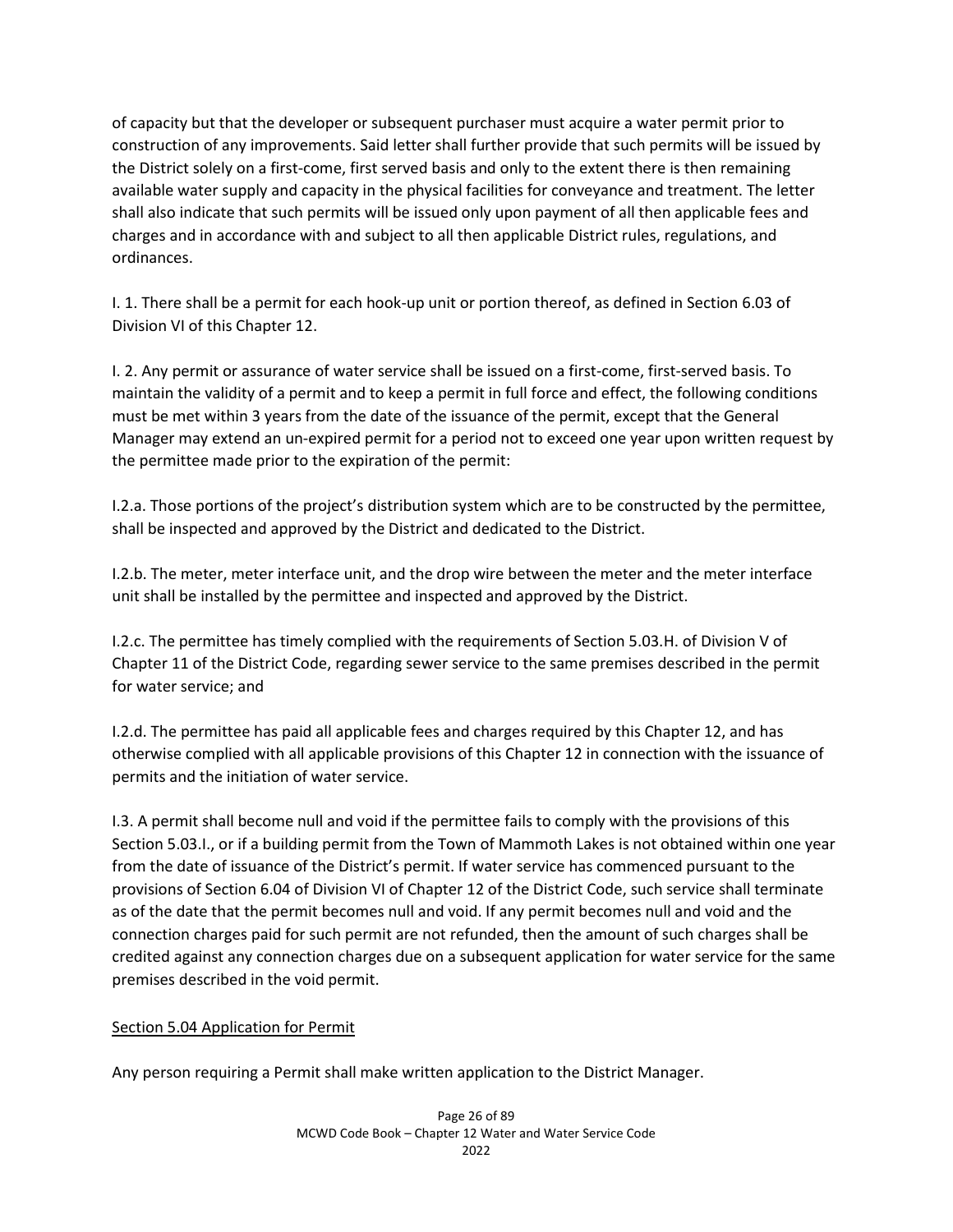The District Manager shall provide printed application forms of the permits provided for by this chapter, indicating thereon the information to be furnished by the applicant. The District Manager may require in addition to the information furnished by the printed form, any additional information from the applicant which will enable the District Manager to determine that the proposed work or use complies with the provisions of this chapter.

## Section 5.06 Refunds

The permittee shall be entitled to a refund of all moneys paid pursuant to Sections 6.02, 6.03, and 6.16, less any costs incurred by the District in connection with the permit and the refund processing fee as stated in the Master Fee Schedule. In order to be entitled to such a refund, the permittee must request the refund in writing and not have commenced water service. The written request must be delivered to the District or postmarked by the United States Postal Service within one (1) year of the date of issuance of the permit. No refunds will be made if such request is not timely made.

## Section 5.07 Water Mains in Public Ways

Before granting any permit for construction, installation, repair or removal of any water main or appurtenances thereto, which will necessitate any excavation of fill, in, upon, or under any public street, highway or right-of-way under the jurisdiction of another public agency, the District Manager shall require the applicant to fill out the necessary forms of the agency having jurisdiction of another public agency, the District Manager shall require the applicant to fill out the necessary forms of the agency having jurisdiction and pay the required fee. The District will obtain the encroachment permit required.

### Section 5.08 Plan Approval Required

No permit shall be issued until the District Manager has checked and approved the plans in accordance with the other applicable provisions of this chapter.

### Section 5.09 Pumping Plants and Other Water Facilities

Before granting a permit for the construction of any water pumping plant, hydro-pneumatic system, or other water facility to be operated by the District, the District Manager shall check and approve the plans or required modification thereof as to their compliance with county, state, and other governmental laws or ordinances and shall require that the facilities be adequate in every respect for the use intended.

# Section 5.11 Pre-Plan Check Policy

Prior to the issuance of a permit, the permittee shall submit two (2) sets of plans to the District for preplan check. The plans shall be checked for compliance with all District specifications, rules, and regulations. Prior to the District performing the pre-plan check, the applicant shall pay a fee to the District as stated in the Master Fee Schedule. Such pre-plan check is not an assurance of water service,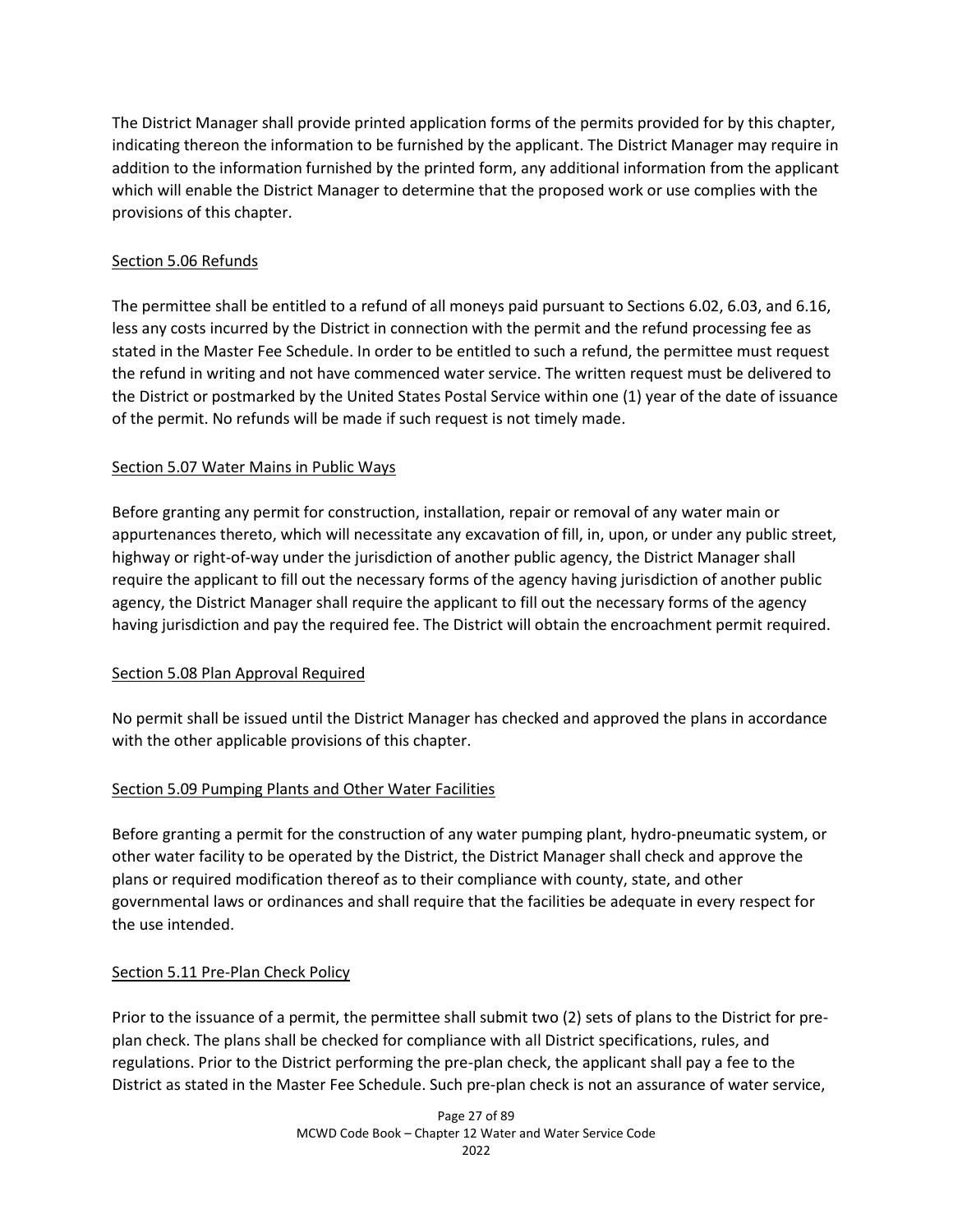nor a water permit for the particular project. The submittal of plans and/or documents for pre-plan check shall not constitute nor be considered an application for a water permit.

### Section 5.13 Underutilization of Hook-Up Units

A. Except as otherwise provided in the District Code, when land uses at a premises no longer exist for which hook-up unit fees were paid, and the owner of the subject premises desires that the permit for the unused hook-up units remain in effect, the District shall impose only its base charge for such nonused hook-up units and, where applicable, discontinue service. Unless the owner provides the written notice specified in Subsection B. below, the District will impose its base charges for non-used hook-up units.

B. When land uses at a premises no longer exist for which hook-up unit fees were paid, the owner of such premises may relinquish such unused hook-up units, and, where applicable, have service discontinued. The owner of the premises must give the District written notice thereof. Upon receipt of such written notice, the District shall discontinue any water service charges, including base charges, imposed respecting such relinquished units, and, where applicable, discontinue service. Such discontinuation shall occur in the month during which such written notice is received, and any charges for the month shall be imposed according to the number of days in the month for which the hook-up units remain in effect. There shall be no refund of hook-up unit fees paid on the relinquished units. If after relinquishment of the unused units, the owner of the subject premises later desires to renew service or increase the number of authorized hook-up units at such premises, the owner shall apply for such renewed service or additional units in accordance with the ordinances, rules and regulations of the District regarding applications for water service, except that the amount of any capacity fees (hook-up unit fees) previously paid for the relinquished units shall be deducted from the amount of capacity fees due pursuant to the application.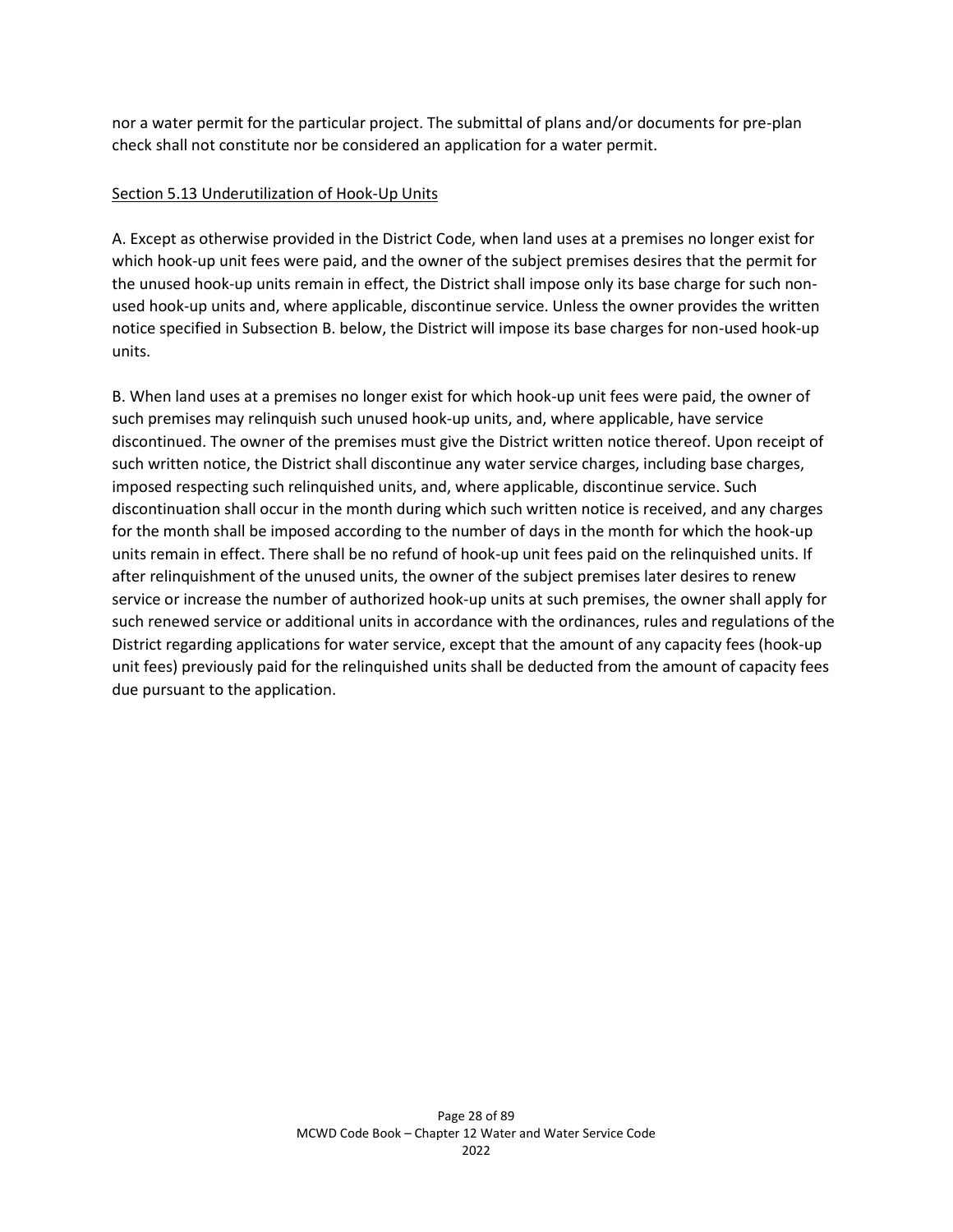## **DIVISION VI FEES AND CHARGES**

## Section 6.01 Plan Checking Fees

Any person required by this chapter to have plans checked must pay to the Mammoth Community Water District the fee or fees stated in the Master Fee Schedule.

Applications are available in the District office and are to be filled out by the Engineer submitting the plan.

## Section 6.02 Water Construction Permit Fee

A. Before granting any permit for the construction of a water main, water connection or tap, pressure reducing station, pumping plan or other appurtenances, and whenever a permit is required by the District, the District Manager shall collect fees stated in the Master Fee Schedule from the applicant to cover the costs of field and structure inspection of the proposed construction, procuring or preparing record plans, automobile mileage and all overhead and indirect costs. The applicant shall pay the cost of all labor and material required.

# Section 6.03 Water Connection Charges

A. All water connection charges shall be paid to the District upon approval of an application and prior to issuance of a permit.

B. Water connection charges shall be imposed based on the water meter size serving the premises in accordance with the schedule stated in the Master Fee Schedule. An automatic annual escalator shall be added to the water connection charges at the beginning of each District fiscal year beginning April 1, 2020. The escalator will be based on the "ENR 20-city construction cost index" as shown in the Engineering News Record (ENR). The water connection charges shall be increased by the percent change of the cost index for the previous year ending December 31.

C. If there is an adequate, existing house lateral to which a premises shall be connected, no tap is required. If there is an existing house lateral which is not adequate for the premises to be served or if there is not an existing house lateral to which the premises to be served may be connected, then the customer will be billed for the District's costs for any work completed by the District in relation to tapping the mainline.

D. Connections of house laterals or of a force main into the District's existing force main shall be charged the applicable water connection charge for each related water meter installed, except for meters installed for irrigated landscaped areas. The District shall bill the property owner for its costs to perform any tap required under these circumstances.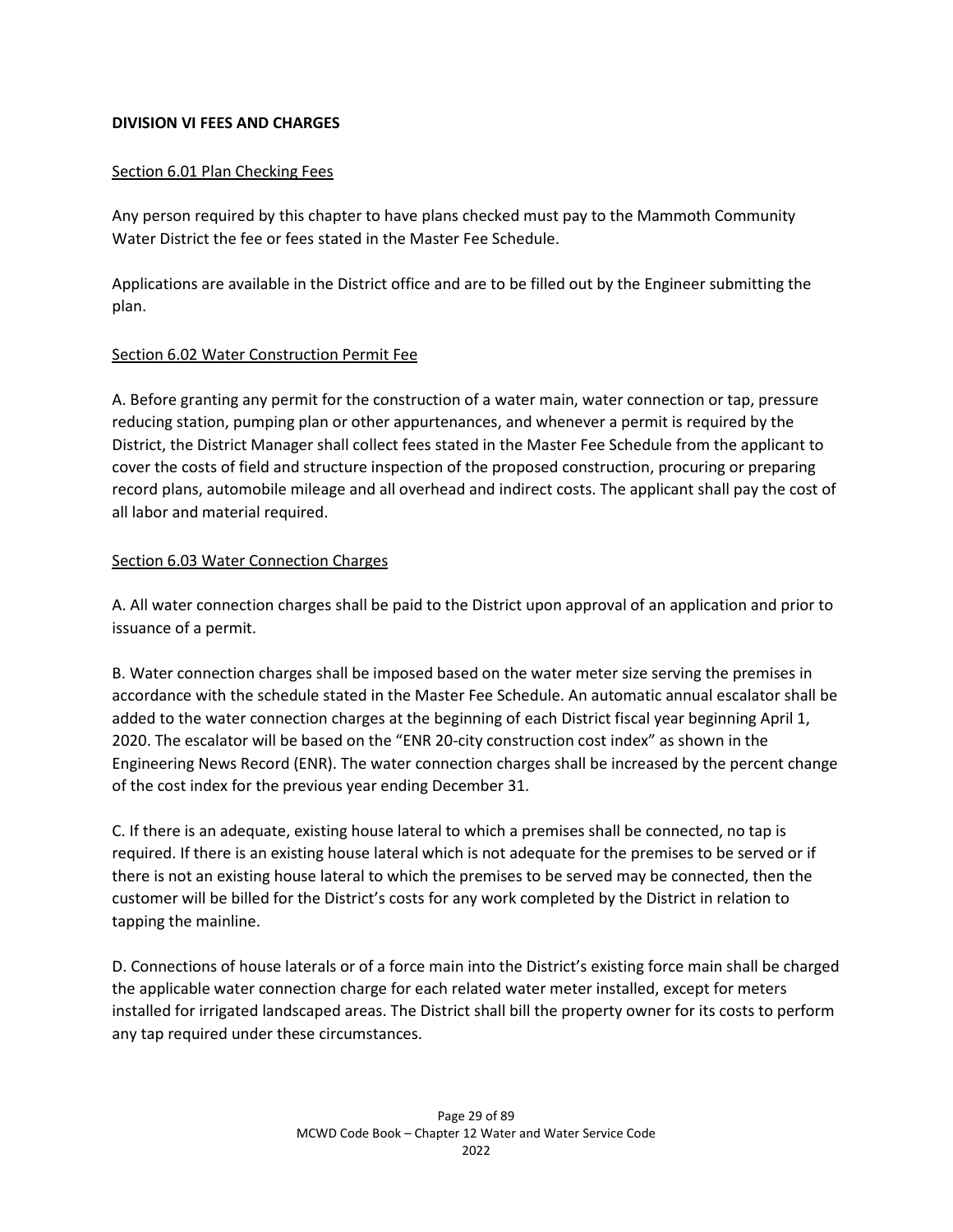## G. Connection Charges for Landscaping

All single-family residences and all other premises with less than 5,000 square-feet of irrigated landscaped area shall be exempt from connection charges for landscaping. Except as provided above, all premises with an irrigated landscaped area of 5,000 square-feet or more shall have a separate meter for such irrigation and pay the applicable connection fee for such meter based on the schedule stated in the Master Fee Schedule.

## Section 6.04 Billing for Water Services

The District shall begin billing for water service when the private water line is connected to the service connection and the meter, meter interface, and the drop wire between the meter and meter interface unit have been installed by the permittee and inspected and approved by the District. The commencement of water service shall not relieve a permittee from timely compliance with the requirements of Subsection 5.03 I of Division V of this Chapter 12; and the permit is subject to revocation and service is subject to termination if such timely compliance does not occur.

# Section 6.05 Fees for Processing Water Line Easements

For each private contract requiring the processing of water line easements, the District Manager shall collect from the applicant the fees stated in the Master Fee Schedule. In addition, a policy of title insurance insuring the easement in favor of the District shall be furnished at the sole cost of the applicant.

In the event it is necessary to rewrite the description because of the realignment or revision, the District Manager shall collect an additional fee as stated in the Master Fee Schedule for each new parcel description necessary.

### Section 6.06 Application Fee

- A. When a person applies for a permit, the applicant shall pay to the District an application fee as stated in the Master Fee Schedule. The District shall not accept an application until it receives the application fee.
- B. If a permit is issued, the application fee paid pursuant to this section and/or the pre-plan check fees paid pursuant to the Master Fee Schedule shall be applied to the overall fees required under this division for the issuance of a permit.
- C. Any person who has paid an application fee pursuant to this section and/or pre-plan check fees pursuant to Section 6.17 and as stated in the Master Fee Schedule and whose application is canceled or withdrawn shall not be entitled to a refund or credit respecting such paid fees.
- D. An application shall be deemed canceled if the applicant does not pay the applicable water connection charges within one year from the date of the application.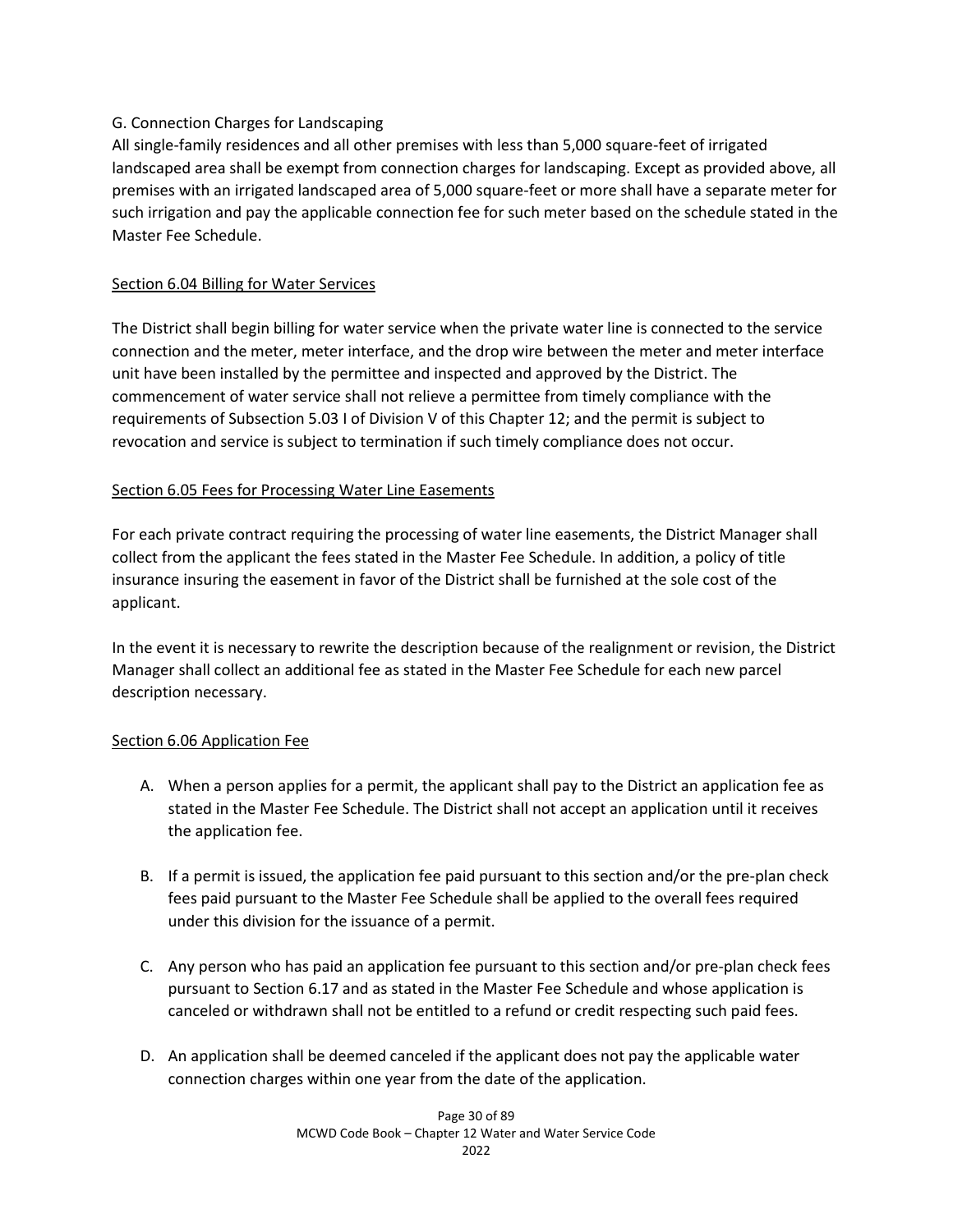# Section 6.07 Fees for Preparing or Checking Special Studies

Before proceeding with the preparation of any special study, the District Manager shall collect a fee from the person making the request for the study a fee in the amount stated in the Master Fee Schedule. If, after the fee is paid, a change in the study is requested which will increase the cost of preparing the study, supplemental fees shall be collected in the amount of the estimated additional cost. Studies prepared by others and submitted for checking by the District shall be subject to the fee requirements stated above.

# Section 6.08 Contractor's Water Fee

Contractors desiring connection to a fire hydrant or other system appurtenance shall first apply to the District for permission to connect and shall comply with Section 3.14 of this chapter. The District will supply a water meter and charge the contractor the fees and charges stated in the Master Fee Schedule.

# Section 6.10 Collection of Fees Charged

All fees and charges required to be paid under Sections 6.01, 6.02, 6.03, 6.06, 6.16, and 6.17 shall be paid prior to issuance of any permit.

# Section 6.11 Stand-by or Water Availability Charge

A yearly stand-by or water availability charge shall be levied on undeveloped land within the District to which water is made available whether the water is used or not. The charge shall be as stated in the Master Fee Schedule and the charge shall be added to and become a part of the annual tax levied upon the land.

In the event that the water stand-by charge remains unpaid on the first day of the month before the month in which the Board of Supervisors of Mono County is required to levy the taxes for county purposes, a penalty as stated in the Master Fee Schedule shall accrue thereon. The amount of the unpaid stand-by charge plus the amount of the penalty shall be added to and become a part of the annual tax levied upon the land and shall constitute a lien on that land.

# Section 6.12 Rates and Charges for Water Service

- A. For the purpose of this section only, the specified terms shall have the following definitions:
	- 1. "Residential users" shall mean all residential users, including single family residences, condominium units, apartments, mobile homes, and motel manager's quarters.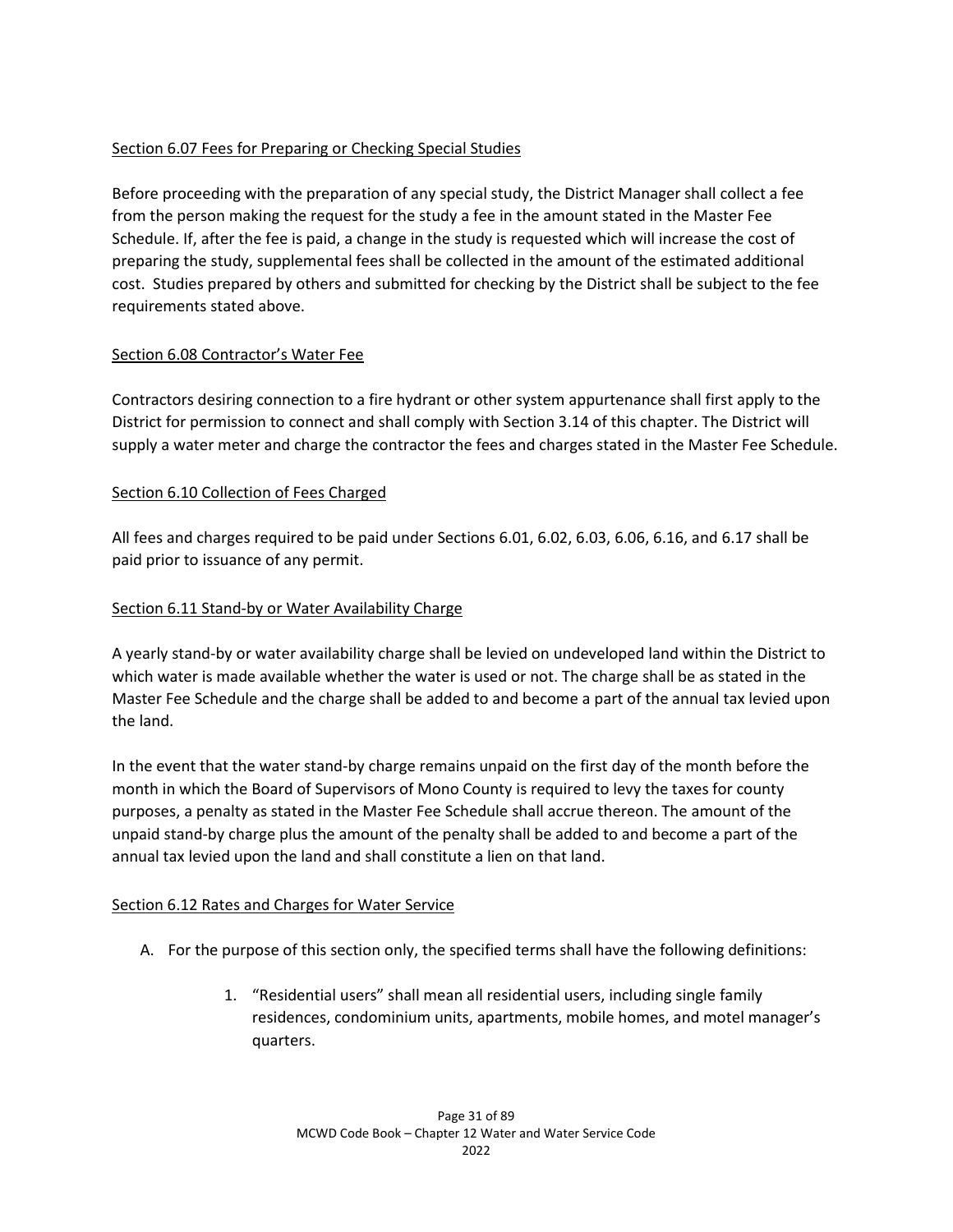- 2. "Commercial or Non-Residential users" shall mean all business or other similar users, including RV spaces, commercial units, motels, ski dormitories, laundries, laundromats, service stations, public buildings, and unoccupied storage/warehouses, swimming pools (semi-public), spa/hot tubs (semi-public).
- B. Each lot or premises which is connected to, and each owner receiving water service from, the District's distribution system shall pay a monthly water charge, as calculated using the tables stated in the Master Fee Schedule.

B. 1. The minimum base service charge per month for the type of service provided will be billed at the rates stated in the Master Fee Schedule.

d) The District shall not charge its minimum monthly service charge with respect to any lot or premises which is connected to the District's distribution system during the period that, as determined by the General Manager, such lot or premises has been rendered unusable due to circumstances beyond the control of the permittee, his/her officers, directors, employees, agents, tenants, or independent contractors; provided that such period of relief from the monthly service charge shall not extend beyond three years, except that the General Manager may for good cause shown extend the period for one year. Circumstances beyond the permittee's control may include, but are not limited to, fire, earthquake, explosion, or other natural disaster. In the case of a lot or premises occupied by commercial users or a combination of commercial and domestic users where one or more but not all, of the premises of such commercial and/or domestic users on such lot or premises has or have been rendered unusable as described above, the General Manager shall determine the appropriate proportionate reduction in the minimum monthly service charge. In the case of a lot or premises occupied by multiple domestic users only where one or more, but not all, of the premises of such users on such lot or premises has or have been rendered unusable as described above, the reduction in the minimum monthly service charges shall be equal to the total of such charges for those domestic users whose premises have been rendered unusable.

B. 2. (a) The commodity rate charge for single-family residences (SFR) per 1,000 gallons will be calculated and billed according to the rates stated in the Master Fee Schedule.

(b) The commodity rate charge for multiple-family residences (MFR) will be a uniform charge per 1,000 gallons will be calculated and billed according to the rates stated in the Master Fee Schedule.

B. 3. The commodity rate charge for non-residential users shall equal the total monthly water use per 1,000 gallons as measured through the customer's meter multiplied by the uniform rate will be billed according to the rates stated in the Master Fee Schedule.

B.4.(a) The monthly water charge for customers served by multi-customer meters shall be the total of the service charge for the customers, lots or premises served though the multi-customer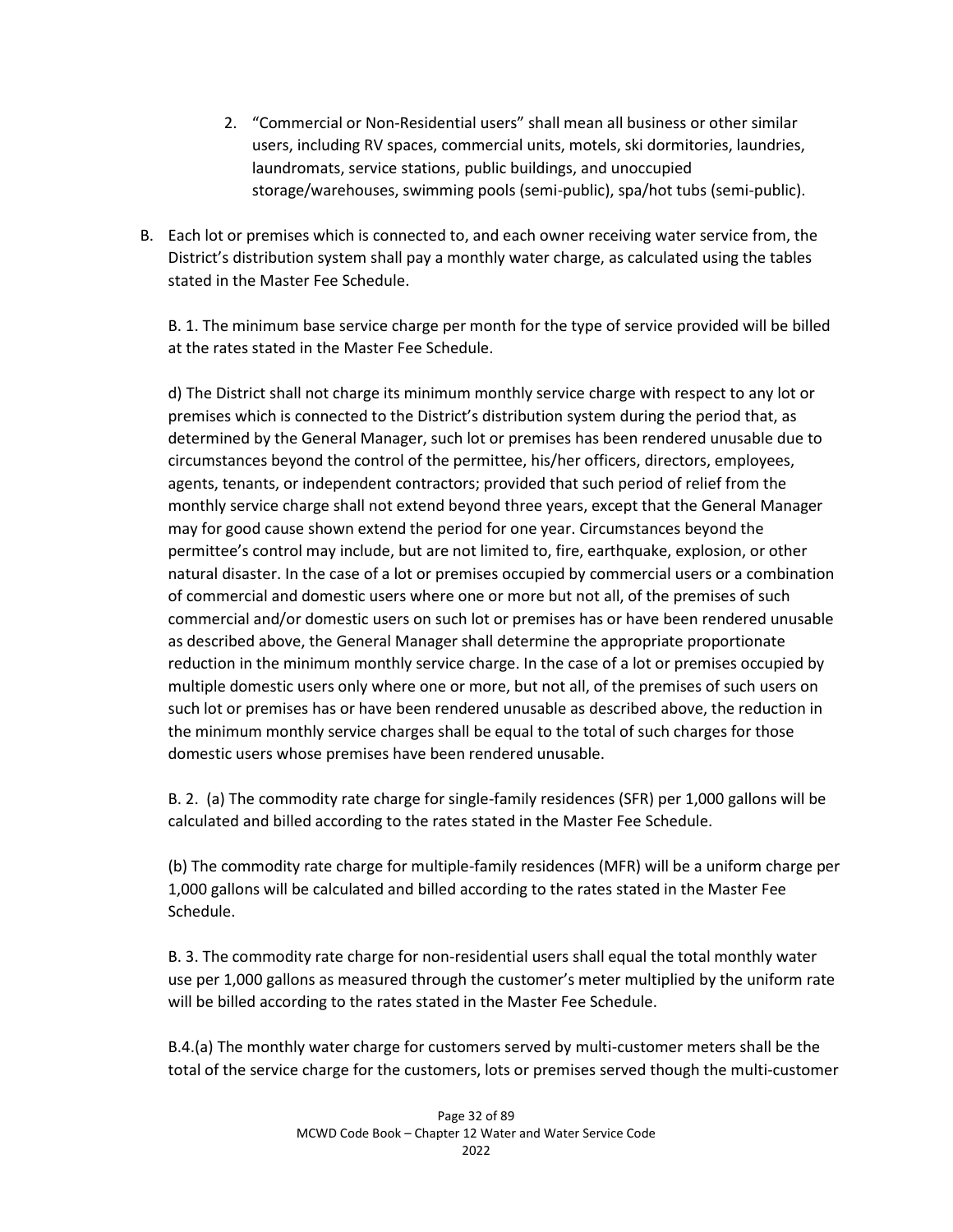meter plus the total commodity rate charge for all units serviced through that meter, divided by the number of customers, lots or premises served by the meter.

b) The District shall not be responsible for any disparity among customers served by multicustomer meters for the amounts of water used or for the size of the premises served. Any adjustment for such disparity in water use of the commodity rate among customers served by multi-customer meters shall be the responsibility of the customer served.

B.5. The commodity rate charge for all irrigation users on a separate irrigation meter shall be based on the total monthly water use measured through the customer's meter, the square footage of irrigated area, and the Maximum Applied Water Allowance (MAWA) as determined by the District using the California Department of Water Resources Model Landscape Ordinance. The rates shall be multiplied by each 1,000 gallons of metered usage and calculated and billed using the rates stated in the Master Fee Schedule.

B.6. The commodity rate charge for recycled water made available by the District will be a uniform charge per 1,000 gallons and calculated and billed using the rates stated in the Master Fee Schedule.

#### B.7. Water Shortage Surcharge

Water conservation mandated by the State of California or required as a result of local water supply shortage conditions can have significant impacts on the District's financial stability, staffing, and planning by causing decreases in revenues from water sales. The vast majority of the District's Operations and Maintenance (O&M) costs are fixed and therefore unavoidable. This means that the District is sensitive to reductions in water sales that result in decreases in rate revenue because net revenue declines at a faster rate than the decline in District expenses for producing, treating and distributing water supplies to its customers. When the District declares a water shortage level, it sees a measurable decline in net revenues from water sales. The goal of the water shortage surcharge is to maintain approximately the same net revenues as the District would collect in non-shortage conditions. Because of the District's cost structure for producing, treating and distributing water, the District determined that a surcharge based on meter capacity was most reflective of District customer characteristics and policies and therefore most equitable to all water users.

It is the District's intention to impose water shortage surcharges only when there is an actual water shortage condition as declared by the Board of Directors, whether resulting from statemandated conservation or local water shortages, which is expected to be of significant duration. Water shortage surcharges will assist the District with promoting water conservation while maintaining revenue stability and ensuring that the District meets any debt coverage requirements it is obligated to meet. The amount of the surcharge is directly related to the declared water conservation level and the expected percentage conservation at each level. The Board would impose the surcharge when it makes the determination that a water shortage condition exists which is likely to cause a significant decrease in District water service revenues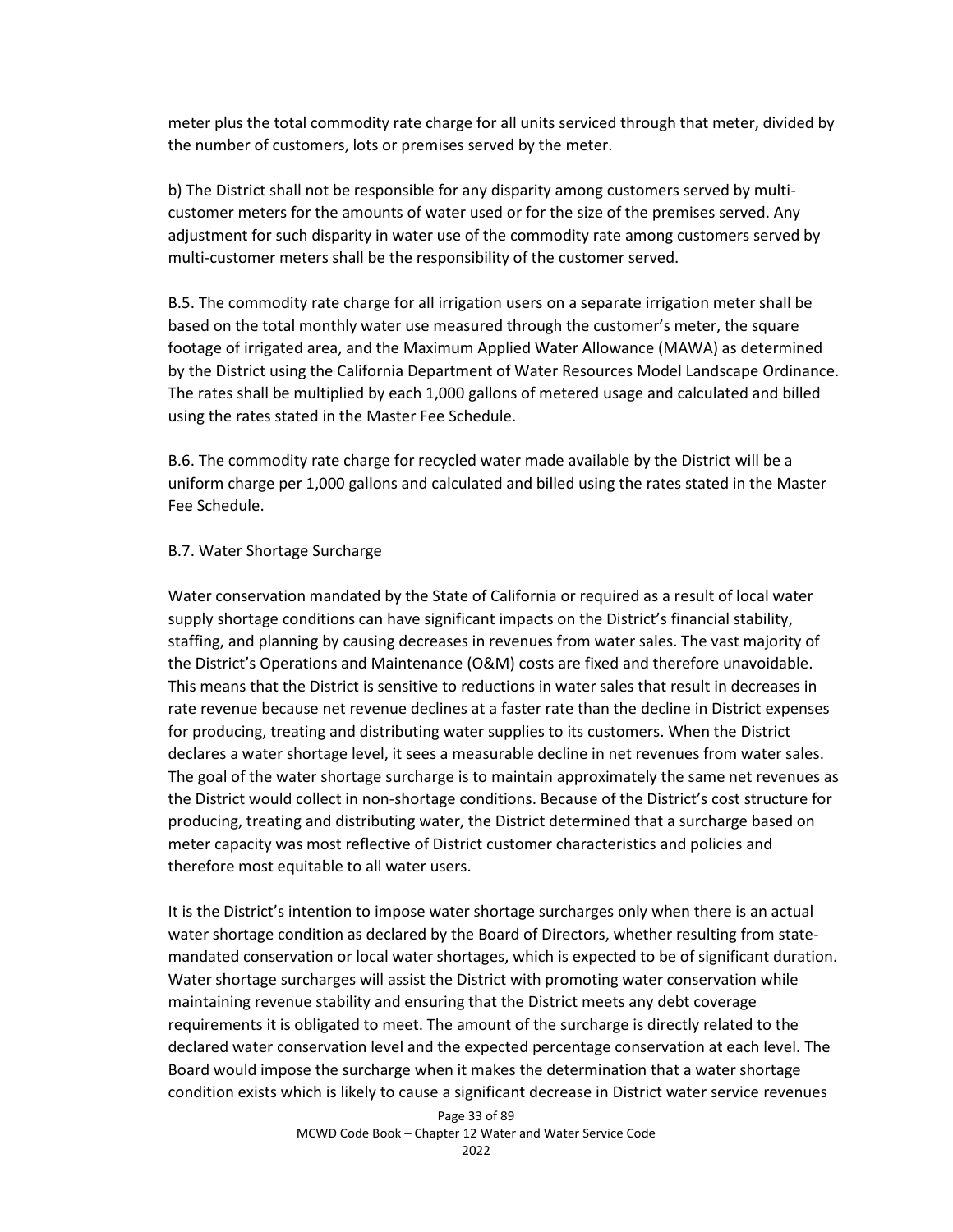and would remove the surcharge when it determines that a change in shortage conditions allows. The Board will impose or lift the surcharge only after considering the proposed action during a noticed public meeting.

The maximum water shortage surcharge that the Board may impose at each declared water shortage level is stated in the Master Fee Schedule.

When the Board imposes a water shortage surcharge, it may take effect immediately or at such other time that the Board determines in accordance with the declared water shortage level and other considerations.

- C. The monthly water charge shall be calculated using water meters whenever possible. However, when a meter fails and cannot be reasonably read with any accuracy, the quantity rate component of the monthly water charge shall be based on the average quantity of water supplied for comparable service during the preceding year using the rates stated in the Master Fee Schedule.
- D. Each common space or area for a condominium, apartment, or similar structure shall constitute one unit for purposes of determining monthly water charges.
- E. 1. No water shall be furnished to any premises or persons except through a service connection in compliance with the District's rules and regulation.
- E. 2. No water service or facility shall be furnished to any premises or persons free of charge.
- E. 3. Whenever possible, all water supplied by the District shall be measured by means of water meters.
- E. 4. The minimum meter size shall be 5/8-inch meter.

# Section 6.13 Billing Procedures and Meter Testing

A. Except as otherwise specified herein, the District shall directly bill each customer receiving water service, and each lot or premises connected to the District's distribution system. The monthly water charge shall be payable by each customer. Each customer shall be liable to the District for payment of the monthly water charge regardless of whether service is provided through an individual meter or multi-customer meter.

B. Where individual customers are located in a multi-unit structure not served by a water meter connected to each individual unit, the customers will be billed individually only in those instances when the homeowner's or similar association guarantees payment of all charges for service to the customers.

C. Where owners of premises in a multi-unit structure served through a multi-customer meter are billed individually and belong to a homeowner or similar association, the association shall provide to the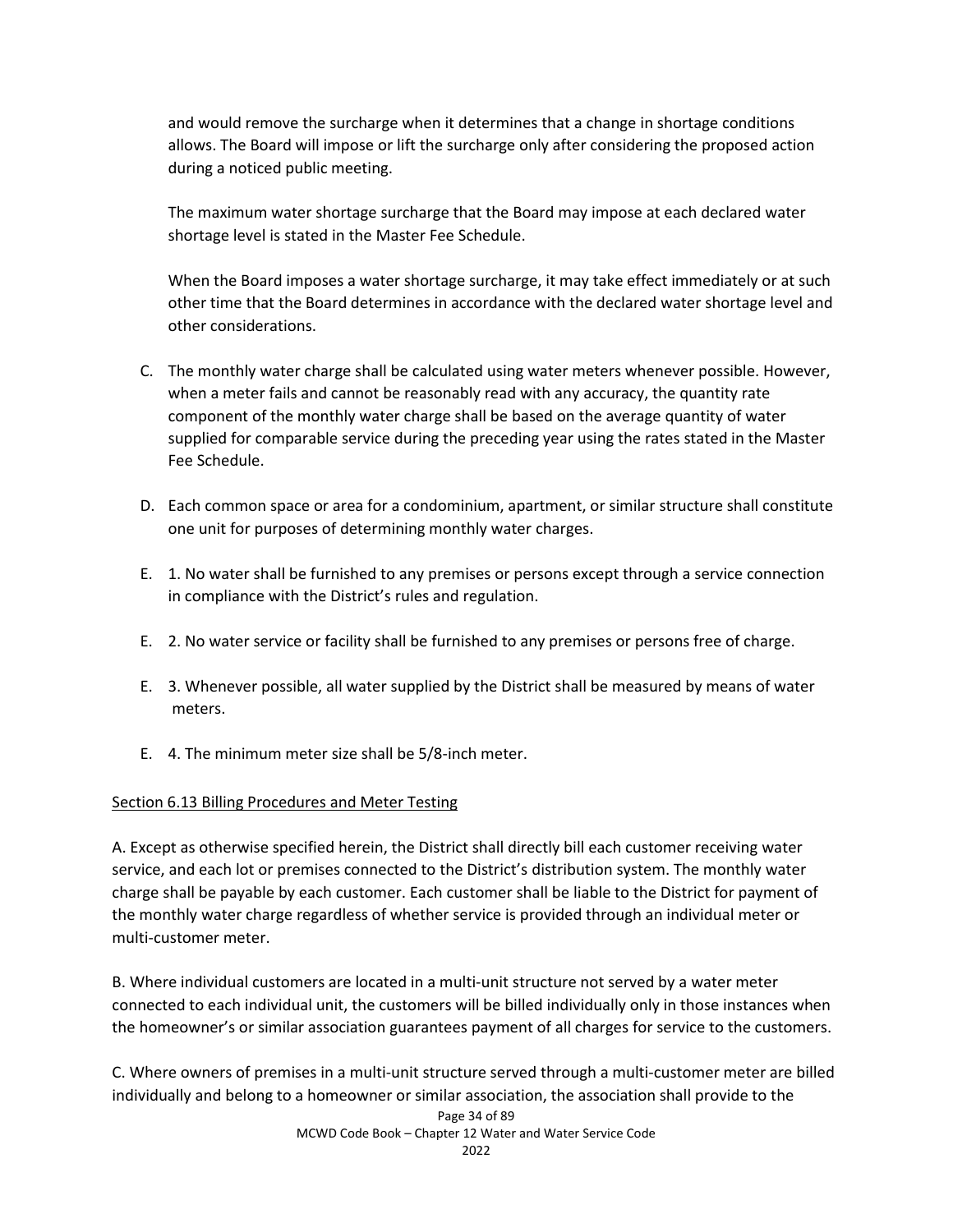District current and up-dated lists of the owners of each premises. The association shall inform the District in timely fashion of any change in ownership in its members.

D. Notwithstanding Section 6.13A, the District may elect to send a composite bill to groups of customers served by multi-customer meters when each of the following conditions are met:

- 1. The owners to be billed as a group own lots or premises in a multi-unit living structure;
- 2. The owners are served through one or more multi-customer meters;
- 3. The owners have formally organized in writing into as homeowner's or similar association;
- 4. The homeowner's or similar association, through properly executed covenants, conditions, articles of incorporation or by-laws, has the power to act as the sole agent for the owners concerning water and sewer charges in a manner which binds individual owners; and
- 5. The association enters into a written agreement with the District which provides, among other matters, that;
	- a) The association shall be responsible for and guarantee payment of all such charges within the time required by the District's rules and regulations, regardless of whether any single owner has paid the owner's share of such charges to the association:
	- b) The District shall bill to and the association shall pay all delinquent penalty and interest charges on the composite bills;
	- c) The District's bill or other notices to the association shall constitute a bill or other notice to each individual owner who shall agree that no other notice or bill to individual owners shall be necessary for, or a prerequisite to, the District's exercise of its powers to terminate service, or place liens on each owner's property or exercise other legal remedies necessary to preserve the collection of and collect delinquent bills and charges.
	- d) The bill shall consist of the sum of the total monthly water charges for each owner represented by the association, which shall be the sum of the service charge for each owner, plus the total quantity rate charge for all service through the multi-customer meter. Service to a common area shall be treated as service to a single unit. The District shall not be responsible for any disparity among such owners for the amounts of water used for the size of premises served. Any adjustment for such disparity in water use or in the quantity rate charge shall be the responsibility of the owners served.

E. All applications for service shall constitute a written agreement to pay for all service rendered pursuant to the application and to be bound by all applicable District rules and regulations. An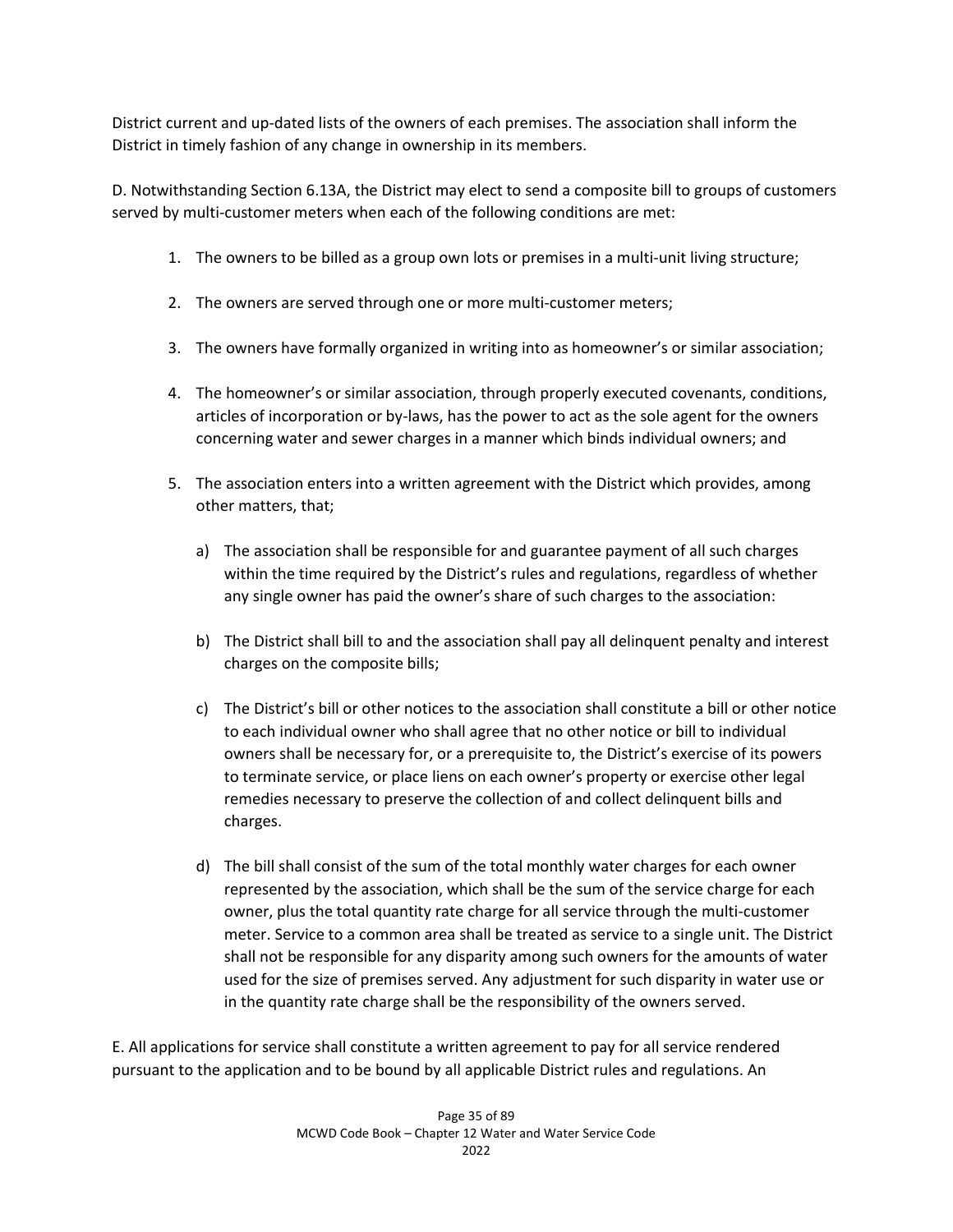application shall be signed by the owner who shall be responsible for the bills water service provided through that meter, regardless of whether the meter is a single customer or multi-customer meter.

- F. 1. Whenever possible, meters shall be read on a monthly or bi-monthly basis.
- F. 2. At its discretion, the District may test a meter at any time. The District shall test a meter upon the request of a customer, provided the customer first pays the deposit stated in the Master Fee Schedule. If the District's test shows the meter is registering within 5% of accuracy the amount of water actually passing through the meter, the deposit shall be retained by the District to cover its cost of testing. If the test shows that the meter is in error by at least 5%, the deposit shall be refunded and the meter replaced or repaired.
- F. 3. If, after testing a meter, the meter is found to register 5% more water than the amount of water actually passing through the meter, the District shall replace or repair the meter and refund to the customer the overcharge that may have been made during the preceding three months due to the meter's inaccuracy. If, after testing the meter, the meter is found to register less than 95% of the amount of water actually passing through the meter, the District shall repair or replace the meter and issue a supplemental bill to the customer. The amount of the supplemental bill shall be equal to the difference of the customer's average bill for comparable service and his/her actual bills for the preceding three months.

## Section 6.14 Manual Reading Charge

In the event that any customer refuses to grant written permission to the District for the express purpose of the installation of a meter reading cable line across or upon his or her property, an additional flat rate per monthly charge as stated in the Master Fee Schedule shall be included on the monthly billing to reimburse the District for additional operating costs of manual reading in accordance with the procedures to be established by the District Board of Directors.

# Section 6.15 Collection of Water Use and Service Charges and Rates

All water use and service charges and rates may be billed on the same bill as and collected together with rates and charges for any other District services. If all or any part of such a bill is not paid for any service, the District may discontinue any or all the services for which the bill is rendered.

- A. All services shall be billed on a monthly basis. The monthly billing statement will be for service rendered during the preceding month. A statement shall become delinquent on the twenty-first  $(21<sup>st</sup>)$  day of the month following the month in which the statement is mailed.
- B. A on-time basic penalty as stated in the Master Fee Schedule shall be added to each delinquent charge for the first month the charge is delinquent. Pursuant to subsection (E) hereof, the Board may request the County Auditor to include the amount of delinquencies on the bills for taxes against the respective lot or parcel. Prior to the collection of delinquent amounts pursuant to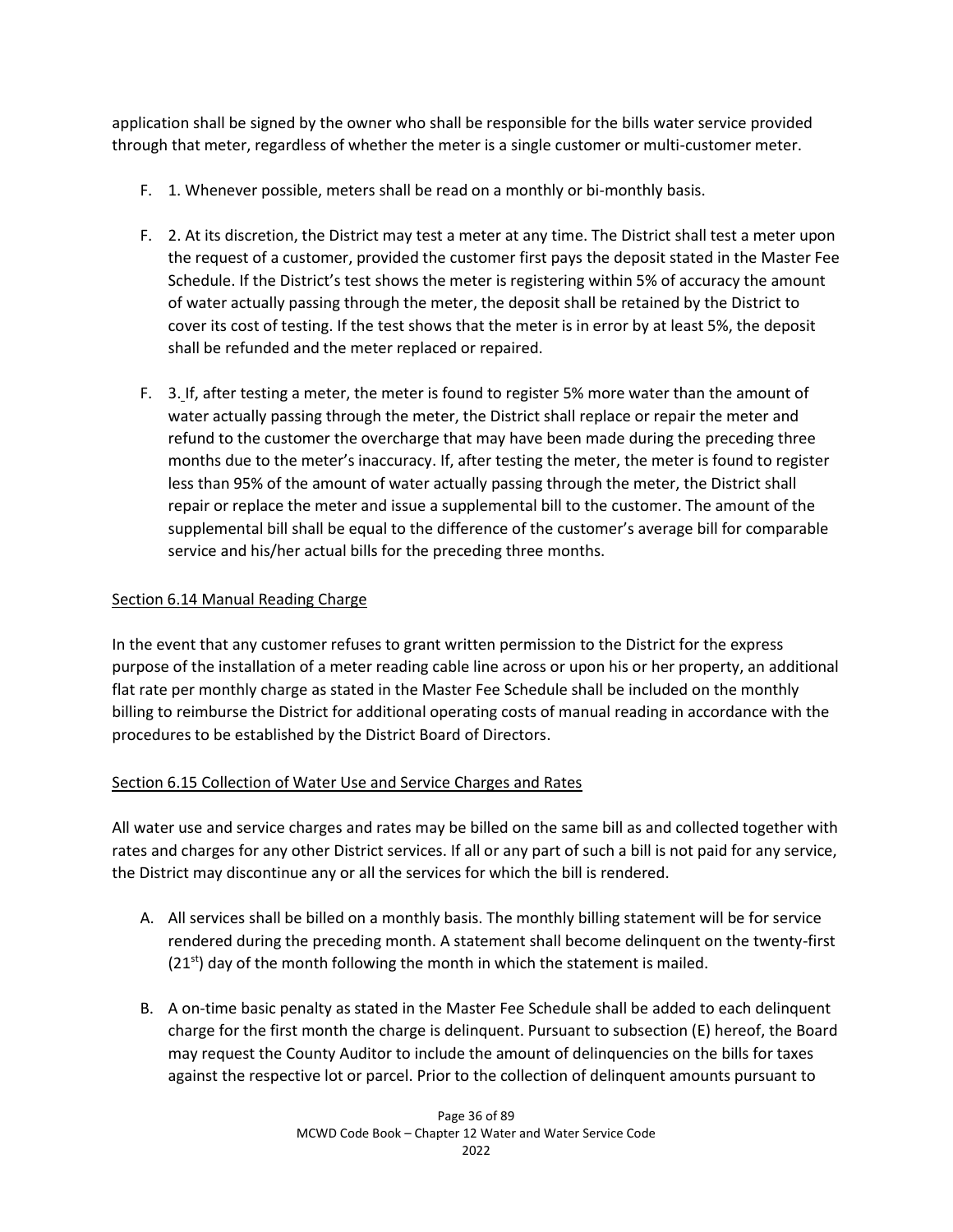subsection (D) hereof, monies paid where any portion of an account is delinquent shall first be credited to the delinquent portion and then to the current billing. Once the delinquent amounts have been turned over to the County Auditor's office for collection, no payment shall be received by the District on said delinquent amounts except as collected by the County Auditor's office.

- C. In the event that any customer fails to make such payment as provided above, the customer shall be deemed to be in default and in such cases, the District may declare the balance or remaining balances due and payable. In the event the District is required to bring action to collect any sum in default under District ordinance terms, the customer shall pay, as an additional penalty, any and all attorney's fees and/or court and legal costs incurred by the District to bring such action. The District shall not be limited to any one remedy in the event of default but may avail itself of any remedy or legal procedure available to it in such event.
- D. The District shall include a statement on its bill to each customer or shall provide such statement to each customer by any other means, that any charges remaining delinquent for a period of sixty (60) days shall constitute a lien against the lot or parcel of land against which the charges were imposed.
- E. All rates, charges, penalties, and interest, which remain delinquent as of June 30<sup>th</sup> of each year, shall be collected in the same manner as the general taxes for the District for the forthcoming fiscal year provided that the District shall have given prior notice to the owner of the lots or parcels affected as follows:
- 1. On June  $30<sup>th</sup>$  of each year the District staff shall prepare a written report for the Board of Directors containing a description of each parcel or real property receiving a specific service and the amount of delinquent charges, penalties, and the interest due against that parcel on June  $30<sup>th</sup>$ . The report of delinguent water charges may be combined with a report for any other delinquent charges.
- 2. The staff shall publish a notice of the filing of the report and of the time and place of hearing by the Board of Directors on the report. Such publications shall be for not less than once a week for two weeks prior to the date set for the hearing. The same notice shall be mailed to the owner of each parcel listed on the report as that owner appears on the last equalized assessment roll.
- 3. At the time of the hearing stated in the notice, the Board of Directors shall hear and consider all objections or protests to the delinquency report. Thereafter, the Board may adopt, reverse, change, reduce or modify any charge, overrule any or all objections, and make its determination upon the propriety of each charge and delinquency described in the report. The Board's determination shall be final. Thereafter, the Board may adopt a resolution approving the delinquency charge report, as modified if appropriate, and request the County Auditor to include the amount of delinquencies on the bills for taxes levied against the respective lots and parcels. The resolution and report will be transmitted to the County Auditor no later than August  $1<sup>st</sup>$  of each year.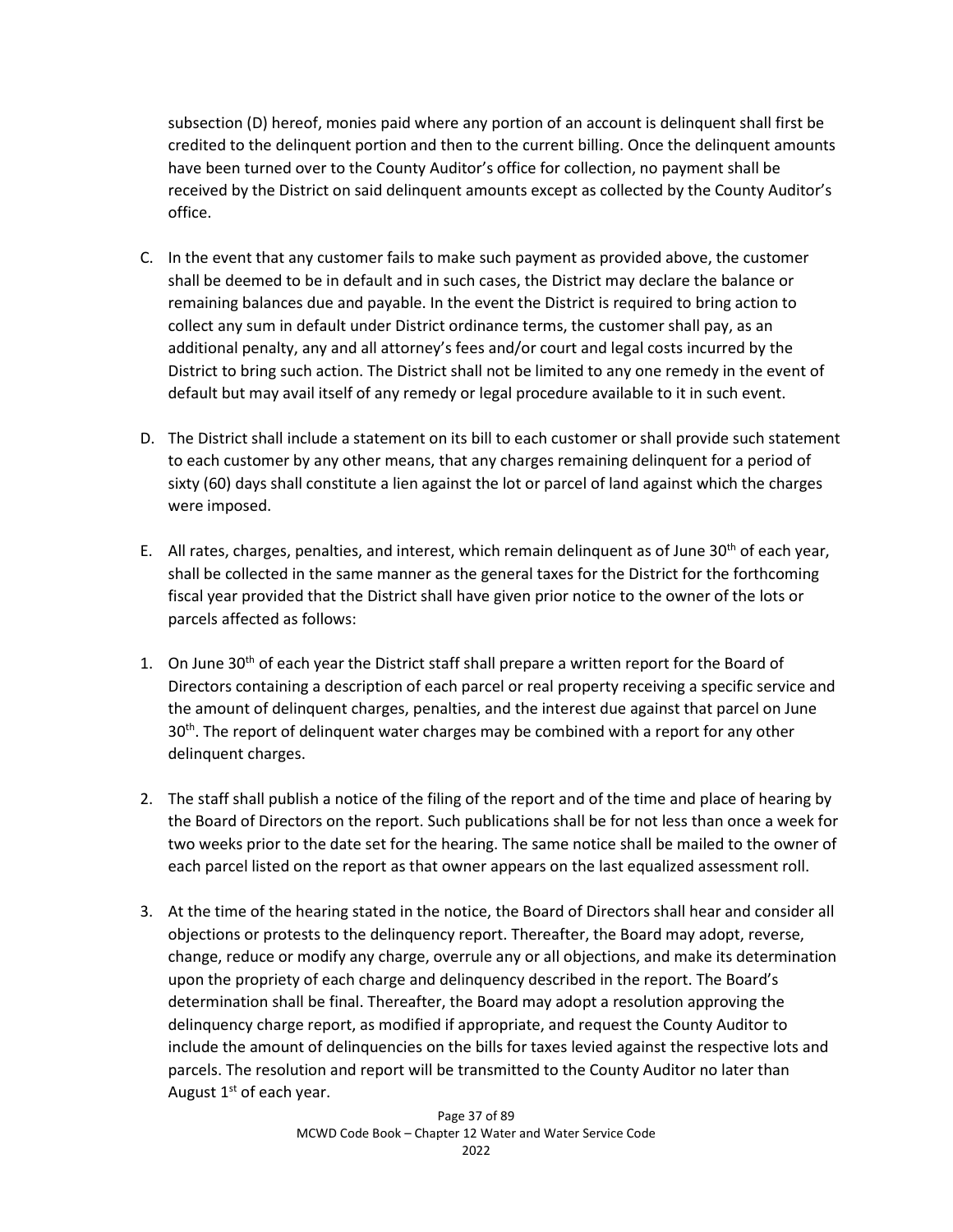# Section 6.16 Charges for Installation of Service Connection and Meter

The permittee shall pay all fees and charges associated with the installation of the service connection (where required) and the meter, meter box, line fittings and setting equipment. The permittee shall deposit with the District a sum of money equal to the District's estimated cost of the installation, including materials and labor, if applicable, prior to the issuance of any permit. However, if the District's cost of installing the service connection, meter or related equipment increases prior to the actual time of installation. If the cost of the installation exceeds the amount of the deposit, the permittee shall pay such additional sum prior to receiving water service from the District. If the cost of the installation is less than the amount of the deposit, the District shall refund the difference to the permittee.

## Section 6.17 Pre-Plan Check Fee

At the time an application is made to the District for a water permit, the applicant shall pay to the District a pre-plan check fee as stated in the Master Fee Schedule.

## Section 6.18 Temporary Water Service Reconnection for Inspection of Individual Water Facilities

Any person buying and/or selling property within Mammoth Community Water District boundaries, or their agent, may apply to the District to have water service reconnected temporarily by District personnel for the purpose of inspecting the water facilities of said property. The buyer and/or seller, or their designated agent, shall (1) apply to the District twenty-four (24) hours in advance of the date the services are to be reconnected and inspected, weekends and holidays excluded, (2) complete a request form as provided for by the District, and (3) shall pay the fee stated in the Master Fee Schedule to the District prior to the scheduling of an appointment to complete the temporary water reconnection and inspection of facilities.

A. The District shall not perform the temporary reconnection and inspection unless the buyer and/or seller, or their designated agent, is present during the reconnection period. Any person requesting a water reconnection for inspection purposes who does not keep a scheduled appointment shall comply with Section 6.18, items (1), (2) and (3) prior to having a new reconnection completed.

B. The District shall retain the fee as referred to in item (3) above to cover the administrative costs of the District regardless if the buyer and/or seller, or designated agent, was present for the reconnection.

C. The buyer and/or seller of the property requesting this service of the District shall assume all liability as a result of the request for water reconnection and inspection procedures as described herein.

## Section 6.19 Deposit

a) Prior to receiving water service, an applicant for water service shall deposit with the District the deposit amount stated in the Master Fee Schedule.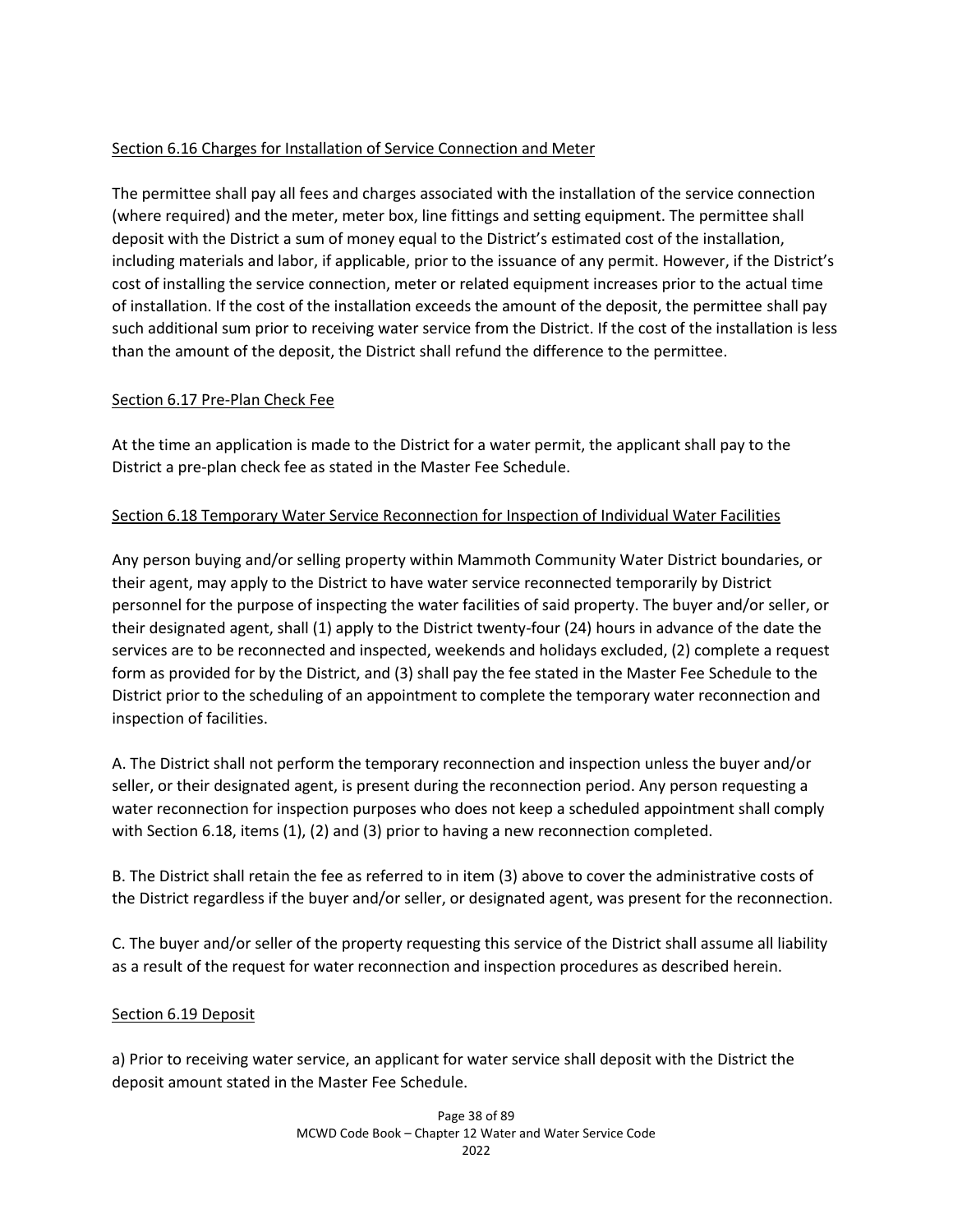b) A deposit shall be required for each lot or premises when any of the following conditions occur:

1. Whenever an owner of property receiving water service from the District transfers the property to a new owner, the new property owner shall pay a deposit to the District as stated in the Master Fee Schedule.

2. Whenever there is a change in the customer receiving water service, the new customer shall pay a deposit to the District as stated in the Master Fee Schedule.

3. Any District customer whose water service is disconnected due to non-payment of District charges shall pay a deposit, as stated in the Master Fee Schedule, as a prerequisite for resumption of water service.

c) Notwithstanding Section 6.16 (a), (b) (1), or (b) (2), an existing customer within the District who has not incurred any penalties or late charges on any water account with the District for nine (9) months of the immediately preceding twelve (12) months, shall not be required to pay a deposit to the District.

d) Notwithstanding Section 6.19 (a) and (b), the District shall no retain as a deposit a sum greater than three (3) months of the meter inoperative rate for water service for any single lot or premises.

e) The District may use the deposit to pay any water bill, and penalties thereon, which are otherwise unpaid by the customer. The District may also use the deposit for its costs of collecting the unpaid water bill and penalties. If the District uses part or all of a customer's deposit, that customer shall pay the District a sum adequate to maintain a deposit equal to three (3) months of the meter inoperative rate as a condition of continued water service.

f) The amount of deposit not used by the District shall be refunded to the customer when the customer voluntarily terminates water service with the District.

g) The amount of the deposit not used by the District may be credited to the account of the customer at such time as the District determines a deposit is no longer required, provided the District has held the deposit for a minimum of twelve (12) months.

## Section 6.20 Additional Water Connection Charges

In addition to the payment of the water connection charges existing as of November 2, 2005, in accordance with and as set forth in Section 6.03 of Division VI of Chapter 12 of the District Code, all persons submitting applications for water service ("Applicant" or "Applicants") on and after December 2, 2005, shall also be subject to the water connection charges that may be adopted by the District pursuant to the connection fee study presently underway by the District. In the event that the adopted water connection charges are higher than those existing as of November 2, 2005, then the difference between the connection charges paid by the Applicant and what the Applicant would be required to pay pursuant to the increased connection charges shall be paid by the Applicant. The District shall provide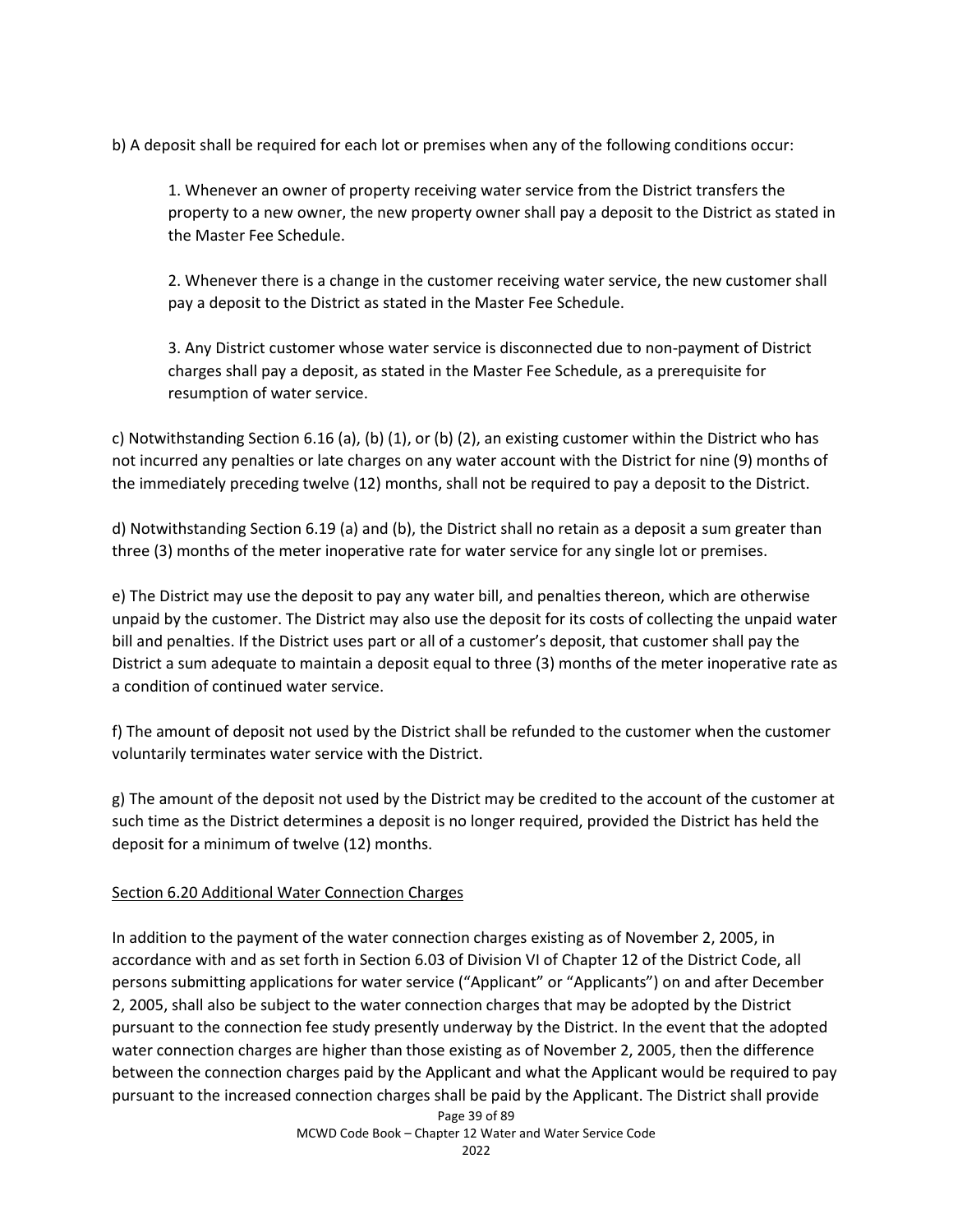the Applicant with written notice of the amount due. The amount due shall be paid within 45 days after the date of the notice. If the new water connection charges are less than those existing on November 2, 2005, then the District shall refund the difference to the Applicant within 15 days after the effective date of the new connection charges. Connection charges due hereunder shall be subject to the provisions of Section 6.15 of Division VI of Chapter 12 of the District Code regarding the enforcement and collection of water charges. The District may disconnect service if connection charges due hereunder are not timely paid.

If, prior to the Applicant's payment of any additional water connection as required by this Section 6.20 an Applicant transfers ownership of the premises for which an application for water service was submitted on or after December 2, 2005, the Applicant shall notify the buyer of the premises of the potential for payment of such additional connection charges.

All applications received on or after December 2, 2005, and until the effective date of the water and sewer connection charges that may be adopted pursuant to the connection fee study presently underway shall contain the following:

> "*By signing this Application, the undersigned, in accordance with Section 6.20 of Division VI of Chapter 12 of the District Code, agrees to pay, in addition to the water and sewer connection charges in effect as of November 2, 2005, the difference between the amount paid and the amount which the Applicant would be required to pay pursuant to the charges adopted by the District pursuant to the connection fee study currently underway."*

This Section 6.20 shall apply only to applications for water service received on and after December 2, 2005, to the effective date of any new water connections charges adopted by the District pursuant to the connection fee study referenced herein.

# Section 6.21 Supplemental Water Connection Charges for Minaret Road Property Owners

In addition to the payment of the water connection charges in accordance with and as set forth in Section 6.03 of Division VI of Chapter 12 of the District Code, all property owners along Minaret Road submitting applications for water service that will be provided through connection to the water mainline installed in Minaret Road by Stonegate Mammoth, LLC shall be subject to a supplemental water connection charge in accordance with and as set forth in Exhibit A attached hereto and incorporated herein by this reference. Interest shall be added to each supplemental water connection charge at the rate of 9% per annum, simple interest, based on the number of months, or portions thereof, from January 26, 2006, to the date that a property owner along Minaret Road files an application with the District to connect to the above-mentioned water mainline and the District's water system, but in no event shall interest be charged for a period of more than 24 months. The supplemental water connection charge and interest shall be paid at the same time as the water connection charges set forth in Section 6.13 are paid. The supplemental water connection charge and the interest thereon shall be subject to the same rules and regulations governing the Section 6.03 water connection charges,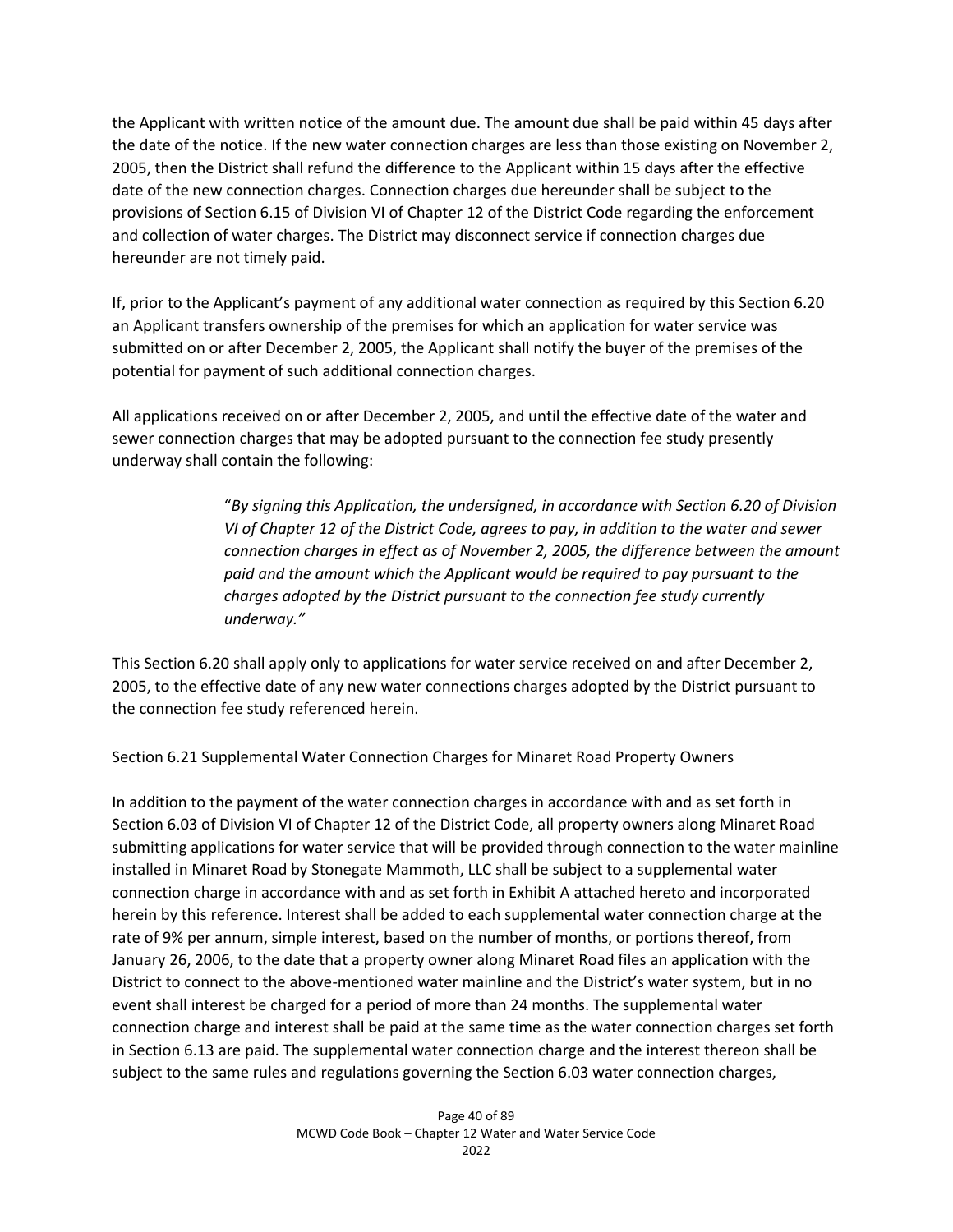including but not limited to those rules and regulations respecting refunds, and collection and enforcement.

#### **Exhibit A**

#### Other Minaret Road Parcels

APN Number 33-100-14 33-330-47 33-100-26 33-100-39 33-100-40 33-100-37 33-100-32 33-100-31

## Section 6.22 Basis of Meter Sizing

- A. Water fixture units determine the estimated flow to a structure or building. This flow is used to determine the required meter size. Meters will be sized for a given flow based on the plans submitted and verified at final inspection and in accordance with the most recent effective American Water Works Association (AWWA) meter standards, as well as the California Plumbing Code.
- B. Structures or buildings that, except for sinks, fully comply with the most recent effective California Green Building Standards Code, including but not limited to irrigation provisions and pressure reducing valves on irrigation systems installed in accordance with Section 2.38 I, will be entitled to a reduced fixture unit value commensurate with the reduction in water demand resulting from such compliance. The reduced fixture unit value will be used to determine the size of water meter as determined pursuant to Subsection A above.

## Section 6.23 Redevelopment and Connection Charge Credits

Connection charges are one-time fees imposed for any new connection or for a larger meter at an existing connection. If a larger water meter is required for any premises, the connection charge owed shall be the difference between the prevailing charge for the existing meter and the prevailing charge for the larger meter.

The District no longer issues 5/8-inch meters for service. For credit purposes, all existing 5/8-inch meters within the District water system shall be considered 3/4-inch for credit purposes.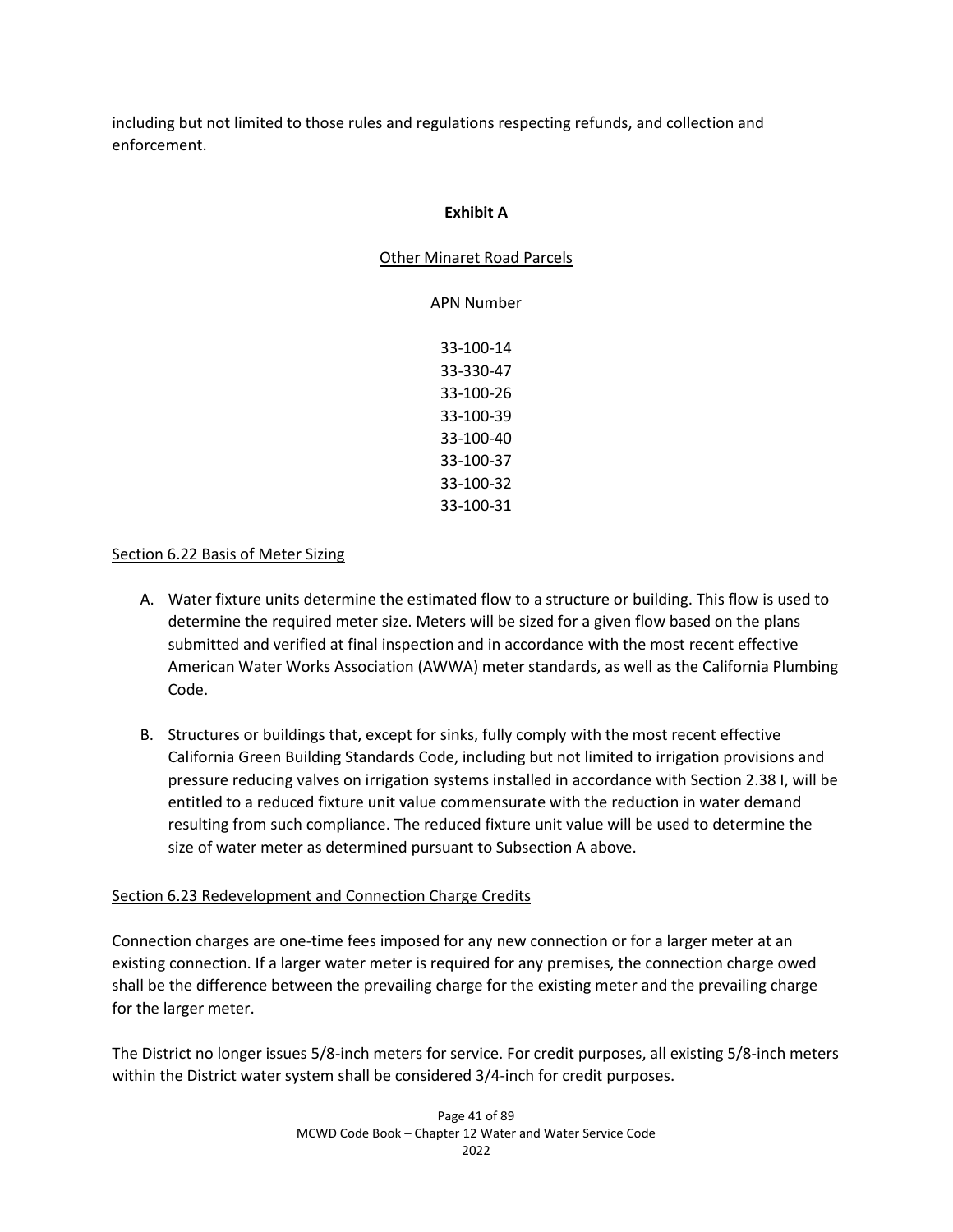There shall be no cash credits or refunds for meter down-sizing.

## Section 6.24 Fire Supply Connections

A connection for fire supply purposes shall include a detector assembly backflow prevention device to measure any leakage or unauthorized use on the fire supply connection.

## Section 6.25 Remodel and Redevelopment Permitting

Any permittee contemplating a remodel or redevelopment of his/her premises shall consult with the District before undertaking any such remodel or redevelopment to determine whether the existing water meter is adequate and whether or not a new permit is needed.

Inquiries regarding remodels or redevelopment will be reviewed to determine if the existing meter size and lateral are acceptable based on the new total fixture unit count. New meter sizes will be determined based on the California Plumbing Code (CPC) size for a given number of fixture units. If the remodel or redevelopment complies with the California Green Building Standards Code, the number of fixture units will be determined consistent with the provisions of Subsection B of Section 6.22 above. For each remodel or redevelopment inquiry, a form shall be completed by the permittee to collect the following information:

- x Contractor contact information
- x Owner's name, mailing address, permanent address, and phone number
- x A set of proposed plans (including existing configuration)
- x Existing fixture units
- x Proposed total fixture units
- x Existing meter size
- x Meter size per proposed fixture units and CPC
- x Compliance forms and worksheets from the California Green Building Standards Code showing compliance with Chapter 4, Residential Mandatory Measures, will be provided if the applicant would like to be considered for reduced fixture unit values.
- X Signature: By signing the form, the owner shall acknowledge that if the number of fixture units actually installed, as determined at the time of final inspection, changes from that stated in the form, thereby affecting the meter size based on the CPC, the owner may be required to install a larger service connection and meter, and pay additional connection charges in order to secure a valid permit.

If it is determined that the existing meter is acceptable, a new permit will not be required. An update to the original permit may be required if any fixtures are added or amended in such a way that may affect the total fixture count. If no additional fixtures are added and the fixture count does not change, no further action will be taken. If it is determined that the meter must be upgraded, a new permit will be required, along with payment of the applicable connection charges.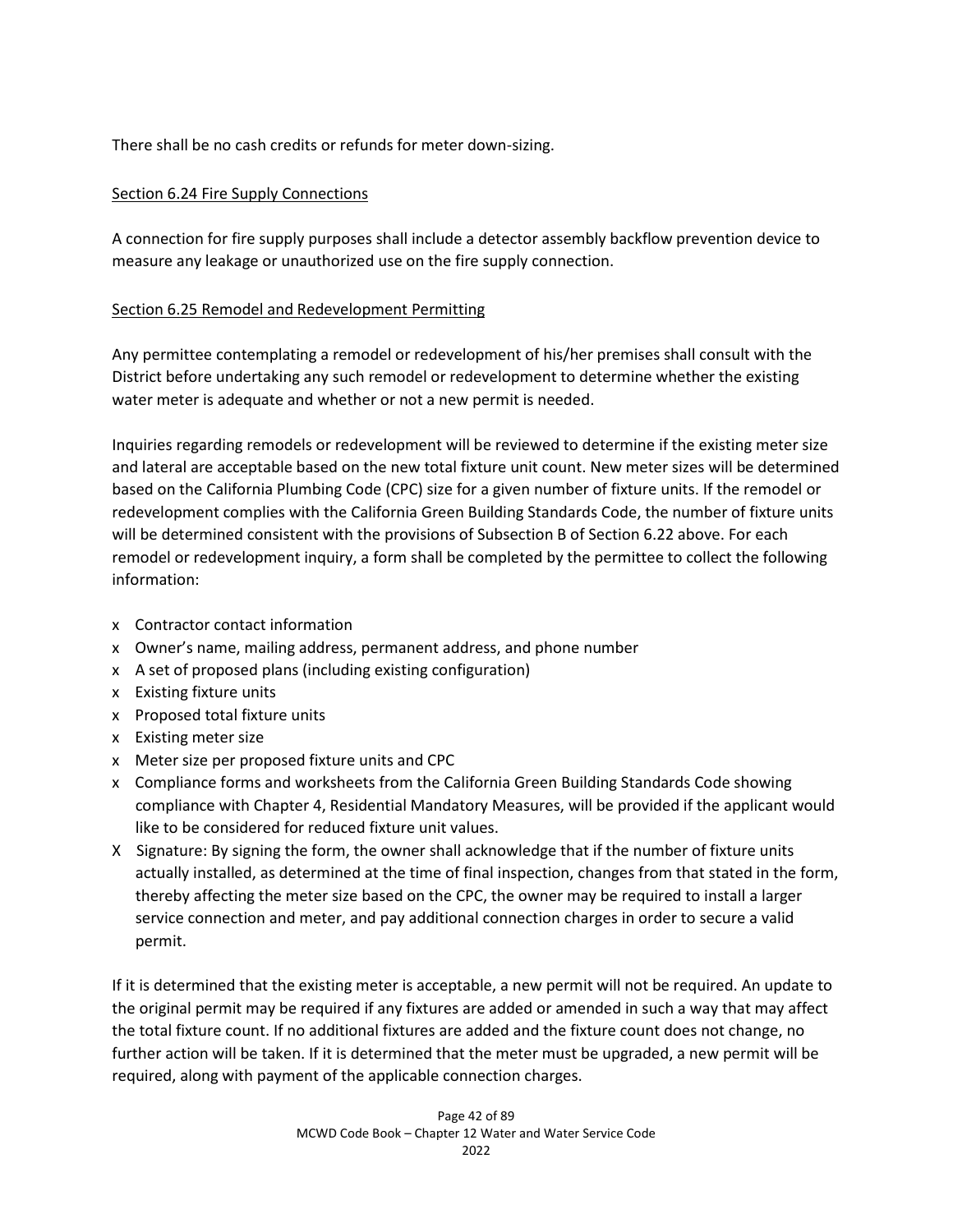A backflow questionnaire shall be completed at the same time as a remodel or redevelopment inquiry. Based on the responses on the backflow questionnaire, a backflow inspection and backflow prevention device may not be required, even if a new permit is not.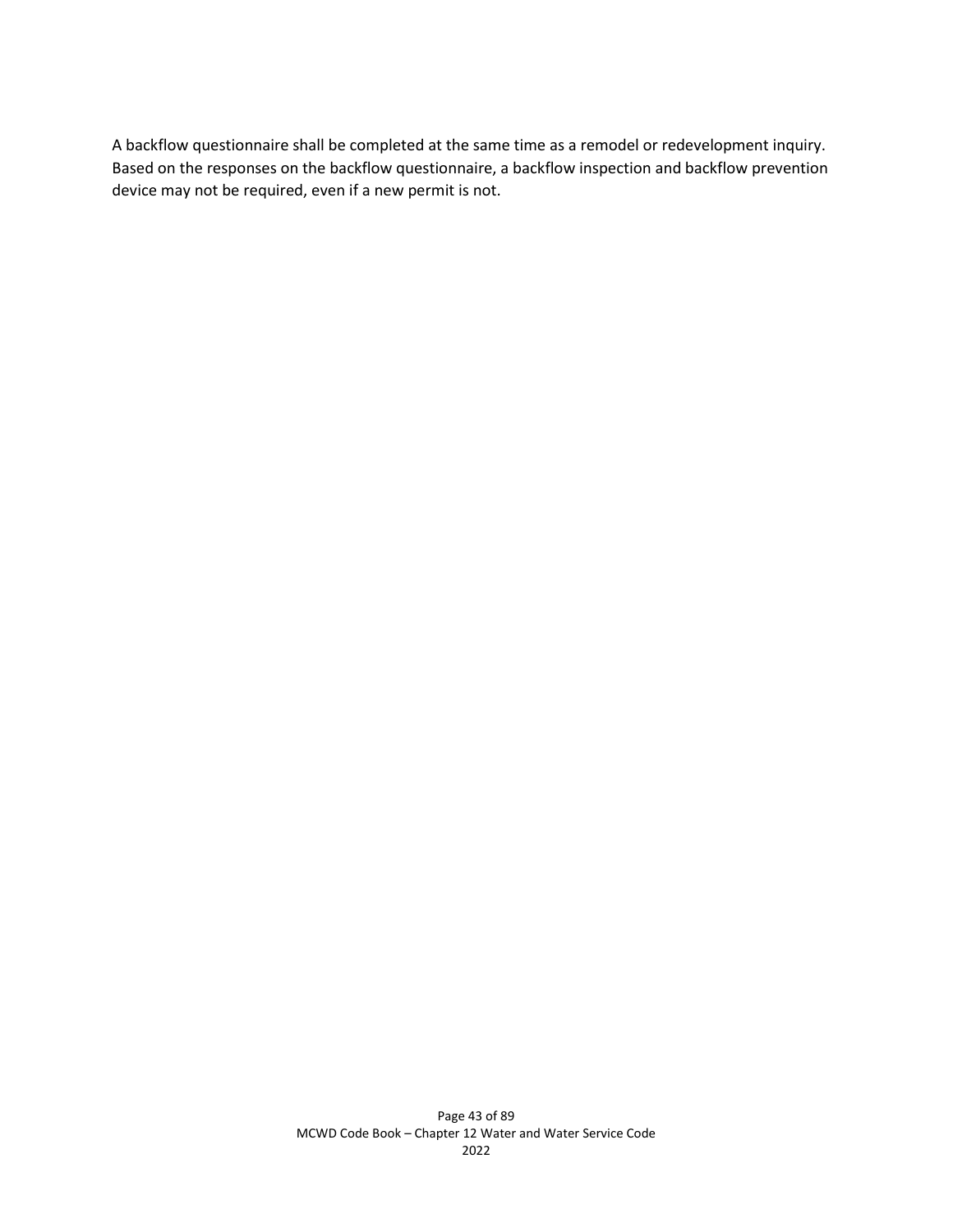## **DIVISION VII DESIGN STANDARDS**

## Section 7.01 General Statement

The Standard Requirements for Water Distribution Systems establish the minimum acceptable standards for design and construction of water distribution systems within the Mammoth Community Water District.

## Section 7.02 Plans by Registered Civil Engineer

Any plans submitted for approval under the provisions of this chapter shall be prepared by or under the direction of and shall be signed by a Registered Civil Engineer of the State of California.

## Section 7.03 Water Facility Plans

a) Before a permit may be issued, plans for the proposed construction shall be submitted to and approved by the District. The plans submitted shall become the exclusive property of the District.

b) After the fees required by this chapter have been paid, the District shall check the submitted plans for compliance with the requirements of this chapter and other applicable laws and ordinances of the city, county, state, and other governmental entities.

c) The plans submitted shall be identical to plans for the same project submitted to the city, county or other governmental entity. The District shall be notified of any changes in the plans. Any changes in the plans must be checked and approved by the District prior to the issuance or modification of the permit and shall be subject to Section 6.01, concerning plan checking fees.

d) All structures, facilities, and other appurtenances shown on the plans shall comply with all applicable District standards including, but not limited to design.

e) The plans submitted shall be adequate for the District to determine the proposed demand to be placed on the District's water distribution system. The plans submitted shall be adequate for the District to calculate the applicable fees and charges.

## Section 7.04 Water Line Easement Requirements

A person who wishes to have constructed a water line in an easement under the provisions of this chapter shall present to the District a request for processing, sufficient information to enable the preparation of written description, the appropriate fees, and plans showing the locations of all structures in the proximity of the proposed water line.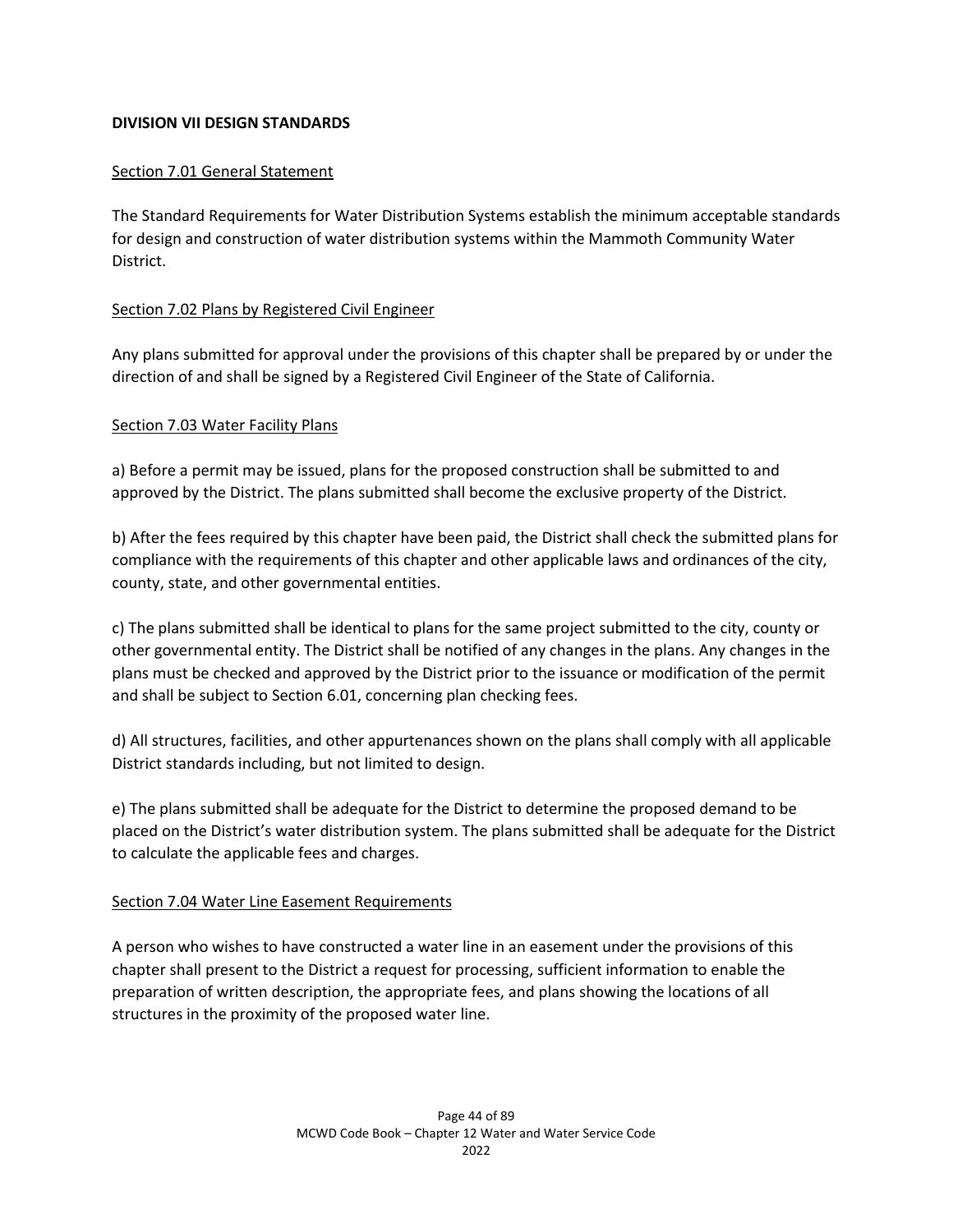The location and dimensions of water line easement shall be sufficient to provide present and future water service to abutting areas and adequate access for maintenance, as determined by the District. No easement shall be less than ten feet in width.

Until the required easements have been properly executed and recorded, no plans shall be approved by the District for construction of water lines across private property and no water line shall be accepted for public use nor placed in use by any person.

## Section 7.05 Benchmarks

A system of benchmarks on the U.S.C & G.S. Sea Level Datum of 1929 and adequate to construct the work shall be shown on the drawings.

## Section 7.06 Exception May be Granted

If a literal compliance with any engineering requirements of this chapter is impossible or impractical because of peculiar conditions in no way the fault of the person requesting an exception, and the purposes of this chapter may be accomplished and public safety secured by an alternate construction or procedure, and the District Manager so finds that such alternate complies with sound engineering practice, he may grant an exception permitting such alternate construction or procedure.

## Section 7.08 Water and Sewer Separation

Water and sewer connections to District mains shall be separated so that no potential cross-connection exists. Water connections shall be a minimum of twelve (12) inches above the top of the house lateral with horizontal separation of two (2) feet minimum from the structure to the mains. If the vertical and horizontal separations cannot be met as stipulated, a horizontal separation of ten (10) feet shall be required. Water and sewer line crossings on the applicant's property shall have a vertical separation of three (3) feet minimum between the bottom of the water line and the top of the house connection (water line on top). If the clearance is less than three feet, the sewer shall be encased in a concrete envelope for a distance of five (5) feet on each side of the water line, measured at right angles, from the outside of the water line. The concrete encasement shall provide a minimum of six (6) inches of cover around the periphery of the sewer line.

## Section 7.09 As-Built Plans

Two sets of blue-line prints and one set of reproducible drawings delineating As-Built sewers and appurtenances shall be filed with the District prior to and as a condition of approval and acceptance of construction. No certificate of final inspection will be issued until "As-Builts" have been filed with the District.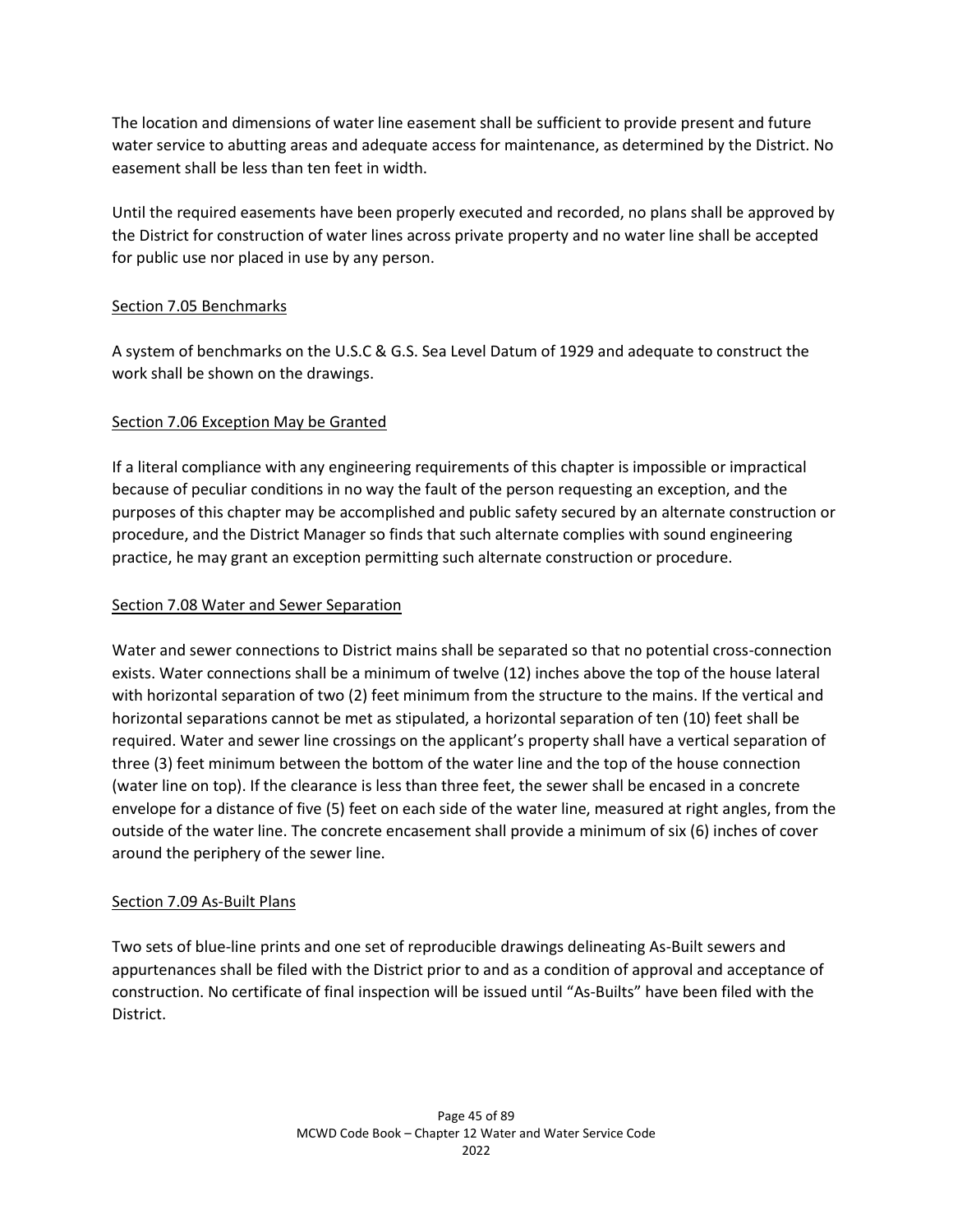## Section 7.10 Standards of Design

## A. General

These design standards are meant to coordinate with the requirements set by the National Bureau of Fire Underwriters and the State of California, and other regulatory agencies to permit the use of sound engineering judgment in the design of water distribution systems.

The District will require that a review for adequacy of design be made on water distribution systems to be constructed within the District. Sufficient design data and construction details shall be made available to the District to permit determination of completeness of design by the District.

#### B. Water Demands

1. Average water demands on a population basis shall provide at least 100 gallons per day per capita. For residential areas at least 3.5 people shall be assumed to live in a house. For areas other than residential, such as business, commercial, or industrial areas, the average water demand may be derived based on expected populations or on an area average water use for that type of development.

2. Peak Demands – peak water demands for normal service shall be at least equal to the following percentage of yearly average demands:

| Average of peak month | 150% |
|-----------------------|------|
| Average of peak day   | 200% |
| Average of peak hour  | 300% |

3. Fire Flow Demands shall coordinate with the requirements of the N.B.F.U. and shall be at least the following:

| <b>Residential Areas</b>         |                 |
|----------------------------------|-----------------|
| One-half acre lots or larger     | 750 gpm         |
| One-quarter acre lots or smaller | $1,000$ gpm     |
| <b>Multi-Family Residences</b>   | 1,250-1,500 gpm |
| <b>Commercial Areas</b>          | 1,000-1,500 gpm |

These flows shall be assumed to occur simultaneously with the average flow of the peak day.

#### C. Fire Hydrants

1. Fire hydrant spacing shall conform to the requirements set by the N.B.F.U. and shall be at least:

Maximum distance between fire hydrants along one street 500 feet

> Page 46 of 89 MCWD Code Book – Chapter 12 Water and Water Service Code 2022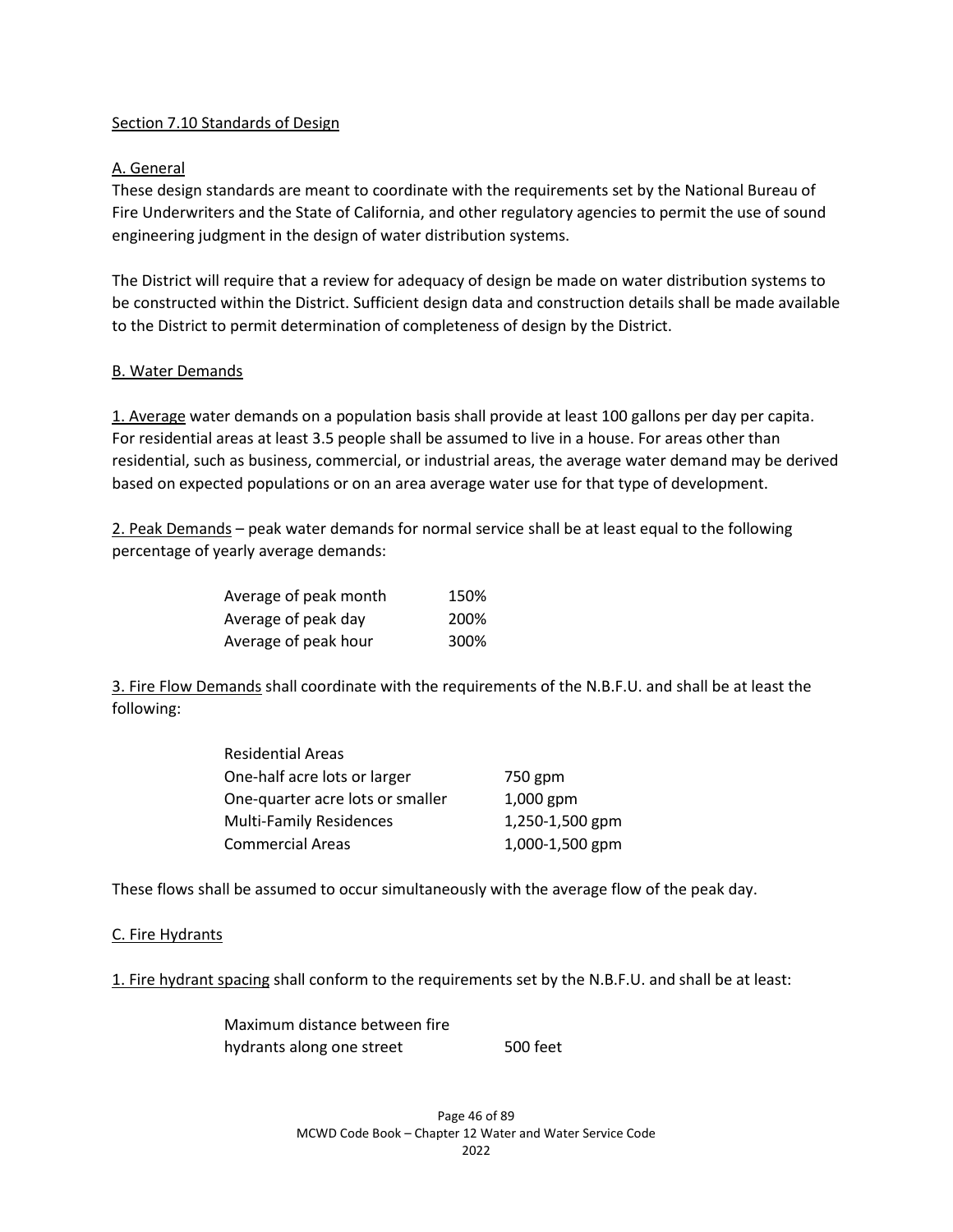Maximum area covered by one fire hydrant 120,000 sq. feet

In the higher value areas of multi-family residential and commercial development the requirements shall be generally higher than those shown above.

2. All fire hydrant connections to the water main shall be of 6-inch diameter or equal to the size of the water main pipe. Each hydrant connection shall include a gate valve of the same size as connection piping. Shut-off valves for the fire hydrants shall be located within the paved area of the streets. Hydrants shall be protected with two 4-inch concrete filled standard steel guard posts set in concrete and extending 3-feet above the street or ground level. Posts and hydrants shall be painted yellow. The location of hydrants, distance from edge of paving, and height over finished grade shall be approved by the District. It is the intent that all hydrants be accessible for snow removal, be distanced so that the hydrants are not buried during snow removal.

D. Line Pressure Requirements – Distribution system piping shall be designed to supply the required peak flow quantities and to maintain the following pressures at the water main in the street.

| <b>Flow Condition</b> | Minimum Pressure-psig | Maximum Pressure-psig |
|-----------------------|-----------------------|-----------------------|
| No flow               | $- -$                 | 150                   |
| Normal peak flows     | 35                    | 125                   |
| Hourly peak flows     | 30                    | 125                   |
| Fire demand flows     | 20                    | 125                   |

E. Distribution System Piping should be adequately looped to avoid dead end connections. In general, minimum pipe sizes should be:

| Smallest pipe in gridiron (limited service only) |        | 4-inch Smallest                     |
|--------------------------------------------------|--------|-------------------------------------|
| Dead end pipe                                    |        | 6-inch Largest spacing of           |
| 6-inch grid                                      |        | 800-ft Smallest pipes in high-value |
| <b>Districts</b>                                 | 8-inch |                                     |

F. Gate Valves shall be provided as required to adequately regulate water flow. In the distribution system three valves should be provided at crosses and two at tee connection. Maximum spacing between valves should be 800 feet on long branches and 500 feet in any high-value districts.

G. Service Connections – The size of the water service connection shall be not less than 3/4-inch nominal size for residential use. Actual size shall be determined by total water flow requirements and main pressures in order to maintain adequate service pressure. The water service connection shall be equipped with a service valve or corporation stop at the property line with a curb box. On service connections over 15 feet in length, another service valve or corporation stop shall be directly connected to the water main. Where property will be served by two or more water service connections from different street water mains, but from one source of supply, each service connection shall be equipped with a single check valve to prevent inter-street flow.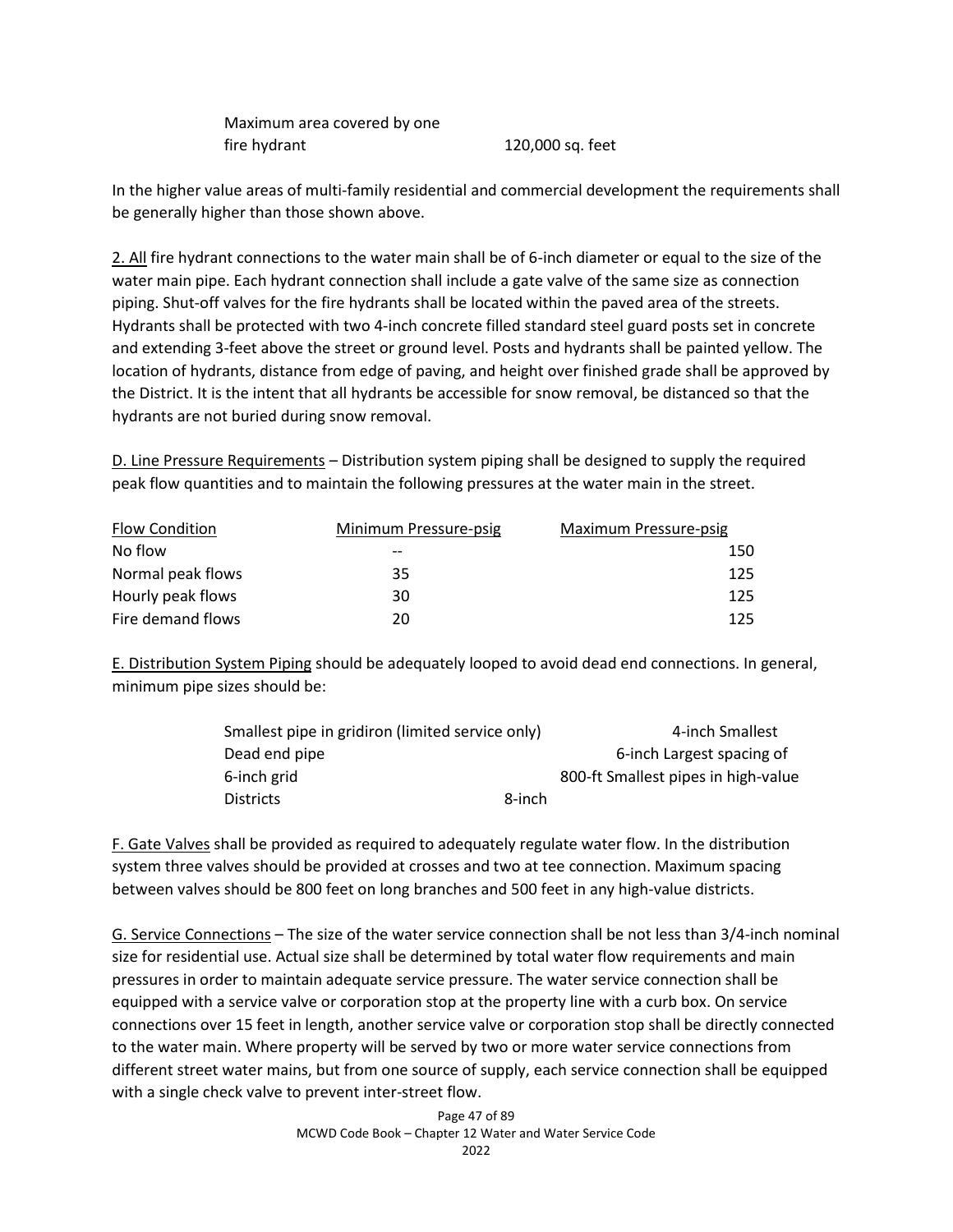H. Pressure Reducing Stations – In regions where ground elevations differ greatly, pressure-reducing valves shall be used to reduce excessively high pressures in water distribution mains. Normal operating water main pressures should be in the range of 35 to 60 psi with maximum limitations as given herein. Pressure zones have been established by the District and shall be followed in new system design.

1. Whenever feasible, pressures in any water main shall be maintained below maximum limitations. Where pressures in transmission main must be greater than the above-mentioned limits, any taps into this main shall be followed by a pressure-reducing valve so sized to pass minimum and maximum flows. The pressure reduction valves and appurtenances shall be enclosed in a concrete vault with ready access and shall be protected against frost damage.

2. A pressure reducing station shall be used to reduce line pressures on any branch service main 4 inches or larger connecting to a main exceeding the pressure limitations. The pressure reducing station shall consist of at least two pressure-reducing valves so sized to pass minimum and maximum flows. The pressure reduction valves and appurtenances shall be enclosed in a concrete vault with ready access and shall be protected against frost damage.

I. Booster Pump Stations – Wherever, due to high ground elevations, adequate water service to a region cannot be obtained from existing water main pressures, a booster pump station and hydro-pneumatic system shall be installed. The system shall take suction from the low elevation service water main and discharge water at pressures sufficient to serve the high elevation ground. Installed pump capacity shall consist of at least two pumping units with sufficient capacity to pump the expected maximum peak flows with the largest pumping unit out of service. The station may be constructed above or below ground surface.

The pumping installation shall comply with recognized standards of design and construction. The entire installation shall be adequately housed and protected against possible damage by weather.

# J. Water Pipe

1. Pressures – All water pipes and fittings used in water distribution mains shall be designed for the pressure transmitted to them. The minimum class of pipe used shall be for 150-psi pressures.

2. Cast-Iron Pipe – All cast-iron water pipe shall conform either to AWWA C102-53, AWWA C106-62, AWWA C108-62, or Federal Specifications WW-P-421a. All mechanical joints for cast-iron pressure pipefittings shall conform to AWWA C111-53.

a) Protective Linings – The waterway surface of all cast-iron water pipe shall be completely covered with a uniform thickness of cement mortar, which shall be further covered with a bituminous seal coat, all in accordance with AWWA C104-53. The bituminous seal coat may be omitted if the cement lining is given a 7-day water cure. The waterway surfaces of all cast-iron valves and fittings shall be lined with a bituminous seal coat, coal-tar enamel of catalytic-cured materials.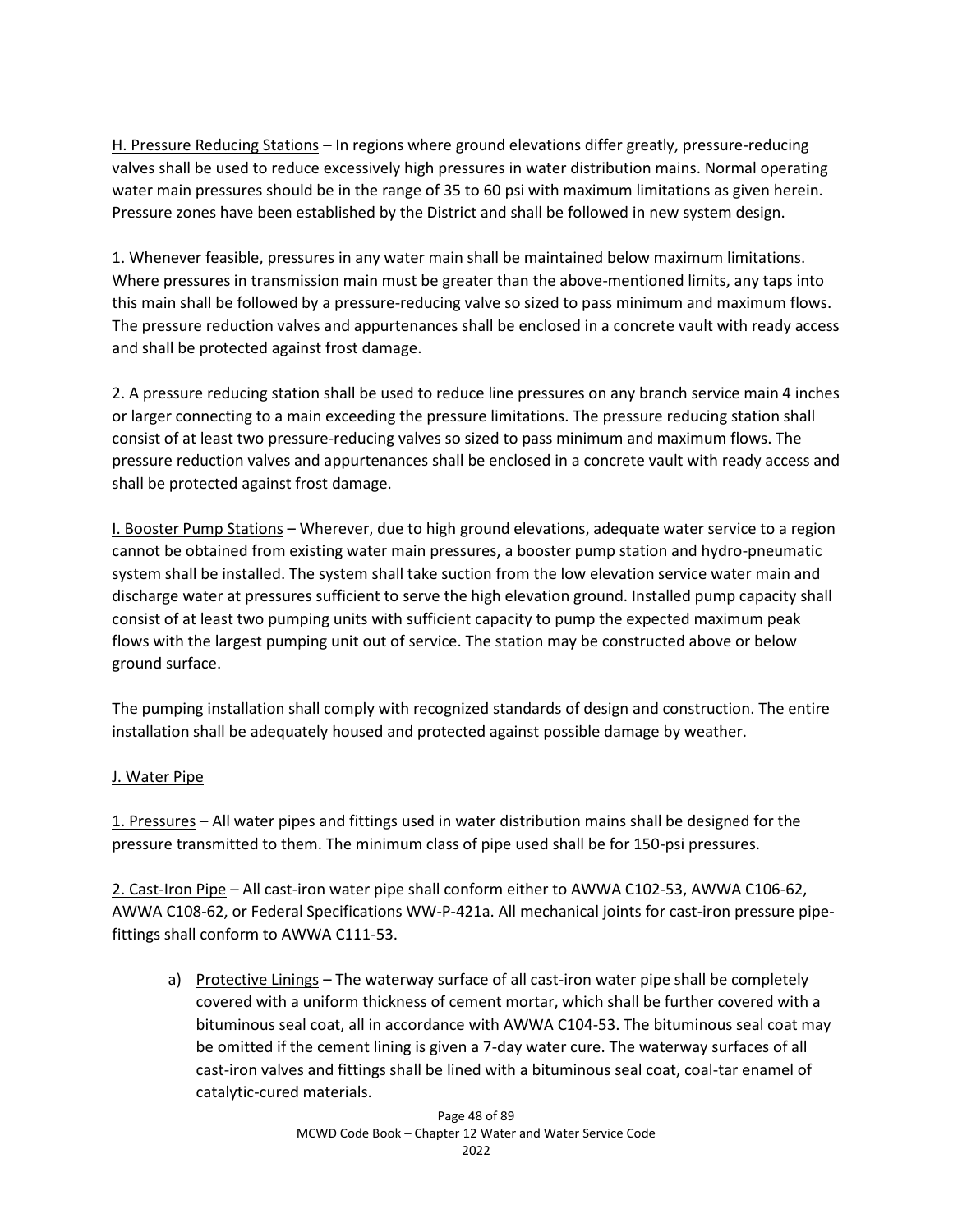- b) Protective Coatings The outside surfaces of all cast-iron pipe, valves, and fittings shall be completely covered with a bituminous seal coat. Bitumastic tank solution or coal tar pitch varnish is acceptable as an outside coating. In corrosive soils (see note 3, below) all backfill placed within six inches of cast-iron pipe, valves, and fittings shall be washed sand.
- c) Protective Linings in Place All cement-mortar lining of cast-iron water pipelines in place, size 16 inches and over, shall comply with AWWA C602-55. All cement-mortar lining of castiron water pipelines in place, less than 16 inches in diameter, shall comply where applicable to AWWA C602-55.

3. Steel Pipe – All steel water pipe shall conform to either AWWA C201-60T or AWWA C202-60T. The minimum wall thickness for steel water pipe, where the maximum static pressure will not exceed 200 psi, and where the pipe is to be laid in non-corrosive soil, shall be in accordance with the table for "Steel Pipe Gauge".

# a) Explanatory Notes

Note 1. All gauges mean "United States Standard Gauge".

Note 2. Definition of Non-Corrosive Soil: A soil in which the effect of corrosion on underground steel water main can be neglected for the service life of the pipe as determined by actual observations made by a properly qualified person. In addition to the consideration of soil temperature, pH, and potential measurements, the resistivity of the soil shall be over 2,500 ohms per cm3.

Note 3. Corrosive Soils – If steel pipe is to be laid in corrosive soil (less than 2,500 ohms per cm3 and other factors described in Note 2), the steel pipe shall be carefully protected and properly installed.

- b) Steel Pipe Design The cross-sectional area of steel in the wall of the pipe cylinder shall be computed on the basis of having a minimum design safety factor of 2.0 for the ration of yield strength to maximum design stress but in no case shall the design stress exceed 15,000 psi. If soil, loading and operating requirements so indicated, the Engineer shall require use of steel pipe having a thicker wall.
- c) Table for Determining Minimum Steel Water Pipe Wall Thickness for Various Types of Protection Coatings Under Specified Conditions. (Soil Resistivity of more than 2,500 ohms per cm3 and static pressure less than 200 psi).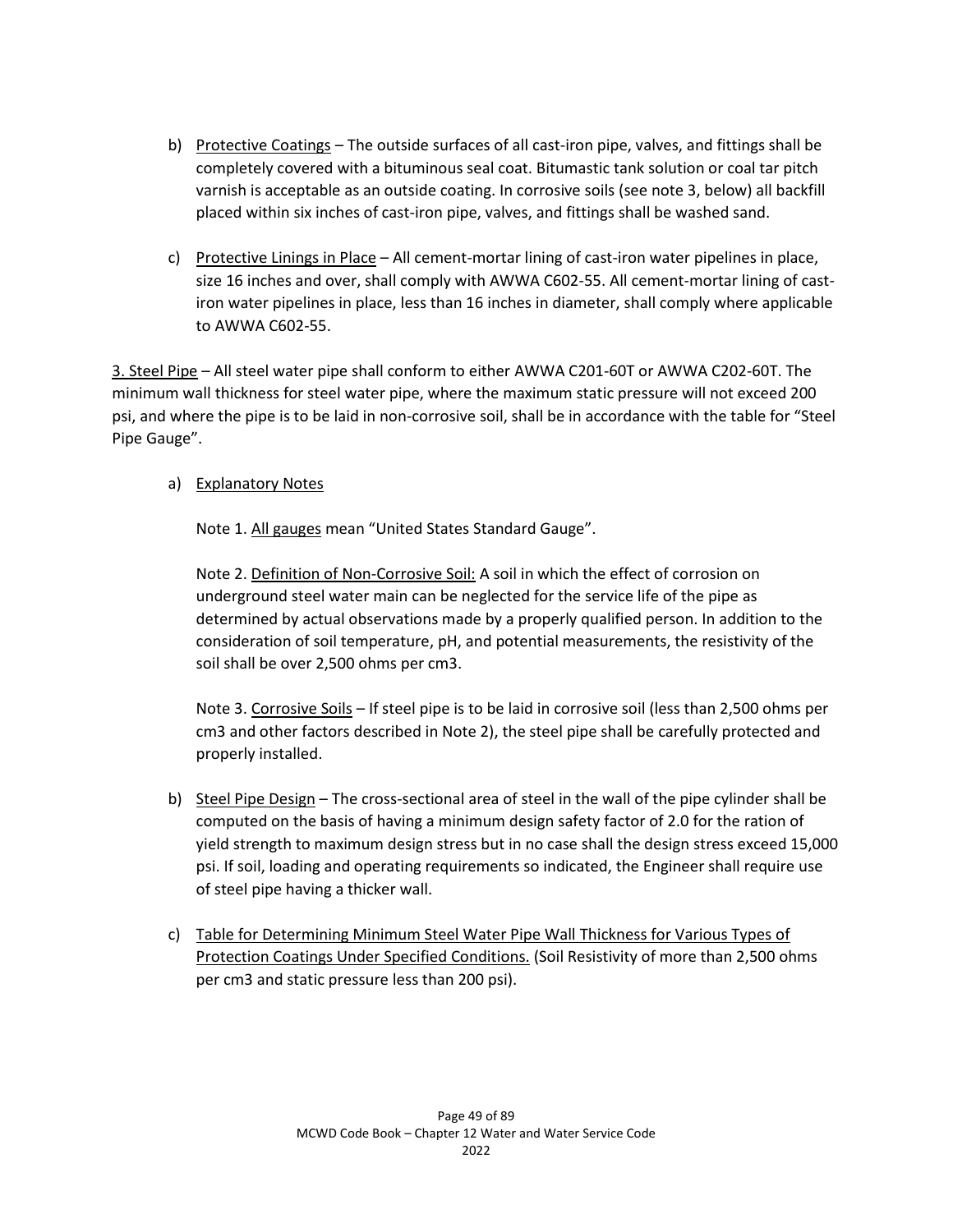## STEEL PIPE GAUGE Types of

| Protective                                   |            |            | Nominal Outside Diameter of Pipe |           |             |
|----------------------------------------------|------------|------------|----------------------------------|-----------|-------------|
| Linings (Interior) &                         | $4'' \&$   | 6"8        | 8"8                              | $10''$ &  | Over        |
| Coatings (Exterior)                          | $4 - 1/2"$ | $6 - 5/8"$ | $8 - 5/8"$                       | $10-3/4"$ | $10 - 3/4"$ |
| Cement lined, cement-<br>coated              | 10         | 10         | 10                               | 8         | 8           |
| Cement-lined, coal-tar<br>coated and wrapped | 10         | 10         | 10                               | 8         | 8           |
| Cement-lined, asphalt<br>coated and wrapped  | 10         | 10         | 10                               | 8         | 8           |

- d) Cleaning and Protection of Steel Pipe All steel water pipe and fittings shall be thoroughly cleaned, removing entirely all loose mill scale, dirt oil, grease, rust and other foreign matter prior to application of protective linings and coatings.
	- i) Protecting Steel Pipe All interior and exterior surfaces of steel water pipe and fittings to be installed below ground shall be protected in accordance with one of the above methods except "Standard Steel" pipe or steel pipe with wall thickness greater than No. 10 gauge, when installed in a sleeve or jacked into place, shall be galvanized or otherwise protected as approved by the District.
	- ii) Cement-Lined and Cement-Coated The interior and exterior surfaces of steel water pipe and fittings shall be protected with a uniform cement mortar lining and coating, in accordance with AWWA C205-62.
	- iv) Cement-Lined, Asphalt-Coated and Wrapped The interior surface or steel water pipe shall be protected in accordance with Section (ii) above.

The exterior surfaces of steel water pipe shall be protected with one coat of hot asphalt primer followed by a 3/32" hot asphalt coating into which shall be machine wrapped one layer of 23 ½ lb. asbestos felt wrap, or 40 lbs. rag felt, or fiberglass, followed by a single wrap of Kraft paper. For corrosive soil conditions, the above provisions shall apply, except there shall be one additional 1/32" asphalt coating followed by one additional asbestos felt or fiberglass wrap and then finished with a Kraft paper wrap.

4. Pipe Joining, Water Mains – All joining of water main pipe shall provide a durable pressure tight joint with material not subject to bacterial action.

a) Cast Iron Pipe shall be joined in accordance with the requirements of AWWA C600-54T. In caulking of pipe, new, used, or reclaimed caulking lead may be used, but lead wool, lead alloy, or sulfur compounds shall not be used. No tarred oakum or jute shall be used as yarning material.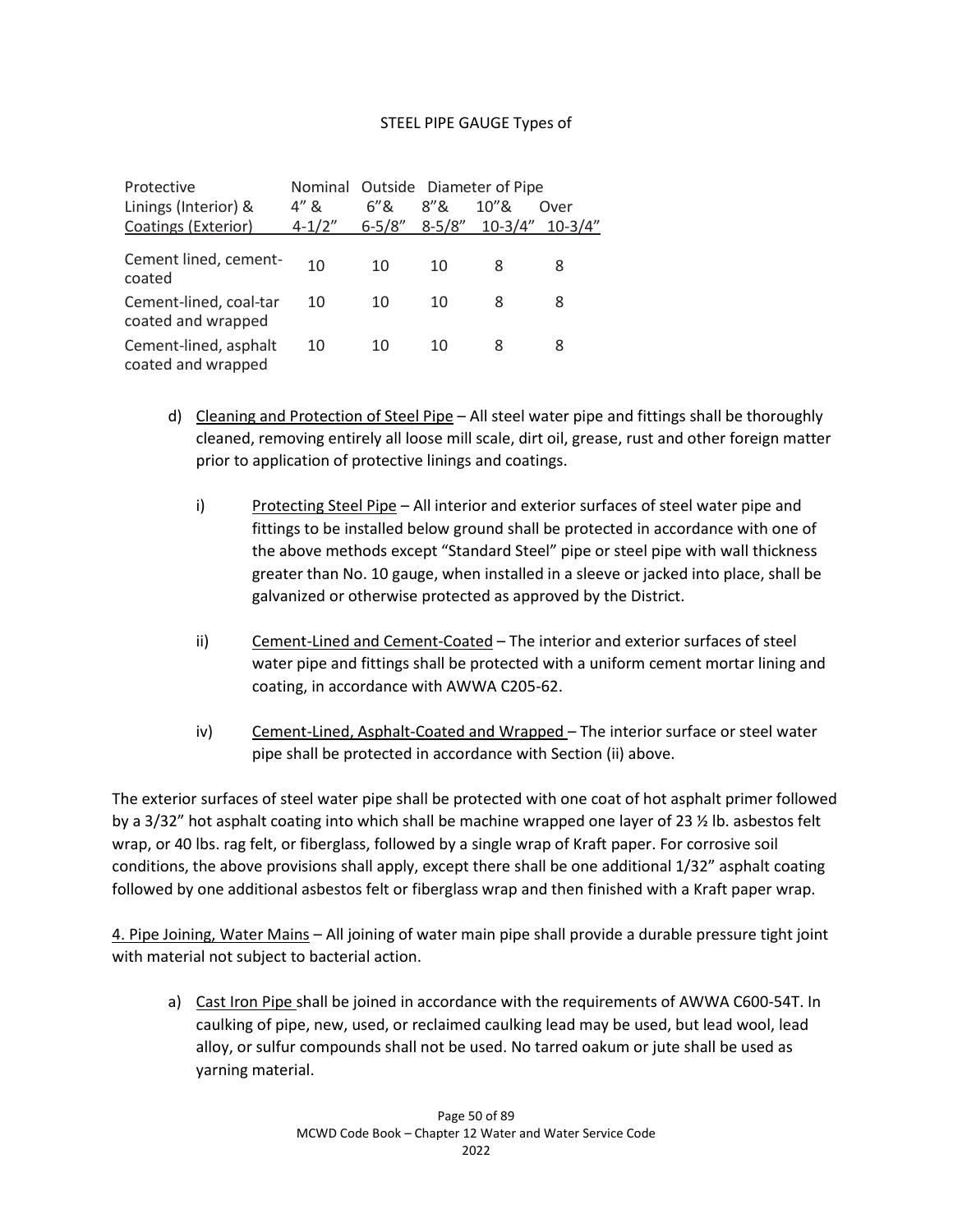- b) Steel Pipe may be joined by welding, caulking, rubber rings, flanges or flexible mechanical couplings.
	- i) Welding A lap weld joint shall be used in accordance with AWWA C206-62.
	- ii) Caulking All bell and spigot joints shall be caulked in accordance with AWWA C600-54T where applicable.
	- iii) Rubber Ring All gasket joints for steel pipe shall be designed in accordance with Paragraphs 3.2.5 and 3.3.3 of FS SS-P-381 for pressure pipe, reinforced concrete, pretension reinforcement (steel cylinder type) or Paragraph 3.11.6 and 4.6 of AWWA C201-60T, or Paragraph 3.3.3 of FS SS-P-..385. Electrical continuity shall be provided between pipe joints.

# K. Valves

1. Main Line Gate Valves – All main line gate valves on distribution mains shall be in accordance with AWWA C500-61. Gate valves provided with o-ring stuffing boxes are acceptable. Hub end gate valves provided for rubber rings shall be in accordance with AWWA C500-61, except for the bell, which shall be modified for the rubber ring.

2. Valve Boxes and Vaults – A valve box or vault or capped stand-pipe of a type and at a grade approved by the District shall be provided for every valve installed below ground surface. All valve boxes and vaults shall be of metallic or of reinforced concrete construction suitable for any vehicular loads transferred to it. All valve box caps shall be marked with the word "WATER", or a "W", and a suitable identification of the District.

3. Air and Vacuum Release Valves – shall be installed in the water system at all points where it is indicated that air pockets may form. The design shall be such so as to ensure the release of air automatically from the water main. These valves may also ensure the entrance of air into the water main when the pressure inside the line is below atmospheric pressure. All valves shall be designed to withstand operating line pressures and for a minimum of 150 psi operating pressure. The inlet to each valve shall be provided with a gate valve or corporation stop to provide a positive closure between the main and the air and vacuum release valve.

4. Check Valves – shall set readily and completely to assure water tightness. The face of the closure element and valve seat shall be bronze, composition, or other non-corrodible material, which will seat tightly under all prevailing conditions of field use.

Slow-closing check valves shall be used where excessive pressures or water hammer may occur, and the static operating pressure is within 20 percent of the pressure class or rating of the pipe. All check valves, 4-inch and larger in size for use on distribution mains, shall be designed for a minimum of 175-psi cold water working pressure.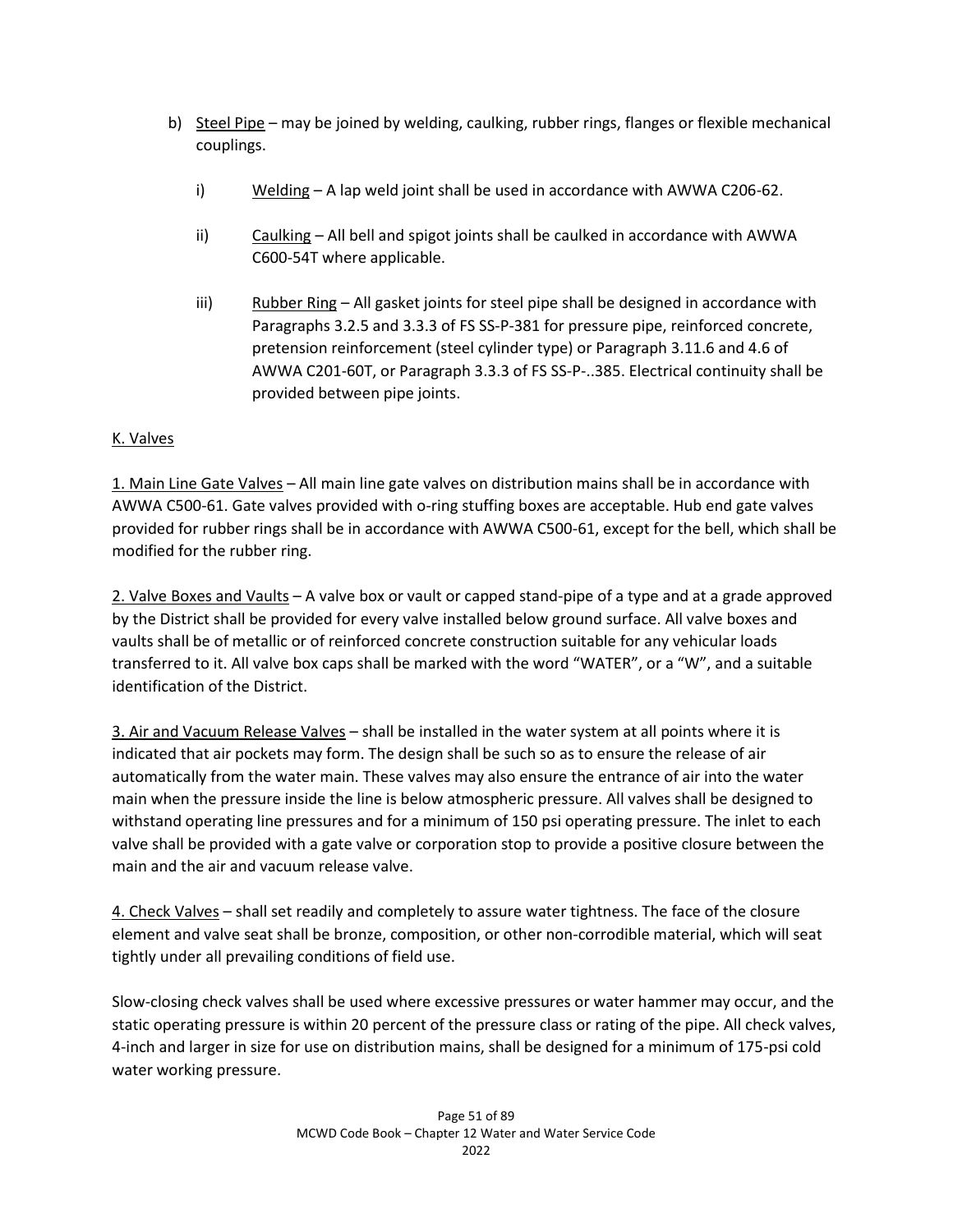5. Flush-outs (Blow-offs) – shall be a minimum outlet size of 2 inches, shall be designed for a minimum operation pressure of 150 psi, and shall be installed at the terminus of all dead-end water mains or noncirculating flow water mains and at low points in the distribution system piping where sediment could collect.

6. Pressure Reduction Valves – Valves used in pressure reduction installations shall automatically reduce the higher upstream pressure to a selected downstream pressure. Pressure reduction shall not be affected by flow fluctuations. The valves may or may not incorporate a device for sustaining upstream pressure. The valve shall incorporate a pilot operated regulator capable of holding delivery pressures within two psi of the preset pressure. Pressure rating shall be equal or greater than the expected main pressure. Valve body and cover shall be of cast iron conforming to ASTM A-48 and main valve shall have a bronze trim conforming to ASTM B-61.

Pilot control valve shall be of bronze conforming to ASTM B-61 with stainless steel trim conforming to AISI 303.

L. Fire Hydrants – All fire hydrants shall be of the "dry barrel" type, shall conform to AWWA C501-54 where applicable and shall be designed to transmit the pressures existing in the water main or minimum working pressure of 150 psi. Hydrants shall have two 2  $\frac{1}{2}$  inch hose nozzles and one pumper nozzle and shall be Mueller A-24009 with 4-foot 6-inch bury.

M. Pipe Fittings – All pipe fittings shall comply with the requirements for Section J., "Water Pipe", in so far as these may be applicable.

1. Cast-Iron Bell and Spigot Fittings – shall conform with either AWWA C100-55 or AWWA C110-52, or of the long radius type, in Class D, 173-psi water working pressure. Class D or Class 150 is the minimum class acceptable and all fittings shall be designed to safely transmit the actual water main working pressure. All cast-iron fittings installed below ground shall be lined and coated in accordance with Section J.2 (a) and J.2 (b).

2. Cast-Iron Flanged Fittings – All cast-iron pipe flanges and flanged fittings shall conform to ASA B15-1. 1953. All cast-iron screwed fittings shall comply with ASA B16.5-1949. All cast-iron fittings installed below ground shall be lined and coated in accordance with Section J.2 (a) and J.2 (b).

3. Cast-Iron Rubber Ring Fittings – All short-body cast-iron fittings 3 inch to 12 inch with bells to accommodate rubber rings shall conform with AWWA C110-55, except that the bells shall be modified for use with rubber ring type joint. The rubber ring used shall be designed for the particular type groove in the fittings. All cast-iron rubber ring fittings shall be provided with a reaction or thrust backing or a metal harness in accordance with Section P.6.

The rubber ring recess shall be free of all coating runs and sand pits. All cast-iron rubber ring fittings shall be lined and coated to conform with sections J.2 (a) and J.2 (b).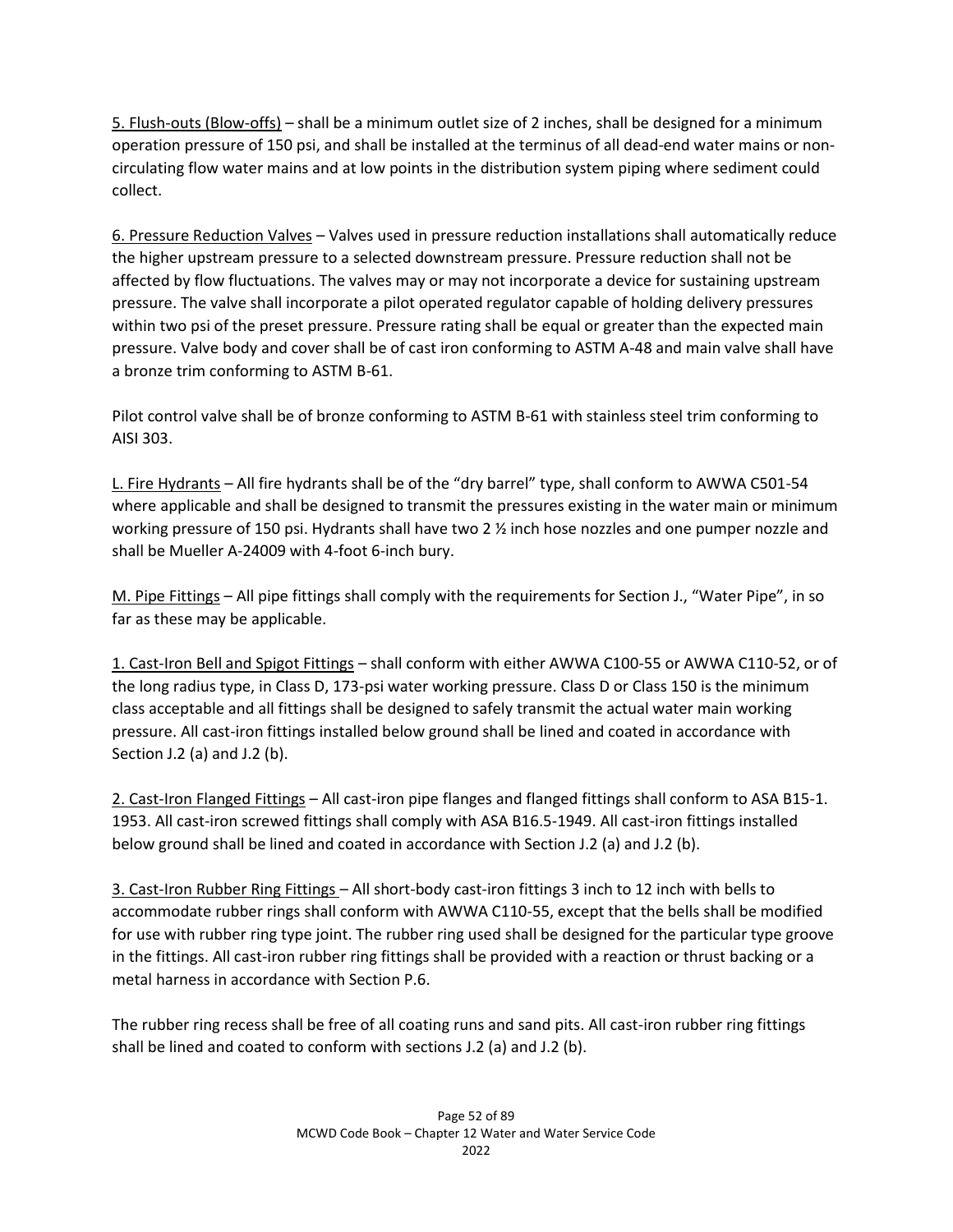4. Steel Pipe Fittings – All steel water pipe fittings shall have a minimum wall thickness of not less than the steel pipe specified. The dimensions of the fittings shall conform to AWWA C208-59. All steel water pipe fittings installed below ground shall be protected in the same manner as the pipe to which they are attached. All steel water pipe fittings installed above ground shall be protected as follows:

Interior Surfaces: In accordance with Section J.3 (d) (i) galvanized, or an approved coating for use with potable water.

Exterior Surfaces: Galvanized or painted with two coats of red lead (or equal) and a finish waterproof coat.

# 5. Pipe Flanges, Adaptors and Couplings

- a) All Steel Welding Flanges shall conform to AWWA C207-55. Class D is the minimum class acceptable.
- b) All Steel Flexible Couplings shall be designed for not less than the design pressure for the water main.
- c) All Flexible Transition Couplings shall be designed for not less than the design pressure for the water main.
- d) All Flexible Reducing Couplings shall be designed for not less than the design pressure for the water main.
- e) All Cast-Iron Adapters shall conform in design to parts 1,2, and 3 of this section M.; protective coatings shall be applied in accordance with sections J.2 (a) and J.2 (b).
- f) All Cast-Iron or Steel Coupling Adapters shall be designed for not less than the design pressure of the water main.
- g) All Flexible Transition Adaptors shall be designed for not less than the design pressure of the water main.

# N. Concrete and Cement Grout

1. Cement – All cement shall conform to ASTM C150-59.

2. Sand – All sand shall be fine granular material resulting from the natural disintegration of rock, and shall be free from injurious amounts of oil, mica, clay and other deleterious substances. Sand, when tested in accordance with Standard Method of Test, ASTM C117-49, shall not exceed three percent by weight of clay and silt.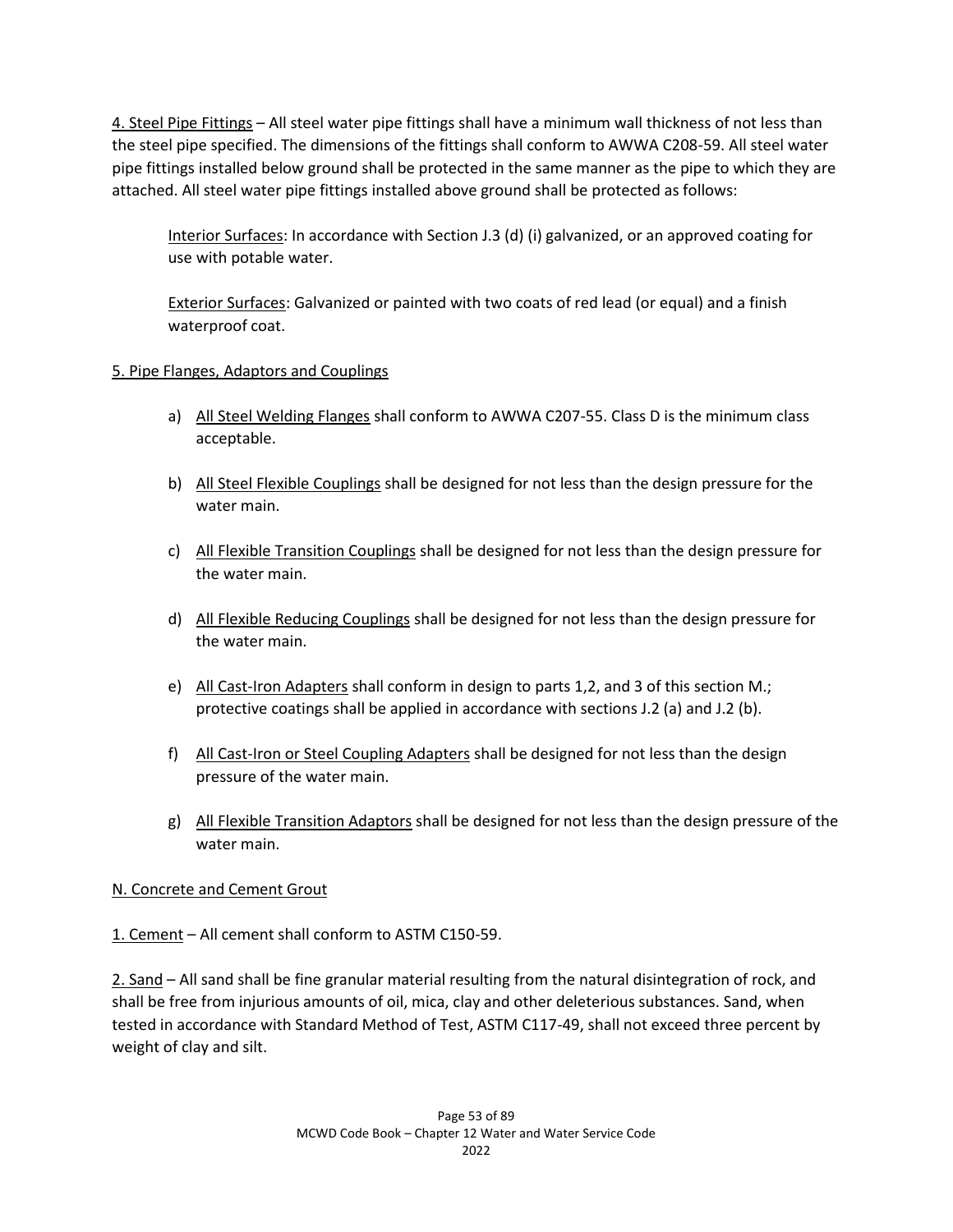3. Rock and Gravel for use in concrete shall be mechanically washed. It shall consist of gravel or a combination of gravel and sound crushed rock, having clean, hard, tough, durable and uncoated pieces, free from injurious amounts of soft, organic, or other deleterious substances.

4. Water used for cement mortar or grout shall be clean and free from oil or vegetable matter.

5. Concrete used for thrust blocks shall develop an ultimate compressive strength of 2,000 psi at 28 days, in accordance with ASTM C39-56T. All Ready-Mix Concrete shall comply with ASTM C94-58.

6. Cement Mortar used for lining pipe and fittings shall develop an ultimate compressive strength of 3,000 psi at 28 days, in accordance with ASTM C39-56T.

# O. Water Service Connections

1. All threads for underground service line fittings and material for these fittings, corporation and meter stops shall comply with AWWA C800-55.

2. Connection Pipe All 3/4-inch and 1 inch water service connections may be seamless copper water tubing, soft annealed. Use of non-metallic materials or galvanized iron pipe may be approved by the Engineer for 3/4-inch and 1-inch water service connections if experience or reliable tests indicate a life expectancy of at least 20 years of such materials in the particular soil, water characteristics, and operating conditions to be used herein.

Galvanized-iron pipe shall comply where applicable to the requirements for steel pipe.

All 1 1/2-inch and larger water service connections may be galvanized iron, cast-iron, red brass pipe, copper pipe, or seamless copper water tubing, either "hard" or "soft" annealed, and shall be delivered in approximately 20-foot straight lengths. No coiled copper tubing shall be used of 1 1/2-inch and 2-inch size service pipe. All copper water tubing shall comply with ASTM B88-58, Type K or ASA H23-1-1959 or Fed. Spec WW-T-799A.

3. Copper Pipe shall be seamless copper conforming to ASTM B42-58.

4. Steel Pipe may be used for 3/4-inch and larger water service connections and shall comply with AWWA C202-60T (Mill Pipe) and shall be Schedule 40, standard wall thickness. All threads for underground service line fittings shall comply with AWWA C800-55. All steel pipe laid underground shall be thoroughly cleaned and protective coatings applied, or shall be galvanized, unless physical and operating conditions are encountered requiring additional protective treatment.

5. Brass Pipe for use in water service connections shall be seamless red brass conforming to ASTM B43- 58.

6. Cast-Iron Pipe for use in water service connections shall comply with Section J.2 and be protected in accordance with Sections J.2 (a) and J.2 (b).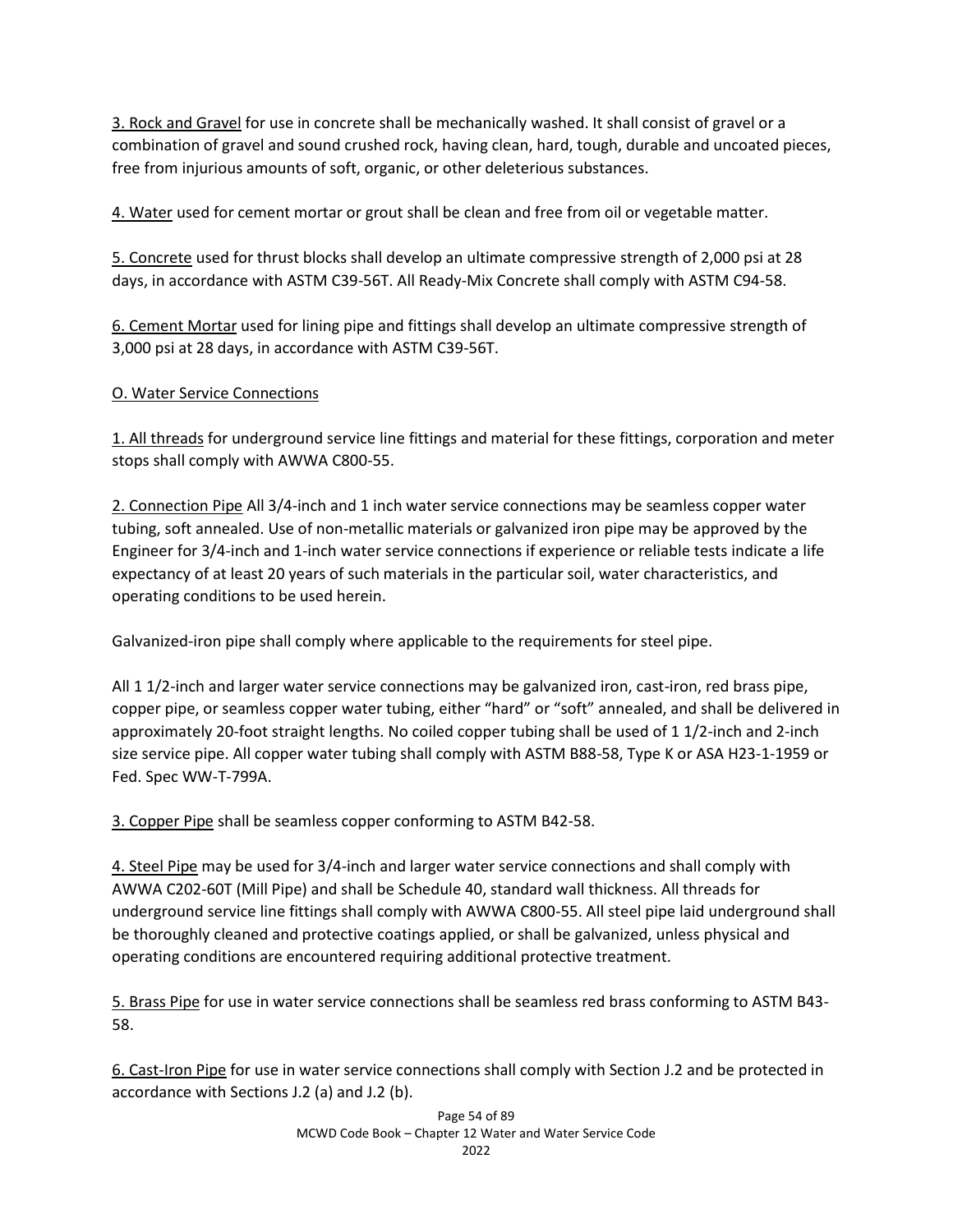7. Corporation Stops Corporation Stops shall be bronze, round, with inlet for either corporation stop (C.S.) thread for cast-iron pipe, or iron pipe standard (I. P. S.) thread for steel pipe, and outlet for copper or steel water service pipe. All corporation stops shall have a pressure rating capable of transmitting the full pressure of the water in the distribution main.

8. Service Stops All 2/4-inch and 1 inch curb stops shall be bronze, with inlet for copper or steel water service pipe.

For 1 1/2-inch and 2-inch service, bronze curb stop valve, straight ground key curb stop, or bronze gate valve (minimum of 200 psi rated working pressure) may be used. Inlet and outlet shall be copper service pipe thread, or I.P.S. thread. All valves shall be hydro-tested to 300 psi or air-tested to 100 psi under water.

9. Gate Valves All 1 1/2-inch and 2-inch gate valves shall comply with AWWA C500-61.

10. Standard Service Clamps All service clamps and straps shall be bronze when installed in corrosive soils, or shall be Ductile-Iron or Malleable Iron, completer with round or flattened strap or straps and molded rubber lead gaskets.

Single strap and double strap service clamps are acceptable when used as shown in the following table.

Couplings or half-couplings may be welded to steel pipe having a wall thickness equal to or heavier than No. 10 gauge, and thereby eliminate the use of a service clamp if required in the following table. The welding shall be done prior to coating or after coating if the coating affected by the welding is properly replaced. If the steel pipe has a wall thickness greater enough for threading, the use of clamps as shown in the following table will not be required. Where no clamps are required in the following table, the minimum spacing between service taps shall be 2 feet.

#### **STANDARD SERVICE CLAMPS**

| <b>Water Main</b>   | Material | <b>Corporation Stop Nominal Size</b> |    |                   |    |
|---------------------|----------|--------------------------------------|----|-------------------|----|
| <b>Nominal Size</b> |          | 3/4''                                | 1" | $1-1/4''$ x1-1/2" | 2" |
| 4-inch              | C.1      | nc                                   | nc | ds                | ds |
| 4-inch              | Steel    | SS                                   | SS | SS                | ds |
| 6-inch              | C.I.     | nc                                   | nc | SS                | ds |
| 6-inch              | Steel    | SS                                   | SS | SS                | ds |
| 8-inch              | C.I.     | nc                                   | nc | nc                | SS |
| 8-inch              | Steel    | SS                                   | SS | SS                | SS |
| 10-inch             | C.I.     | nc                                   | nc | nc                | SS |

Page 55 of 89

MCWD Code Book – Chapter 12 Water and Water Service Code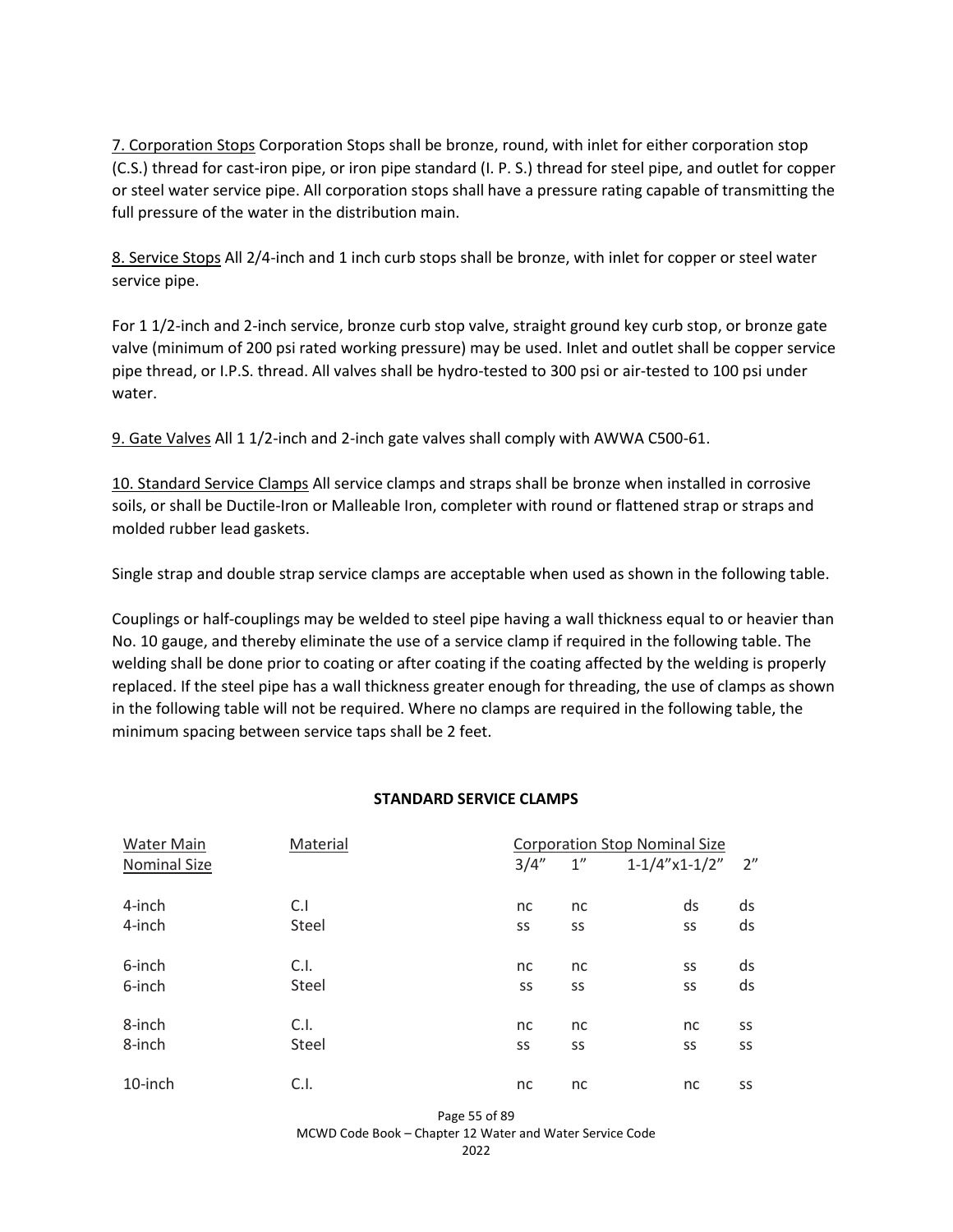| 10-inch            | Steel                              | nc                   | SS       | SS       | SS       |
|--------------------|------------------------------------|----------------------|----------|----------|----------|
| 12-inch<br>12-inch | C.I.<br>Steel                      | nc.<br>nc.           | nc<br>nc | nc<br>SS | nc<br>SS |
|                    | *nc - no clamp **ss - single strap | ***ds - double strap |          |          |          |

11. Repair Service Clamp If a main is tapped directly and no service clamp is required in accordance with the preceding table, and the corporation stop does not seal properly, a repair service clamp shall be used.

12. Copper Tubing Fittings shall comply with one of the following types:

Brass fitting for flared copper tubes, which shall comply with ASA B16.26-1958; or bronze or brass, fittings with compression-type joints; or bronze or brass fittings with solder-type joints. All solder shall be "silver" or "hard" type, no "50-50" or "soft" type.

All compression type fittings used on copper tubing shall have all bronze or brass parts.

# P. Water Pipe Installation

1. Trench Excavations shall be in accordance with excavation and/or encroachment permits.

2. Asphaltic-Concrete Paving may be removed with scoring, except where it is specifically required in the excavation and/or encroachment permit.

3. Pipe Depth All water mains shall be installed so that the top of the pipe is not less than the depth of maximum frost penetration or three and one-half (3-1/2) feet, whichever is greater, below the surface of the ground.

4. Material Handling All handling of materials, laying, blocking and joining cast-iron pipe shall be in accordance with AWWA C600-54T. All other pipe material shall be handled, laid, blocked, and joined in accordance with the manufacturer's recommendations.

5. Backfilling and Restoration of surface material removed for trenching shall be, in general, in accordance with the excavation and/or encroachment permit.

In rocky soils, the pipe shall be laid of a 6-inch layer of select backfill, which shall not include any rocks larger than 3/4-inch in diameter and shall be deposited uniformly to a depth of six (6) inches above the pipe and for the full width of the trench.

The select backfill shall be sufficiently damp to permit thorough compaction. The balance of backfill shall contain no rock larger than 6 inches and shall be free from brush or any perishable or objectionable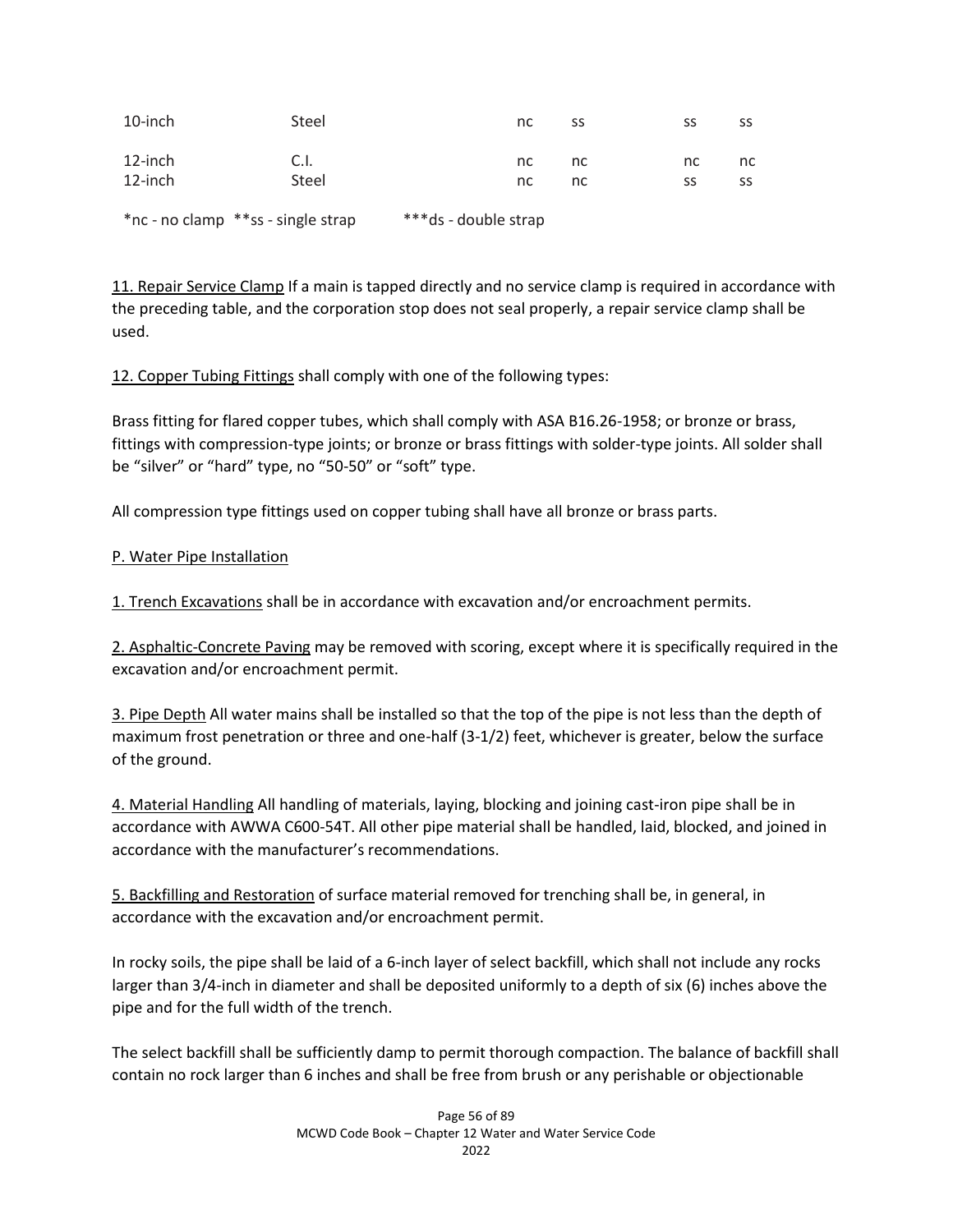matter that would prevent proper consolidation. It shall be compacted thoroughly by puddling, unless otherwise specified in the excavation or encroachment permit.

6. Thrust Devices A reaction of thrust backing shall be installed at all rubber-ring valves and at all rubberring fittings; at all caulked elbows and bends of more than 5 degrees in the horizontal plane, under a maximum static pressure of 200 psi. On slopes of a higher static pressure, thrust devices shall be installed in accordance with design data and plans submitted to the Engineer.

A reaction or thrust device shall be provided on all caulked tees and crosses having one or more openings plugged and on all dead ends except welded steel pipe. The size and shape of the thrust device shall be designed to prevent movement of the water mains when subjected to the maximum hydrostatic test pressure. Thrust devices shall be cast-in-place concrete, metal harness, or other suitable devices. If the thrust exceeds the bearing value of the surrounding soil, the soil shall be pre-compacted before placing concrete. To ensure against lateral movement of the water main and/or valve of fittings where a change in direction of the water main is made by the use of such fitting, a metal harness of tie rods and pipe clamps may be used, except for pipe having rubber-ring type joints. Steel tie rods and pipe clamps shall be galvanized or otherwise rust resistant or painted.

7. Water Main Testing The section of water distribution mains shall be tested to a minimum hydrostatic pressure of 50 psi greater than the design pressure or pipe class. Class 150 pipe shall be used to a minimum of 200 psi. The duration of the test shall be one hour. All water mains with cement joints shall not be tested until 36 hours after the joint has been made.

Before applying the hydrostatic pressure, all entrapped air shall be thoroughly bled off. For all types of water mains there shall be no visible leakage at any joint or section of pipe and the allowable leakage.

8. Water-Main Disinfections All new or repaired water mains, before being placed in service, shall be completely disinfected in accordance with AWWA C601-54 and any additional requirements, if required, by the District. Any other disinfecting procedure, if approved by the District, may be used.

Water used for disinfecting shall be potable and contain a minimum residual chlorine content of 10 ppm after standing 24 hours in the pipe. The water mains shall be thoroughly drained and flushed before being placed in service.

All open ends of all water mains being installed shall be properly covered at the end of each day's work to prevent the entry of foreign matter, animals, or debris.

# Q. Storage Facilities

1. Design All steel tanks, standpipes, reservoirs, and elevated tanks for water storage shall comply with AWWA D100-67 or A.P.I. Standards provided that they meet foundation and seismic requirements.

2. Repairing All inspection and repairing of steel tanks, standpipes, reservoirs, and elevated tanks for water storage shall comply with AWWA D102-64.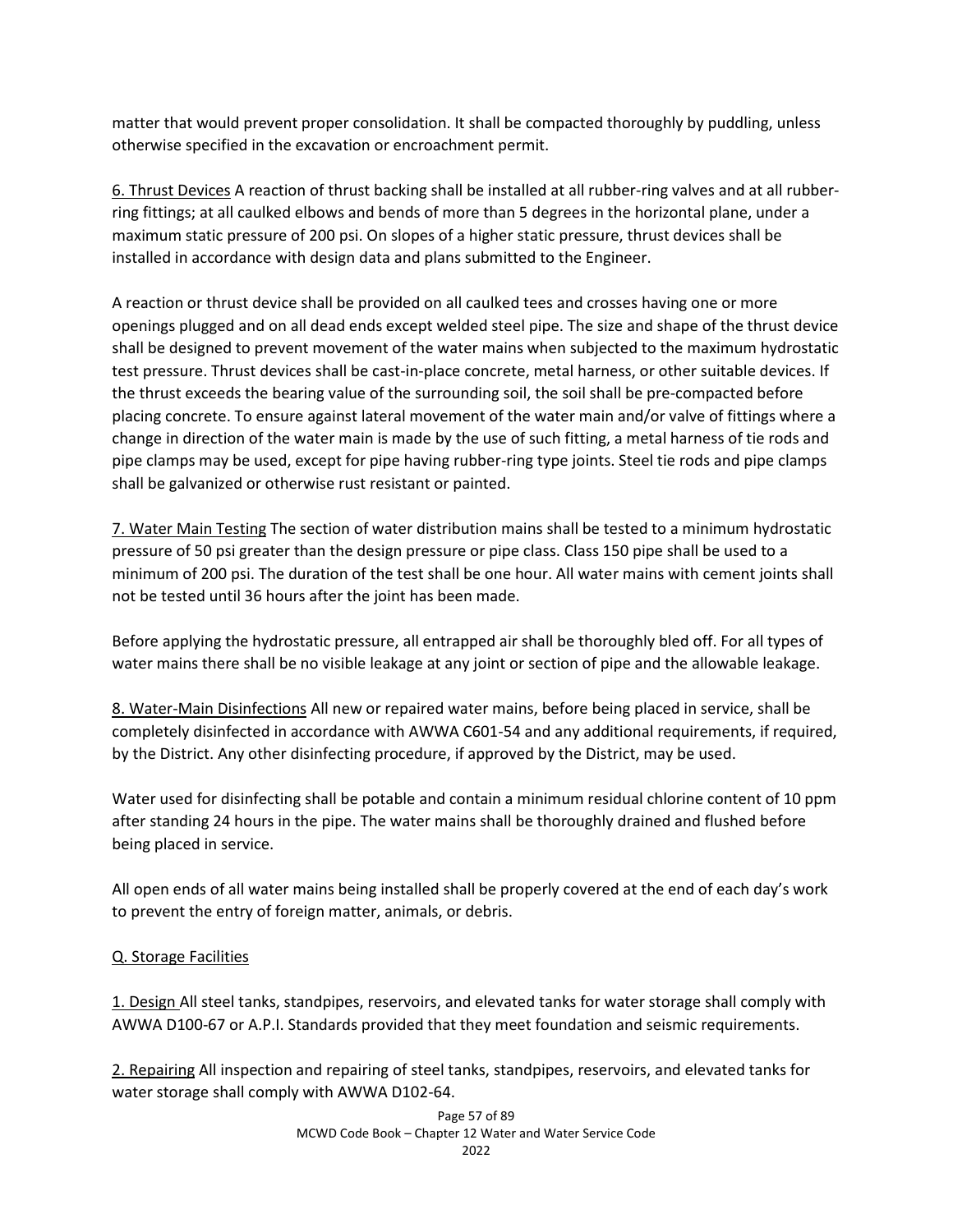3. Painting and Disinfecting All painting, repairing, and disinfecting of steel tanks, standpipes, reservoirs, and elevated tanks for water storage shall comply with AWWA D102-64.

R. Electric Motors shall comply with ASA C50, complete series.

S. New Material The provisions of these Standards are not intended to prevent the use of any material or method of construction not specifically prescribed herein if such alternate is submitted to and approved by the District.

The District may approve such alternate if such alternate is found to be for the purpose intended and at least the equivalent of that prescribed in these Standards in quality, strength, sanitation, durability, safety, and effectiveness.

The District may require the person seeking approval of such alternate to submit to him a description or sample of such alternate material, together with copies of technical reports, design data, reports of material and chemical analysis, or details of laboratory tests which have been performed, plus copies of all tests and approvals, if any under AWWA, ASTM, ASA or other recognized standards.

## T. Tests

1. All Tests to determine compliance with any portions of these Standards shall be made within the continental United Standards shall be made within the continental United States except the tests for steel pipe shall be made in California.

If requested by the District, the results shall be certified by an established reputable materials testing firm and a copy forwarded to the District.

Any materials delivered to the job site and suspected of damage due to shipping and handling, if requested by the District, shall be tested again and the test results certified by an approved materials testing firm.

2. Reclaimed Materials Any material that has been used or reclaimed may be reused only after it has been properly reconditioned so as to comply with the specifications for new material and has been retested satisfactorily in accordance with any such requirements of the specifications.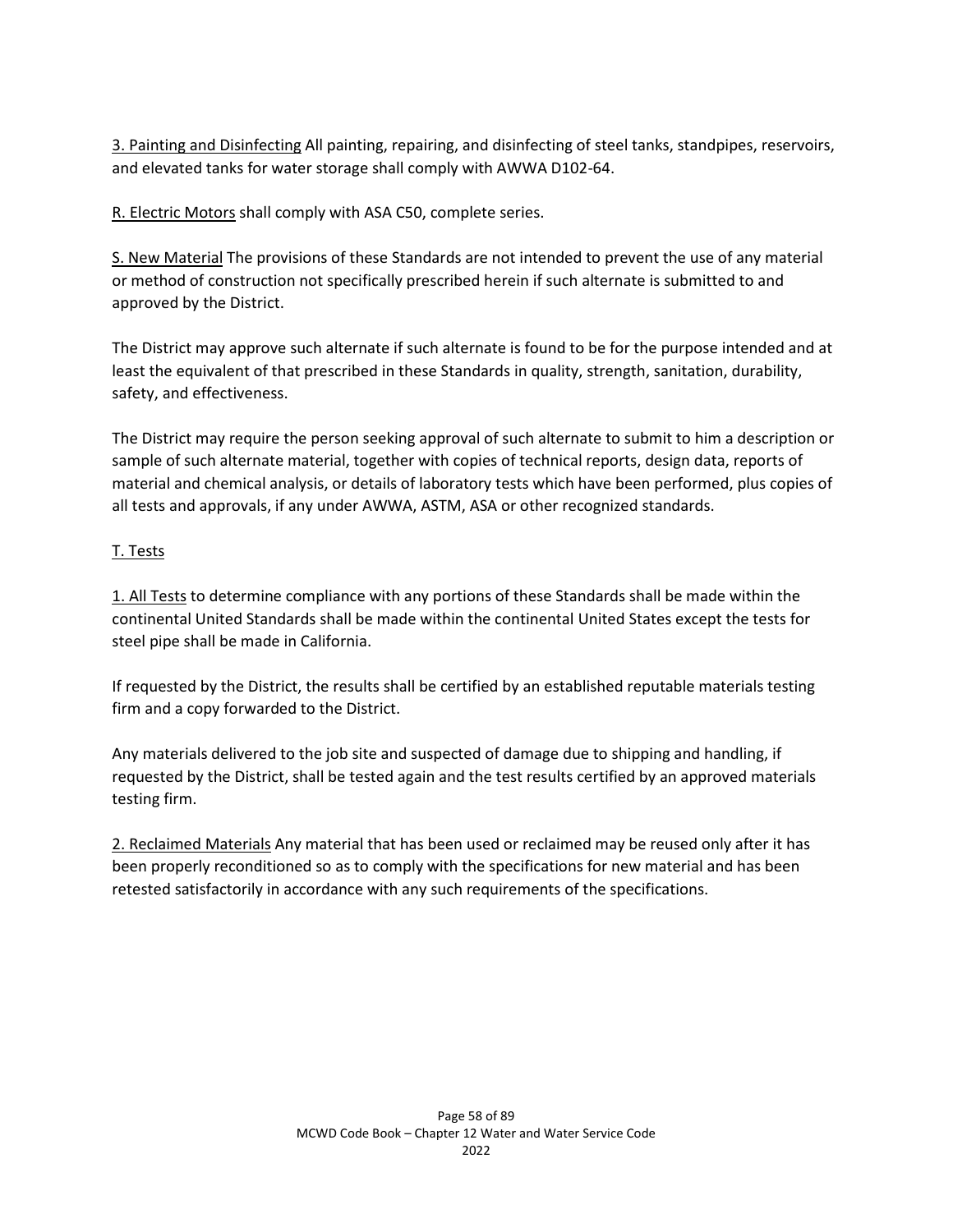## **DIVISION VIII INSPECTION**

## Section 8.01 Inspection by District Manager Required

All work done under the provision for this chapter shall be subject to inspection by and shall meet the approval of the District Manager, provided, however, that approval by the District Manager shall not relieve the permittee or any other applicable ordinance.

After the fee required has been paid and the permit issued, the District Manager shall inspect the construction for compliance with the requirements of this chapter.

## Section 8.02 Notification When Ready for Inspection

The permittee shall notify the District Manager at least twenty-four hours prior to the time any inspection is to be made.

## Section 8.03 Work Shall be Uncovered and Convenient

At the time of the inspection the permittee shall have all work uncovered and convenient and shall give the District Manager every facility to make a thorough inspection.

## Section 8.04 Correction of Defective Work

If the construction does not conform to the provisions of this chapter, or if the permittee fails to prosecute the work with such diligence as to ensure its completion within the time specified, the District Manager shall notify the permittee in writing to comply. If the permittee fails to comply within five (5) days after the written notice, the permit shall be suspended or revoked in accordance with the procedures set forth hereinafter.

## Section 8.05 Materials and Construction to meet Standard Specifications

All material used in any work done under provisions of this chapter shall be new, first-class material and shall conform to, and the manner of construction shall meet all the requirements prescribed by this chapter, by the "Standard Specifications for Public Works Construction", and by "Standard Requirements for Design and Construction of Water Distribution Systems within the Mammoth Community Water District", on file in the office of the District Manager before a certificate of final inspection will be issued.

## Section 8.06 Facilities Not to be Used Prior to Final Inspection

No sewer or other facility constructed under the provisions for this chapter shall be placed in use until the work has been approved by the District Manager and a certificate of final inspection has been issued. Exceptions to this requirement may be made only when the work is substantially complete and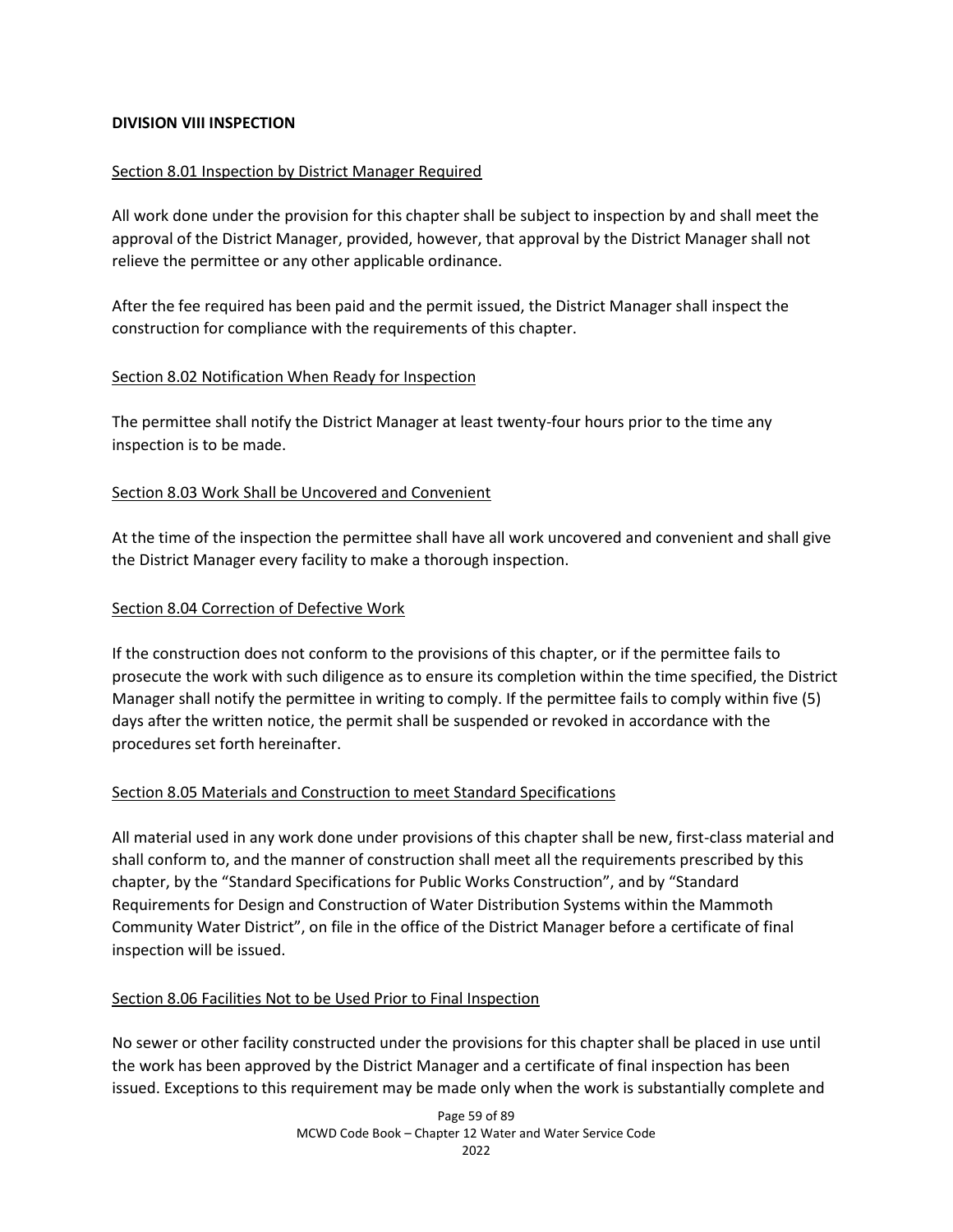has been inspected, and if the District Manager determines that the best interest of the public will be served by permitting such use prior to completion of the work.

## **DIVISION VIII B ENFORCEMENT**

## Section 8.14 Authority of District

A. The rates, fees, and charges levied pursuant to this chapter and as stated in the Master Fee Schedule shall be set by the Board, who shall make and enforce such regulations as may be necessary for safe, economical and the efficient management and protection of the District distribution system, and such regulation, collection, creating and refunding of such rates, fees, and charges.

B. In the event of a violation of any of the laws of the State of California, Mono County, or the ordinances of the District or its rules and regulations, the District shall notify the person or persons causing, allowing, or committing such violation, in writing specifying the violation and upon the failure of such person or persons to cease or prevent further violation within five (5) days after the receipt of such notice, the District shall have authority to disconnect the property served from the District system.

## Section 8.15 Public Nuisance

Continued habitation of any building or continued operation of any industrial facility in violation of the provisions of this or any other ordinance, rule or regulation of the District is hereby declared to be a public nuisance. The District may cause proceedings to be brought for the abatement of the occupancy of the building or industrial facility during the period of such violation.

## Section 8.16 Public Nuisance, Abatement

During any period of disconnection, habitation of such premises by human beings shall constitute a public nuisance, whereupon the District shall cause proceedings to be brought for the abatement of the occupancy of said premises by human beings during the period of such disconnection. In such event, and as a condition of reconnection, there is to be paid to the District a reasonable attorney's fee and cost of suit arising in said action.

## Section 8.17 Discontinuance of Service

Service may be discontinued for any one of the following reasons:

A. Delinquency in the payment of any bill, except that residential service shall not be discontinued for nonpayment in any of the following situations:

1. During the pendency of any investigation by the District of a customer dispute or complaint.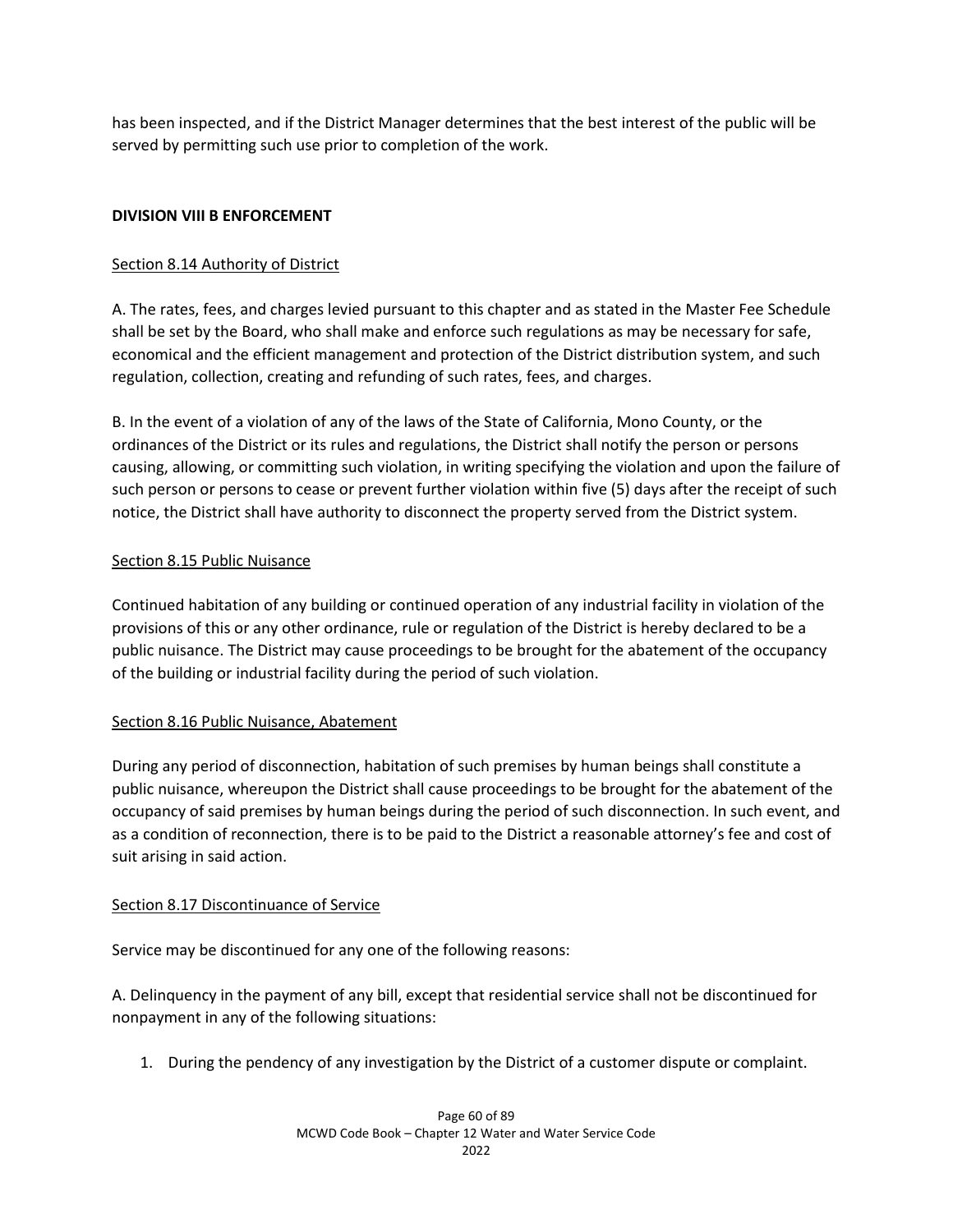- 2. When a customer has been granted an extension of the period for payment of a bill.
- 3. On the certification of a licensed physician and surgeon that to do so will be life threatening to the customer and the customer is financially unable to pay for service within the normal payment period and is willing to enter into amortization agreement with the District and requests permission to amortize, over a period not to exceed 12 months, the unpaid balance of any bill asserted to be beyond the means of the customer to pay within the normal payment period.

B. The unauthorized taking of water or the taking of water in excess of the amount paid for.

C. Failure of the customer to maintain his facilities in a suitable condition to prevent waste of water.

D. The existence of any unprotected cross connections on the customer's premises or the lack of adequate backflow protection at the service connection.

E. Any violation by the customer of any rules and regulations of the District governing water service.

# Section 8.18 Notice and Hearing Prior to Discontinuance of Residential Service for Non-Payment

A. At least ten (10) days before any proposed discontinuance of residential service for non-payment of a delinquent account the District shall mail a notice, postage pre-paid, to the customer to whom the service is billed of the proposed discontinuance. Such notice shall be given not earlier than nineteen (19) days from the date of mailing the District's bill for such service and the ten (10) day period shall not commence until five (5) days after the mailing of the notice. In addition to the ten-day notice provided for in the preceding sentence, the District shall make a reasonable, good faith effort to contact an adult person residing at the premises of the customer by telephone or in person at least forty-eight (48) hours prior to any discontinuance of such service.

B. Every notice of discontinuance of service required by this section, shall include all the following information:

- 1. The name and address of the customer whose account is delinquent.
- 2. The amount of the delinquency.
- 3. The date by which payment or arrangements for payment is required in order to avoid discontinuance.
- 4. The procedure by which the customer may initiate a complaint or request an investigation concerning service or charges, unless the District's bill for service contains a description of that procedure.
- 5. The procedure by which the customer may request amortization of the unpaid charges.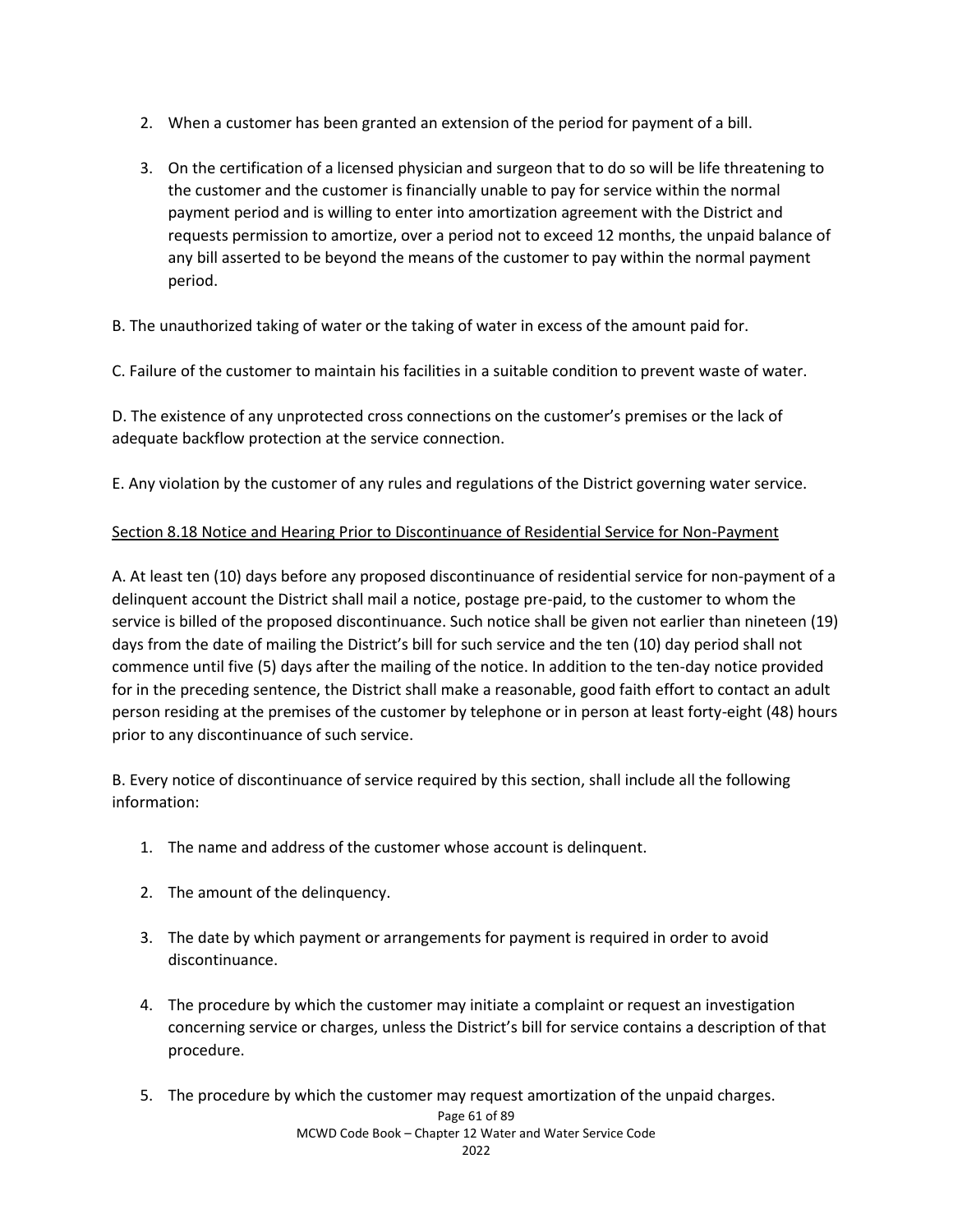- 6. The procedure for the customer to obtain information on the availability of financial assistance, including private, local, state, or federal sources, if applicable.
- 7. The telephone number and name of a representative of the District who can provide additional information or institute arrangements for payment.

# Section 8.19 Notice and Hearing Prior to a Discontinuance Other than a Discontinuance of Residential Service for Non-Payment

At least ten (10) days before discontinuing service, other than the discontinuance of residential service for non-payment of a delinquent account, which is provided for in Section 8.18, the District shall provide for in a written notice which shall specify the reason for the proposed discontinuance and inform the customer of the procedure for and the availability of the opportunity to discuss the reason for the proposed discontinuance with the General Manager, or his or her designee, who is empowered to review disputes and rectify errors and settle controversies pertaining to such proposed discontinuance of service. The name and phone number of the General Manager, or his or her designee, shall be included in any such notice of proposed discontinuance given to a customer.

# Section 8.20 Notice of Discontinuance of Residential Service to Customers on Master Meters

Whenever the District furnishes residential service to a master meter or furnishes individually metered service to a multi-unit residential structure, mobile home park, or farm labor camp where the owner, manager, or farm labor employers listed by the District as the customer of record, the District shall make every good faith effort to inform the actual users of the service, by means of a notice, when the account is in arrears, that service will be discontinued within ten (10) days. Such notice shall also inform the actual users that they have the right to become District customers without being required to pay the amount due under the delinquent account. Nothing in this section shall require the District's terms and conditions of service and meets the requirements for the District's rules and regulations. If one or more actual users are willing and able to assume responsibility for the entire account to the satisfaction of the District, or if there is a physical means, legally available to the District, of selectively terminating service to those actual users who have not met the requirement of the District's rules and regulations, the District shall make service available to the actual users who have met those requirements.

# Section 8.21 Discontinuance of Service on Weekends, Holidays or After Hours

No water service shall be discontinued to any customer or user because of any delinquency in payment on any Saturday, Sunday, legal holiday, or at any time during which the business offices of the District are not open to the public.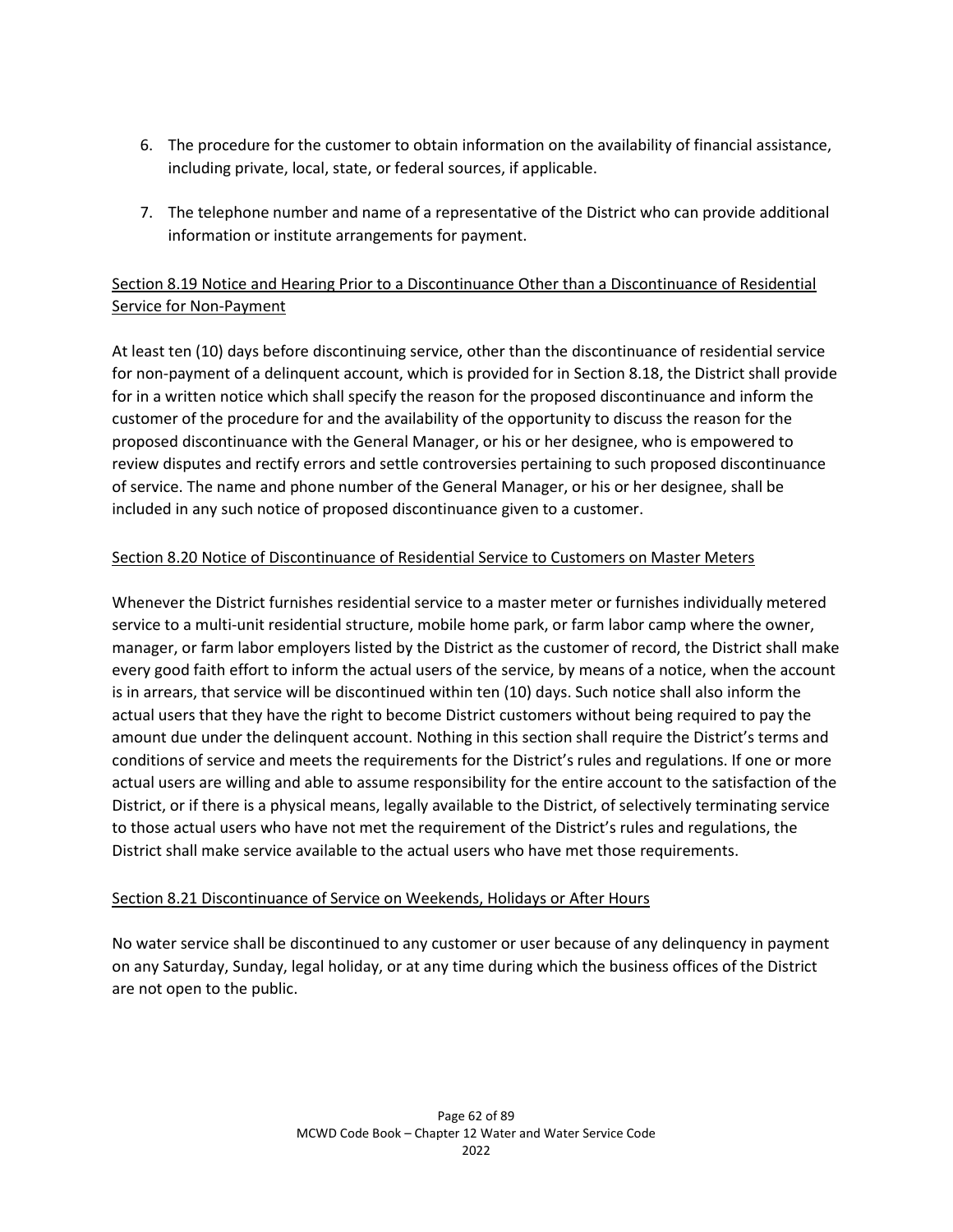## Section 8.22 Amortization of Delinquent Bill for Residential Service

Every complaint or request for investigation by a residential customer that is made within five (5) days of receiving the disputed bill, and every request by a residential customer that is made within thirteen (13) days of the mailing of the notice required by Section 8.18 for an extension of the payment period of a bill asserted to be beyond the means of the customer to pay in full during the normal period for payment shall be reviewed by the General Manager, or his or her designee. The review shall include consideration of whether the customer shall be permitted to amortize the unpaid balance of the account over a reasonable period of time, not to exceed twelve (12) months. Any customer whose complaint or request of an investigation has resulted in an adverse determination by the General Manager, or his or her designee, may appeal the determination to the Board of Directors.

# Section 8.23 Authority to Settle Controversies Relating to Discontinuance and to Permit Amortization of Delinquent Bills

The General Manager, or his or her designee, is hereby authorized to investigate complaints and review disputes pertaining to any matters for which service may be discontinued and to rectify errors and settle controversies pertaining to such matters. The General Manager, or his or her designee, is also authorized upon a proper showing by a residential customer of the customer's inability to pay a delinquent bill during the normal period, to grant permission to amortize the unpaid balance over a reasonable period of time, not to exceed twelve (12) months. At his or her discretion, the General Manager may bring such controversies to the Board for settlement by the Board prior to the discontinuance of any such services.

# Section 8.24 Notice Required Prior to Discontinuance of Service for Failure to Comply with Amortization Agreement

If an amortization agreement is authorized, no discontinuance of service shall be affected for any residential customer complying with such agreement, if the customer also keeps the account current as charges accrue in each subsequent billing period. If a residential customer fails to comply with an amortization agreement the District shall not discontinue service without giving notice to the customer at least forty-eight (48) hours prior to discontinuance of the conditions the customer is required to meet to avoid discontinuance, but the notice does not entitle the customer to further investigation by the District.

# Section 8.25 Charges for Turn-On and Turn-Off of Service, Reconnection, and Customer-Requested Service Call

There shall be a service fee, as stated in the Master Fee Schedule, for turning service on or off during regular business hours; and for turning service on or off after regular business hours. For any customerrequested service call related to high water usage or other service call, there shall be a charge with a one-hour minimum as stated in the Master Fee Schedule.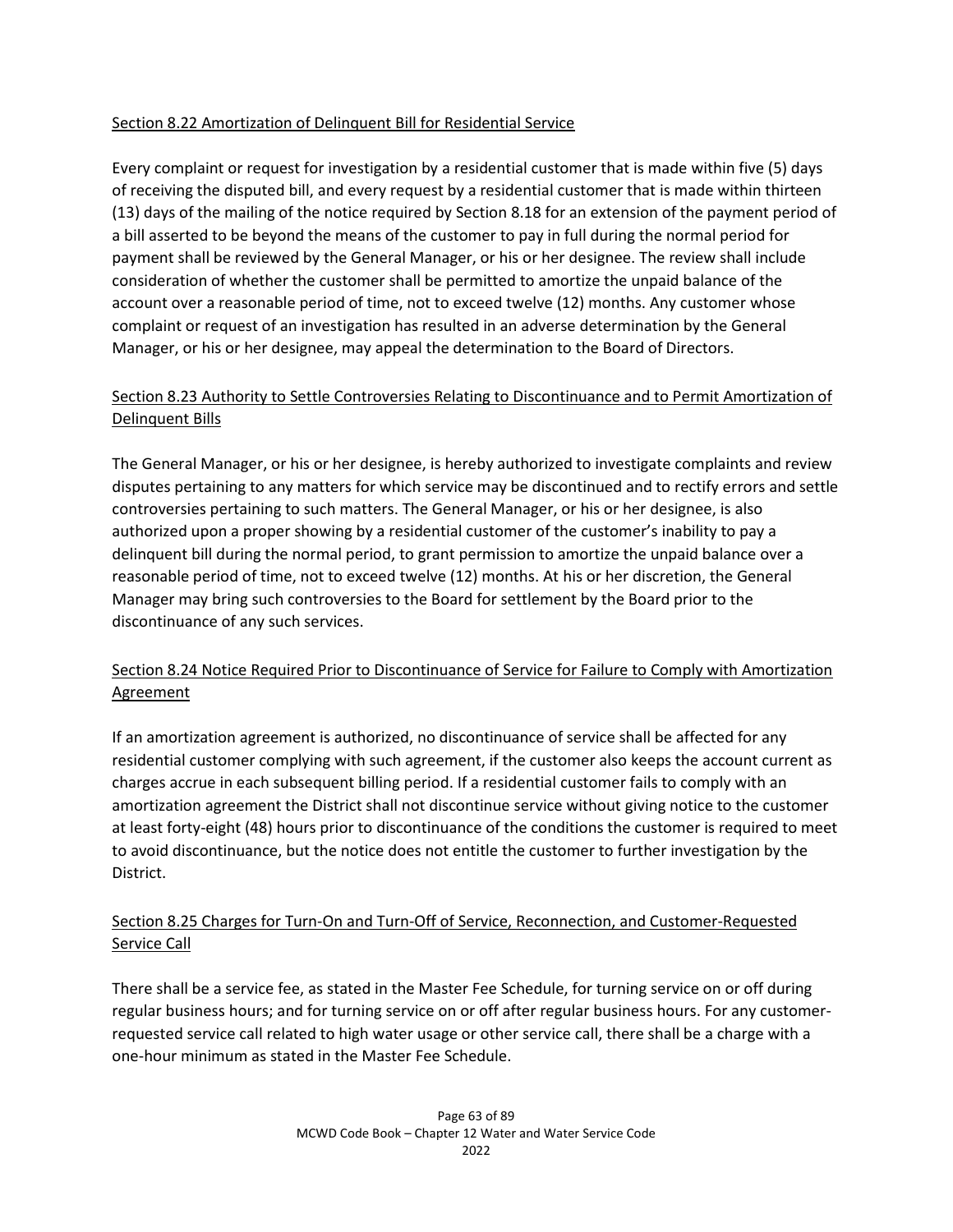When service has been disconnected as provided in this chapter, the customer shall pay the unpaid account balance in full, plus the reconnect charge stated in the Master Fee Schedule, before any disconnected service will be reconnected. If the customer requests that reconnection occur after regular business hours, there shall be an additional charge as stated in the Master Fee Schedule.

### Section 8.26 Means of Enforcement Only

The District hereby declares that the foregoing procedures are established as a means of enforcement of the terms and conditions of its ordinance, rules, and regulations, and not as a penalty.

## Section 8.27 Lien

Each rate, charge, penalty, or rental levied by or pursuant to this chapter on property is hereby made a lien upon said property as hereinabove provided.

#### Section 8.28 Cumulative Remedies

All remedies set forth herein for the collection and enforcement of charges, rates and penalties are cumulative and may be pursued alternatively or consecutively.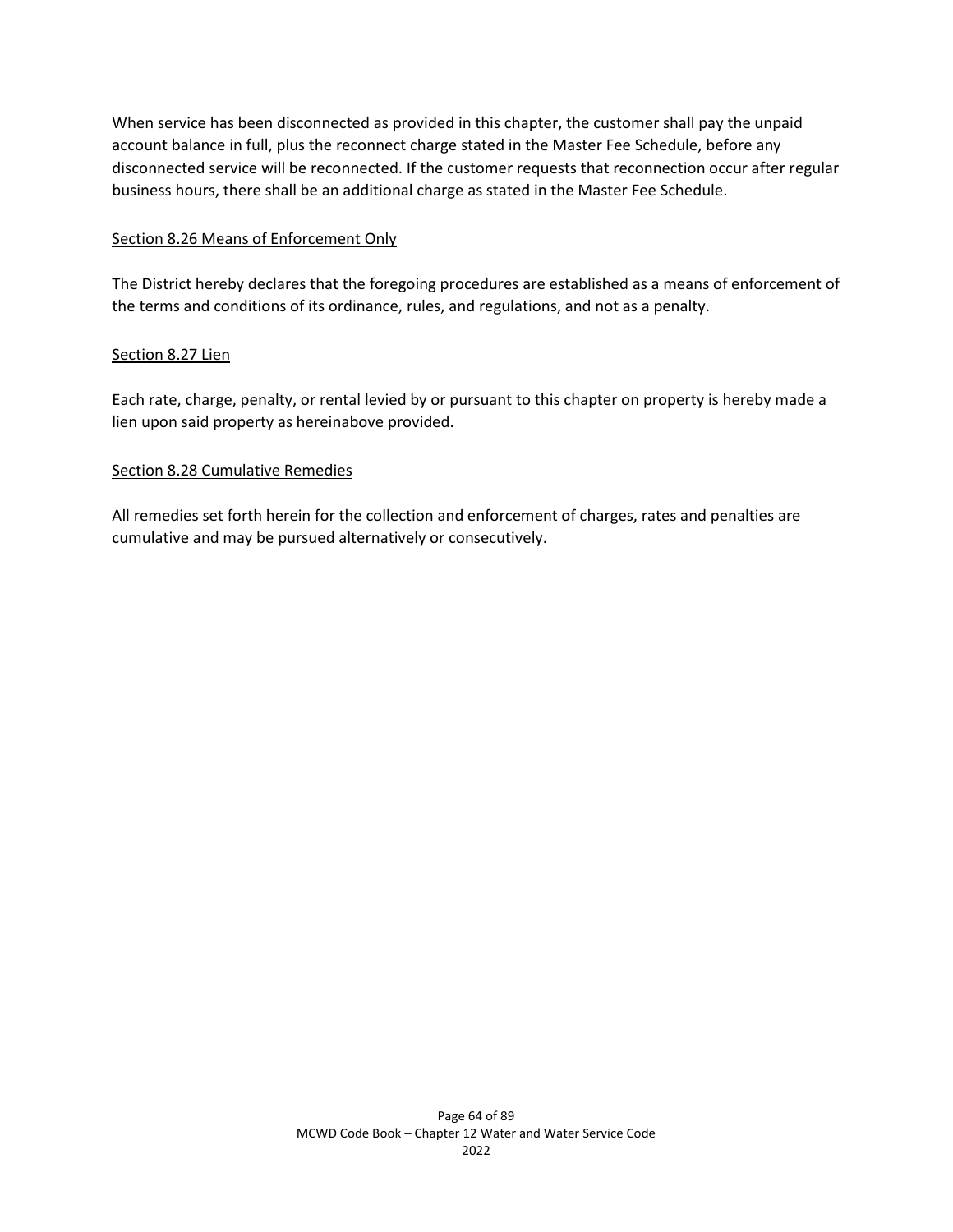## **DIVISION IX CONSTRUCTION OF WATER LINES**

## Section 9.01 Definitions

For the purpose of this Division, the specified terms are defined as follows:

- a) "Developer" means any person, excluding those persons specified in Section 5.02, who installs or causes to be installed one or more structures which will be connected to the District water distribution system.
- b) "Main Line Extension" is any extension of the main line between the existing District main line and the lots which are being improved or which are owned by the developer. A main line extension does not include a main line constructed within the tract of land which is being improved or which is owned by the developer.

## Section 9.02 Financial Responsibility for Construction of Water Line

A developer who installs or causes to be installed any part of the District distribution system is financially responsible for the installation, and all incidents thereof, of the distribution system, including the water main and the service connection.

## Section 9.03 Construction of Distribution System

- a) When a developer proposes to construct a main line and/or one or more service connections, the developer may perform such construction, subject to the requirements of the District.
- b) When the developer performs the tap between a service connection constructed by the developer and a main line constructed by the developer, no tapping fee shall be charged. Other connection fees, including hook-up fees, fixture unit fees, and water facility fees shall be charged as stated in the Master Fee Schedule.
- c) Notwithstanding any other provisions of this chapter, the installation of meters, and all equipment associated with meters, shall be performed by District personnel, as set forth in Section 3.31, and shall be charged to the developer, as set forth in Section 6.16.
- d) Except as specified in Section 9.03 (a), construction of service connections, taps, main line, and all other parts of the District's distribution system (excluding private water lines and meters, as set forth in Section 3.31) shall be performed solely by District personnel. The time at which the District shall perform such construction shall be scheduled with the District at the time the permit is issued. Any time and material construction costs not covered by the tapping fee in Section 6.03 or the charges authorized by Section 6.16 shall be charged to the developer in addition to any other fees required by this chapter. The District may require the payment of one or more deposits for the District's construction costs, prior to and during construction.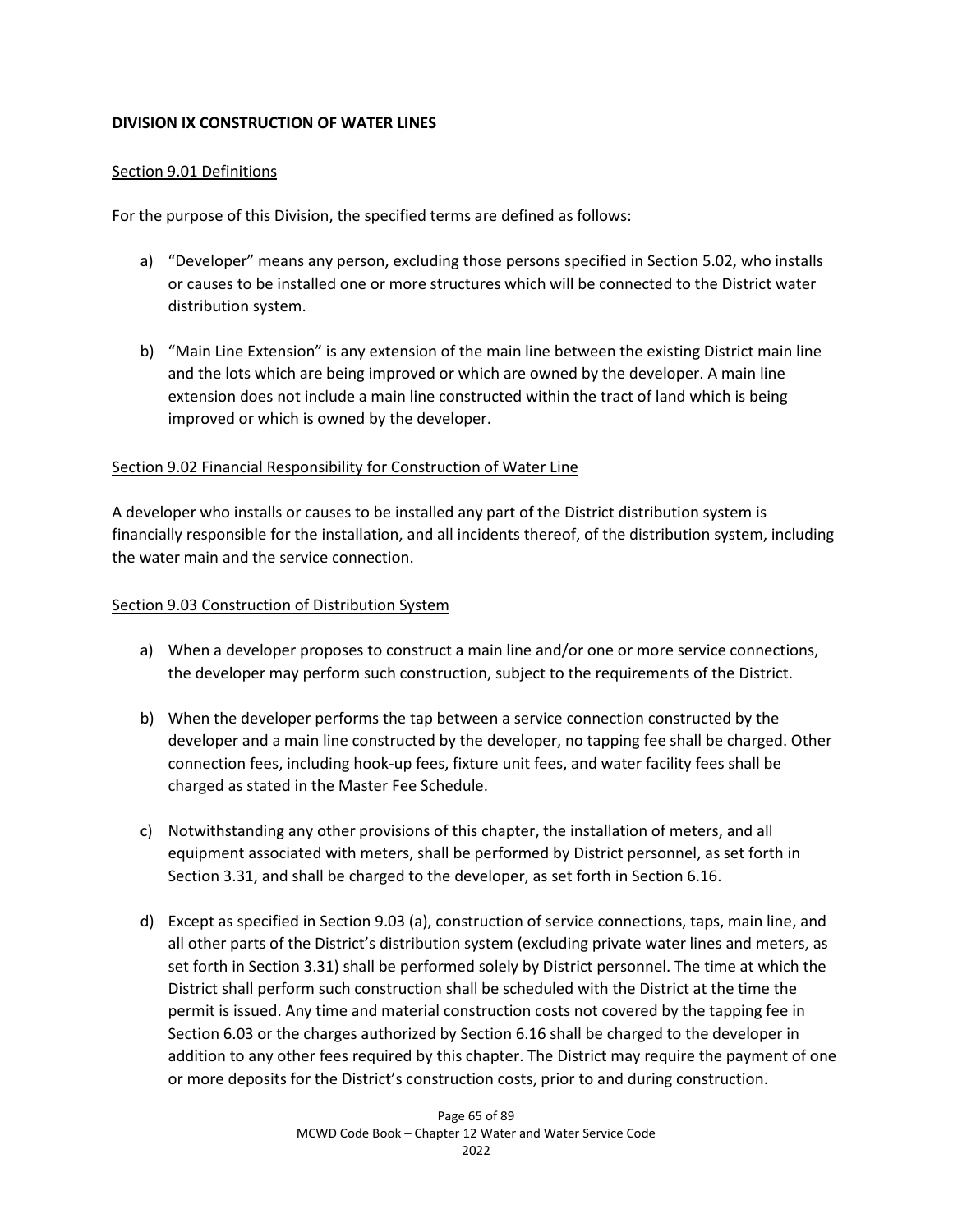# Section 9.04 Performance Guarantee

A developer shall post a surety bond, cash, or other security satisfactory to the District to guarantee the faithful performance of any agreement for or the construction of water mains or distribution system. The surety bond, cash or security shall be in the sum of 100 percent (100% of the estimated cost of the work, or in such other sum as may be fixed by the Board.) The surety guarantees the maintenance of the distribution system for a period of one year following the completion and acceptance of the work by the District.

# Section 9.05 Liability

The District and its officers, agents and employees shall not be liable for any injury or death to any person or damage to any property arising from the performance of any work by a developer. The developer shall be answerable for, and shall hold harmless the District and its officers, agents and employees from any liability imposed by law upon the District or its officers, agents or employees, including all costs, expenses, attorney's fees, and other fees, and interest incurred in defending the same or in seeking to enforce provision. The developer shall be solely liable for any defects in the performance of the developer's work or any failure, which may arise there from.

## Section 9.06 Formation of Improvement District

- a) When a developer installs or causes to be installed any part of the District water distribution system, the developer may request in writing that the District form an improvement district, pursuant to the California County Water District Law, to include that real property which is served and benefited (or to be served and benefited) by the water distribution system caused to be installed, by the developer.
- b) The District may agree to form an improvement district only after receiving the developer's written request for formation thereof and the developer's written agreement to pay all sums reasonably incurred by the District in the formation and operation of the improvement district.
- c) If the District agrees to form an improvement district, the developer shall pay the District an initial fee, to be determined by the District, towards the District's cost of forming the improvement district. The District shall not take any steps toward the formation of the improvement district until it receives this initial fee.
- d) The developer may withdraw the request for the formation of an improvement district in no prejudice will result there from to the District or its customers.
- e) The developer shall be liable for all costs reasonably incurred by the District in the formation and operation of the improvement district whether or not the improvement district is formed.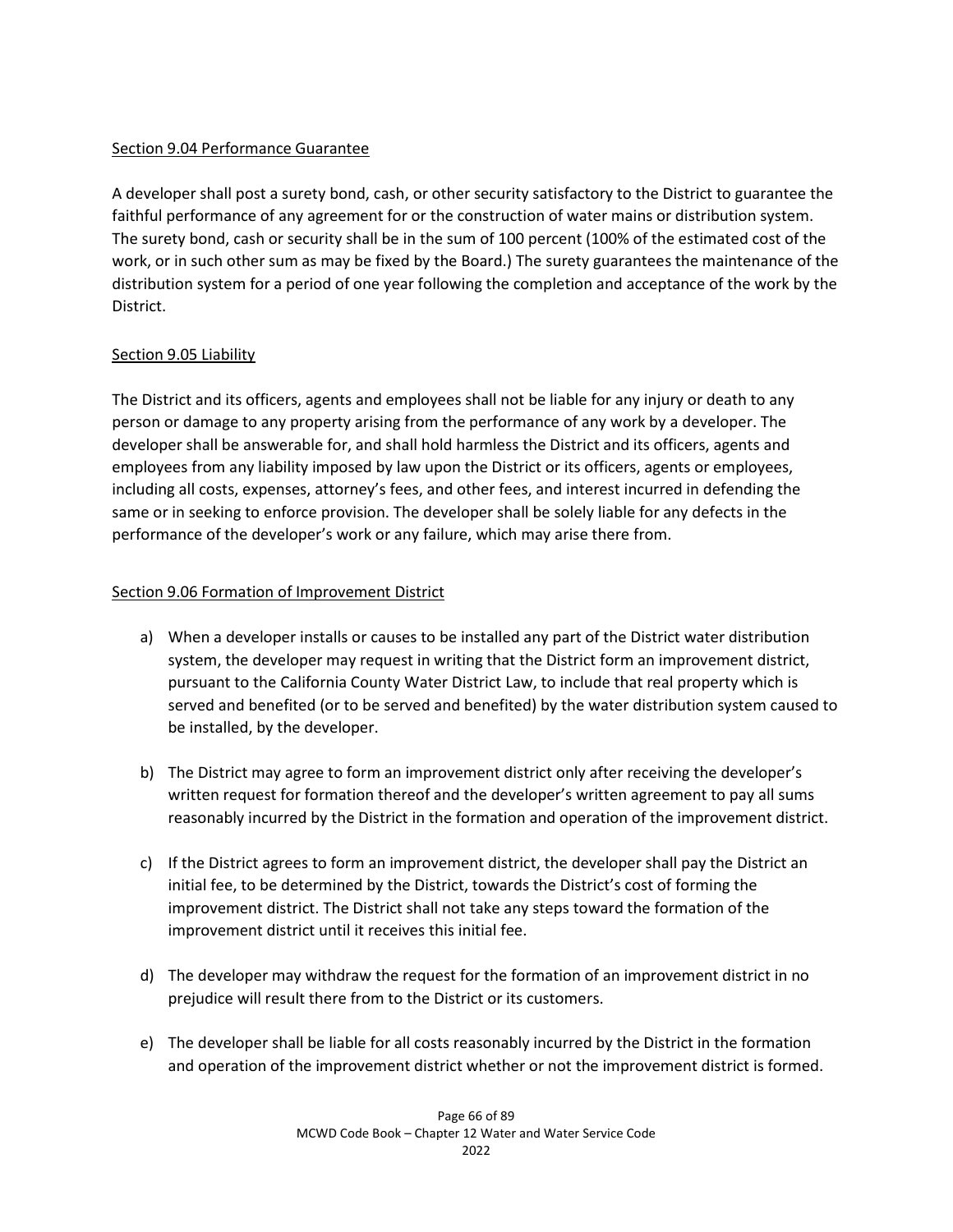## Section 9.07 Size of New Main Line

The District may require the developer to install a main line larger than that necessary to adequately service the developer's proposed construction. When the District requires the installation of a larger main line, the District shall either (a) pay the difference in cost, as determined by the District, between the size necessary to serve the developer's construction and the larger main line or (b) perform the installation itself subsequent to the receipt from the developer of a sum sufficient to cover the cost of installation, and other necessary expenses, of the main line required by the developer.

# Section 9.08 District's Option to Construct Facilities

Whenever a developer applies for an assurance of water service or a water permit, which involves the extension of the District's main line, the District, at its sole option may install such facilities subsequent to the developer's advancement to the District of funds sufficient to cover the costs of construction and other necessary expenses.

Upon completion of construction, the District shall refund any funds advanced in excess of the actual cost to be borne by the developer.

# Section 9.09 Application for Main Line Extension Agreement

Whenever a developer applies for a permit or an assurance of water service, which involves a mainline extension, the developer may also apply to the District for a main line extension agreement, which provides for partial reimbursement to the developer of the developer's costs of constructing the main line extension. The District may accept the application and approve a main line extension agreement.

# Section 9.10 Main Line Extension Agreement

Whenever a developer enters into a main line extension agreement with the District, the agreement may provide for a refund to the developer as follows:

- a) Within the limits specified herein, when the main line extension has been installed at the developer's sole expense, the developer shall be entitled to 25% of the hook-up fees received by the District for hook-ups into the main line extension paid for by the developer.
- b) Any amount collected by the District for hook-up fees, subject to section 9.10 (a), shall be refunded to the developer within ninety days following the date of collection; provided that no refund shall be made for collections after ten (10) years from the date of completion of the extension.
- c) The total amount to be refunded to the developer shall not exceed 90% of the net amount paid by the developer to the District for the extension, if installed by the District, or 90% of the estimated cost, as determined by the District, for such extension if installed by the developer.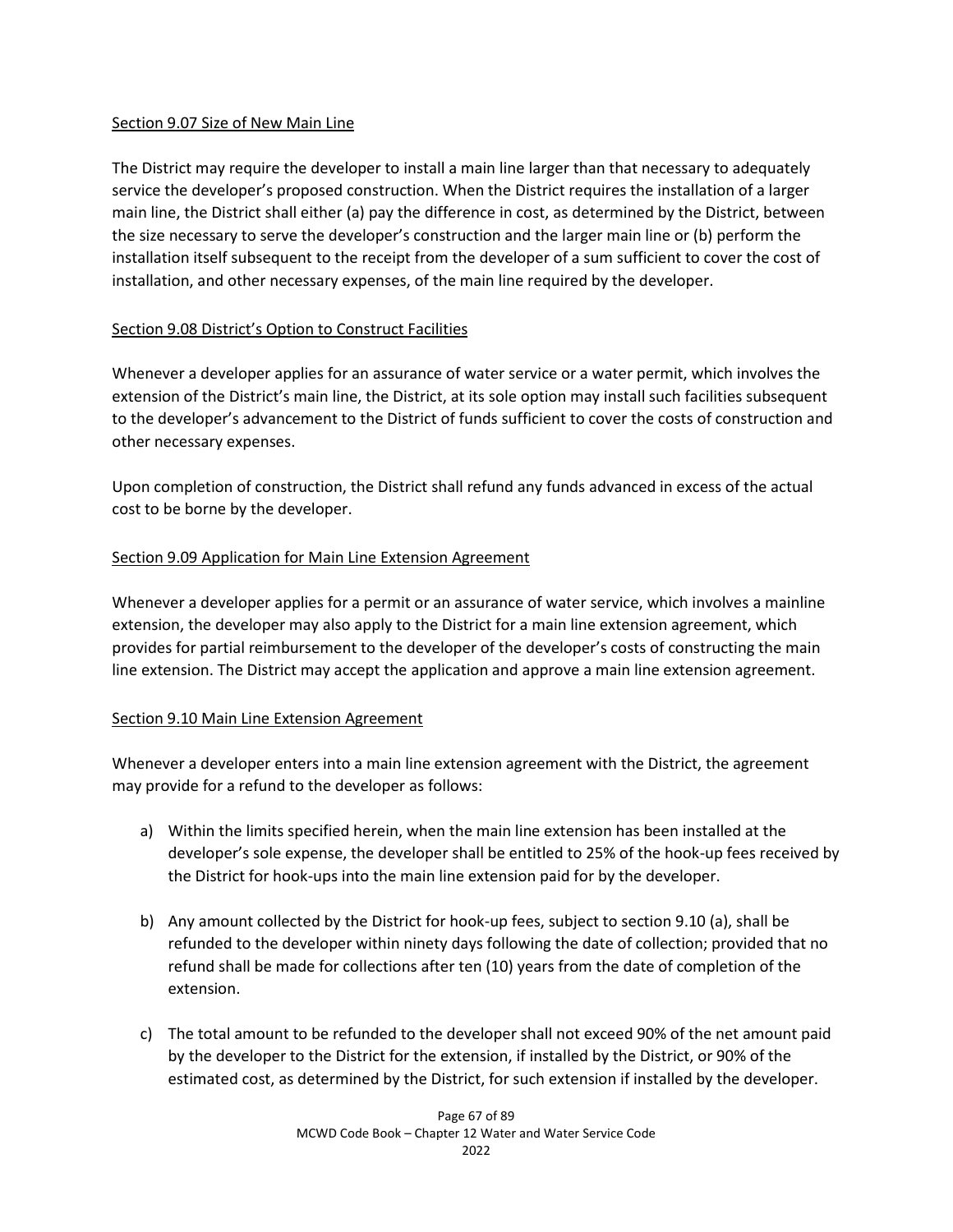#### **Section 9.11 Dedication Requirements**

An offer of dedication of that portion of the distribution system, including the service connection, which is located on the District's side of service connection and not located on the owner's or customer's private property shall be included in any application of the construction of the water distribution system. The person who causes the plans for the construction of the water distribution system to be prepared shall present an "offer of dedication" signed and acknowledged, on forms provided by the District, with any plans for the construction which were presented to the District. The District shall not accept for dedication any portion of the water distribution system, which is not constructed in conformity with the requirements of the District. When the construction of the sewer has been completed and accepted by the District, the water distribution system offered for dedication shall become part of the District's distribution system.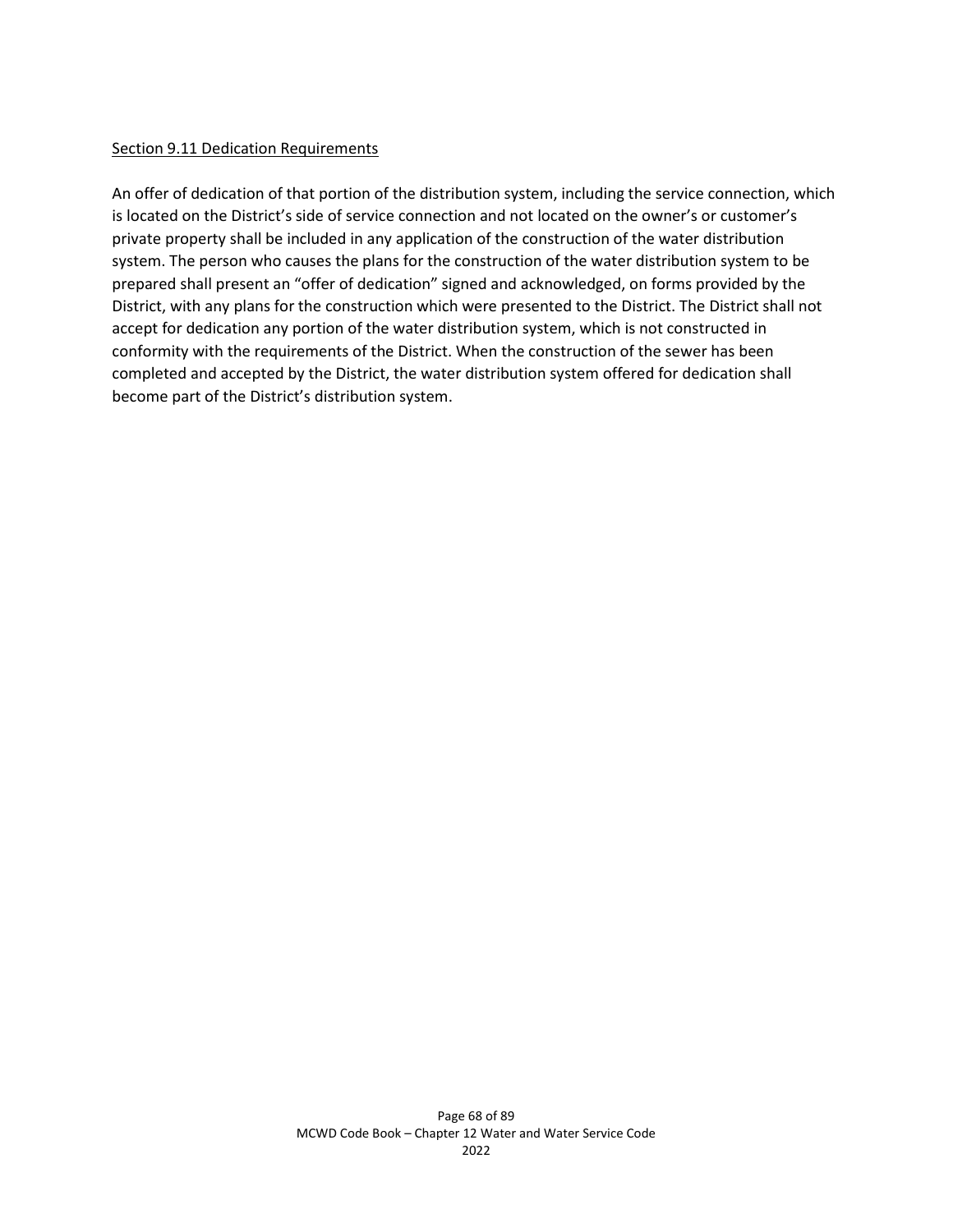## **DIVISION X LANDSCAPE STANDARDS**

## Section 10.01 General Statement

Landscape standards are established by the Town of Mammoth Lakes under its Water Efficient Landscape Ordinance as required by Assembly Bill 325.

## Section 10.02 Applicability

This Division shall apply to all customers of the District, including but not limited to commercial, industrial, and multi-unit residential customers; provided however that the Sections 10.3, 10.4, 10.5, 10.6, and 10.7 shall not apply to:

a) Any project with a landscaped area less than 2,500 square feet; and b) Single family, duplex, triplex, or quad-plex structures.

## Section 10.03 Fees and Charges

- a) At the time of application for water service, the new customer shall submit landscape plans for any proposed landscaping to be irrigated with District water. The plans shall comply with the Town of Mammoth Lakes' Water Efficient Landscape Ordinance, if applicable, and all other provisions of the Mammoth Community Water District Code. Any such plans approved by the Town of Mammoth Lakes shall be submitted. The plans shall become the exclusive property of the District.
- b) The District shall review the submitted plans for compliance with the requirements of the District Code. The plans must be approved by the District prior to the issuance of any water permit. Any changes in the plans must be checked and approved by the District prior to the issuance of any water permit and/or commencement of water service.
- c) The fees for the District to review and approve the plans submitted pursuant to this section and perform on-site inspection are as stated in the Master Fee Schedule.
- d) Connection charges for the landscaping shall be calculated and assessed as set forth in Section 6.03 and stated in the Master Fee Schedule.

## Section 10.04 Existing Customer Landscaping

a) Any customer of the District who proposes to landscape all or any portion of his premises not previously landscaped or proposes to replace fifteen percent (15%) or more of any existing landscaping and proposes to irrigate the same with District water must submit plans. Such plans shall be those approved by the Town of Mammoth Lakes if required or if not required by the Town, said plans shall show a plan view of landscaping indicating sod and other plant materials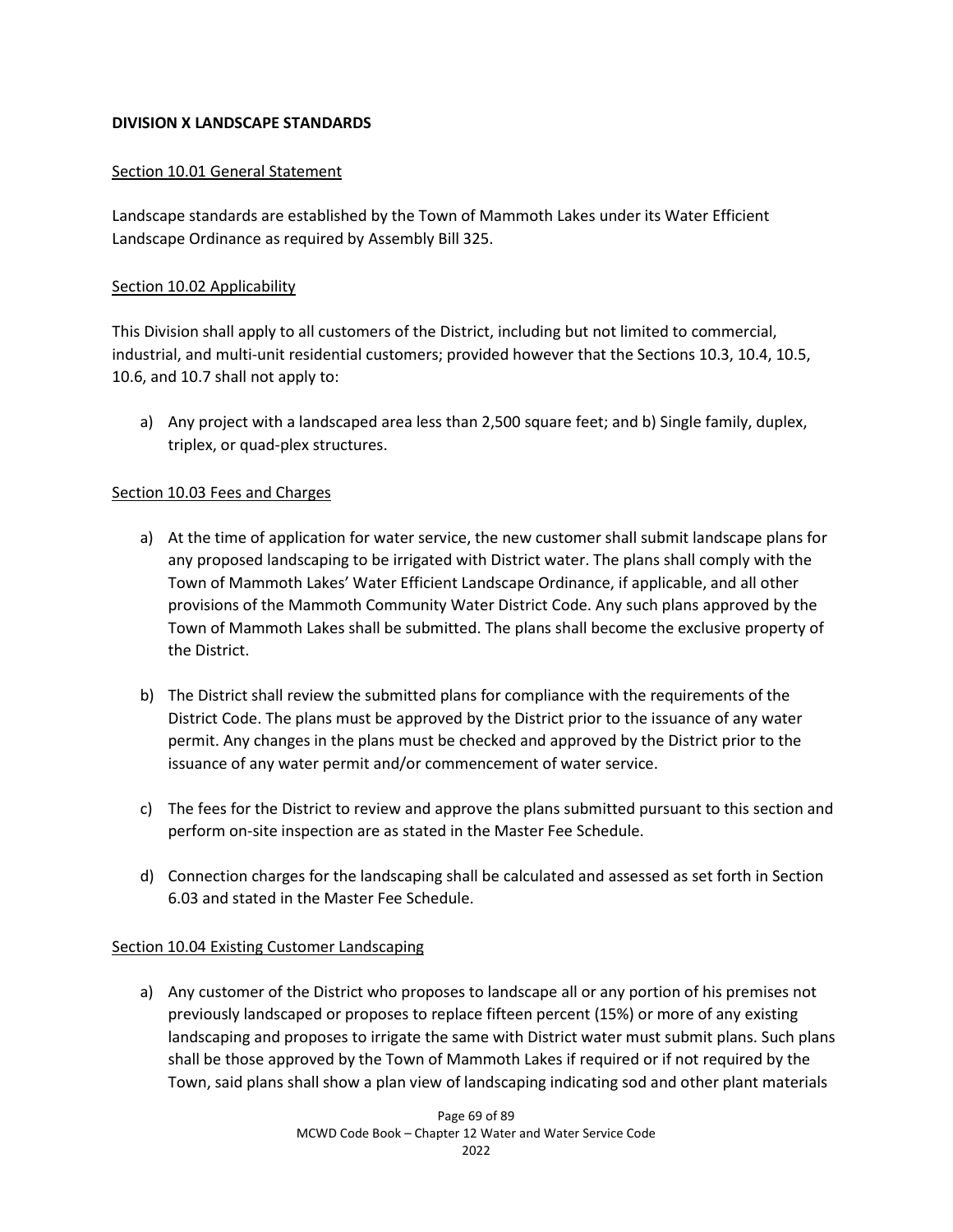by area and the location of the landscape irrigation meters. Such landscaping shall not be undertaken until the submitted plans have been reviewed and approved by the District. The plans shall comply with the requirements of this division and must include a separate irrigation and metering system for the proposed landscaping. The plans shall become the exclusive property of the District.

- b) The fees for the District to review and approve the plans submitted pursuant to this section and perform on-site inspection are stated in the Master Fee Schedule.
- c) For areas not previously landscaped, connection charges for the landscaping shall be calculated and assessed as stated in the Master Fee Schedule.
- d) For existing landscaped areas with vegetation other than sod, which are being replaced with sod, connection charges for the landscaping with such sod shall be calculated and assessed as stated in the Master Fee Schedule. No credit for any previous fees paid shall be applicable to the fee calculation.
- e) There shall be no connection fee charged where existing landscaping is being replaced and the total area to be landscaped with sod is not being increased over the established existing landscaping as set forth in Section 10.05.

## Section 10.05 Established Existing Landscape Areas

- a) Existing customers of the District who have existing landscaping shall submit plans therefore to the District on or before January 1, 1991. The plans shall become the exclusive property of the District.
- b) The fees for the District to review and approve the plans submitted pursuant to this section and perform on-site inspection are stated in the Master Fee Schedule.
- c) Any landscaping not identified on a set of plans and confirmed by District staff to be in conformance with this Section shall be deemed new landscaping for the purposes of this Division. If no plan is submitted by January 1, 1991, for any existing landscaping, such landscaping shall be subject to the connection charges stated in the Master Fee Schedule.

## Section 10.06 Installation and Inspection

a) The customer shall provide written notice to the District seventy-two (72) hours in advance to schedule the required inspection of the landscape plumbing and of the backflow prevention devices as specified in Chapter 12, Section 3.34. The inspection must be performed when all pipes and backflow prevention devices are uncovered and exposed.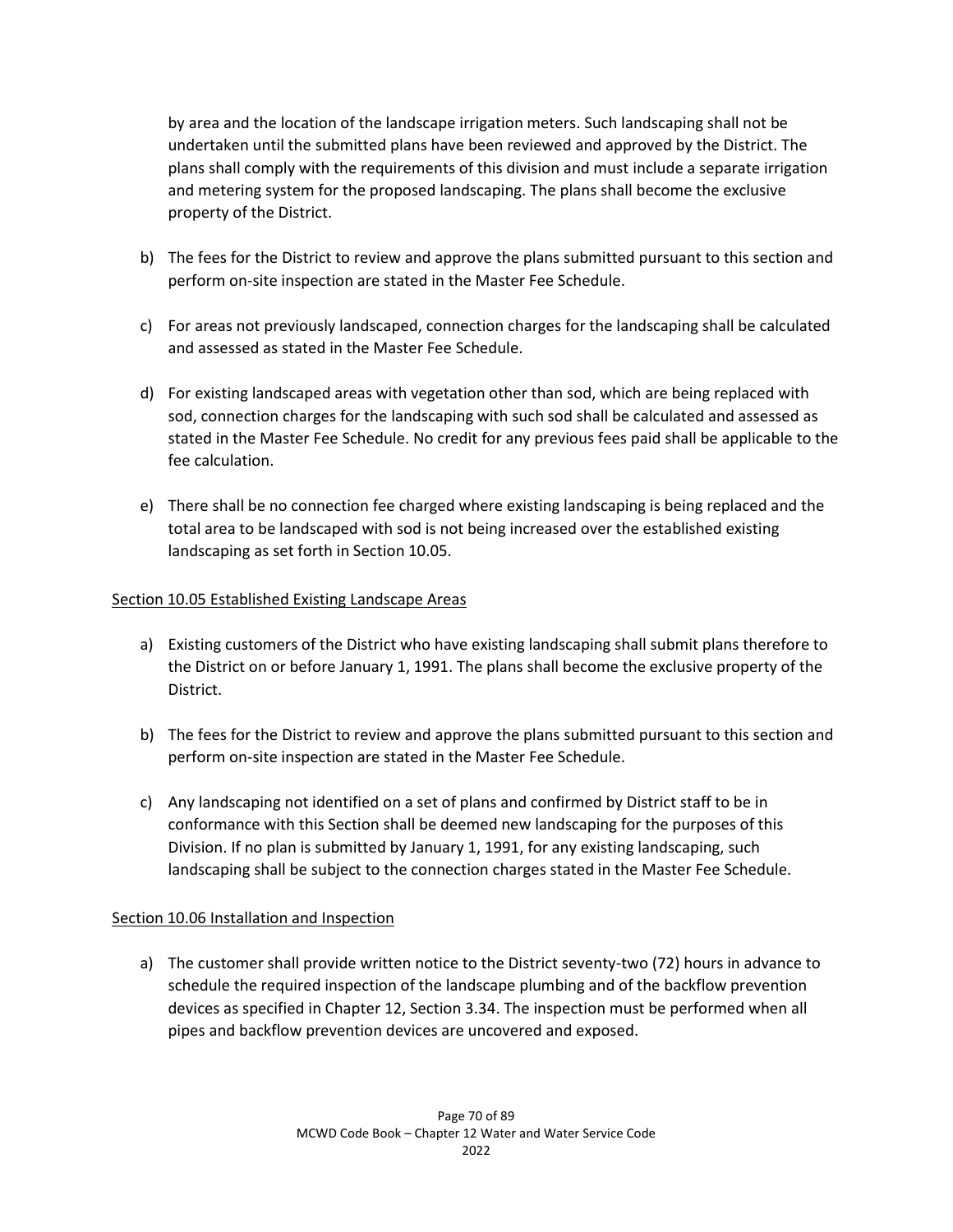- b) Within five (5) days of completion of the landscaping and installation of the irrigation system described in the landscape plan, the customer shall provide written notice thereof to the District in order to allow District representatives the opportunity to inspect for compliance with the approved plans and District Code.
- c) Any inspection by District representatives shall not relieve the customer of the responsibility to comply with all requirements in the Town of Mammoth Lakes Ordinance, approved landscape plans and this division. Work found not to be in accordance with the approved plan or this division shall be remedied at the expense of the customer.
- d) A customer shall not irrigate any landscaping covered by this division until a plan as required by this division has been submitted and approved by the District and the installation of the landscaping and the irrigation system therefore have been finally inspected and approved by the District.

## Section 10.07 Enforcement

Any landscaping covered by this division which is irrigated without compliance with this division shall be considered an unauthorized use of water and is prohibited in accordance with Section 5.03 of Division V of Chapter 12 of this Code. Such unauthorized use shall be subject to all enforcement remedies available to the District, including, but not limited to termination of all water service to the customer.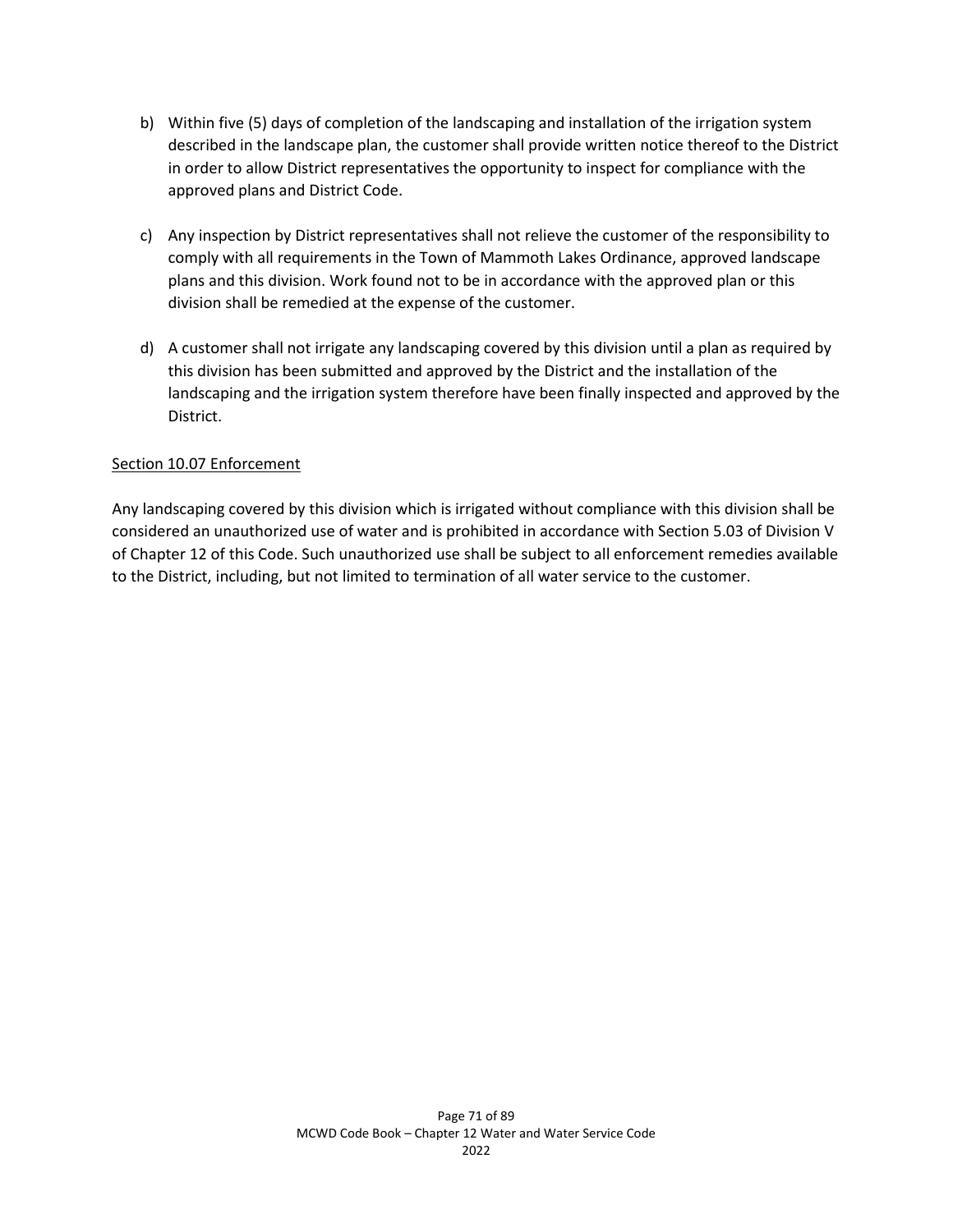## **DIVISION XI PRIVATE GROUNDWATER WELLS**

## Section 11.01 Definitions

For purposes of this Division, the following words and phrases shall be defined as set forth below:

A. Abandoned Well - A well whose use has been permanently discontinued or which is in such a state of disrepair that no water can be produced. Such wells must be destroyed in accordance with the "Well Destruction" section of this Division. Monitor wells will not be considered abandoned as long as they are maintained for that purpose.

B. Abatement – The construction, reconstruction, repair, or destruction of a well so as to eliminate a nuisance or potential hazard of well polluting or contaminating the groundwater.

C. Abatement Order – Both mandatory and prohibitory orders requiring or prohibiting the construction, reconstruction, repair, or destruction of a well so as to eliminate a nuisance or potential hazard of a well polluting or contaminating the groundwater resource.

D. Board of Directors or Board – Board of Directors of the Mammoth Community Water District.

E. Bulletin 74-81 – The Department of Water Resources Bulletin No. 74-81. "Water Well Standards: State of California" including all revisions and additions thereto.

F. Contamination – An impairment in the quality of the waters of the District to a degree, which creates a hazard to the public health through poisoning or through the spread of disease. Contamination shall include any equivalent effect resulting from the disposal of waste, whether or not waters of the District are affected.

G. Destroyed Well – A well that has been destroyed in accordance with the "Well Destruction" section of this Division.

H. Destruction – The proper filling and sealing of a well that is no longer useful so as to assure that the groundwater is protected and to eliminate a potential physical hazard.

I. District – Mammoth Community Water District.

J. General Manager – General Manager of the Mammoth Community Water District.

K. Monitor Well – An artificial excavation by any method for the purpose of monitoring the fluctuations in groundwater levels, the quality of underground waters, the presence or concentration of contaminants in subsurface soil or water.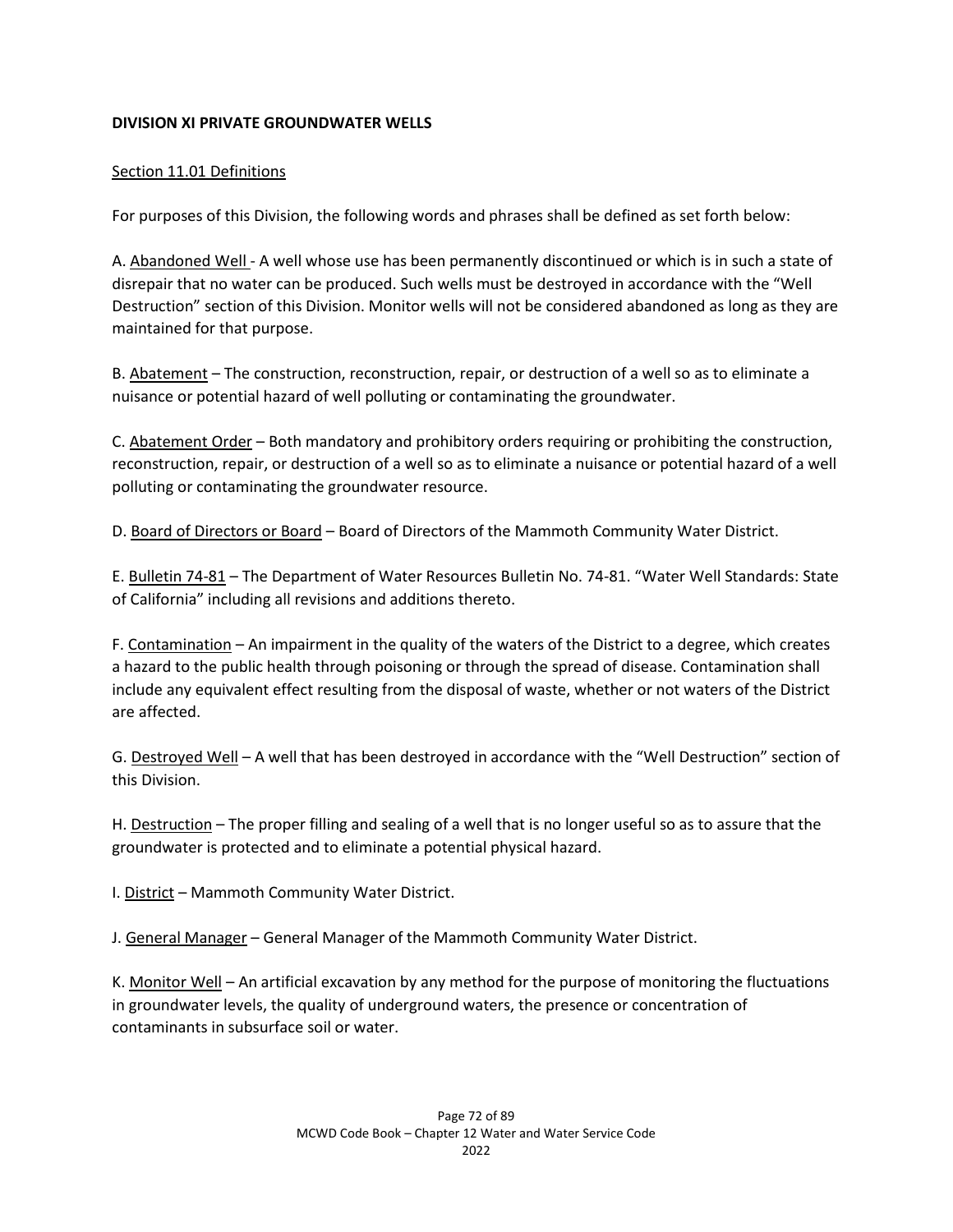L. Nuisance – Any use or condition of property or portion thereof, including structures and wells located thereon, that threatens to impair the quality of the groundwater or otherwise jeopardizes the health or safety of the public.

M. Out-of-Service Well – A well that has not been used for a period of less than one (1) year and the owner has declared his intention to use the well. As evidence of his intentions, the owner shall submit within thirty (30) days of taking the well out of service to the General Manager a sign "Notice of Intent" to place the well in service within one (1) year. Furthermore, the owner shall maintain the well in such a way that:

- 1. The well has no defects that will allow the contamination of the quality of the water in the well or the aquifers penetrated.
- 2. If the pump has been removed, the well casing shall be covered with a durable, weatherproof, and watertight seal and shall be secured to prevent injury to people and to prevent entrance of surface contaminants into the well.
- 3. The well is marked and can be seen clearly.
- 4. The area surrounding the well is kept clear of brush and debris.

N. Permit – A written permit issued by the General Manager permitting the construction, reconstruction, destruction, or abandonment of any well.

O. Person – An individual, firm, corporation, or governmental agency subject to the jurisdiction of the District.

P. Pollution – An alteration of the quality of water to a degree that unreasonably affects: (1) such waters for beneficial uses, or (2) facilities that serve such beneficial uses. Pollution may include contamination.

Q. Quality of Water – The chemical, physical, biological, radiological and other characteristics, which affect its use.

R. Sanitary Hazard - Inadequacies, actual or potential, that may permit the entrance of pollutants, contaminants, or pathogenic organisms into the water, thereby impairing the water quality or rendering it injurious to public health.

S. Test/Exploratory Holes – An uncased artificial excavation by any method for the purpose of immediate determination of existing geologic and hydrologic conditions.

T. Test Well - A well constructed for the purpose of obtaining the information needed to design a production well prior to its construction. Such wells are not to be confused with "test holes" or "exploration holes," which are temporary in nature. Test wells are cased and can be converted to observation or monitoring wells and, under certain circumstances, to production wells.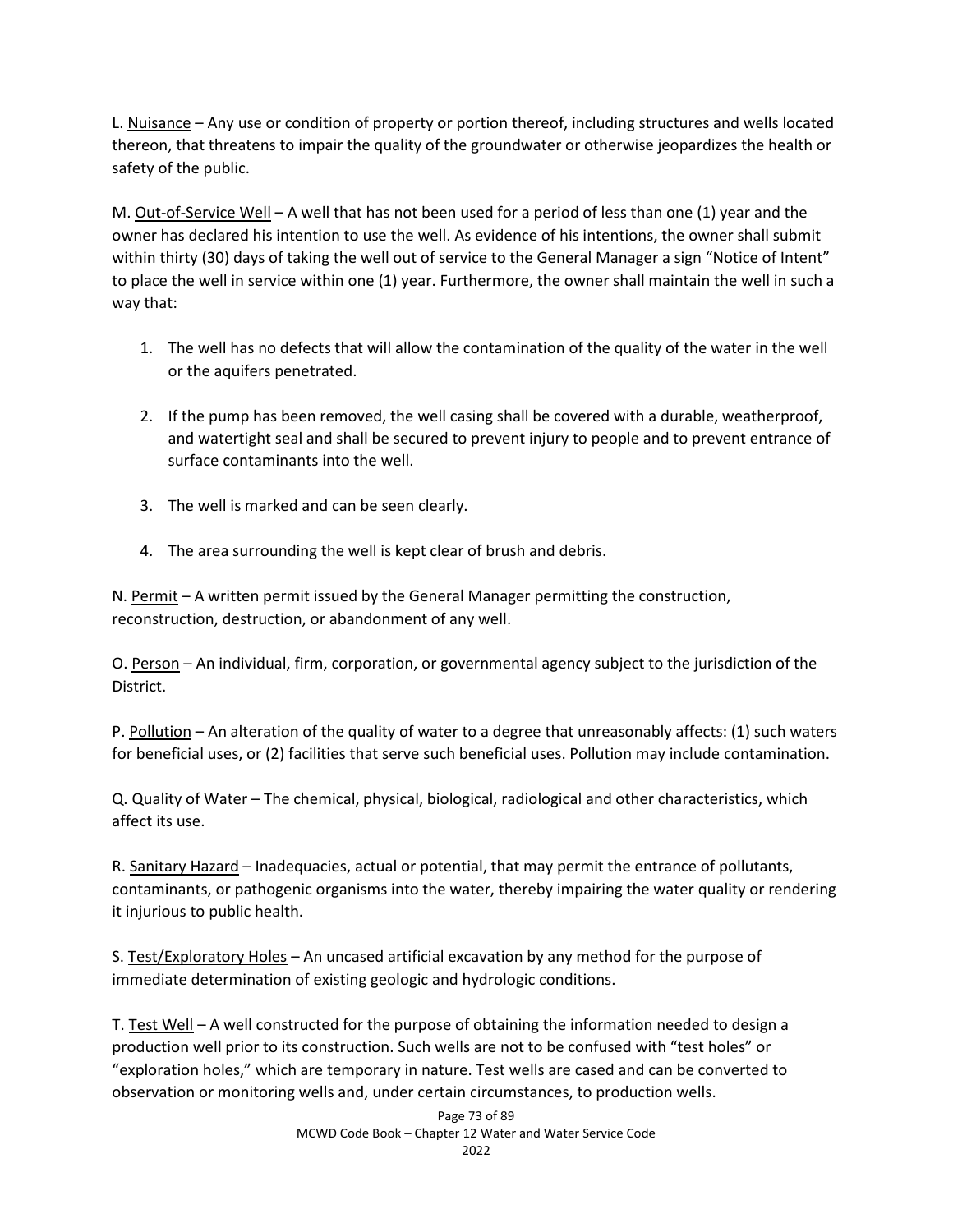U. Water Well – Any artificial excavation in the District constructed by any method for the purpose of extracting water from the underground for any use. "Groundwater well" shall not include (1) geothermal wells, except those wells converted to use as water wells, or (2) test or exploratory holes or excavations solely for soil testing or mineral exploration, except those wells converted to use as water wells.

V. Well Reconstruction – The deepening of a well or the re-perforation, or replacement of the well casing, or other significant well modifications.

## Section 11.02 Permit Requirements

A. The well contractor shall apply for, and obtain, a permit from the General Manager prior to construction, reconstruction, deepening, or destruction of any well within the District.

B. The application for the permit shall be in the form prescribed by the General Manager. Every application shall be signed by the owner or the authorized representative of the owner. The application shall include, but is not limited to, the following:

- 1. Owner's name and address.
- 2. Whether the intended use of the well is for domestic, irrigation, or industrial purposes, observation, monitoring, or for any other purpose.
- 3. Location of the well by reference to street address, parcel or lot number, nearest streets or crossroads or other significant features and by reference to section, Township, and Range. The quarter of the quarter section to contain the well shall also be identified. An example would be the SW/4 of the NE/4 of Section 24, T27S, R24E.
- 4. Dimensioned plot plan indicating north direction, distances, and locations of existing and proposed structures, sewers or sewage disposal systems, other wells, and any other potential source of contamination or degradation on the property or adjacent properties within one hundred fifty (150) feet of the well or proposed well.
- 5. Hydro-geological data showing that the proposed extraction of groundwater will not result in or exacerbate any overdraft of groundwater resources or cause significant adverse effects to the quantity or quality of the groundwater resources when such proposed extraction is considered alone or together with other existing and potential wells in the vicinity of the District wells. Calculations shall be submitted that estimate draw down in the closest District well due to the expected pumping from the proposed well.
- 6. Well drilling contractor's name, address, and contractor's license number.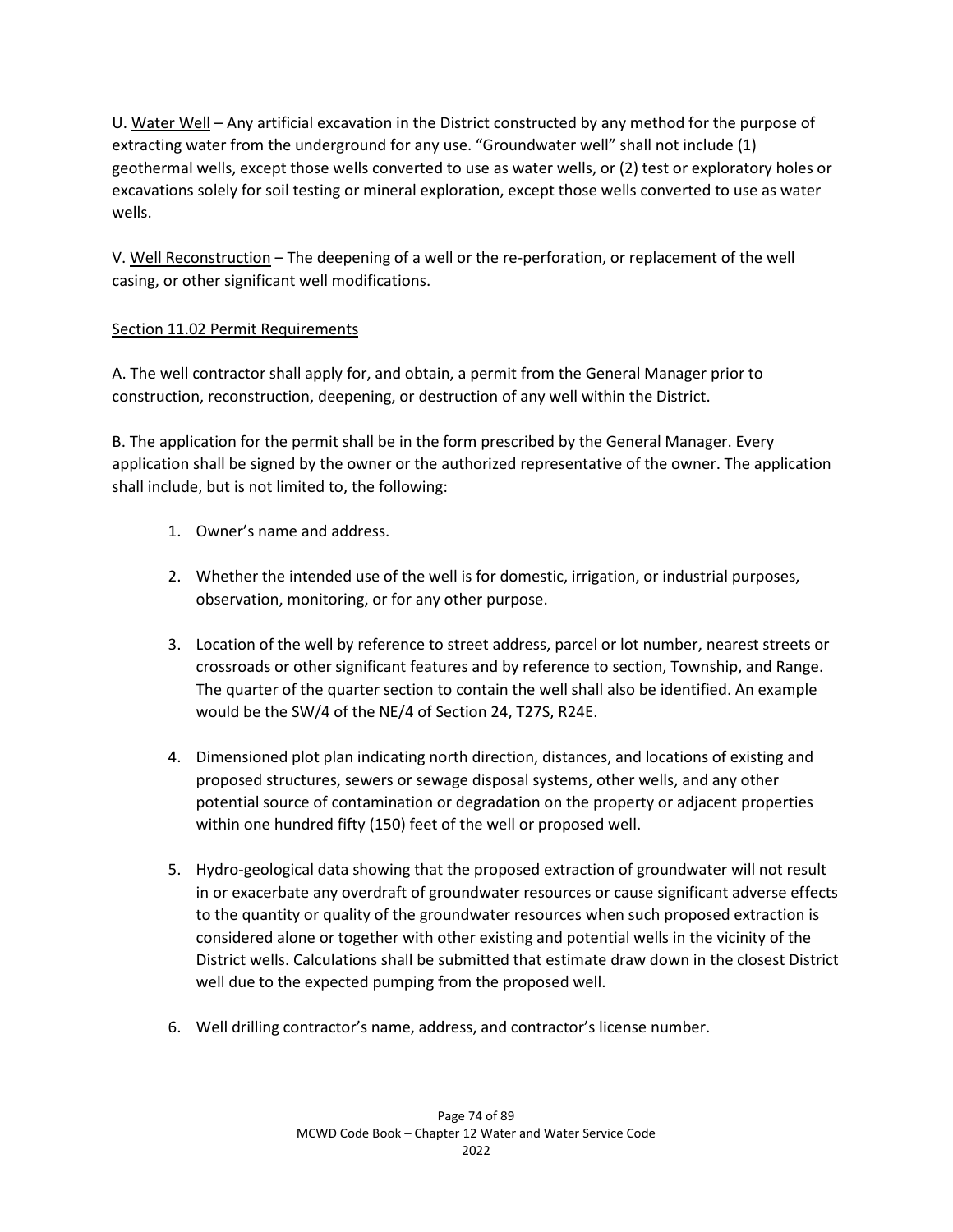- 7. Nature of the work to be done, whether construction, reconstruction, destruction, or other work, and, in the case of construction or reconstruction, the method to be used, whether cable tool, rotary, reverse flow, or other method.
- 8. Estimated depth of well when completed.
- 9. Diameter, thickness, and type of casing.
- 10. Significant features of the well (e.g., conductor casing, gravel pack, sealing, or perforation locations), if known or proposed.
- 11. The pump capacity to be installed and the proposed annual extraction of water in acre-feet.

A permit may be denied for failure to supply any information required by or requested pursuant to this section, which is known to, or by the exercise of reasonable diligence can be acquired by, the applicant.

Every permit issued shall be contingent upon compliance with the requirements specified in this division.

C. Before a permit can be issued, the proposed well shall be subject to environmental review pursuant to the District's environmental review guidelines and the California Environmental Quality Act.

D. The General Manager shall issue the permit upon compliance with CEQA and when he/she finds that the location of the well or proposed well and other circumstances relating thereto, or other work to be completed, is such that the work for final product will not constitute a health hazard, will not result in an unreasonable draw-down in District wells, and will not result in or exacerbate any overdraft of groundwater resources or cause significant adverse effects to the quantity or quality of the resources when such proposed well is considered alone or together with other existing and potential wells in the vicinity of the District wells. In the event that the General Manager cannot make each of the above findings, then the General Manager shall deny the permit.

Approval of the application may be subject to conditions depending on the particular circumstances, which conditions may include, but not be limited to (1) exploratory well drilling to determine the geologic formation and the zones from which the groundwater will be extracted and the amounts to be extracted; (2) production well maximum pumping rates and quantities (time of day, daily, monthly and annual); (3) special well construction requirements; (4) monitoring measures to determine the effects of pumping, if any, on District groundwater supplies and/or Mammoth Creek flow, and appropriate remedial measures depending on the monitoring results; and (5) a television survey of the well. Such television survey shall be conducted by an entity approved by the District. The District shall be given forty-eight (48) hours advance notice of the place, date and time of the survey and shall be allowed to be present to witness the survey. The written results of the survey and one videotape of it shall be provided to the District. If the survey reveals the existence of a thief zone(s), the applicant shall take such measures as will eliminate the thief zone(s), as are approved by the District.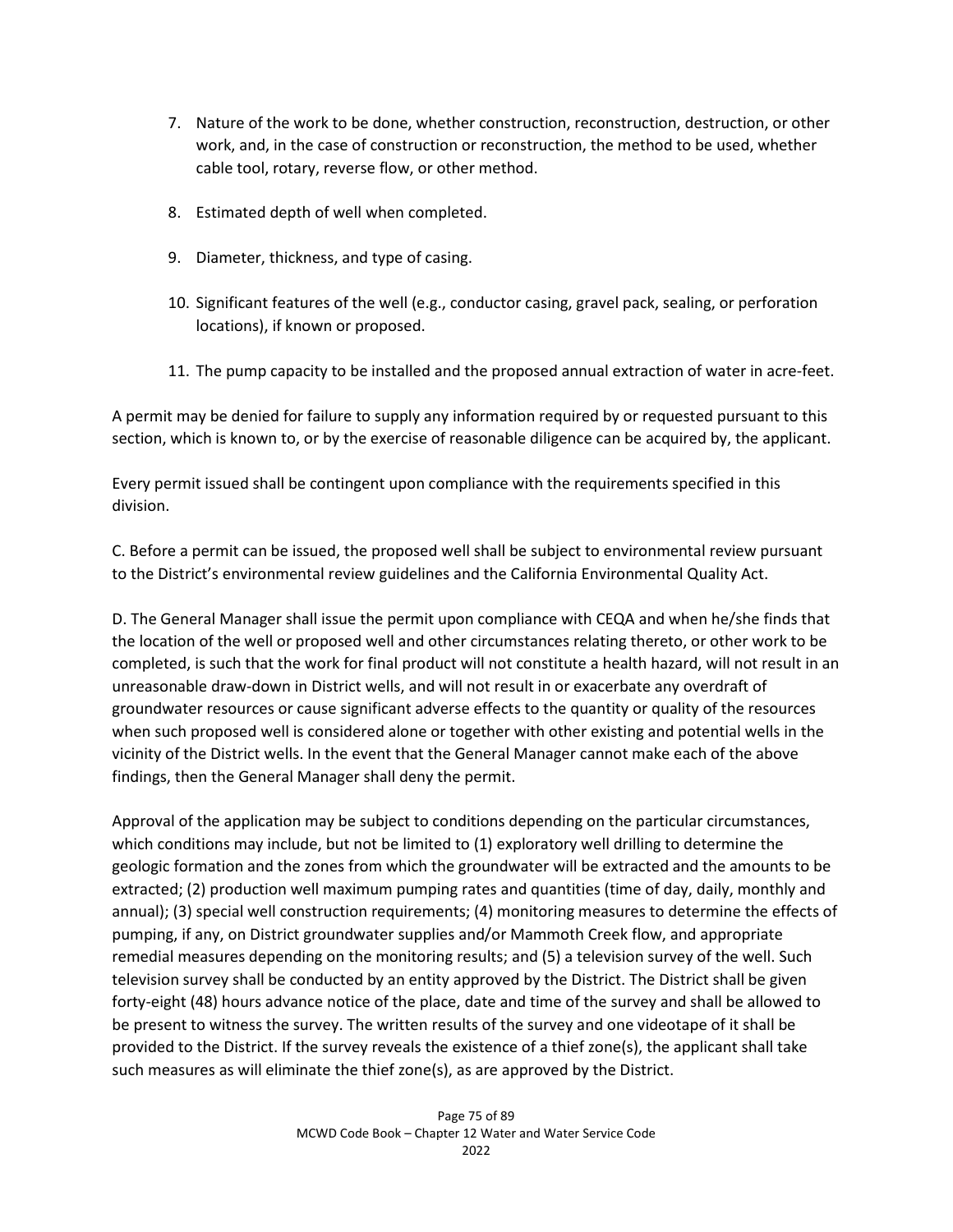E. When the well contractor makes an application for a permit, he shall have on file or file a copy of a valid C-57 license.

F. It shall be the responsibility of the well contractor to post the permit at the work site prior to commencement of construction. Any well contractor who fails to comply with this requirement and constructs a well for which a permit has not been secured, shall be in violation of this division.

G. A permit shall be required for the construction of a test well or test/exploratory holes. If subsequent test wells or holes are constructed at the same location within a period of thirty (30) days, separate fees will not be charged for each permit unless more than one completed water well is constructed. All abandoned test wells or holes shall be destroyed in accordance with the methods prescribed in this division.

H. Construction of the proposed well shall not be commenced until the permit application has been approved by the General Manager and the contractor is in receipt of the approved permit.

I. An application for a permit shall be accompanied by a non-refundable permit fee.

J. The work authorized by the permit shall be completed within two (2) years from the date of issuance of the permit. If the work is not completed within such time, then the permit shall be void and of no force or effect.

### Section 11.03 Permit Fees

A fee schedule shall be established by the Board of Directors of the District. The fee shall cover the administrative costs of issuing the permit and performing installation inspections. Fees shall be charged for the following:

- A. New Well Permit –
- 1. All water wells furnishing water for beneficial uses.
- 2. Monitoring wells, test wells, and test/exploratory holes.
- B. Reconstruction or deepening of any existing well.
- C. Abandonment and destruction of any existing well.

### Section 11.04 Appeals

A. Any person whose application for a permit has been revoked, denied, modified, or had additional standards imposed may, within thirty (30) days after the date of such action, may submit an appeal in writing to the Board of Directors. The Board shall set a date for hearing said appeal, and the General Manager and the appellant shall be notified.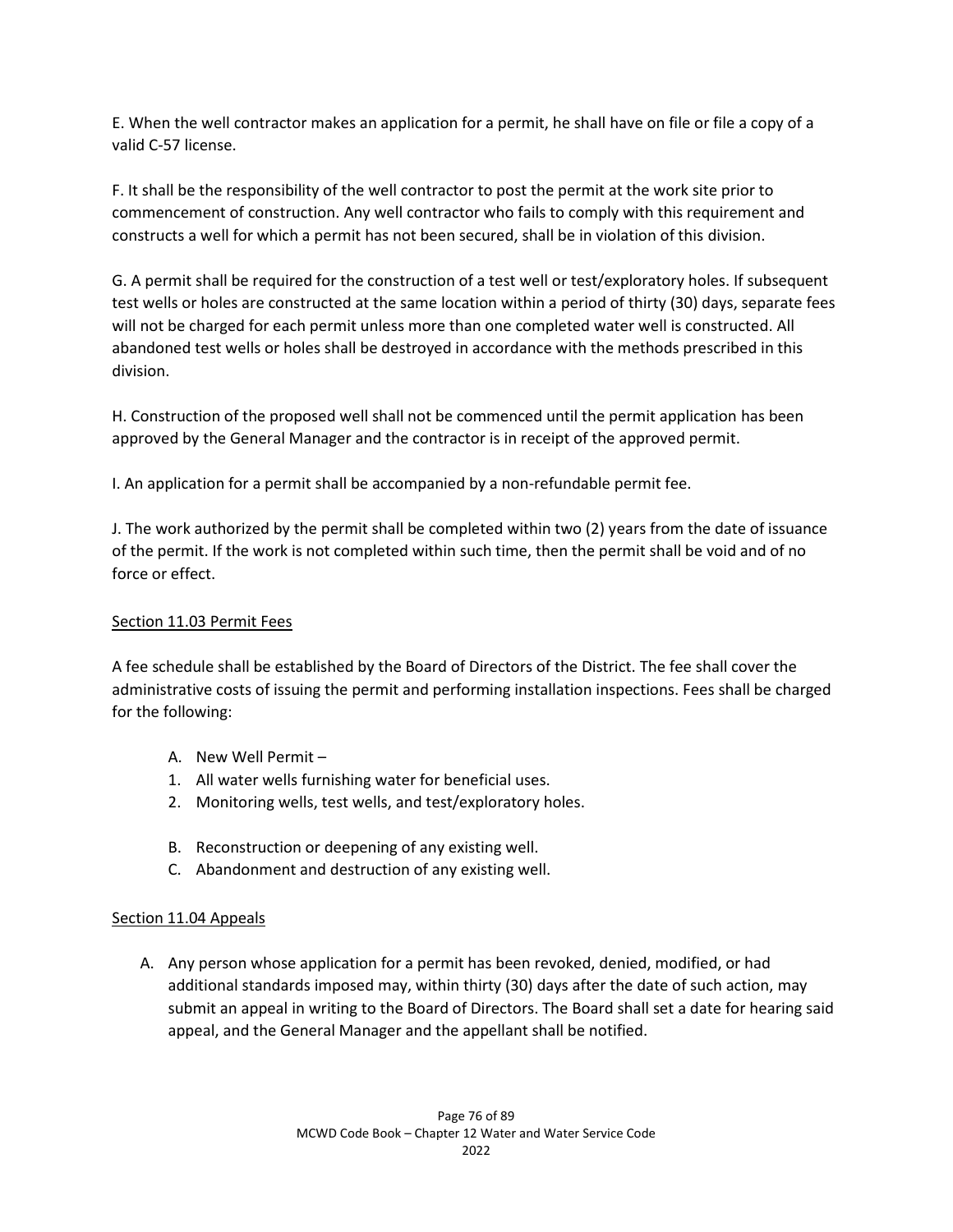B. At the hearing of an appeal to the Board of Directors, the applicant and General Manager may present oral or written evidence and cross-examine witnesses. Following the hearing, the Board shall render a decision upon the appeal and may sustain, modify, or reverse any action of the General Manager. The decision of the Board shall be final.

### Section 11.05 Well Contractors

The person responsible for the construction, alteration, destruction, abandonment of a water well, test well, test/exploratory hold, or monitoring well shall possess a C-57 Water Well Contractor's License issued in accordance with the provisions of the Contractor's License Law of the State of California. A copy of the current and valid C-57 license shall be submitted to the General Manager prior to undertaking any well construction, reconstruction, alteration, destruction, or abandonment.

### Section 11.06 Well Standards

- A. Except as may be otherwise specified in this division, the standards for the construction, repair, reconstruction, abandonment, or destruction of wells published in the Department of Water Resources Bulletin 74-90, "California Well Standards", and Bulletin 74-1, "Cathodic Protection Well Standards", as such may be subsequently revised or supplemented, are hereby incorporated in and made an applicable section of this division.
- B. Prohibited Construction
	- 1. No water well shall be constructed within the District except as specified in this division.
	- 2. The construction of dry/drainage wells and recharge/injection wells for wastewater is prohibited. The General Manager may make exceptions to this prohibition if it can be shown that: (a) the quality of the water being introduced into the well will not have a negative impact on the groundwater, (b) the well's construction will not permit the intermixing of aquifers or provide a conduit for the vertical movement of known or potential contaminants.
- C. Well Construction
	- 1. Well Location:

All wells shall be so constructed as to prevent the entrance of surface water and contaminated groundwater into the well or into the producing aquifer and shall be separated a safe distance from potential source of contamination and pollution. The following minimum horizontal distances shall be maintained for all wells: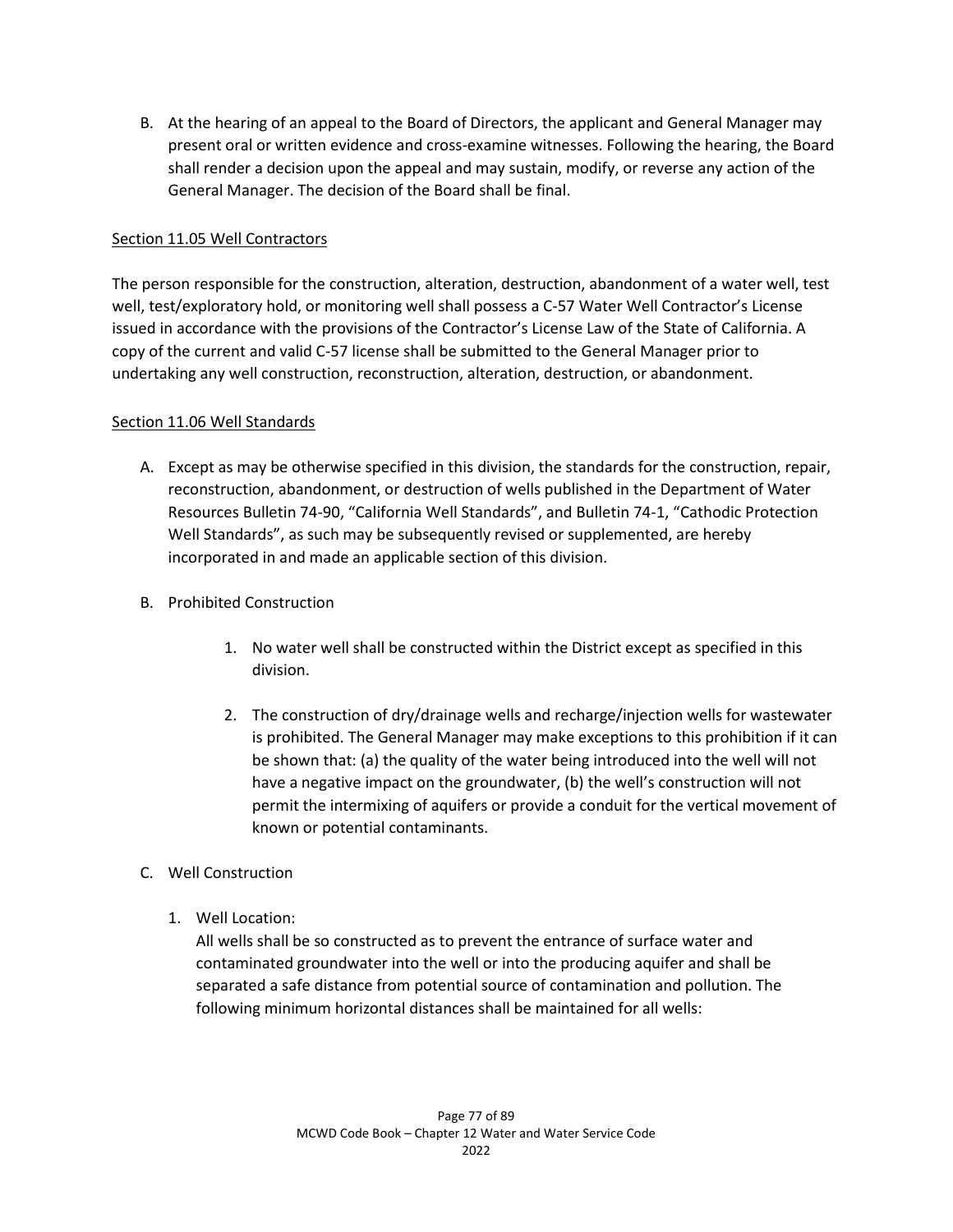|                                                                 | Well       |
|-----------------------------------------------------------------|------------|
| Septic Tank or Sewer Line                                       | 50 feet    |
| Leach Line or Disposal Field                                    | 100 feet   |
| Seepage Pit or Cesspool                                         | $150$ feet |
| Unlined Canals, Surface Water<br>Course or Storm Drainage Ponds | $100$ feet |
| <b>Storm Drains</b>                                             | 50 feet    |
| Storm Drainage Wells                                            | 100 feet   |
| Areas Irrigated with Treated<br>Domestic Water                  | 100 feet   |

If possible, the well shall be located up gradient of potential sources of contamination. The General Manager may authorize an exception to these requirements in specific instances.

2. Well Casing and Casing Perforations:

The requirements for casing materials and installation shall be as outlined in Chapter II, Part II, Section 12 of Bulletin 74-81, as modified in Bulletin 74-90.

3. Gravel Packing:

In gravel-packed wells that furnish potable water for human consumption, the gravel packing shall not extend above fifty (50) feet below ground surface.

Gravel-packed wells with conductor casing shall be exempted from this requirement provided that the annular space between the conductor pipe and the wall of the drilled hole is filled with sealing material fulfilling the specifications and depth requirements of Section 4.

4. Well Seals:

All wells shall have a sanitary seal, surface seal, and an annular seal. An access opening in the well cap, well casing, or pump base for the purpose of disinfecting the well or measuring the water level shall be protected with a threaded, watertight plug or cap. Wells requiring air vents shall be installed in an approved manner.

a) Annular Seal:

On all wells, the space between the casing and the wall of the hole shall be effectively sealed with cement grout or other approved sealant material to protect against contamination or pollution by surface or shallow subsurface waters. The seal must be placed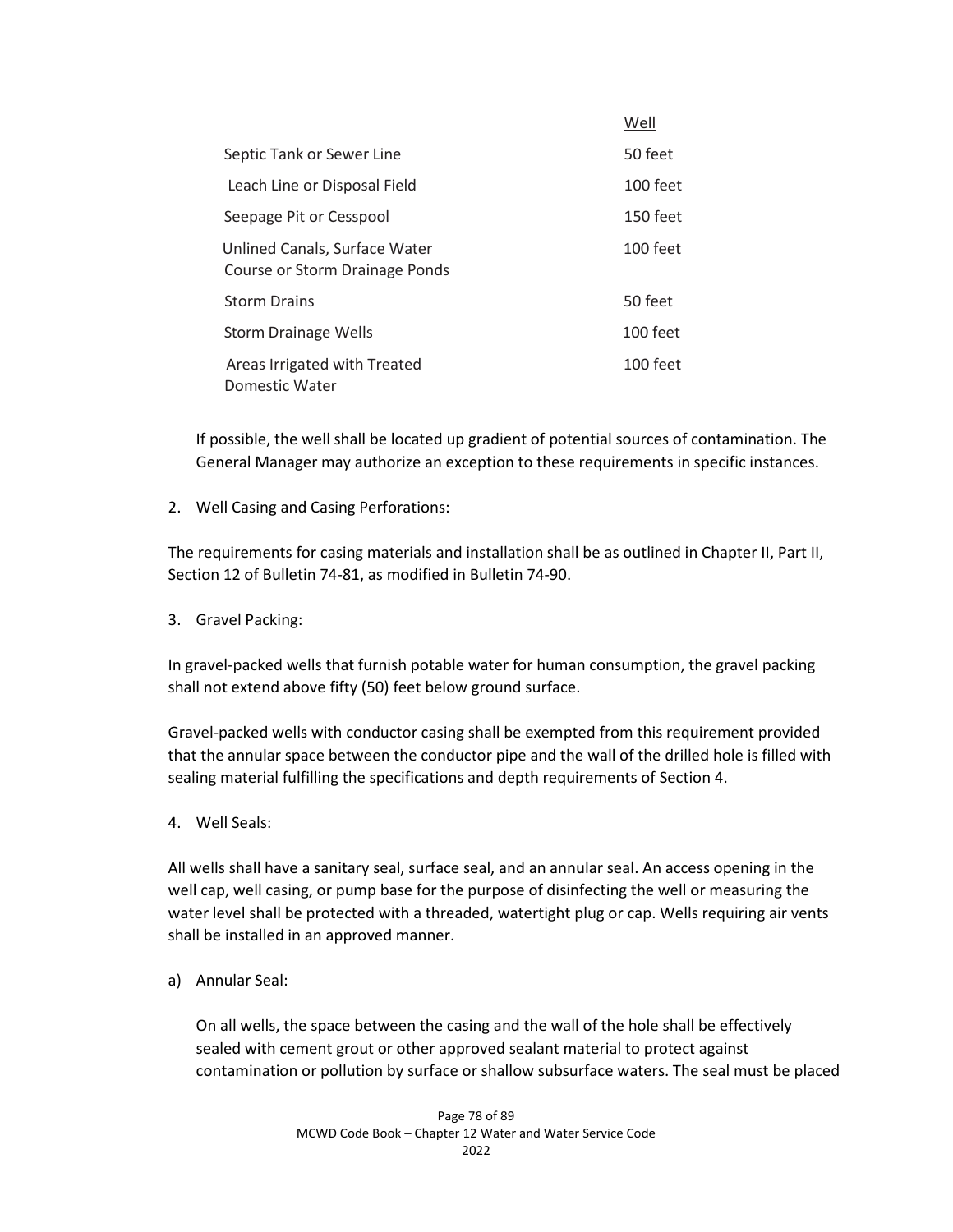opposite the entire thickness of the upper-most unconsolidated deposits. The minimum annular seal depth shall be at least fifty (50) feet.

b) Sealing Conditions:

The requirements for sealing a well shall be as specified in Section 9B, Part II, Chapter II of Bulletin 74-81.

In gravel-packed wells, the width of the annular space between the well of the drilled hole and the well casing or conductor casing, where applicable shall be at least two (2) inches. If gravel fill pipes are installed through the seal, the annular seal shall be of sufficient thickness to assure that there is a minimum of 2 inches between the gravel fill pipe and the wall of the drilled hole. If a temporary conductor casing is used, it shall be removed as the sealing material is placed.

c) Sealing Material:

The sealing material shall consist of neat cement grout, sand-cement grout, concrete, or bentonite clays and shall conform to the specification given in Section 9D, Part II, Chapter II of Bulletin 74-81. Sealing material shall be used and applied in accordance with manufacturer's recommendations.

d) Thickness of Seal:

The thickness of the seal shall not be less than two (2) inches, except as indicated in section 4.b above, and not less than three (3) times the size of the largest coarse aggregate used in the sealing material, except where equivalent protection is provided in a manner approved by the General Manager.

e) Placement of Seal:

The requirements for placement of the annular seal shall be as specified in Section 9F, Part II, Chapter II of Bulletin 74-81.

f) Sealing Off Strata:

In areas where a well penetrates more than one aquifer, and one or more of the aquifers contains water that, if allowed to mix in sufficient quantity will result in a significant deterioration of the quality of water in the other aquifer(s) or the quality of water produced, the strata producing such poor-quality water shall be sealed off to prevent entrance of the water into the well or its migration to other aquifer(s). The sealing off of strata should be accomplished as specified in Section 13, Part II, Chapter II of Bulletin 74-81.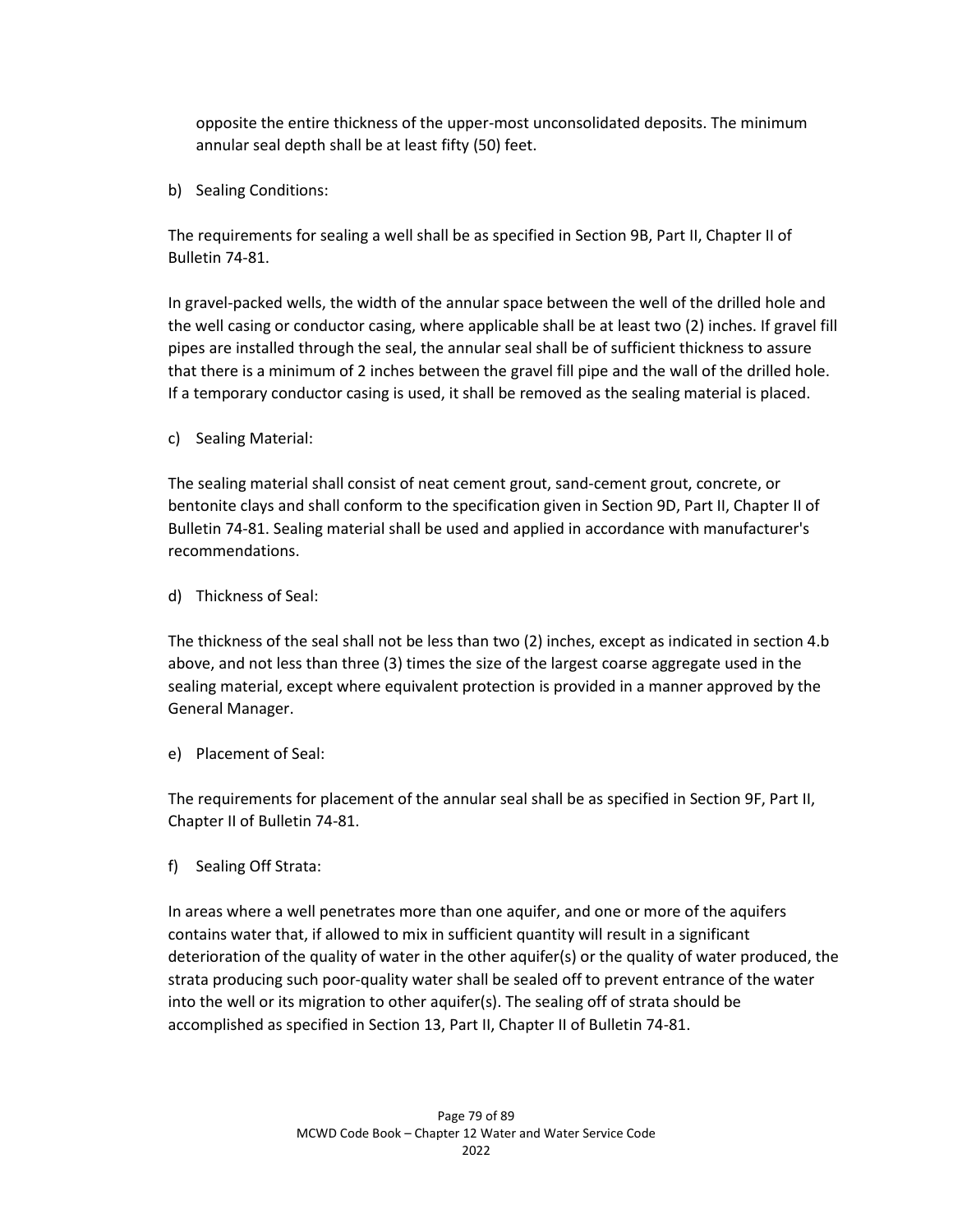- g) Surface Seal:
- (1) A concrete surface seal or slab shall be constructed on the ground surface around the top of the well casing and shall be free from cracks or other defects likely to detract from its watertightness. The slab shall be monolithically poured on thoroughly compacted native earth and shall be a minimum thickness of six (6) inches, extending four (4) inches above and two (2) inches below surrounding ground level and shall be extended at least two (2) feet in all directions from the well casing. The surface of the concrete slab shall be smooth troweled and shall be graded away from the well casing in all directions for a distance of at least one (1) foot from the casing, with sufficient fall to drain water away from the casing.
- (2) The concrete slab shall be poured in contact with the sealant material in the annular space.
- (3) The top of the well casing shall extend a minimum of six (6) inches above the concrete surface slab.
- h) Sanitary Seal:

A sanitary seal shall form a durable, weatherproof and watertight seal on top of the well, between the pump base and the concrete slab, or between the pump base and the top of the well casing. Sanitary seals that are manufactured and sold specifically for this purpose are required. "Home-made" sanitary seals are not permitted unless plans for its construction, signed by an engineer, are submitted and approved by the General Manager. When a pump is offset or submerged, any pipes or electrical cables, which enter the well shall do so above ground and from the top of the casing and shall be completely surrounded by the sanitary seal so as to be watertight. Ropes for holding pipes or the submersible pump must be installed completely inside of the casing. Objects and materials that are not necessary for the operation of the well shall not enter the casing. Holes shall not be made in the casing. This requirement shall not restrict the proper installation of perforated casing below the annular seal or the proper installation of tubes for chlorination or sounding of the well. All proposed construction that varies from the requirements of this section must be approved by the General Manager.

5. Surface Construction Features:

Openings into the top of the well that are designed to provide access to the well, i.e., for measuring, chlorinating, adding gravel, etc., shall be protected against entrance of surface waters or foreign matter by installation of watertight caps or plugs. Access openings designed to permit the entrance or aggress of air or gas (air or casing vents) shall terminate above the ground and above known flood levels and shall be protected against the entrance of foreign material by installation of down-turned and screened "U" bends. All other openings (holes, crevices, cracks, etc.) shall be sealed.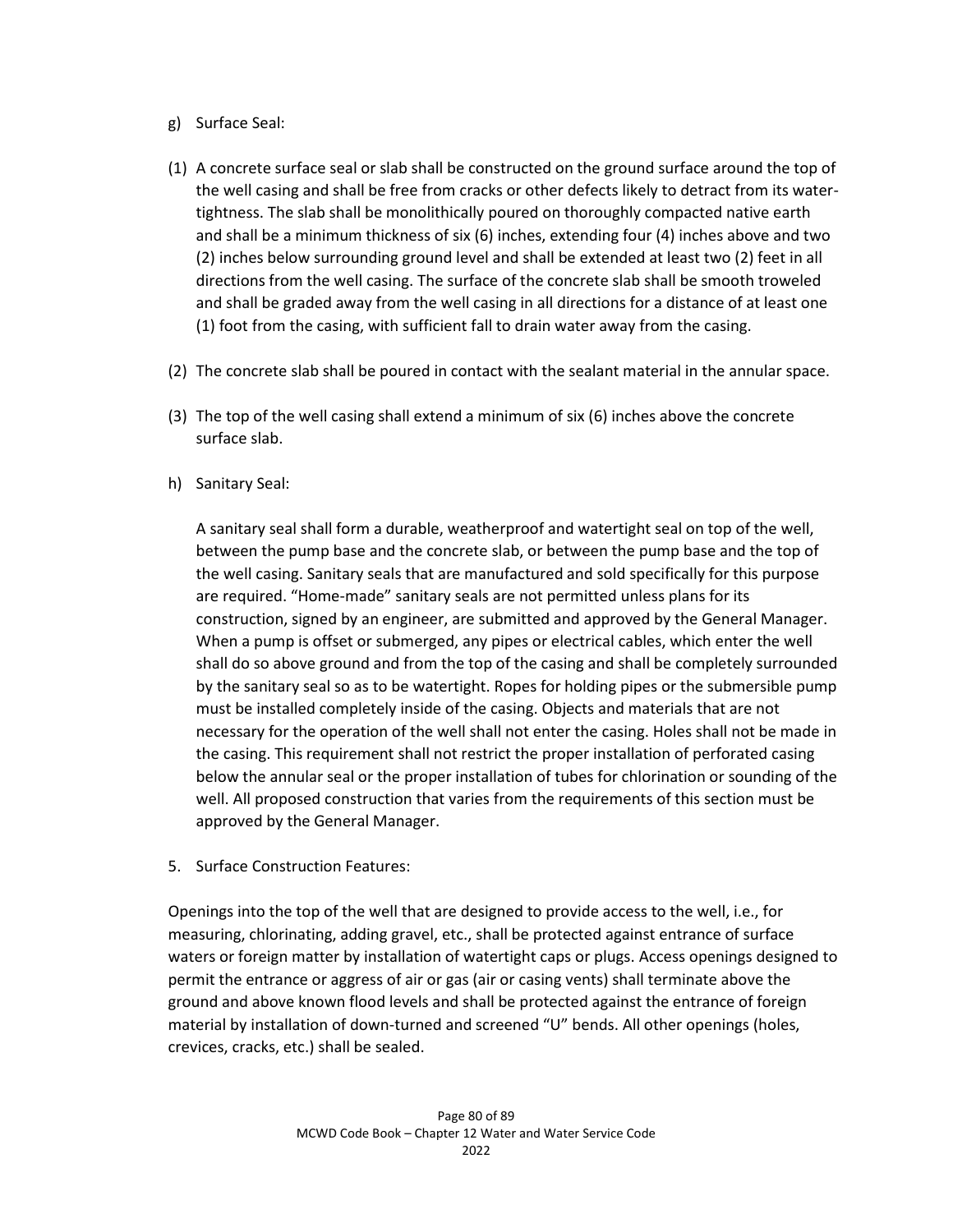A "sounding tube" or similar access for the introduction of water level measuring devices shall be affixed to the casing of all wells. For wells fitted with a "well cap", the cap shall have a removable plug for this purpose.

- a) Where the pump is installed directly over the casing, a watertight seal (gasket) shall be placed between the pump head and the pump base (slab), or watertight seal (gasket) shall be placed between the pump base and the rim of the casing, or a "well cap" shall be installed to close the annular opening between the casing and the pump column pipe.
- b) Where the pump is offset from the well or where a submersible pump is used, the opening between the well casing and any pipes or cables that enter the well shall be closed by a watertight seal or "well cap".
- c) If the pump is not installed immediately or if there is prolonged interruption in construction of the well, a watertight cover shall be installed at the top of the casing.
- d) A watertight seal or gasket shall be placed between the pump discharge head and the discharge line.
- e) Wells shall be equipped with facilities to permit the collection of water samples.
- f) Except monitor wells, water wells shall be equipped with a totalizing flow meter on the discharge pipe.

All other surface features, such as pump blow-offs and air vents, shall be constructed as specified in Section 10D and E of Chapter II, Part II of Bulletin 74-81.

6. Well Development:

Well development shall be completed as specified in Section 14 of Chapter II, Part II of Bulletin 74-81. Well development with the use of chemicals or explosives shall be completed only by personnel specially trained to handle them and shall be used only after obtaining approval of the General Manger.

7. Backflow Prevention:

All pumping equipment shall be installed with protective devices to effectively prevent the entrance of foreign matter from back siphonage into the well casing. No person shall install any equipment or mechanism, chemical, or substance if it is found that such equipment, mechanism, chemical, or substance may cause pollution or contamination of the District water supply. Such equipment or mechanism may be permitted only when equipped with an approved backflow prevention device.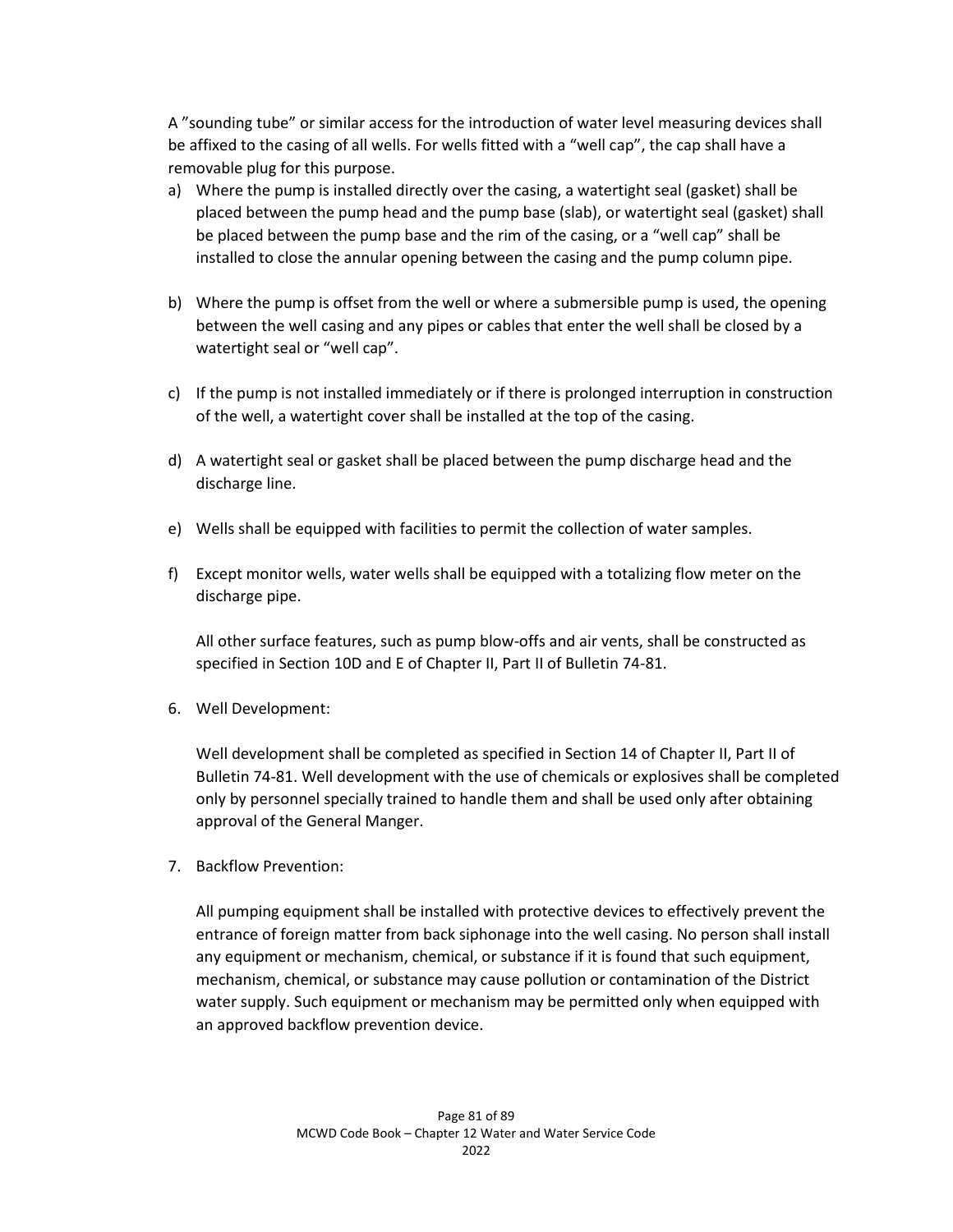### D. Disinfection and Other Sanitary Requirements

### 1. Disinfection:

All wells and associated equipment in contact with potable water for domestic purposes shall be disinfected after the construction, installation, or repair of the well, pump, or storage equipment and prior to its use or return to operation. The minimum concentration of the disinfectant solution shall be equivalent to at least one hundred (100) parts per million (ppm) of available chlorine with a minimum contact time of 12 hours. After 12 hours, the well shall be wasted pumped until no chlorine residual is detectable, and the well shall then be sampled for bacteriological quality. If the water produced from the well contains coliform bacteria or a significant amount of bacterial growth, further disinfection and an investigation into and correction of the problem shall be undertaken.

2. Gravel:

Gravel used in gravel-packed wells shall come from clean sources and shall be thoroughly washed before being placed in the well. Gravel purchased from a supplier shall be washed at the pit or plant prior to delivery to the well site. During placement of the gravel in the annular space, disinfectants (usually calcium hypo-chlorite in a tablet or granular form) shall be added to the gravel at a uniform rate (two tablets per cubic foot or one pound of the granular form per cubic yard).

3. Lubricants:

Mud and water used as a drilling lubricant shall be free from sewage and other types of contamination. Oil and water used for lubrication of the pump and pump bearings shall also be free from contamination.

E. Building Code Compliance:

All electrical, plumbing, and appurtenant structural work relating to the water well installation or repair shall be performed in conformity with all applicable building code requirements of the Town of Mammoth Lakes.

### F. Temporary Cover:

1. Whenever there is an interruption in work on the well (i.e., overnight shutdown during inclement weather or waiting periods required for the setting up of sealing materials, testing, or the installation of the pump), the well opening shall be closed with a cover to prevent the introduction of undesirable material into the well and to protect the public safety.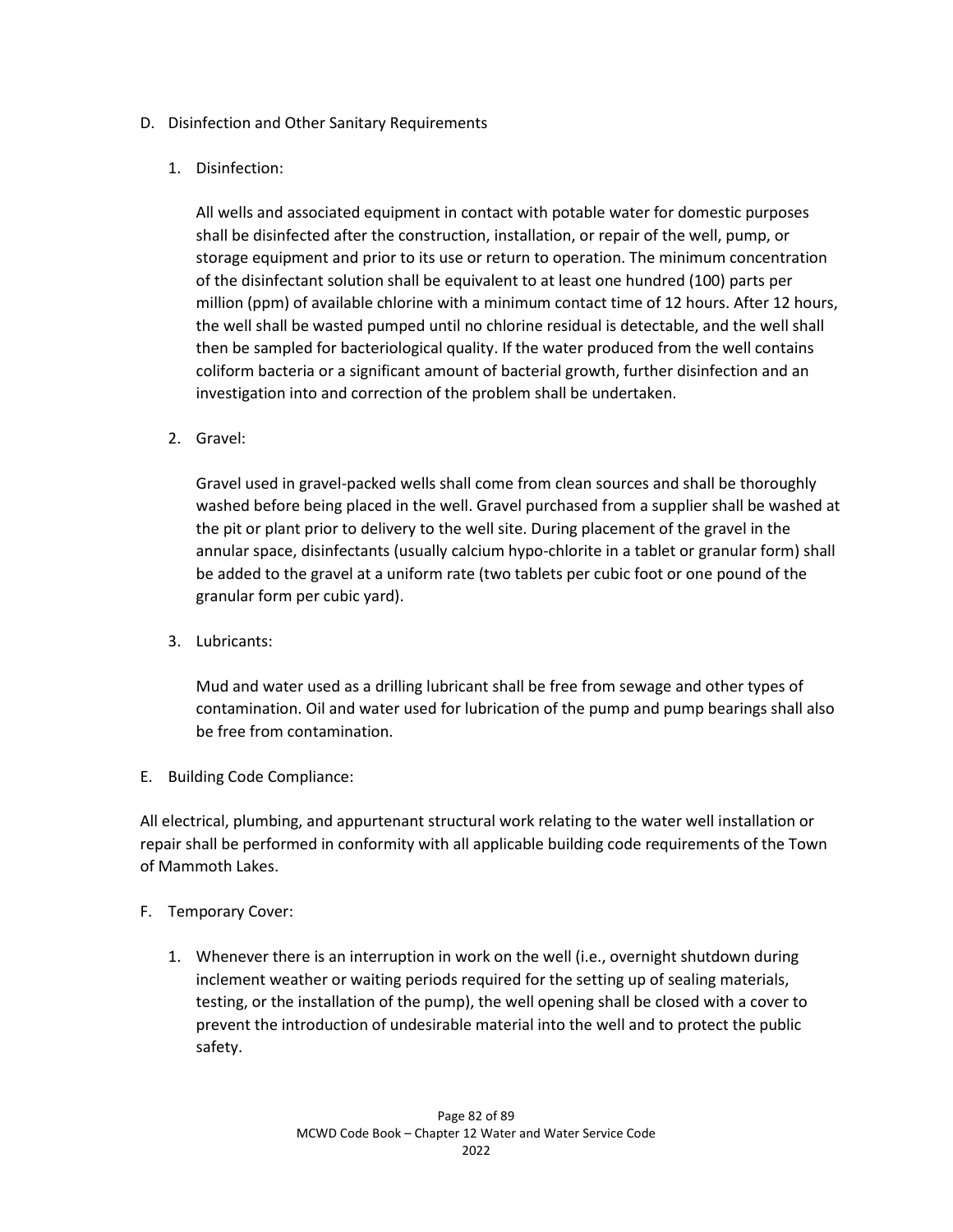2. During interruptions of one week or more, a semi-permanent cover shall be installed. For wells cased with steel, a steel cover tack welded to the top of the casing is permitted.

### Section 11.07 Inspections

A. The General Manager may conduct an inspection of any well at any time to ensure compliance with the requirements of this Division. The General Manager may inspect a well site any time prior to or during construction, reconstruction, or destruction of a well. The General Manager may prescribe mandatory inspections of certain well construction projects as he deems necessary. The stage at which each mandatory inspection is required shall be set forth in the permit.

It shall be unlawful for any person to continue to work on a project past the stage at which an inspection has been prescribed pursuant to this section until such inspection by the General Manager has been completed or waived. The permittee or one acting on his behalf shall make an inspection appointment with the General Manager at least 24 hours prior to the estimated inspection time. If the General Manager fails to conduct the inspection within three (3) days of the prescribed time, then the inspection shall be deemed waived. However, the failure of the General Manager to make an inspection shall not be deemed an approval of any work completed, nor shall it be deemed a waiver of any future inspections, or of any of the enforcement provisions of this Division.

- B. After the work has been completed, the General Manager shall be notified by the well contractor so that final inspection of the completed work can be performed.
- C. The General Manager may request receipts and/or affidavits to be submitted when certain inspections are waived.
- D. No water from a new, deepened, or reconstructed water well shall be used until the final inspection is performed and the well and water quality are tested.
- E. Whenever the construction, deepening, reconstruction, or destruction of any well is being carried out contrary to the requirements of this division, the General Manager shall order work to stop by posting a notice to desist at the well site. It shall be unlawful to do further work until the General Manager determines that the necessary corrections have been made. It shall be unlawful to perform any work for which a permit has been granted pursuant to this division without complying with the conditions of such permit.

Any person affected by a decision of the General Manager pursuant to this subsection may, within five (5) days after the date of such decision, appeal there-from in writing to the appeal, and the General Manager and the appellant shall be notified. Any order of the General Manager to cease work shall remain in effect during the appeal period. At the hearing of the appeal to the Board of Directors, the appellant and General Manager may present oral or written evidence and cross-examine witnesses. Following the hearing, the Board shall render a decision upon the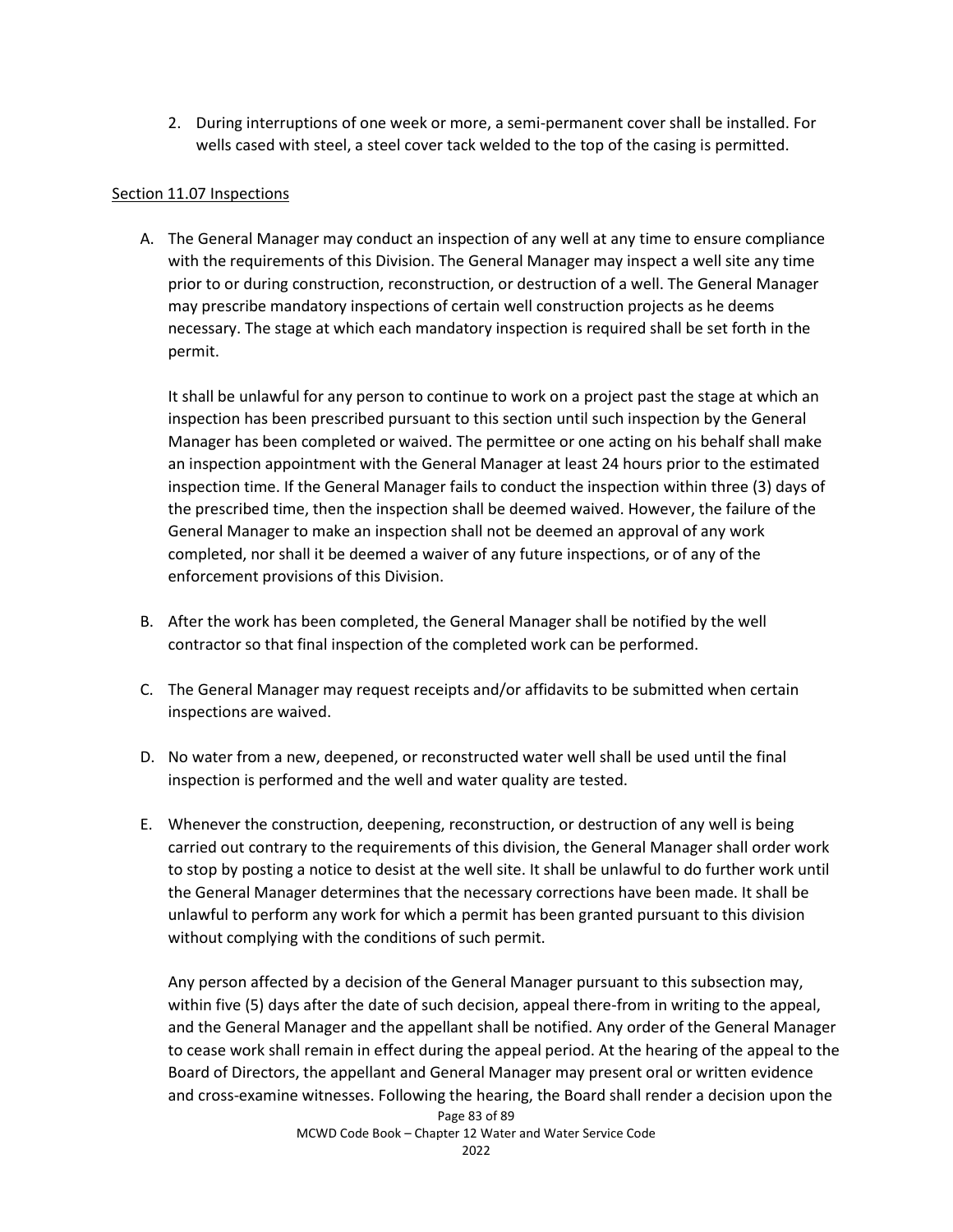appeal and may sustain, modify or reverse the decision of the General Manager. The decision of the Board shall be final.

### Section 11.08 Well Destruction

### A. Determination of an Abandoned Well:

The owner shall continuously maintain, in accordance with the provisions of this division, any well that is in or out of service so as to be safe and to prevent pollution of any penetrated aquifer. A well shall be declared "abandoned" when such well does not meet the requirements for an "out-of-service well".

If the pump has been removed for repair or replacement, the well shall not be declared abandoned, provided that evidence of repair can be shown. During the repair period, the well shall be adequately covered to prevent injury to people and to prevent entrance of surface contaminants into such well.

Monitor or test wells used in the investigation or management of groundwater are not considered abandoned as long as they are maintained for this purpose. However, such wells shall be covered with an appropriate cap bearing the label "Monitor Well" and the name of the owner. When these wells are no longer used for this purpose, they shall be considered abandoned. Upon such abandonment, the District may acquire the monitor or test wells for its own purposes pursuant to an agreement with the well owner or as otherwise provided by law.

### B. Requirements for Destroying Wells:

Every abandoned well shall be considered the property owner's responsibility and shall be destroyed in accordance with this section. The objective of destruction is to restore as nearly as possible those subsurface conditions that existed before the well was constructed. The requirements for destroying all wells shall be as required in Section 23, Part III, Chapter II of Bulletin 74-81, as modified in Bulletin 74-90, and as follows:

- 1. The soil around the casing must be excavated to a minimum depth of six (6) feet and the casing removed from that point upward.
- 2. When a completed water well driller's report is available and, if the subsurface conditions make it practical, the well may be destroyed by alternating clean native fill or sand with the sealing material inside the casing so as to deal each water producing zone 10 feet above and 10 feet below its reported depth. (The General Manager may change the destruction requirements when adverse or special condition warrant).
- 3. When no water well driller's report is available, the well casing shall be filled entirely with the sealing material.
- 4. In all cases, the uppermost 20 feet of casing shall be filled with the sealing material. The sealing material shall be allowed to flow over the top of the well casing to form a cap.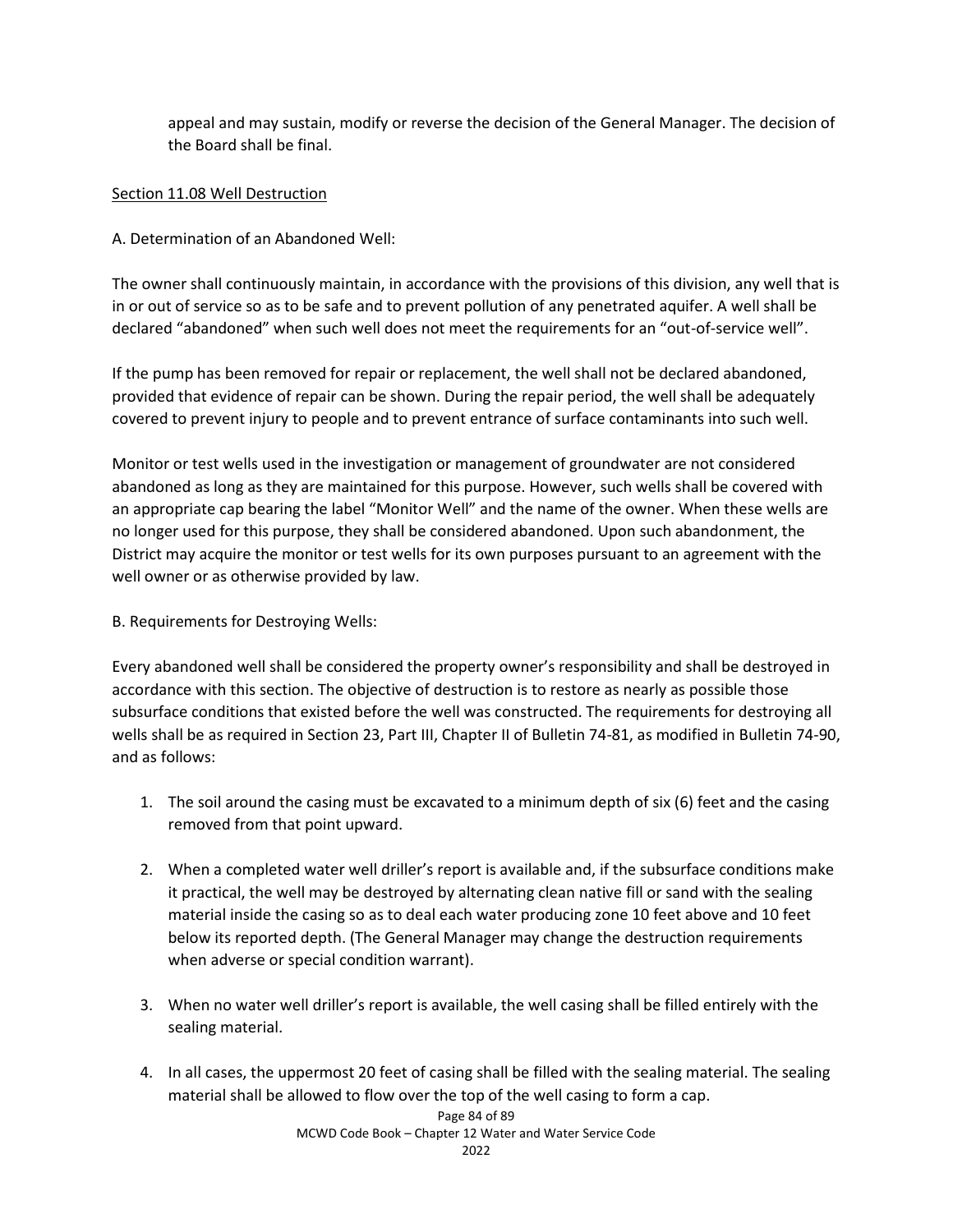- 5. The sealing material and its installation shall conform with the requirements for annular seals listed in this division.
- 6. Prior to destroying any well, a television survey shall be conducted by the well owner. The entity conducting the survey shall be subject to District approval. The District shall be given forty-eight (48) hours advance notice of the place, date and time of the survey and shall be allowed to be present to witness the survey. The written results of the survey and one videotape of it shall be provided to the District for review prior to destroying the well. If the survey reveals the existence of any thief zone(s) in the well, then the District shall prescribe, and the well owner shall perform, the specific means and methods of destroying such well.

### Section 11.09 Replacement of New Wells

If a new well, for which a valid permit was obtained, should require abandonment and replacement within a period of one hundred eighty (180) days after installation, an additional permit and fee shall not be required. In the event of such an occurrence, the property owner shall comply with the following provisions:

- A. The General Manager shall be notified before work on the replacement well is started, and an inspection shall be made during the course of construction.
- B. The abandoned well shall be properly destroyed in accordance with the methods and requirements prescribed in this division.

### Section 11.10 Replacement of Existing Well

If a new well must be constructed as a result of the failure of an existing well, mandatory destruction of the existing well will be a condition for issuance of a permit for the new construction. Well failure may be determined by, but is not limited to, the following criteria:

- A. When the groundwater drops to a level below the useful depth of the well.
- B. When contamination is present.
- C. When the well is inside of any established minimum setback requirements from potential sources of contamination. The existing well shall be properly destroyed in accordance with the methods and requirements of this Division.

### Section 11.11 Reports

A contractor who has constructed, deepened, or reconstructed a well shall, within thirty (30) days after completion of the work, furnished the General Manager with an official copy of the "Water Well Driller's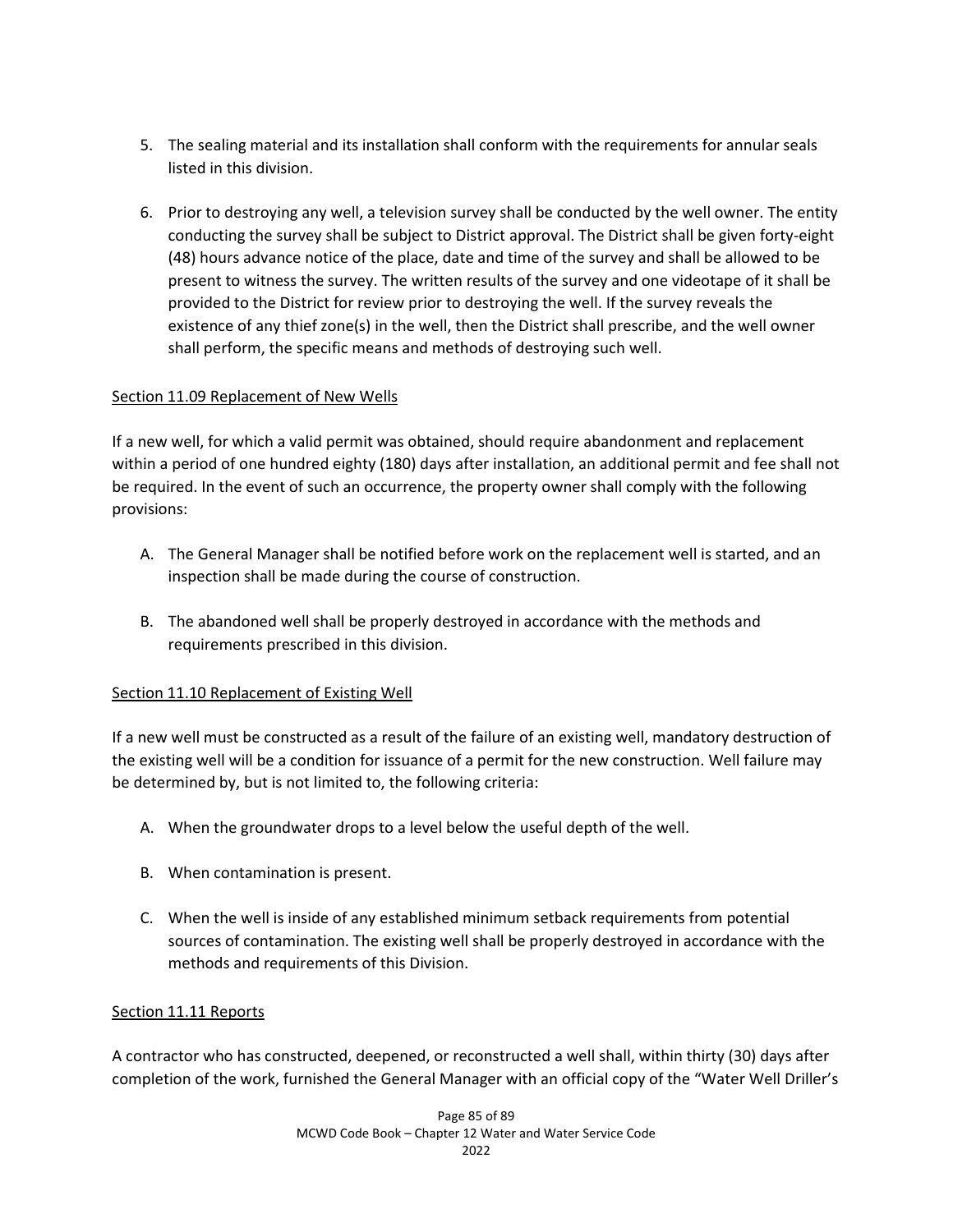Report" (State of California, Department of Water Resources, Form No. DWR-188). The report shall include the following:

- A. Soil/litho-logic log, and E log, if one was obtained.
- B. Information concerning the type, depth and thickness of casing.
- C. Depth of excavation.
- D. Number and location of perforations.
- E. Location, depth, and type of materials used in sealing off strata.
- F. Any other information required by the Department of Water Resources and/or the General Manager.

Confidentiality of reports will be strictly enforced according to the California Water Code, Section 13752.

#### Section 11.12 Enforcement

The General Manager is authorized to enforce this division and may perform all acts necessary or proper to accomplish the purposes of this division.

A. Declaration of Nuisance:

All water wells, monitor wells, test wells, and test/exploratory holes constructed, reconstructed, deepened, destroyed, or placed out of service after the effective date of this division, are hereby declared public nuisances that may be abated in accordance with the provisions of this division. Any existing water wells, monitor wells, test wells, and test/exploratory holes which the General Manager declares a public health or contamination hazard may be declared a nuisance.

B. Abatement Order:

Whenever the General Manager determines that a nuisance exists, he may issue to the landowner a written order to abate such a nuisance. The order shall state the conditions creating the nuisance and the time determined by the General Manager to be reasonable to accomplish such abatement, but not less than two (2) weeks. It shall also state that unless the nuisance is abated or a notice of appeal filed with the District, the General Manager will abate the nuisance and the cost of such abatement shall be at the expense of the landowner.

The order of abatement shall be mailed to the owner or owners of the premises as their names and addresses appear upon the last equalized Mono County assessment roll or shall be personally served upon an adult person occupying the premises, or if such person cannot be served, shall be posted in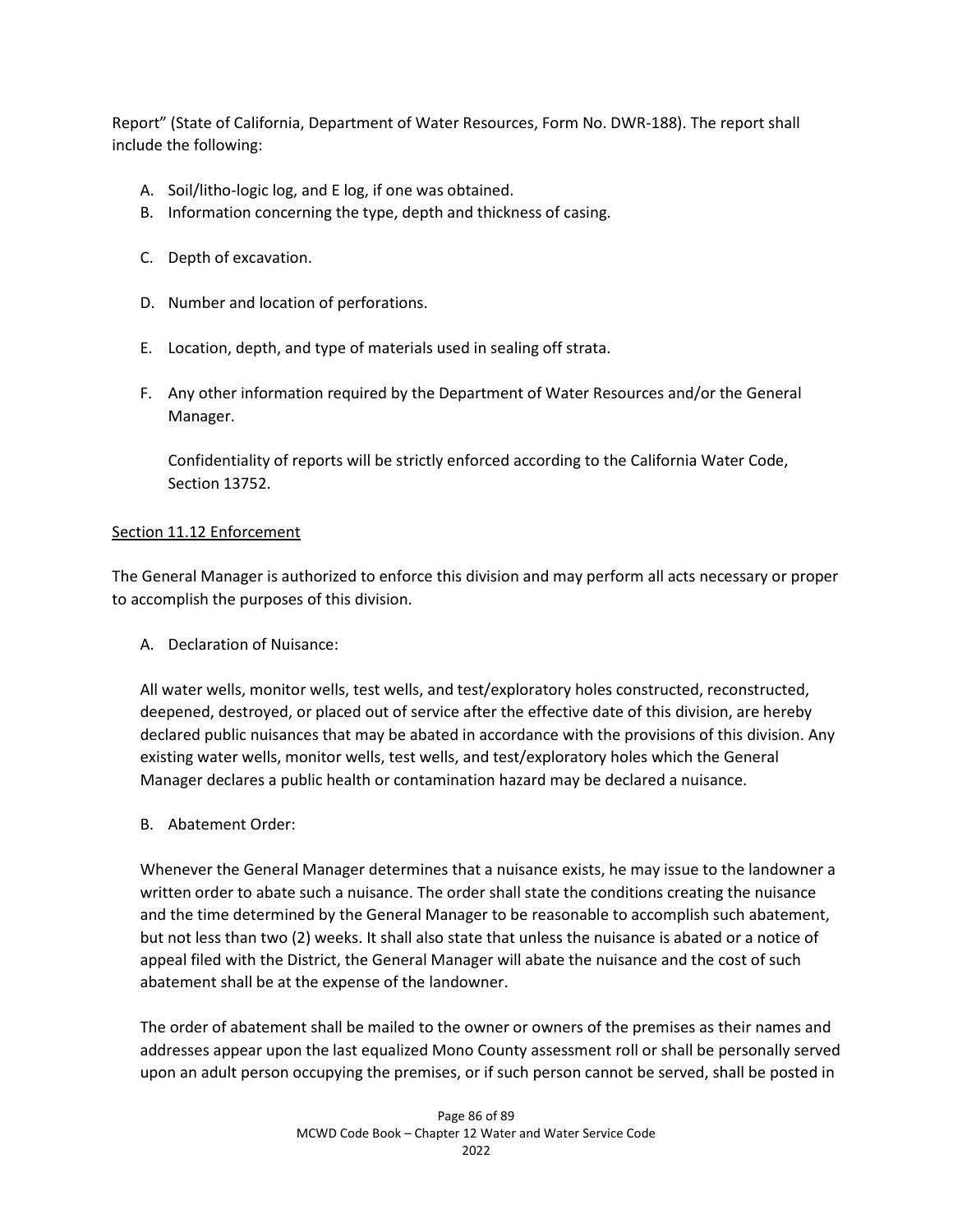a conspicuous place on the premises. In the event that a nuisance is not abated in accordance with the order of abatement, the General Manager may proceed to abate the nuisance.

If an appeal is filed, a hearing shall be held within sixty (60) days of the date of the notice of appeal. The appellant shall be given at least forty-five (45) days advance written notice of the hearing date. The appellant may present oral or written evidence and cross-examine witnesses at the hearing. At the conclusion of the hearing, if the Board of Directors determines that a public nuisance exists, it shall thereupon order the nuisance abated no later than thirty (30) days following the mailing by the District of a notice of the Board's decision. The Board shall determine whether the nuisance is to be abated by correction or destruction. Such notice shall be sent by regular mail to the person requesting the hearing at the address set forth in such request and to any other person who files a request therefore with the District.

If a nuisance is not corrected or a hearing is not sought within the time specified in this section, or, if after a hearing, a nuisance is not abated as ordered, the General Manager may proceed to abate the nuisance.

C. Accounting:

The General Manager shall file with the District Secretary a report specifying the abatement work performed, the itemized and total cost of the work, a description of the real property upon which the well is or was located, and the names and addresses of the owners as their names appear in the latest equalized Mono County assessment roll.

A hearing before the Board of Directors shall be held on the report described previously, at which time any protests or objections thereto will be heard. The District shall mail notice of the hearing to the owner or owners of record at least ten (10) days prior to the hearing. The Board shall determine at the hearing the correct charge to be made for the work. The owner or owners of record shall be given notice by mail of the determination of the Board of Directors which notice shall inform the owner or owners that the charges so determined may become a lien against the property if such costs are not paid within thirty (30) days of mailing of the notice of determination by the Board.

### Section 11.13 Investigation

If the District has reason to believe that there may be a violation of this division, the District may, pursuant to an inspection warrant obtained under California Code of Civil Procedure section 1822.50 et seq., inspect any suspected site of a well.

### Section 11.14 Remedies

In the event of a violation of this division, the District may pursue any remedy provided by law and any one or more of the following remedies: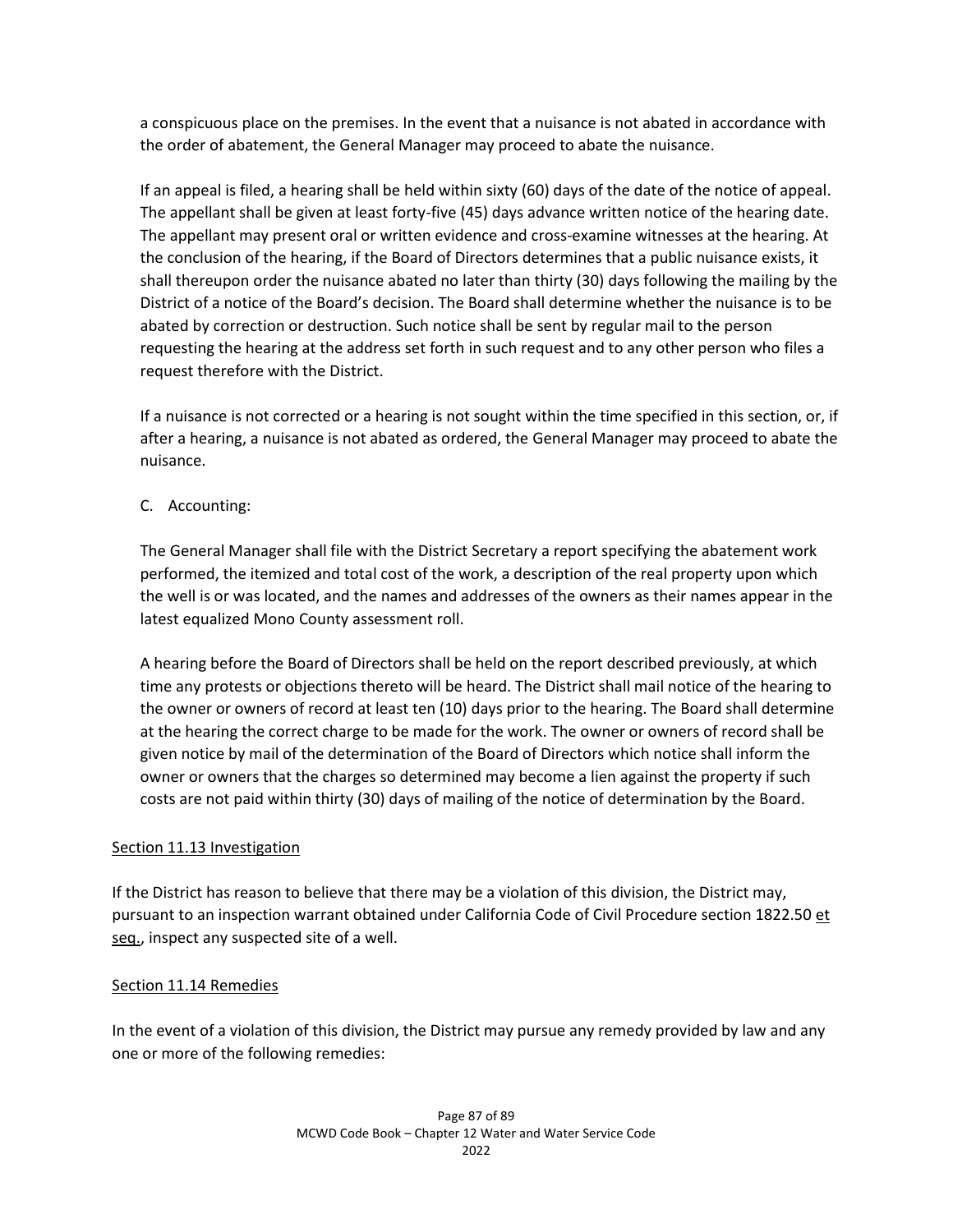- A. Violation of this division by a customer shall be cause for termination of District water service to the premises of such customer, including physical disconnection of the District water supply. Any such disconnection shall be pursuant to the provisions of Division VIII B of this Chapter 12.
- B. The District may commence appropriate judicial actions or proceedings, including seeking injunctive relief, in order to prevent interference with or diminution or degradation of the groundwater supplies of the District.

#### Section 11.15 Exemptions

This division shall have no application to wells drilled within the District pursuant to rights conferred by the District in written agreements existing as of the effective date of this division.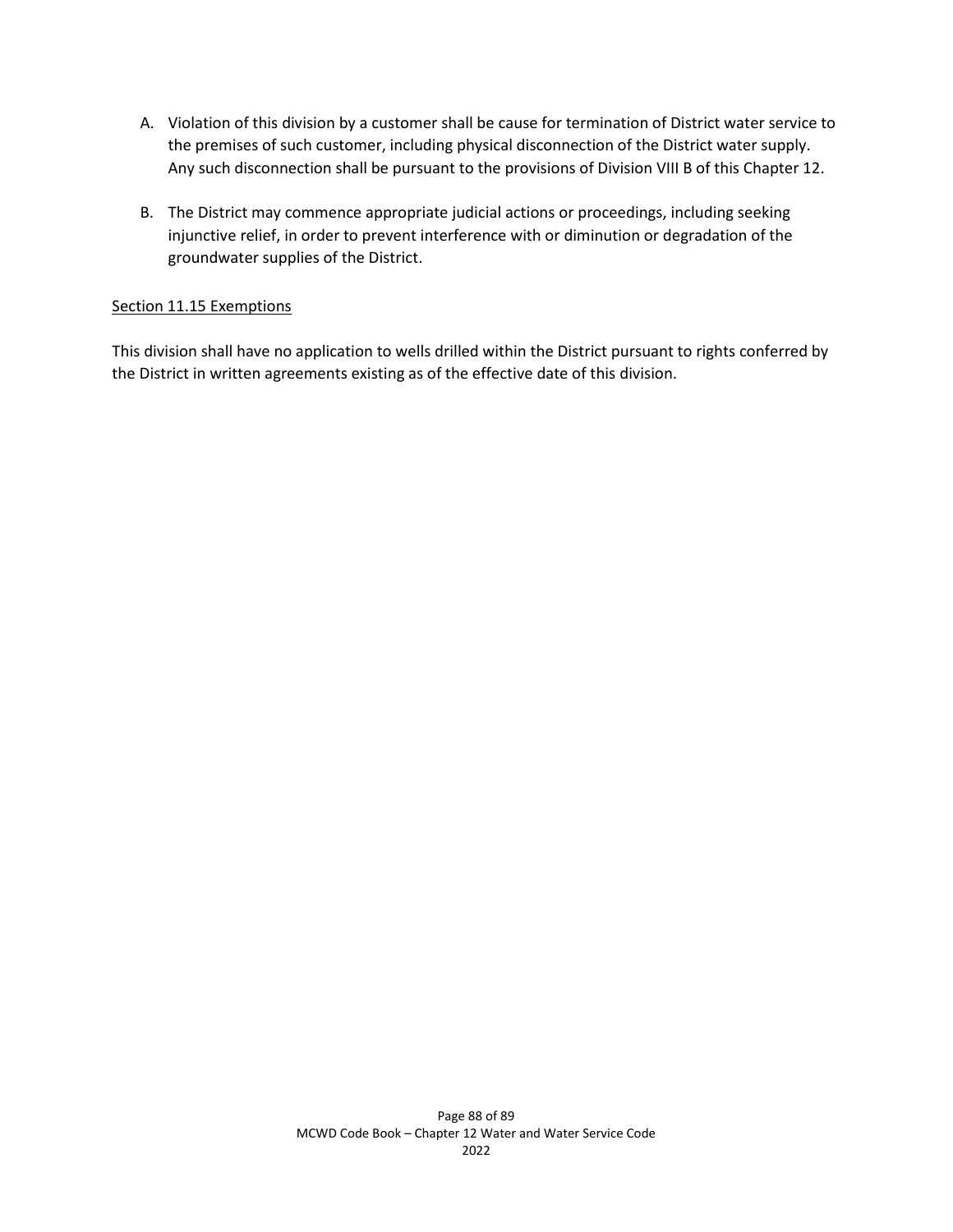### **DIVISION XII WATER SHORTAGE CONDITIONS, WATER CONSERVATION STANDARDS AND REGULATIONS, AND ENFORCEMENT**

Division XII is repealed and omitted in full in accordance with Ordinance No. 03-17-22-02 enacted on March 17, 2022 and made effective as of that date. The District's Water Shortage Contingency Plan now solely governs all matters related to water shortage conditions, water conservation standards and regulations, and enforcement of those standards and regulations.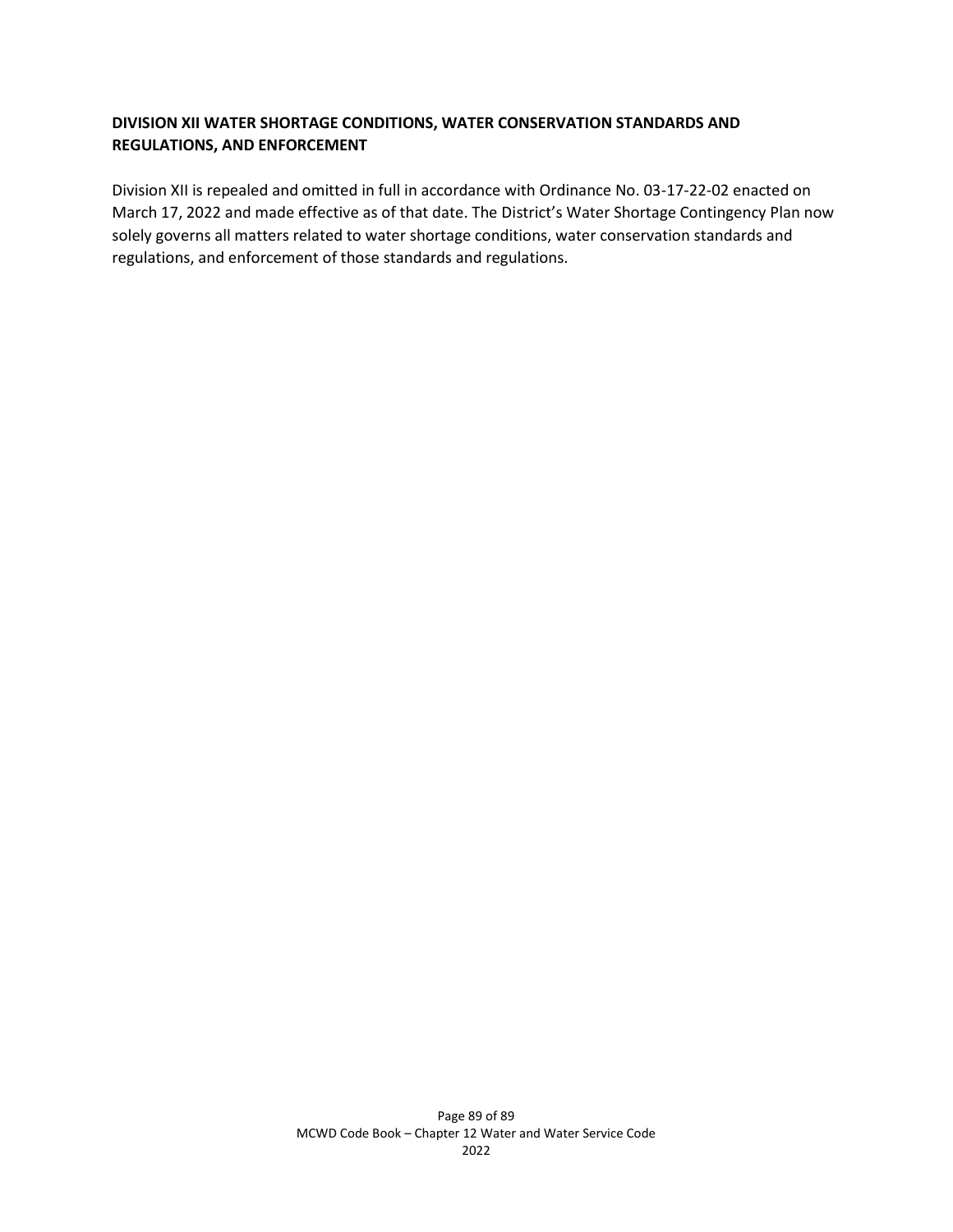# **Mammoth Community Water District**

# Master Fee Schedule



Adopted: March 17, 2022 Effective: April 1, 2022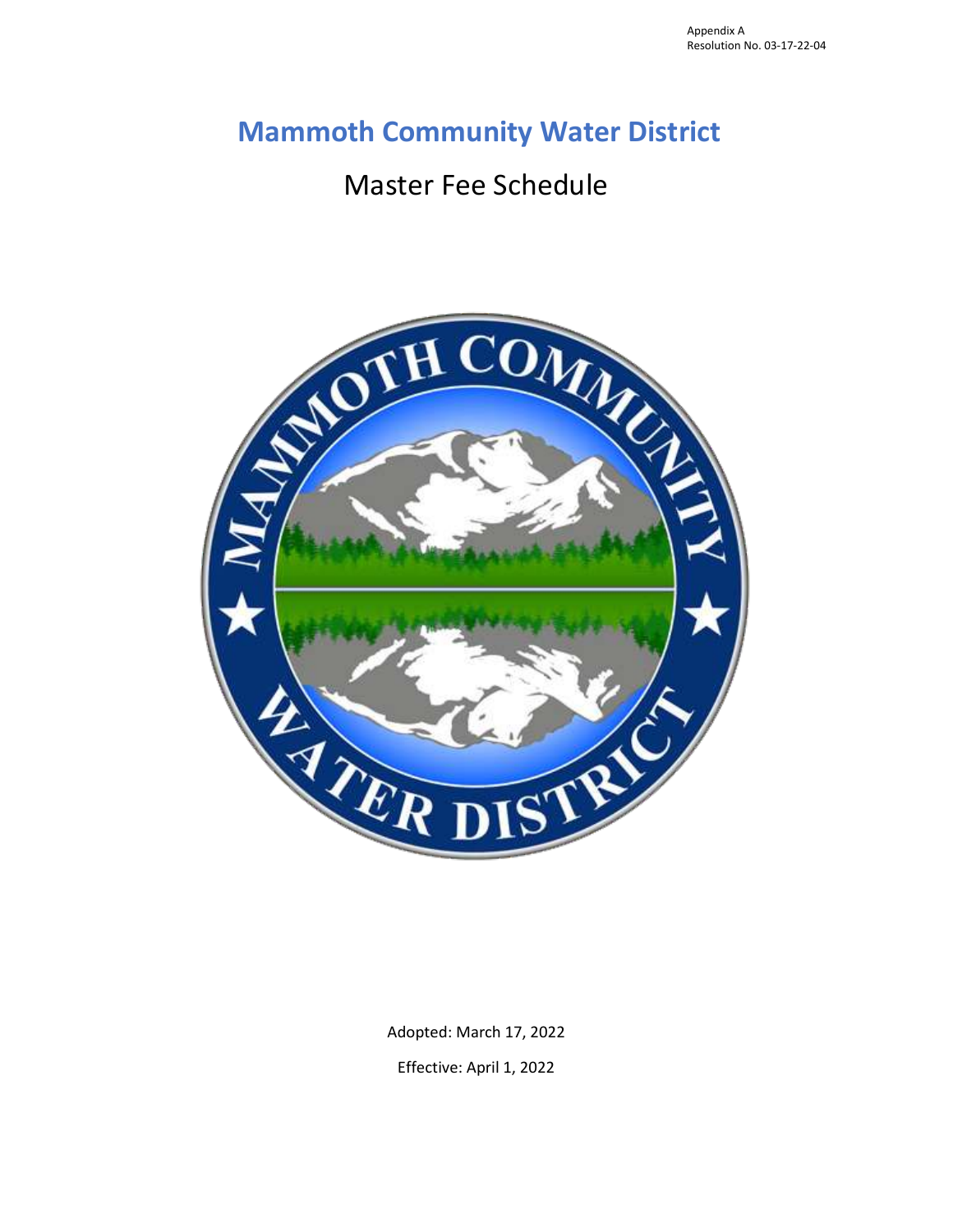# **Table of Contents**

| Non-Residential (Commercial, Industrial, and Institutional) Commodity Charges 6 |  |
|---------------------------------------------------------------------------------|--|
|                                                                                 |  |
|                                                                                 |  |
|                                                                                 |  |
|                                                                                 |  |
|                                                                                 |  |
|                                                                                 |  |
|                                                                                 |  |
|                                                                                 |  |
|                                                                                 |  |
|                                                                                 |  |
|                                                                                 |  |
|                                                                                 |  |
|                                                                                 |  |
|                                                                                 |  |
|                                                                                 |  |
|                                                                                 |  |
|                                                                                 |  |
|                                                                                 |  |
|                                                                                 |  |
| Non-Residential (Commercial, Industrial, and Institutional) Service Charges 10  |  |
|                                                                                 |  |
|                                                                                 |  |
|                                                                                 |  |
|                                                                                 |  |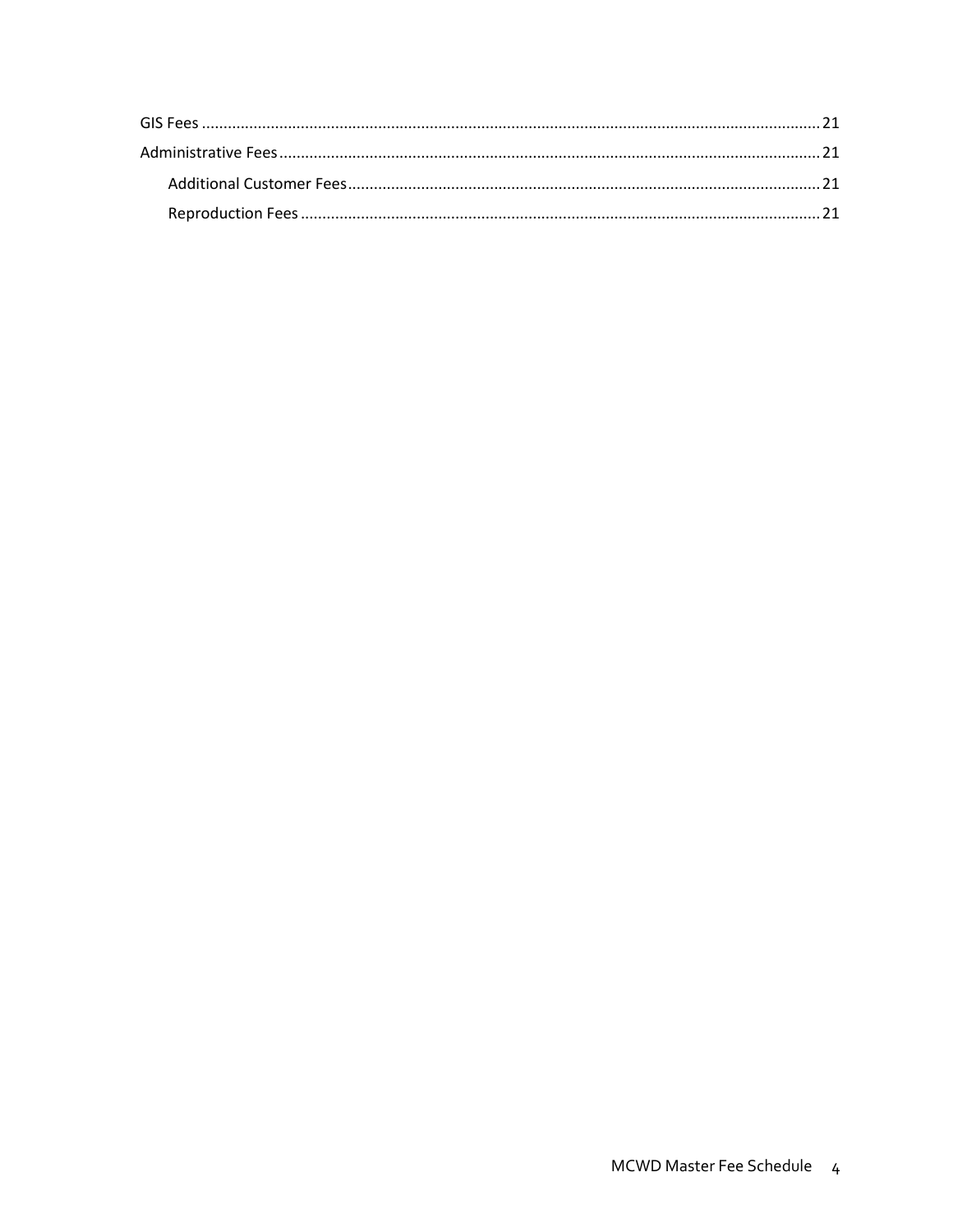# <span id="page-93-0"></span>Section 1: Water System

# <span id="page-93-1"></span>Base Rates and Charges for Water Service

#### <span id="page-93-2"></span>New Customer Deposit

|  | Deposit to begin Water Service | \$50 |
|--|--------------------------------|------|
|--|--------------------------------|------|

# <span id="page-93-3"></span>Residential and Non-Residential Base Charges

### **Monthly Water Base Service Charges**

| <b>Effective Date</b><br><b>Meter Size</b> | <b>April 1, 2022</b><br>(Current) | April 1, 2023 | April 1, 2024 | April 1, 2025 | April 1, 2026 |
|--------------------------------------------|-----------------------------------|---------------|---------------|---------------|---------------|
| 5/8"                                       | \$15.25                           | \$15.56       | \$15.88       | \$16.20       | \$16.53       |
| 3/4"                                       | \$15.25                           | \$15.56       | \$15.88       | \$16.20       | \$16.53       |
| 1"                                         | \$23.23                           | \$23.70       | \$24.18       | \$24.67       | \$25.17       |
| $1\frac{1}{2}$                             | \$43.17                           | \$44.04       | \$44.93       | \$45.83       | \$46.75       |
| 2"                                         | \$67.10                           | \$68.45       | \$69.82       | \$71.22       | \$72.65       |
| 3"                                         | \$142.88                          | \$145.74      | \$148.66      | \$151.64      | \$154.68      |
| 4"                                         | \$254.56                          | \$259.66      | \$264.86      | \$270.16      | \$275.57      |
| 6"                                         | \$561.66                          | \$572.90      | \$584.36      | \$596.05      | \$607.98      |
| 8"                                         | \$960.50                          | \$979.71      | \$999.31      | \$1,019.30    | \$1,039.69    |
| $MFR*$                                     | \$15.25                           | \$15.56       | \$15.88       | \$16.20       | \$16.53       |

\*MFR: Multi-Family Residential Dwelling

# <span id="page-93-4"></span>Commodity Charges for Water

### <span id="page-93-5"></span>Residential Commodity Charges

## **Water Commodity Rates (\$/kgal)**

| <b>Effective Date</b><br><b>Class</b> | <b>April 1, 2022</b><br>(Current) | April 1, 2023 | April 1, 2024 | April 1, 2025 | April 1, 2026 |
|---------------------------------------|-----------------------------------|---------------|---------------|---------------|---------------|
| $SFR*$                                |                                   |               |               |               |               |
| Tier 1 - First 4,000 Gal.             | \$0.95                            | \$0.97        | \$0.99        | \$1.01        | \$1.04        |
| Tier 2 - Next 4,000 Gal.              | \$1.96                            | \$2.00        | \$2.04        | \$2.09        | \$2.14        |
| Tier 3 - Above 8,000<br>Gal.          | \$4.83                            | \$4.93        | \$5.03        | \$5.14        | \$5.25        |
| $MFR**$                               | \$2.40                            | \$2.45        | \$2.50        | \$2.55        | \$2.61        |

\*SFR: Single Family Residential Dwelling

\*\*MFR: Multi-Family Residential Dwelling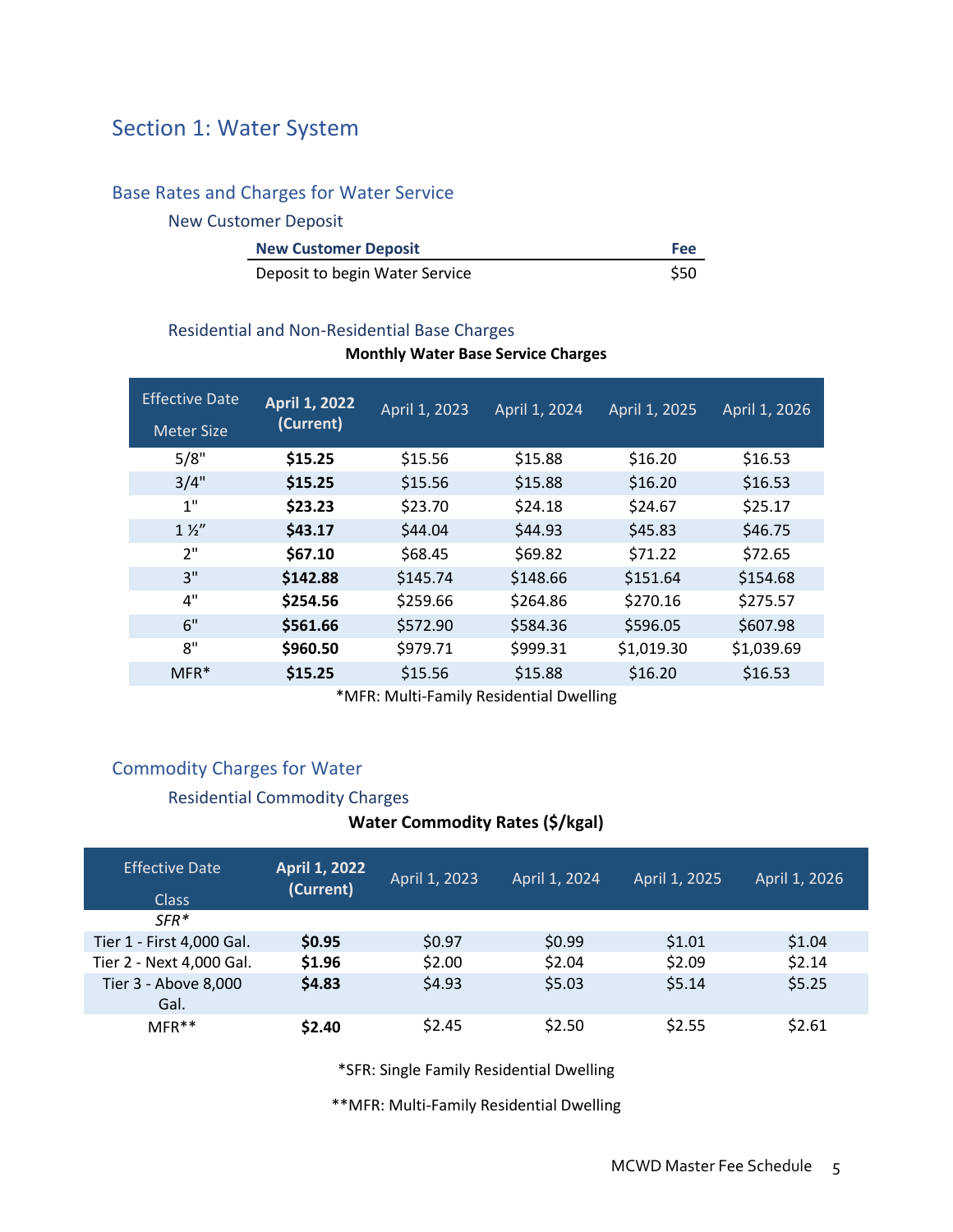# <span id="page-94-0"></span>Non-Residential (Commercial, Industrial, and Institutional) Commodity Charges **Non-Residential Commodity Charges (\$/kgal)**

| <b>Effective Date</b><br>Class | <b>April 1, 2022</b><br>(Current) | April 1, 2023 | April 1, 2024 | April 1, 2025 | April 1, 2026 |
|--------------------------------|-----------------------------------|---------------|---------------|---------------|---------------|
| Commercial                     | \$3.24                            | \$3.31        | \$3.38        | \$3.45        | \$3.52        |

### <span id="page-94-1"></span>Irrigation Commodity Charges

# **Irrigation Commodity Charges (\$/kgal)**

| <b>Effective Date</b><br><b>Class</b> | <b>April 1, 2022</b><br>(Current) | April 1, 2023 | April 1, 2024 | April 1, 2025 | April 1, 2026 |
|---------------------------------------|-----------------------------------|---------------|---------------|---------------|---------------|
| Irrigation                            |                                   |               |               |               |               |
| Tier 1 - 100% of<br>MAWA*             | \$3.61                            | \$3.69        | \$3.77        | \$3.85        | \$3.93        |
| Tier 2 - 100% to 200%                 | \$6.28                            | \$6.41        | \$6.54        | \$6.68        | \$6.82        |
| Tier 3 - Above 200%                   | \$8.51                            | \$8.69        | \$8.87        | \$9.05        | \$9.24        |
|                                       |                                   |               | $\frac{1}{2}$ |               |               |

\*MAWA: Maximum Applied Water Allowance

# <span id="page-94-2"></span>Out of District (OOD)

Out of District water services are charged at the same rate as customers who are in District boundaries.

### <span id="page-94-3"></span>OOD Water Service Base Rate

### **Monthly Base Rate Water Service Charge (OOD)**

| <b>Effective Date</b><br><b>Meter Size</b> | <b>April 1, 2022</b><br>(Current) | April 1, 2023 | April 1, 2024 | April 1, 2025 | April 1, 2026 |
|--------------------------------------------|-----------------------------------|---------------|---------------|---------------|---------------|
| 5/8"                                       | \$15.25                           | \$15.56       | \$15.88       | \$16.20       | \$16.53       |
| 3/4"                                       | \$15.25                           | \$15.56       | \$15.88       | \$16.20       | \$16.53       |
| 1"                                         | \$23.23                           | \$23.70       | \$24.18       | \$24.67       | \$25.17       |
| $1\frac{1}{2}$                             | \$43.17                           | \$44.04       | \$44.93       | \$45.83       | \$46.75       |
| 2"                                         | \$67.10                           | \$68.45       | \$69.82       | \$71.22       | \$72.65       |
| 3"                                         | \$142.88                          | \$145.74      | \$148.66      | \$151.64      | \$154.68      |
| 4"                                         | \$254.56                          | \$259.66      | \$264.86      | \$270.16      | \$275.57      |
| 6"                                         | \$561.66                          | \$572.90      | \$584.36      | \$596.05      | \$607.98      |
| 8"                                         | \$960.50                          | \$979.71      | \$999.31      | \$1,019.30    | \$1,039.69    |
| $MFR*$                                     | \$15.25                           | \$15.56       | \$15.88       | \$16.20       | \$16.53       |

\*MFR: Multi-Family Residential Dwelling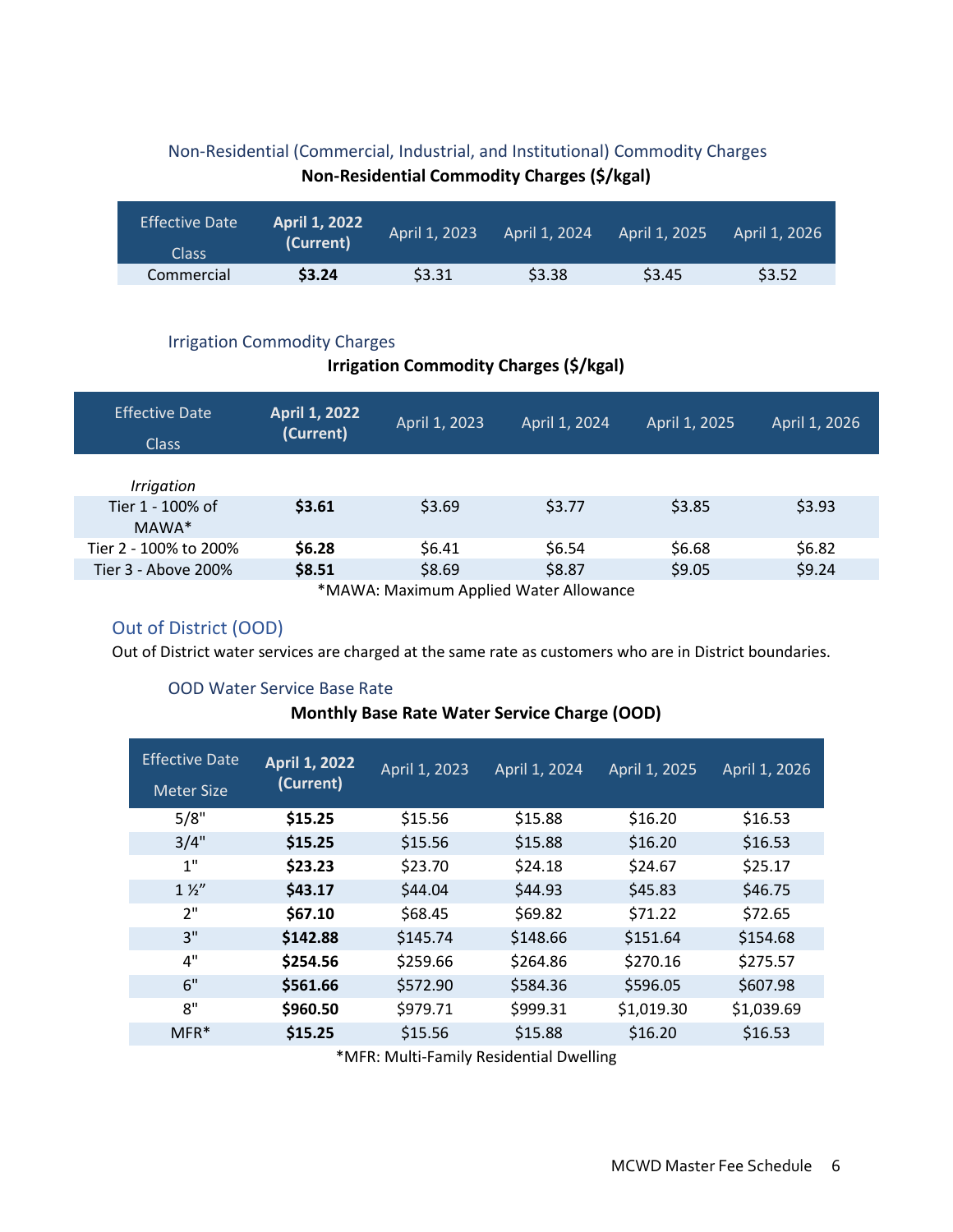# <span id="page-95-0"></span>OOD Water Service Commodity Rates

# **Monthly Water Service Commodity Rates for OOD Customers (\$/kgal)**

| <b>Effective Date</b><br><b>Class</b> | April 1, 2022 <b> </b><br>(Current) | April 1, 2023 | April 1, 2024                            | April 1, 2025 | April 1, 2026 |
|---------------------------------------|-------------------------------------|---------------|------------------------------------------|---------------|---------------|
| $SFR*$                                |                                     |               |                                          |               |               |
| Tier 1 - First 4,000 Gal.             | \$0.95                              | \$0.97        | \$0.99                                   | \$1.01        | \$1.04        |
| Tier 2 - Next 4,000 Gal.              | \$1.96                              | \$2.00        | \$2.04                                   | \$2.09        | \$2.14        |
| Tier 3 - Above 8,000<br>Gal.          | \$4.83                              | \$4.93        | \$5.03                                   | \$5.14        | \$5.25        |
| $MFR**$                               | \$2.40                              | \$2.45        | \$2.50                                   | \$2.55        | \$2.61        |
| Commercial                            | \$3.24                              | \$3.31        | \$3.38                                   | \$3.45        | \$3.52        |
|                                       |                                     |               | *SER: Single Family Residential Dwelling |               |               |

\*SFR: Single Family Residential Dwelling

\*\*MFR: Multi-Family Residential Dwelling

<span id="page-95-1"></span>

|  |  | <b>Recycled Water</b> |  |
|--|--|-----------------------|--|
|--|--|-----------------------|--|

| <b>Recycled Water</b>          | Fee          |
|--------------------------------|--------------|
| RW Vehicle Signage (if needed) | \$15/Sticker |

# **Recycled Water Commodity Charges (\$/kgal)**

| <b>Effective Date</b><br>Class | <b>April 1, 2022</b><br>(Current) | April 1, 2023 | April 1, 2024 | April 1, 2025 | April 1, 2026 |
|--------------------------------|-----------------------------------|---------------|---------------|---------------|---------------|
| Recycled                       | \$1.88                            | \$1.92        | \$1.96        | \$2.00        | \$2.04        |

# <span id="page-95-2"></span>Other Water System-Related Charges

<span id="page-95-3"></span>

| Water Availability or Stand-by Charge |                                        |
|---------------------------------------|----------------------------------------|
| <b>Availability Charge</b>            | <b>Annual Fee</b>                      |
| Water Availability/Stand-by Charge    | \$10/acre or parcel (less than 1 acre) |

## <span id="page-95-4"></span>Service Calls and On/Off Fees

| <b>Service Calls and On/Off Fees</b> | Fee                     |
|--------------------------------------|-------------------------|
| Turn On/Off (Regular Business Hours) | <b>S40</b>              |
| Turn On/Off (After Business Hours)   | <b>S75</b>              |
| Customer Requested Service Call      | \$55/Hour (Min. 1 Hour) |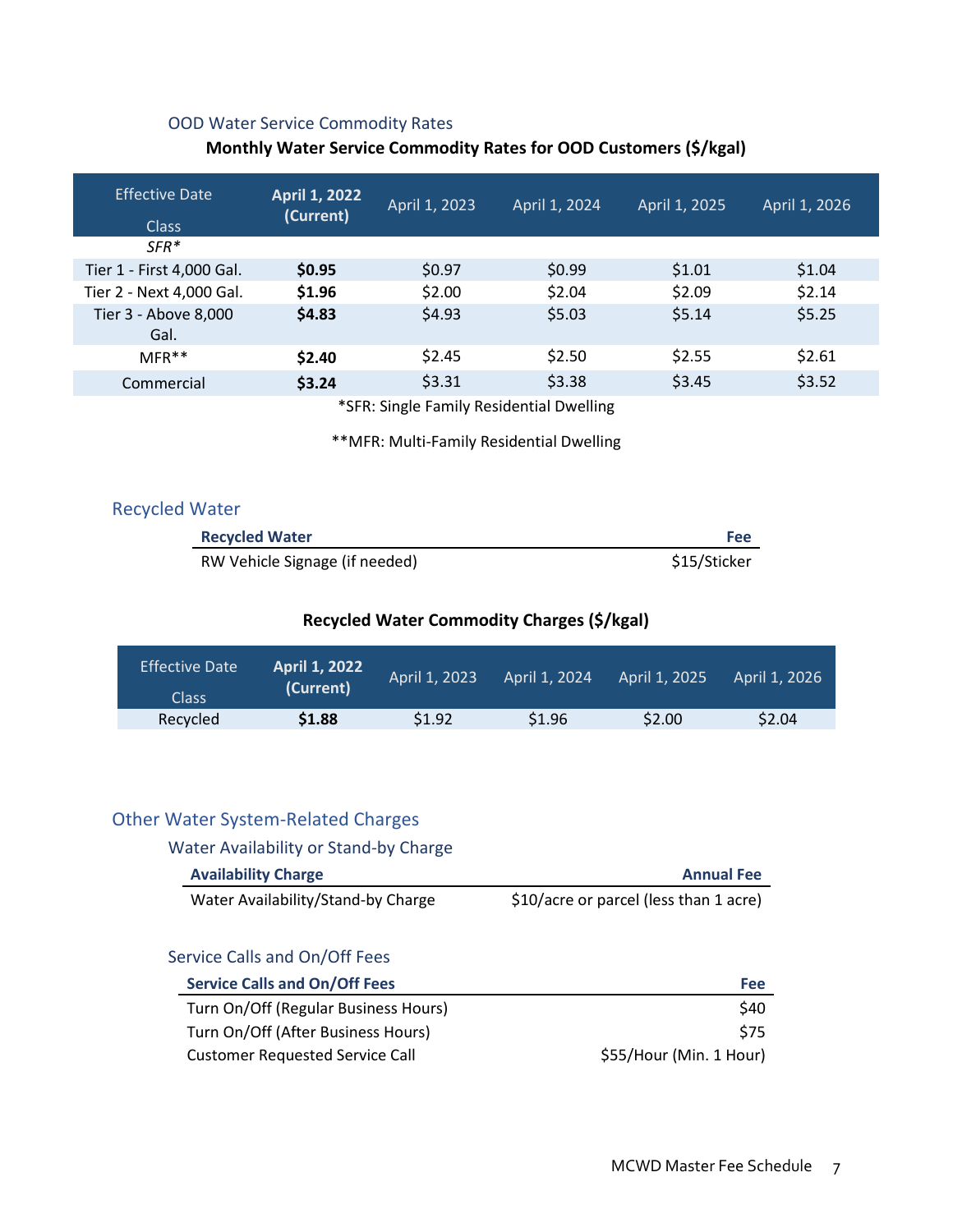# <span id="page-96-0"></span>Meter-Related Charges

| <b>Meter-Related Charges</b> | <b>Fee</b> |
|------------------------------|------------|
| <b>Meter Testing</b>         | \$25       |
| <b>Manual Meter Read</b>     | \$25/month |

# <span id="page-96-1"></span>Temporary Water Service Through a Fire Hydrant

| <b>Fire Hydrant Water Fees</b> | Fee        |
|--------------------------------|------------|
| Deposit                        | \$2,500.00 |
| Monthly Charge                 | \$67.10    |
| Commodity Charge (\$/kgal)     | \$3.24     |

# <span id="page-96-2"></span>Temporary Water Service Reconnection for Inspection

| <b>Temporary Water Reconnection</b> | Fee  |
|-------------------------------------|------|
| For Buyer/Seller Inspection         | \$25 |

# <span id="page-96-3"></span>Water Shortage Contingency Plan (WSCP) Rates

Water shortage level definitions and more details can be found in the MCWD Water Shortage [Contingency Plan.](https://mcwd.dst.ca.us/wp-content/uploads/2021/05/Final-Water-Shortage-Contigency-Plan.pdf)

### **Water Shortage Surcharge**

|                   | Level 1 | Level <sub>2</sub>          | Level 3  | Level 4  |
|-------------------|---------|-----------------------------|----------|----------|
| <b>Meter Size</b> |         |                             |          |          |
| 5/8"              | \$1.31  | \$2.62                      | \$3.93   | \$6.55   |
| 3/4"              | \$1.31  | \$2.62                      | \$3.93   | \$6.55   |
| 1"                | \$2.19  | \$4.37                      | \$6.55   | \$10.91  |
| $1\frac{1}{2}$    | \$4.37  | \$8.73                      | \$13.09  | \$21.82  |
| 2"                | \$6.99  | \$13.97                     | \$20.95  | \$34.91  |
| 3"                | \$15.27 | \$30.54                     | \$45.81  | \$76.35  |
| 4"                | \$27.49 | \$54.98                     | \$82.46  | \$137.43 |
| 6"                | \$61.08 | \$122.16                    | \$183.24 | \$305.40 |
|                   |         |                             |          |          |
| MFR*              | \$1.31  | \$2.62                      | \$3.93   | \$6.55   |
|                   | .       | $\cdot$ $\cdot$<br>$\cdots$ | $\cdots$ |          |

\*Multi-Family Residential Dwelling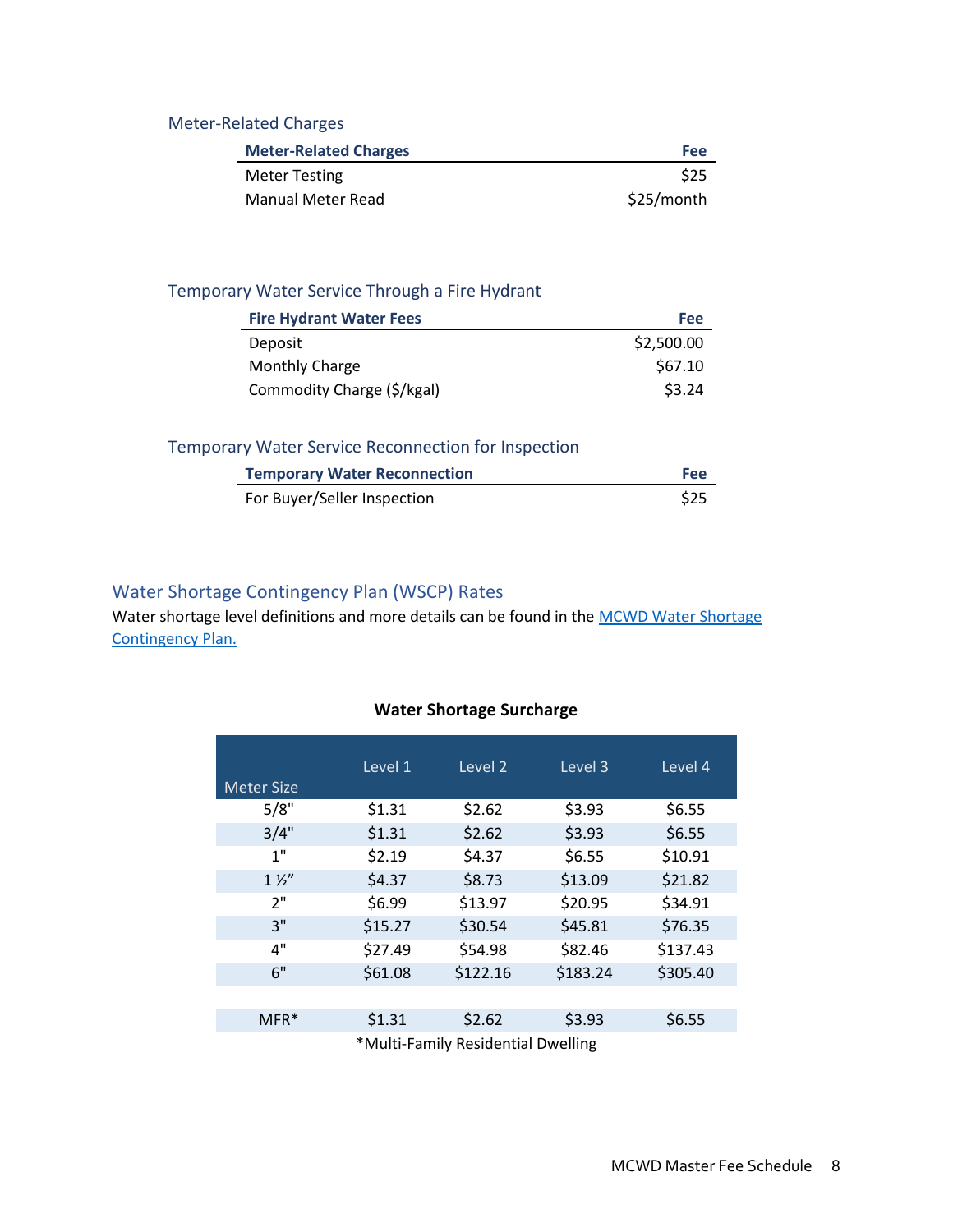# <span id="page-97-0"></span>Penalties

# <span id="page-97-1"></span>Violations and Fees

| <b>Violation</b>                                                                                                                                              | <b>Fee</b>                        |
|---------------------------------------------------------------------------------------------------------------------------------------------------------------|-----------------------------------|
| Operating, constructing, altering, connecting, interfering, or<br>otherwise tampering with the District's main line, service                                  |                                   |
| connection, shut-off valve, or other portion of the water<br>distribution system which is owned by the District                                               | \$235 per Incident                |
| Utilizing a District shut-off valve without authorization                                                                                                     | \$50 per Incident                 |
| Cost incurred by District to cover administrative, legal, repair,<br>and other related expenses of investigating and correcting the<br>unauthorized tampering | At Cost                           |
| <b>Water Restriction Violation</b>                                                                                                                            | \$50/day (7 days after<br>notice) |
| <b>Flow Restrictor Installation</b><br>Flow Restrictor Operation Fee                                                                                          | \$200 per meter<br>\$20/month     |
| Food Service/Lodging Water Restriction Violation                                                                                                              | \$50                              |
| Violation of Water Shortage Contingency Plan                                                                                                                  | \$500                             |
| Violation of MCWD Water Code                                                                                                                                  | \$500                             |

# <span id="page-97-2"></span>Service Restoration Charges

| <b>Service Restoration Charges</b>             | Fee                                       |
|------------------------------------------------|-------------------------------------------|
|                                                | \$100 per meter (plus outstanding account |
| <b>Reconnection for Disconnected Service</b>   | balance)                                  |
| Reconnection after Business Hours (additional) | \$75                                      |
| Posting of Shut-Off Notice - First Occurrence  | \$50                                      |
| Posting of Shut-Off Notice - Second Occurrence | \$50                                      |
| Posting of Shut-Off Notice - Third Occurrence  | \$100                                     |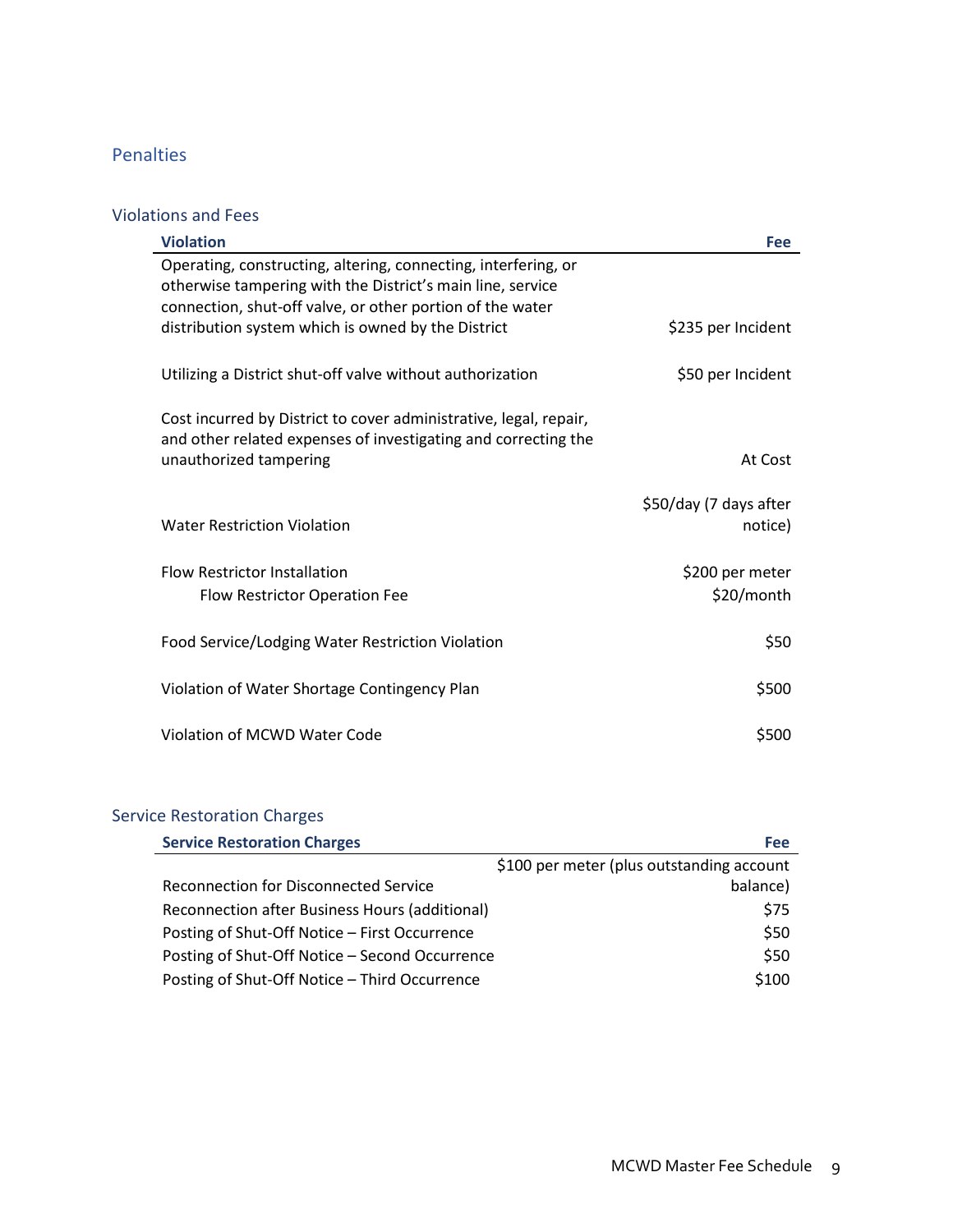# <span id="page-98-0"></span>Section 2: Wastewater System

## <span id="page-98-1"></span>Rates and Charges for Wastewater Service

<span id="page-98-2"></span>New Customer Deposit

| <b>New Customer Deposit</b> | Feel |
|-----------------------------|------|
|                             |      |

Deposit to begin Wastewater Service 3 months of the meter inoperative rate

## <span id="page-98-3"></span>Residential Wastewater Service Charges

### **Residential Wastewater Monthly Service Charges**

| <b>Effective Date</b> | <b>April 1, 2022</b> | April 1, 2023 | April 1, 2024 | April 1, 2025 | April 1, 2026 |
|-----------------------|----------------------|---------------|---------------|---------------|---------------|
| Class/Meter Size      | (Current)            |               |               |               |               |
| Residential           | \$20.56              | \$20.98       | \$21.40       | \$21.83       | \$21.27       |

# <span id="page-98-4"></span>Non-Residential (Commercial, Industrial, and Institutional) Service Charges

| <b>Effective Date</b><br>Class/Meter Size | <b>April 1, 2022</b><br>(Current) | April 1, 2023 | April 1, 2024 | April 1, 2025 | April 1, 2026 |
|-------------------------------------------|-----------------------------------|---------------|---------------|---------------|---------------|
| 5/8"                                      | \$14.26                           | \$14.55       | \$14.85       | \$15.15       | \$15.46       |
| $\frac{3}{4}$ "                           | \$14.26                           | \$14.55       | \$14.85       | \$15.15       | \$15.46       |
| 1"                                        | \$35.07                           | \$35.78       | \$36.50       | \$37.23       | \$37.98       |
| $1\frac{1}{2}$                            | \$66.85                           | \$68.19       | \$69.56       | \$70.96       | \$72.38       |
| 2"                                        | \$124.01                          | \$126.50      | \$129.03      | \$131.62      | \$134.26      |
| 3''                                       | \$258.63                          | \$263.81      | \$269.09      | \$274.48      | \$279.97      |
| 4"                                        | \$523.79                          | \$534.27      | \$544.96      | \$555.86      | \$566.98      |
| 6''                                       | \$523.79                          | \$534.27      | \$544.96      | \$555.86      | \$566.98      |
| 8''                                       | \$523.79                          | \$534.27      | \$544.96      | \$555.86      | \$566.98      |

## **Non-Residential Wastewater Monthly Service Charges**

# <span id="page-98-5"></span>Non-Residential Wastewater Commodity Charges **Wastewater Commodity Charges**

| <b>Effective Date</b>                    | <b>April 1, 2022</b><br>(Current) | April 1, 2023 | April 1, 2024 | April 1, 2025 | April 1, 2026 |
|------------------------------------------|-----------------------------------|---------------|---------------|---------------|---------------|
| Non-Residential<br>Volume Rate (\$/kgal) | \$4.12                            | \$4.21        | \$4.30        | \$4.39        | \$4.48        |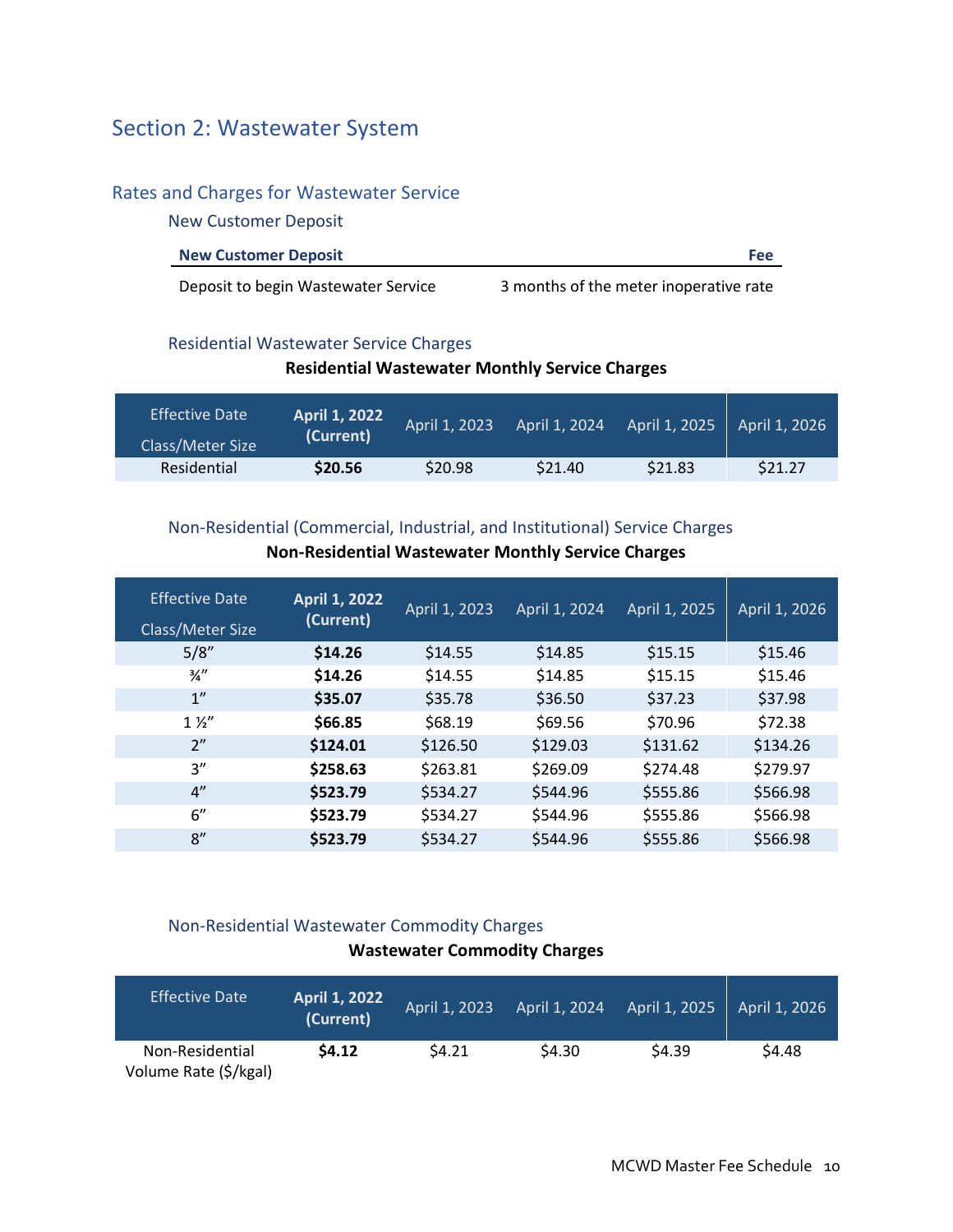# <span id="page-99-0"></span>Out of District (OOD)

#### <span id="page-99-1"></span>OOD Wastewater Services Deposit

| <b>New Customer Deposit</b> | Fee |
|-----------------------------|-----|
|                             |     |

Deposit to begin Wastewater Service **3** months of sewer service

#### <span id="page-99-2"></span>OOD Wastewater Monthly Base Charge

The monthly base charge for each OOD customer, including the United States Forest Service and those customers located in the Lakes Basin, are as follows:

### **Out of District (OOD) Monthly Wastewater Service Base Rate Charges**

| <b>Effective Date</b><br><b>Customer Class</b> | April 1, 2022<br>(Current)                    | April 1, 2023 | April 1, 2024 | April 1, 2025 | April 1, 2026 |
|------------------------------------------------|-----------------------------------------------|---------------|---------------|---------------|---------------|
| OOD Cabin                                      | \$20.56                                       | \$20.98       | \$21.40       | \$21.83       | \$22.27       |
| OOD Motel                                      | Equal to the In-District Non-Residential Rate |               |               |               |               |
| <b>OOD Commercial</b>                          | \$13.26                                       | \$13.53       | \$13.80       | \$14.08       | \$14.36       |
| OOD Campground (unit)                          | \$13.16                                       | \$13.43       | \$13.70       | \$13.97       | \$14.25       |
|                                                |                                               |               |               |               |               |

### <span id="page-99-3"></span>OOD Wastewater Monthly Maintenance and Replacement Charge

Out of District (OOD) customers shall pay a monthly Operation and Maintenance charge corresponding to the revenue provided from the allocation of property taxes from in-District customers. The Operations and Maintenance charges are as follows:

#### **OOD Wastewater Maintenance and Replacement Charge**

| \$23.61 | \$24.58 | \$25.08                                  |
|---------|---------|------------------------------------------|
| \$23.61 | \$24.58 | \$25.08                                  |
| \$15.23 | \$15.85 | \$16.18                                  |
| \$15.11 | \$15.73 | \$16.05                                  |
|         |         | \$24.09<br>\$24.09<br>\$15.54<br>\$15.42 |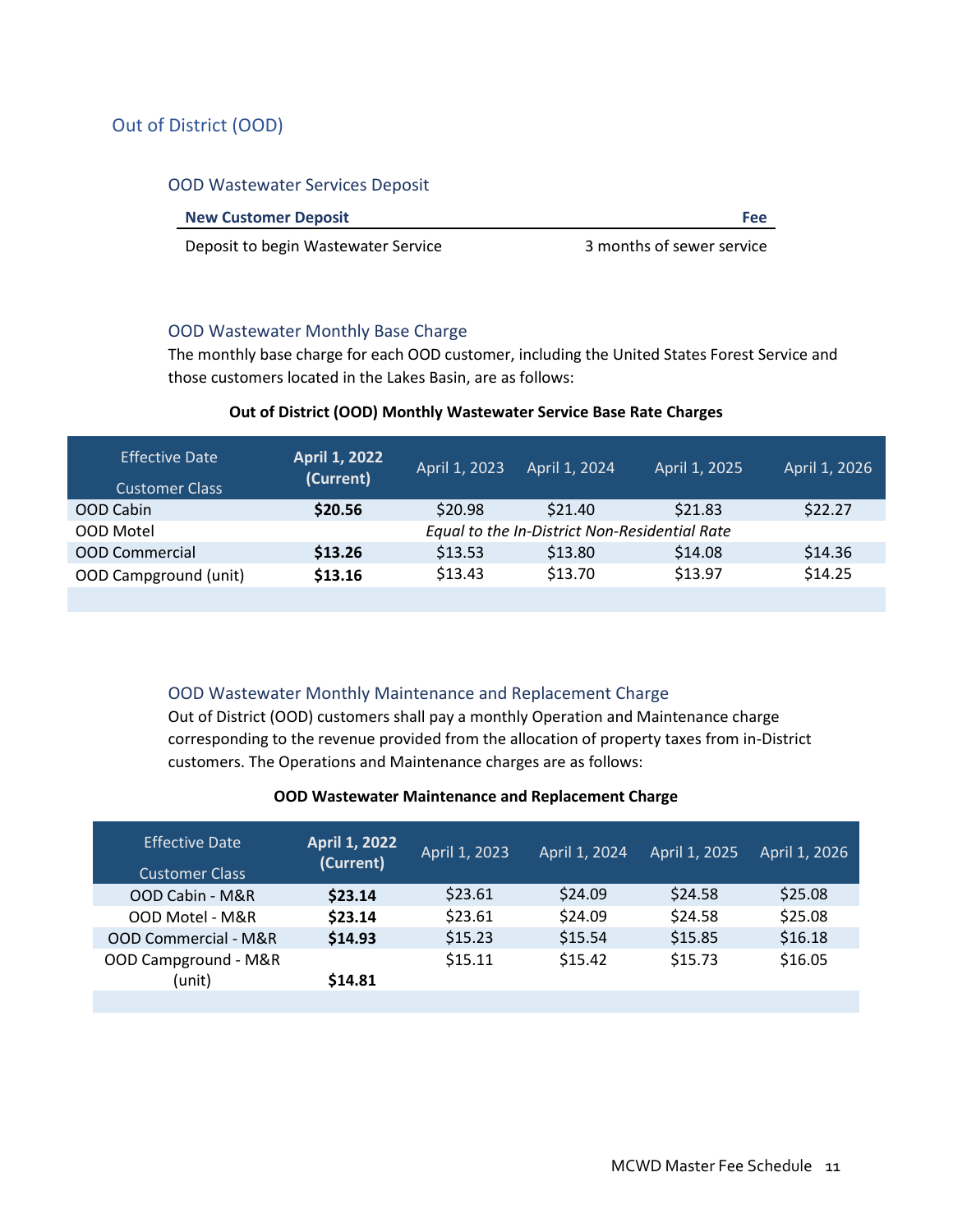### <span id="page-100-1"></span><span id="page-100-0"></span>Other Wastewater System-Related Charges

#### Wastewater Availability or Stand-by Charges

<span id="page-100-2"></span>

| <b>Availability Charge</b>             | <b>Annual Fee</b>                      |
|----------------------------------------|----------------------------------------|
| <b>Wastewater Availability Charge</b>  | \$10/acre or parcel (less than 1 acre) |
|                                        |                                        |
| <b>Service Calls</b>                   |                                        |
| <b>Service Calls</b>                   | Fee                                    |
| <b>Customer Requested Service Call</b> | \$55/Hour (Min. 1 Hour)                |
|                                        |                                        |
| <b>Service Restoration Charges</b>     |                                        |
| <b>Service Restoration</b>             | Fee                                    |
| <b>Reconnection Charges</b>            | \$75 (plus unpaid account balance)     |
|                                        |                                        |
| <b>Wastewater Dumping Charges</b>      |                                        |

# <span id="page-100-4"></span><span id="page-100-3"></span>**Type Fee**  RV Dump Station  $$10$  per use Commercial  $$1.70/100$  gallons Industrial **Algebra 1988 1998 1999 1999 1999 1999 1999 1999 1999 1999 1999 1999 1999 1999 1999 1999 1999 1999 1999 1999 1999 1999 1999 1999 1999 1999 1999 1999 1999**

 $C = V (a(SS - 200) + b(BOD - 250)) K$ 

C = Monthly quality discharge fee in dollars

V = Average daily volume of waste discharged in gallons determined by the District

SS = Suspended solids in the waste discharge expressed in milligrams/liter

BOD = Five-day biochemical oxygen demand of the waste expressed in milligrams/liter

a & b = Costs assessed for each pound of suspended solids and biochemical oxygen demand

K = Constant to convert the formula to monthly fee in dollars

 $K = (365 \times 8.34)/(12 \times 1,000,000)$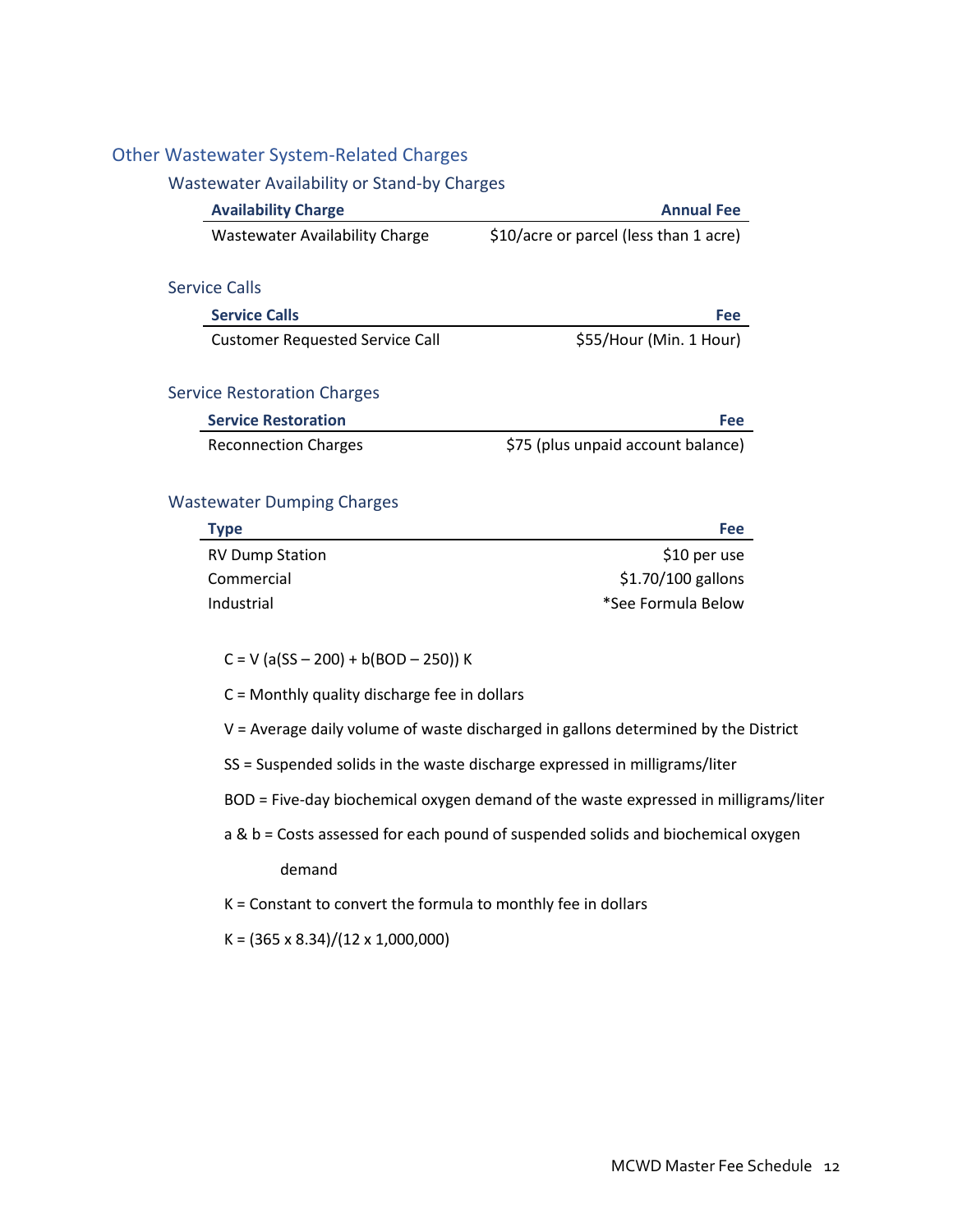# <span id="page-101-0"></span>FOG (Fats, Oils and Grease) Control Program

| <b>Type</b>                   | <b>Fee</b> |
|-------------------------------|------------|
| Discharge Permit Application* | \$100      |
| Annual Renewal                | \$50       |

\*Applies to change of ownership, a substantial change in operation,

remodeling, or an increase in flow or waste.

#### <span id="page-101-1"></span>FOG Fines and Penalties

| Type                                       | Fee                                |
|--------------------------------------------|------------------------------------|
| Two or More Violations                     | \$100 on next service bill         |
| Continued Violation (7+ Days After Notice) | \$50/day<br>\$600 (12-day) Maximum |

## <span id="page-101-2"></span>**Penalties**

<span id="page-101-3"></span>

| <b>Violations and Fees</b>                     |                                                 |
|------------------------------------------------|-------------------------------------------------|
| <b>Violation</b>                               | Fee                                             |
| Unpaid Stand-by Wastewater Availability Charge | Unpaid account balance<br>plus 6% of that total |
| Violation of MCWD Wastewater Code              | \$500                                           |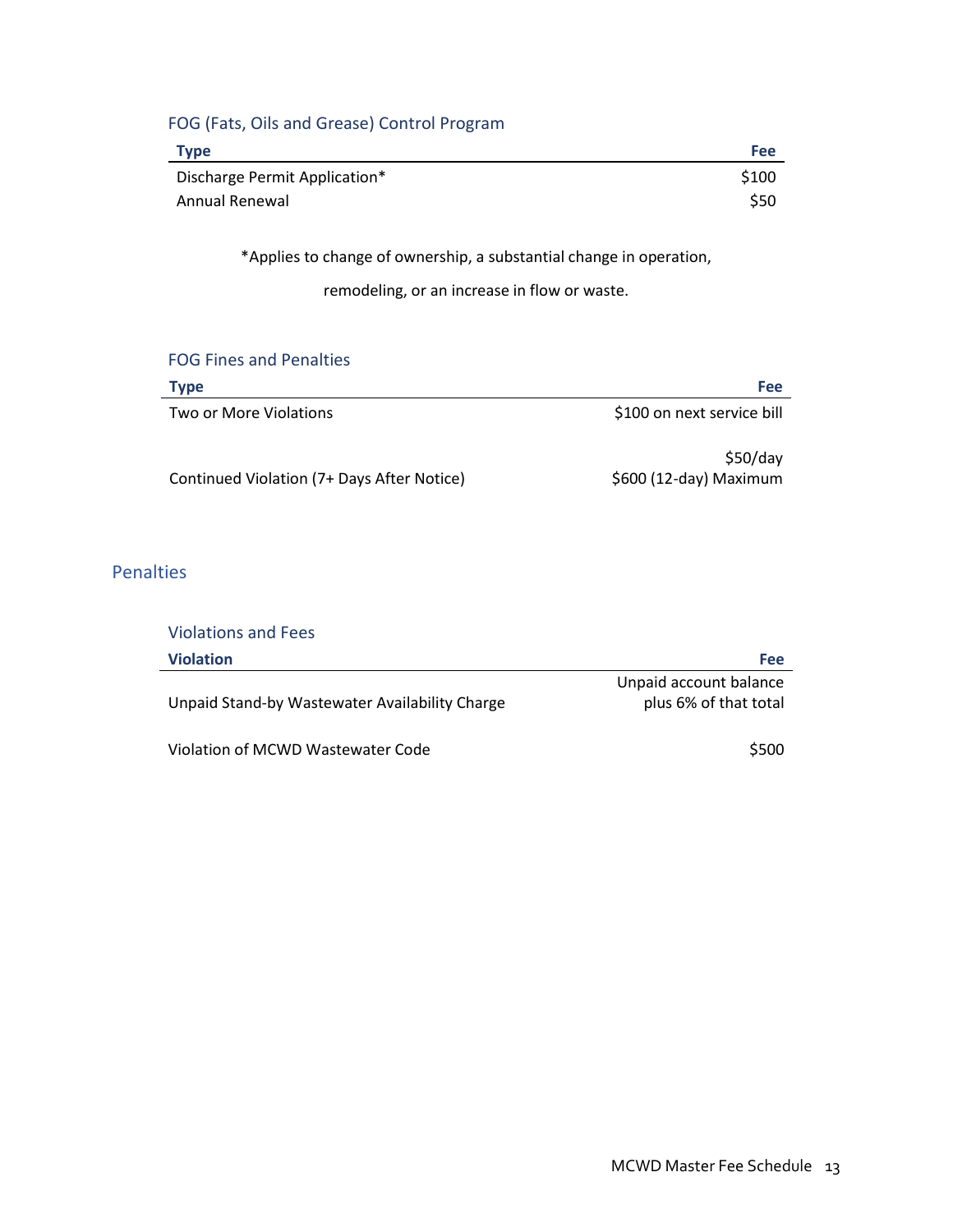# <span id="page-102-0"></span>Section 3: Permit and Plan Checking Fees – Engineering and Landscape

# <span id="page-102-2"></span><span id="page-102-1"></span>Construction Permit Fees

# Application Fee

| <b>Description</b>     | Fee  |
|------------------------|------|
| <b>Application Fee</b> | \$50 |

### <span id="page-102-3"></span>Pre-Plan Check Fees

| <b>Meter Size</b> | Water<br><b>Plan Check Fee</b> | Wastewater<br><b>Plan Check Fee</b> |
|-------------------|--------------------------------|-------------------------------------|
| $\frac{3}{4}$ "   | \$25                           | \$25                                |
| 1 <sup>''</sup>   | \$42                           | \$66                                |
| $1\frac{1}{2}$    | \$75                           | \$114                               |
| 2 <sup>n</sup>    | \$117                          | \$170                               |
| 3''               | \$196                          | \$302                               |
| 4"                | \$313                          | \$562                               |
| 6''               | \$633                          | \$945                               |

# <span id="page-102-4"></span>Plan Checking Fees

### **Water Checking Fees**

| <b>Water Mains</b>               | Fees                                                                                |
|----------------------------------|-------------------------------------------------------------------------------------|
| 1000' or Less                    | \$75.00                                                                             |
| More than 1000'                  | \$75.00 plus .05/ft over 1000                                                       |
| Hydro-pneumatic Systems          | \$50.00 each                                                                        |
| <b>Pressure Reducing Systems</b> | \$50                                                                                |
| <b>Other Water Facilities</b>    | \$1.50 for each \$100 or fractional part<br>thereof the total valuation of the work |
| Re-checking Fee                  | \$10.00 Minimum                                                                     |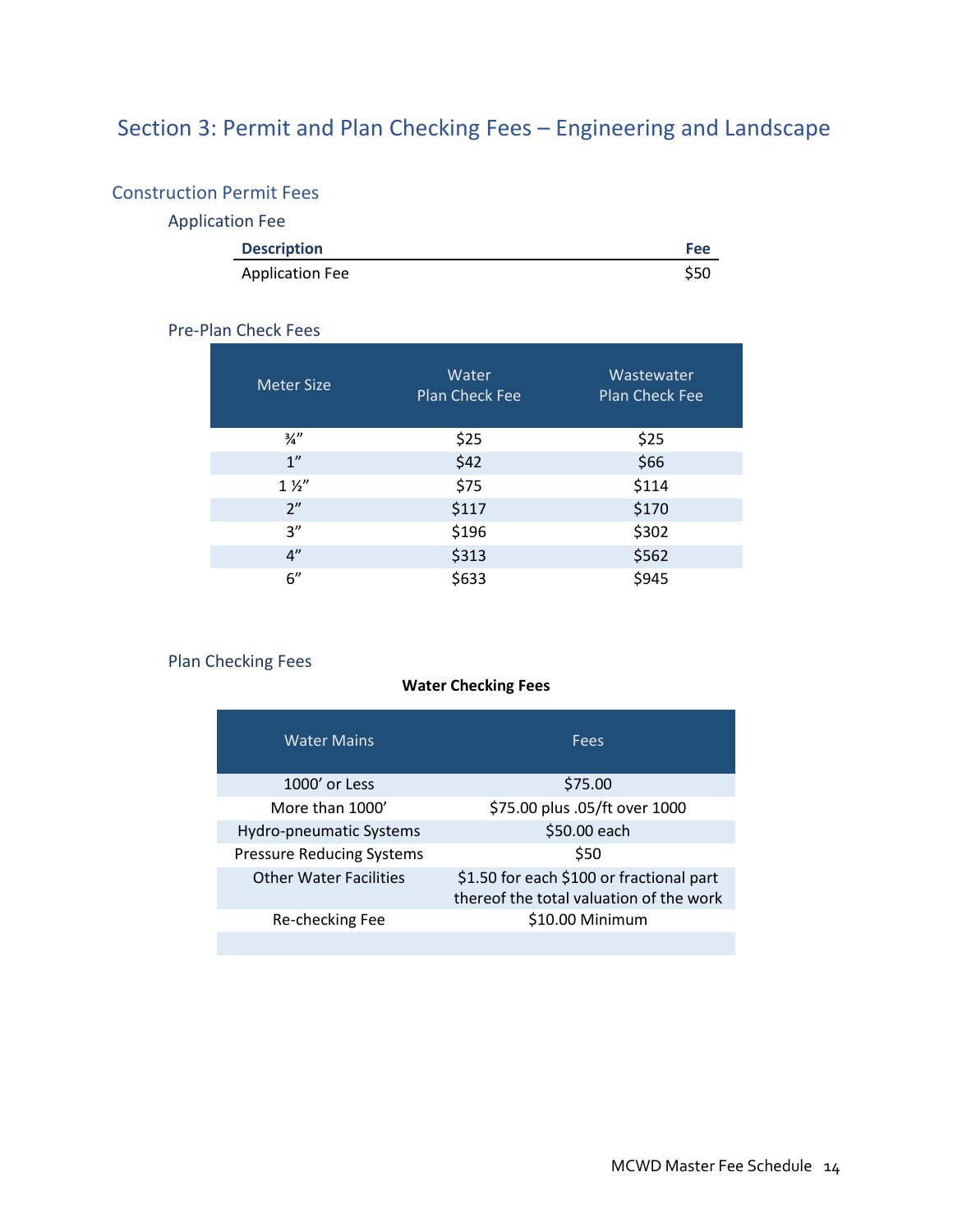#### **Wastewater Checking Fees**

| <b>Main Line Sewer</b>  | Fees                                                                               |
|-------------------------|------------------------------------------------------------------------------------|
| 1000' or Less           | \$75.00                                                                            |
| $1001' - 2000'$         | \$75.00 plus \$0.05/ft over 1000 ft.                                               |
| $2001' - 3000'$         | \$125.00 plus \$0.05/ft. over 2000 ft.                                             |
| $3001' - 4000'$         | \$175.00 plus \$0.04/ft. over 3000 ft.                                             |
| $4001' - 5000'$         | \$215.00 plus \$0.04/ft. over 4000 ft.                                             |
| $5001' - 6000'$         | \$255 plus \$0.03/ft. over 5000 ft.                                                |
| $6001' - 7000'$         | \$285 plus \$0.03/ft. over 6000 ft.                                                |
| $7001'$ – and up        | \$315.00 plus \$20.00/1000' or portion<br>thereof                                  |
| <b>Pumping Plants</b>   | \$75.00                                                                            |
| Interceptors            | \$20.00                                                                            |
| <b>Other Facilities</b> | \$1.50 for each \$100.00 or fraction<br>thereof of the total valuation of the work |

If any portion of the plans, after having been checked, are required to be redrawn or rechecked, as a result of additional footage of main line sewer, the applicant shall pay a rechecking fee based on \$0.05 per foot of additional main line sewer. However, there will be a minimum rechecking fee of \$10.00 No plan checking will be done until the required rechecking fee is paid.

#### <span id="page-103-0"></span>Construction Permit Fees

### **Water Construction Permit Fees**

| <b>Water Mains</b>                | <b>Fees</b>                            |
|-----------------------------------|----------------------------------------|
| 50' or Less                       | \$40.00                                |
| 50' to 350'                       | \$40.00 plus \$1.30/ft. over 50 ft.    |
| 350' to 1350'                     | \$130.00 plus \$0.20/ft. over 350 ft.  |
| Over 1350'                        | \$330.00 plus \$0.15/ft. over 1350 ft. |
| <b>Pressure Reading Stations</b>  | \$40.00                                |
| <b>Pumping Plant</b>              | \$50.00                                |
| Hydro-pneumatic system            | \$50.00 each                           |
| Water Connection at Property Line | \$25.00 each                           |
| Water Tap to Main                 | \$40.00 each Structure                 |
| Inspection                        | \$25.00 per building                   |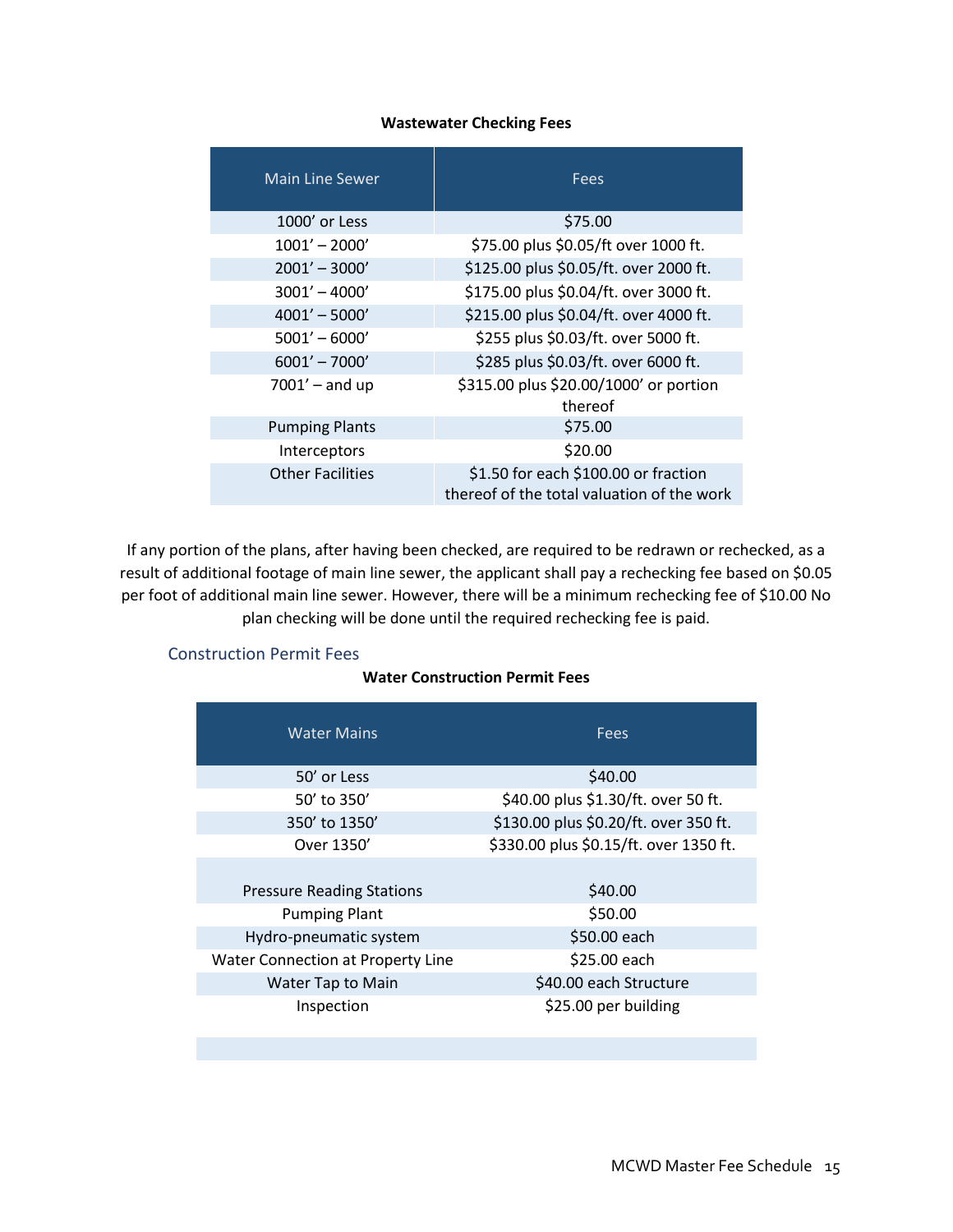For other items of construction, not identified above, which relate to the District's water system, the applicant shall pay, in addition to the fees specified above, a fee of \$1.50 for each \$100 or fractional part thereof, of the total valuation of the items subject to this subsection.

| <b>Main Line Sewer</b>            | <b>Fees</b>                            |  |
|-----------------------------------|----------------------------------------|--|
| 50' or Less                       | \$40.00                                |  |
| 50' to 350'                       | \$40.00 plus \$0.40/ft. over 50 ft.    |  |
| 350' to 1350'                     | \$160.00 plus \$0.30/ft. over 350 ft.  |  |
| Over 1350'                        | \$460.00 plus \$0.15/ft. over 1350 ft. |  |
| <b>Manhole Reconstruction</b>     | \$25.00                                |  |
| <b>Pumping Stations</b>           | \$25.00                                |  |
| <b>Pre-Treatment Facilities</b>   | \$25.00                                |  |
| Interceptors                      | \$25.00                                |  |
| House Laterals in Street          | \$40.00                                |  |
| House Connection at Property Line | \$25.00                                |  |
| Structure Inspection              | \$25.00 Per Building                   |  |

### **Wastewater Construction Permit Fees**

For other items of construction, not identified above, which relate to the District's water system, the applicant shall pay, in addition to the fees specified above, a fee of \$1.50 for each \$100.00 or fractional part thereof, of the total valuation of the items subject to this subsection.

### <span id="page-104-0"></span>Fees for Processing Water or Sewer Line Easements

| <b>Description</b>                                  | Fee |
|-----------------------------------------------------|-----|
| <b>First Parcel Description</b>                     | S40 |
| <b>Each Additional Parcel Description</b>           | S30 |
| Re-write of Description for Realignment or Revision | S30 |
|                                                     |     |

#### <span id="page-104-1"></span>Inspection Fees

| <b>Description</b> | Fee                 |
|--------------------|---------------------|
| Inspection         | \$25 per Inspection |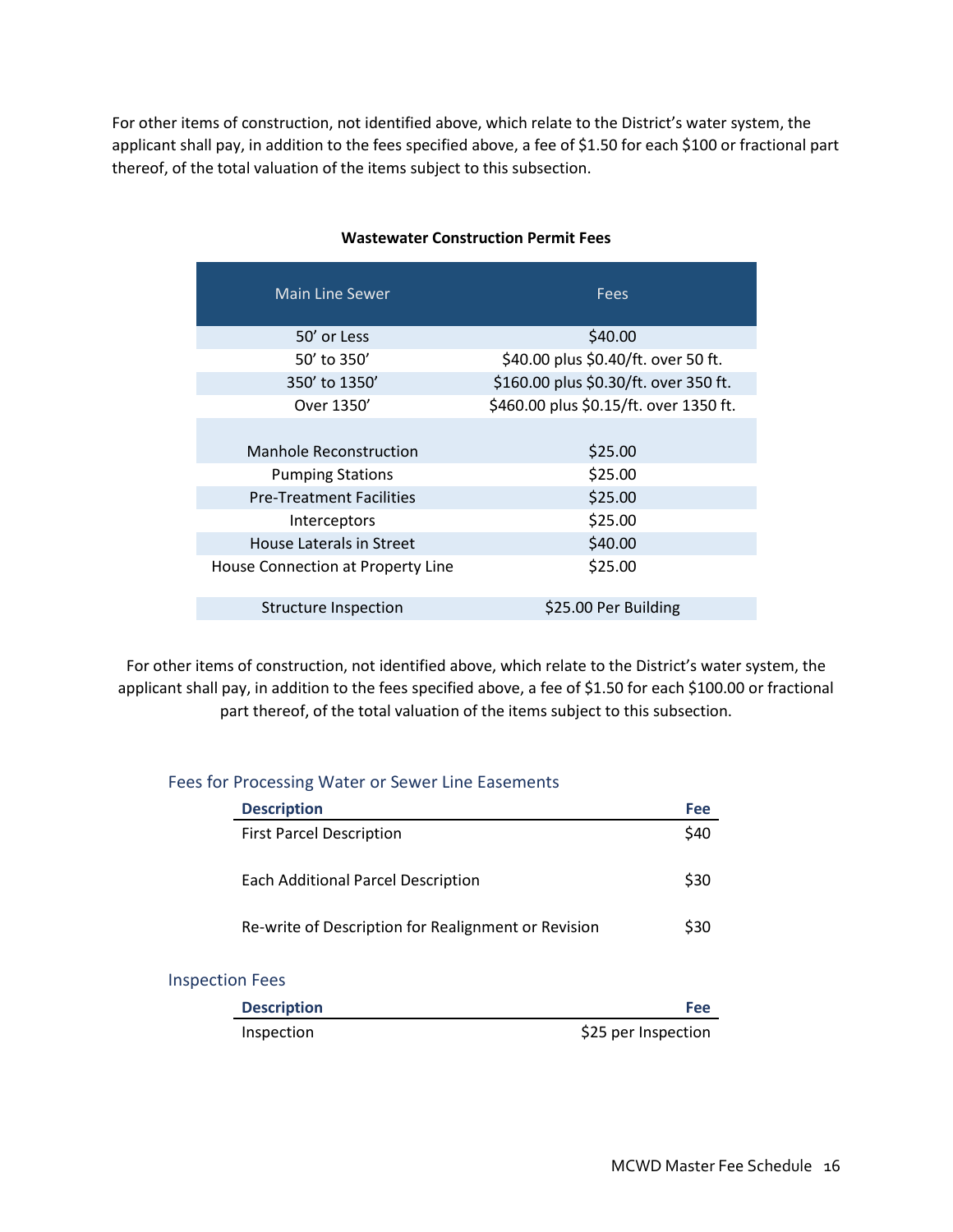# <span id="page-105-1"></span><span id="page-105-0"></span>Connection Permit Fees

Application Fees

| <b>Description</b>     | Fee  |
|------------------------|------|
| <b>Application Fee</b> | \$50 |

### <span id="page-105-2"></span>Water and Wastewater Connection Fees

| <b>Meter Size</b> | <b>Water Connection</b><br>Charge | Wastewater<br><b>Connection Charge</b> |
|-------------------|-----------------------------------|----------------------------------------|
| $\frac{3}{4}$     | \$7,924                           | \$3,427                                |
| 1 <sup>''</sup>   | \$13,206                          | \$9,010                                |
| $1\frac{1}{2}$    | \$26,412                          | \$17,553                               |
| 2"                | \$42,260                          | \$32,899                               |
| 3''               | \$92,444                          | \$69,068                               |
| 4"                | \$166,400                         | \$140,293                              |
| 6"                | \$369,779                         | \$245,401                              |
| 8"                | \$633,906                         |                                        |

# Fees for District Installation of House Laterals

<span id="page-105-3"></span>

| House Lateral Installation - Case I - Case II |          |        |           |                   |
|-----------------------------------------------|----------|--------|-----------|-------------------|
|                                               | Quantity | Unit   | Unit Cost | <b>Item Total</b> |
| Excavation                                    | 22       | C.Y.   | \$5.00    | \$110.00          |
| Pipe Material & Installation                  | 30       | L.F.   | \$7.00    | \$210.00          |
| <b>Bedding</b>                                | 4        | C.Y.   | \$9.50    | \$38.00           |
| <b>Backfill</b>                               | 18       | C.Y.   | \$6.50    | \$117.00          |
| A.C. Pavement Repair                          | 60       | Sg.Ft. | \$1.50    | \$90.00           |
| <b>TOTAL Cost</b>                             |          |        |           | \$565.00          |
| <b>TOTAL Amount - Deposit</b>                 |          |        |           | \$565.00          |
|                                               |          |        |           |                   |

# <span id="page-105-4"></span>Inspection Fees

| <b>Description</b> | Fee                 |
|--------------------|---------------------|
| Inspection         | \$25 per Inspection |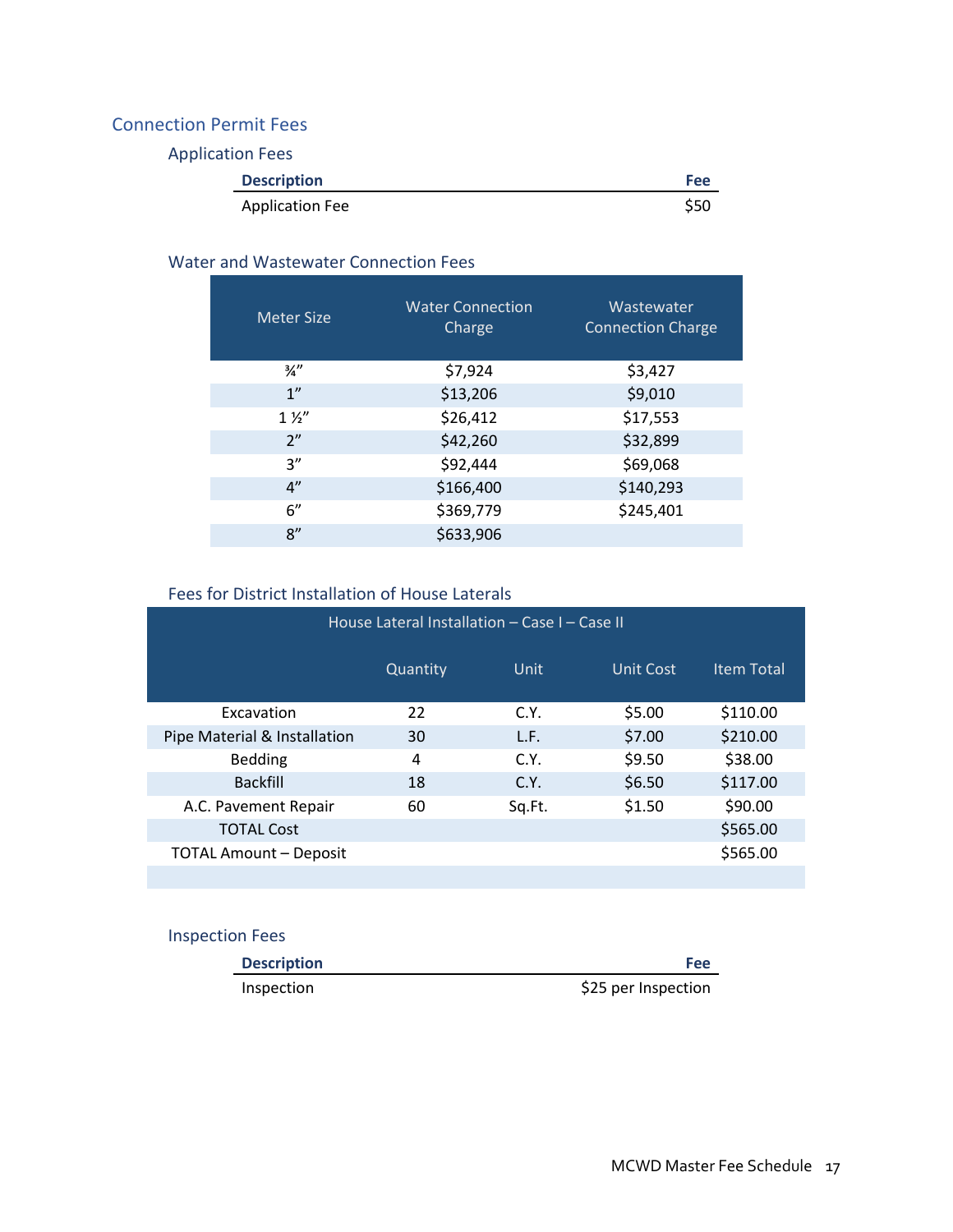# <span id="page-106-0"></span>Landscape Fees and Charges

| <b>Description</b>                      | Fee  |
|-----------------------------------------|------|
| <b>New and Existing Customers</b>       |      |
| <b>Application Fee</b>                  | \$25 |
| Inspection Fee                          | \$50 |
| Meter, Plumbing and Backflow Prevention |      |
| Device Landscape Plan Check Fee         | \$30 |
|                                         |      |
| <b>Existing Landscape</b>               |      |
| Plan Check and Inspection Fee           |      |

# <span id="page-106-1"></span>Other Engineering Fees

# <span id="page-106-2"></span>Fees for Preparing and Checking for Special Studies

| <b>Description</b>                       | Fee           |
|------------------------------------------|---------------|
| <b>Estimated Cost of Preparing Study</b> | Minimum \$100 |
| Study Prepared by Others                 | Minimum \$50  |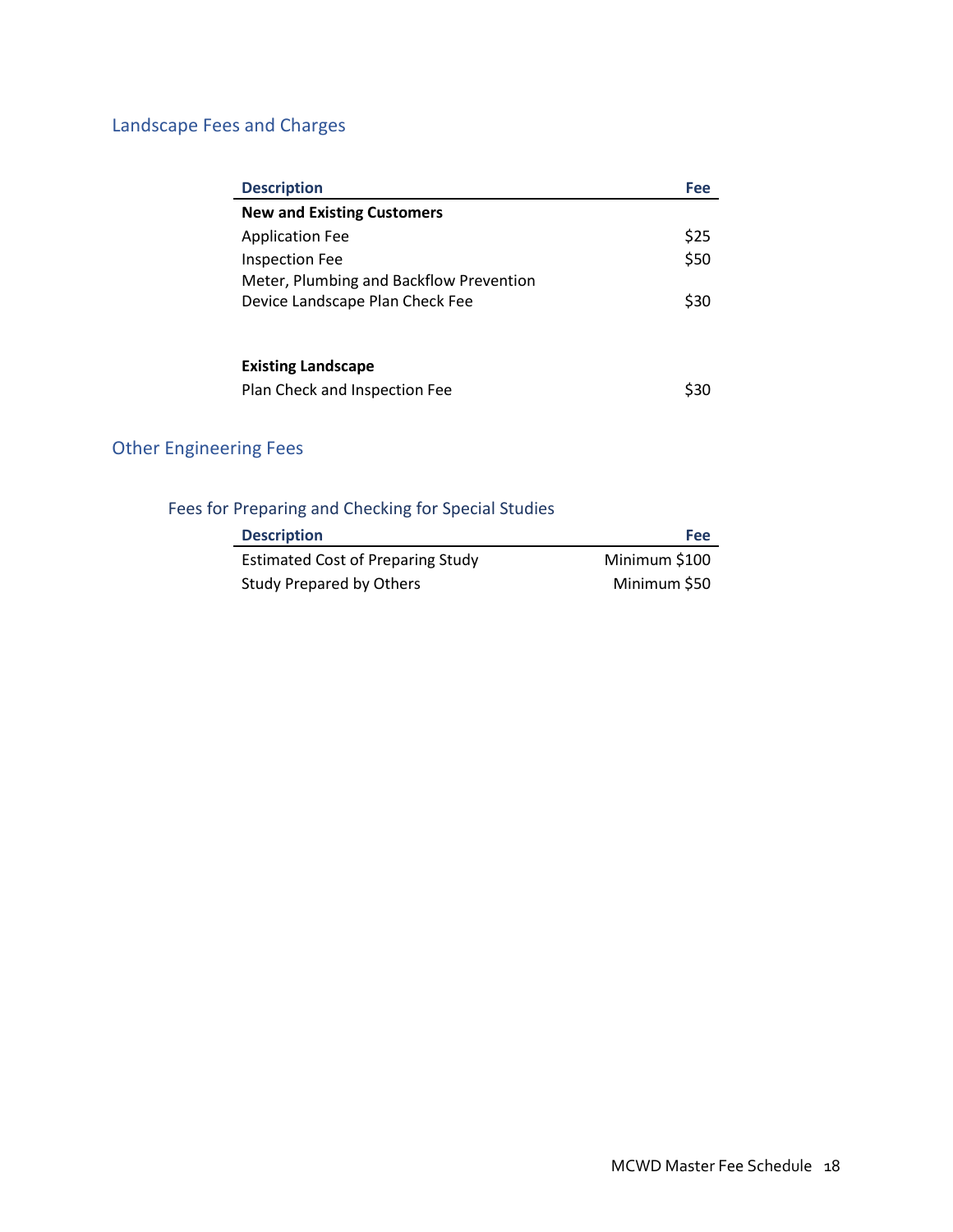# <span id="page-107-0"></span>Section 4: Laboratory Service Fees

# <span id="page-107-1"></span>Laboratory Testing Fees

| Test                                             | Fee      |
|--------------------------------------------------|----------|
| Alkalinity                                       | \$45.00  |
| <b>Biochemical Oxygen Demand Prep</b>            | \$129.00 |
| Biochemical Oxygen Demand Sample                 | \$30.00  |
| Carbonaceous BOD sample                          | \$30.00  |
| Chemical Oxygen Demand                           | \$41.00  |
| Color                                            | \$15.00  |
| Dissolved Oxygen                                 | \$15.00  |
| Odor                                             | \$30.00  |
| pH & Temperature                                 | \$15.00  |
| Settleable Solids                                | \$15.00  |
| Total + E. coli + Fecal Multiple Tube MPN        | \$137.00 |
| Total Coliform + E. coli Colilert MPN 51 wells   | \$24.00  |
| Total Coliform + E. coli Colilert MPN 97 wells   | \$25.00  |
| Total Coliform + E. coli Colilert Present/Absent | \$22.00  |
| <b>Total Coliform Multiple Tube MPN</b>          | \$124.00 |
| <b>Total Dissolved Solids</b>                    | \$15.00  |
| <b>Total Solids</b>                              | \$15.00  |
| <b>Total Suspended Solids</b>                    | \$15.00  |
| Turbidity                                        | \$15.00  |

# <span id="page-107-2"></span>Other Lab Service Fees

| <b>Miscellaneous Lab Services</b> | <b>Fee</b> |
|-----------------------------------|------------|
| <b>Prior Results Search Fee</b>   | \$15.00    |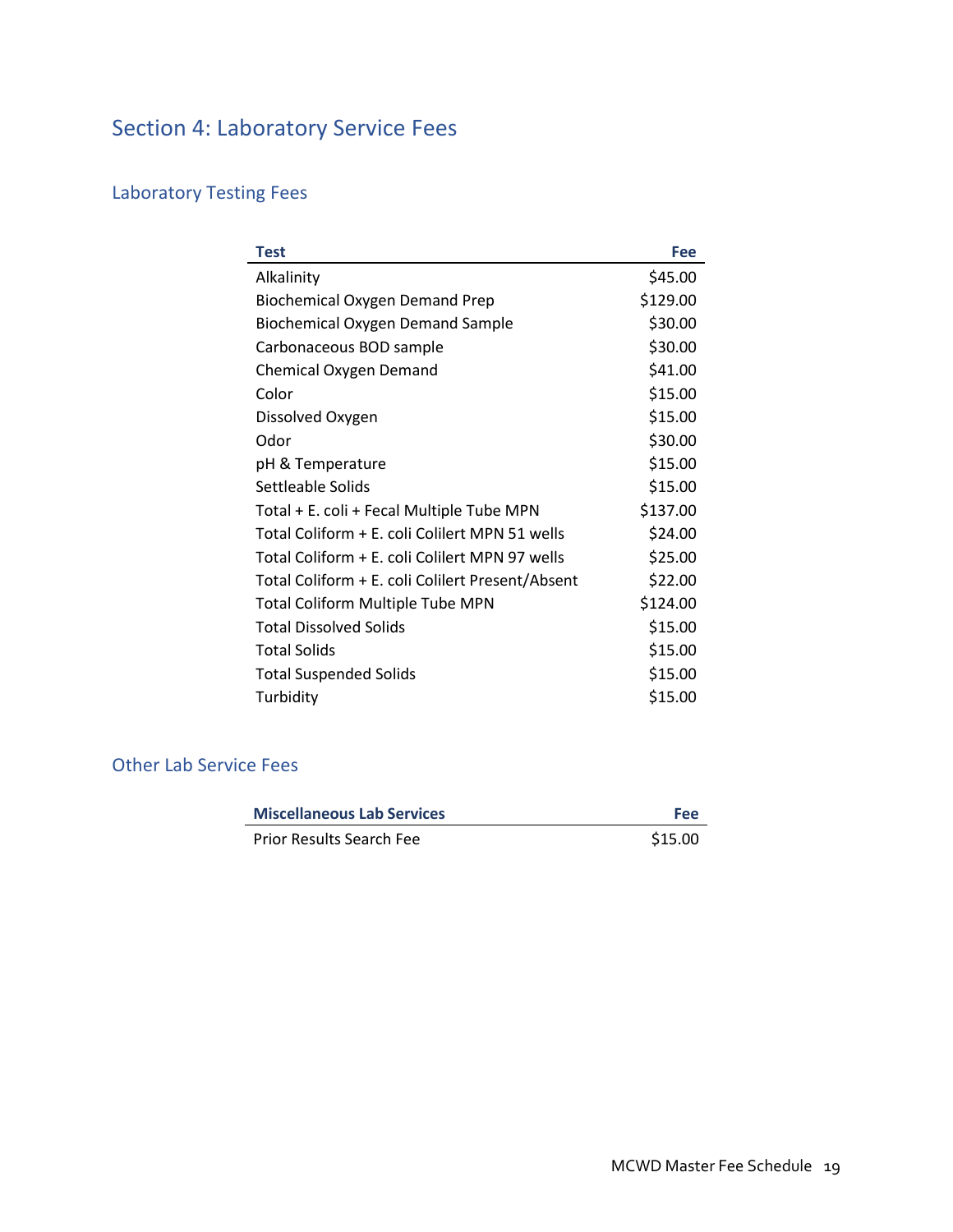# Section 5: Miscellaneous Fees

# Meter Costs

| <b>Meter Size</b> | Cost           |
|-------------------|----------------|
| 3/4"              | \$1,286        |
| 1"                | \$1,762        |
| 11/2"             | \$5,017        |
| ን"                | \$6,363        |
| ٦"                | quote required |
| 4"                | quote required |
| 6"                | quote required |

# Labor and Equipment Fees

| <b>Equipment</b>                 | Rate                              |
|----------------------------------|-----------------------------------|
| <b>Heavy Equipment</b>           | \$100/hour                        |
| Vactor                           | \$150/hour                        |
| Dump Truck                       | \$75/hour                         |
| TV Inspection Van                | \$100/hour                        |
| <b>Utility Truck</b>             | \$40/hour                         |
| Water Line Tap Tool              | \$100/hour                        |
| See Snake                        | \$100/hour                        |
| <b>Flat-bed Truck</b>            | \$40/hour                         |
| Compressor                       | \$12/hour                         |
| <b>Traffic Control Equipment</b> | \$12/hour                         |
| <b>Contracted Services</b>       | $Cost + 10\%$                     |
| Labor Rate                       | <b>Fully Burdened Hourly Rate</b> |
|                                  | <b>Equipment and Labor Cost</b>   |
| Out-of-District Response Fee     | plus 25%                          |

### Material Costs

| <b>Material</b>          | <b>Unit cost</b> |
|--------------------------|------------------|
| Cold Mix                 | \$131/ton        |
| Hot Mix                  | \$23/sq. ft.     |
| <b>Concrete Bags</b>     | \$9/bag          |
| 6 Sack Slurry            | \$153.30/yard    |
| 1.5 Sack Slurry          | \$98/yard        |
| Fill Sand                | \$21/ton         |
| Gravel                   | \$38/ton         |
| <b>Plumbing Fittings</b> | $Cost + 20%$     |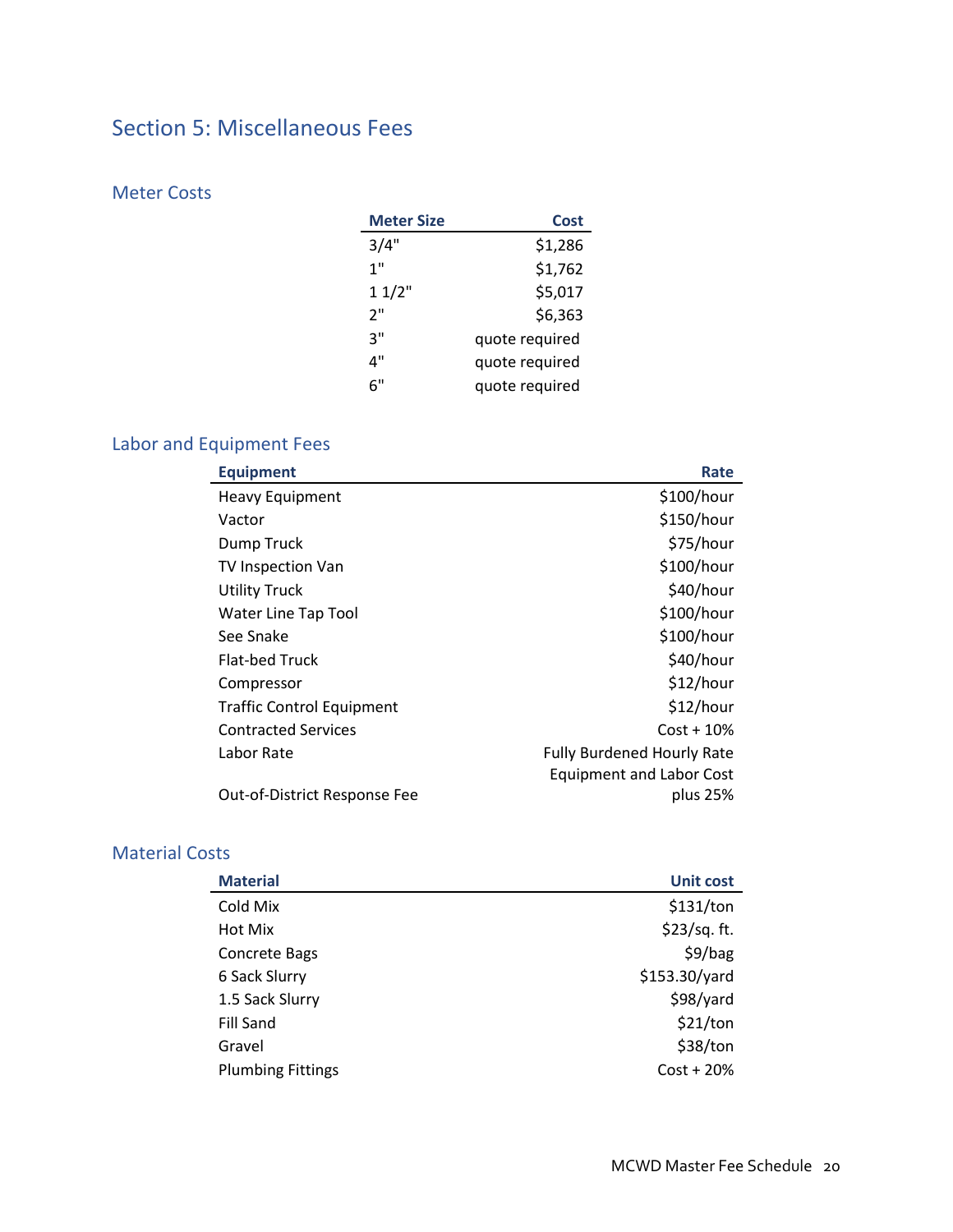| <b>Material</b>        | <b>Unit cost</b> |
|------------------------|------------------|
| Pit Run                | \$50             |
| 2 Foot Hyd Ext Kit     | \$567            |
| <b>Concentric Cone</b> | \$209            |
| Manhole Base           | \$821            |
| Road Plates            | \$25             |
| 3⁄4 Crushed Rock       | \$15             |
| Kent Seal              | \$18             |
|                        |                  |

#### GIS Fees

| <b>Description</b>                   | Fee           |
|--------------------------------------|---------------|
| Contour Data (Any Interval)          | \$12/MB       |
| Plotter Photo Paper Hard Copy Charge | \$25/sq. ft.  |
| Black & White Map Copy (8 x 11)      | \$0.15/page   |
| Color Map Copy (8 x 11)              | $$0.30$ /page |
| Black & White Map Copy (11 x 17)     | $$0.30$ /page |
| Color Map Copy (11 x 17)             | $$0.40$ /page |

#### Administrative Fees

#### Additional Customer Fees

| <b>Description</b>        | <b>Fee</b>                                   |
|---------------------------|----------------------------------------------|
| Delinguent Accounts       | Additional 10% of the current monthly charge |
| <b>Returned Check Fee</b> | \$20                                         |
| Refund Processing Fee     | \$25                                         |
| Release of Lien           | \$20                                         |

# Reproduction Fees

| <b>Description</b>                  | Fee           |
|-------------------------------------|---------------|
| Reproduction Fees - Black and White | \$0.15/page   |
| <b>Reproduction Fees - Color</b>    | $$0.30$ /page |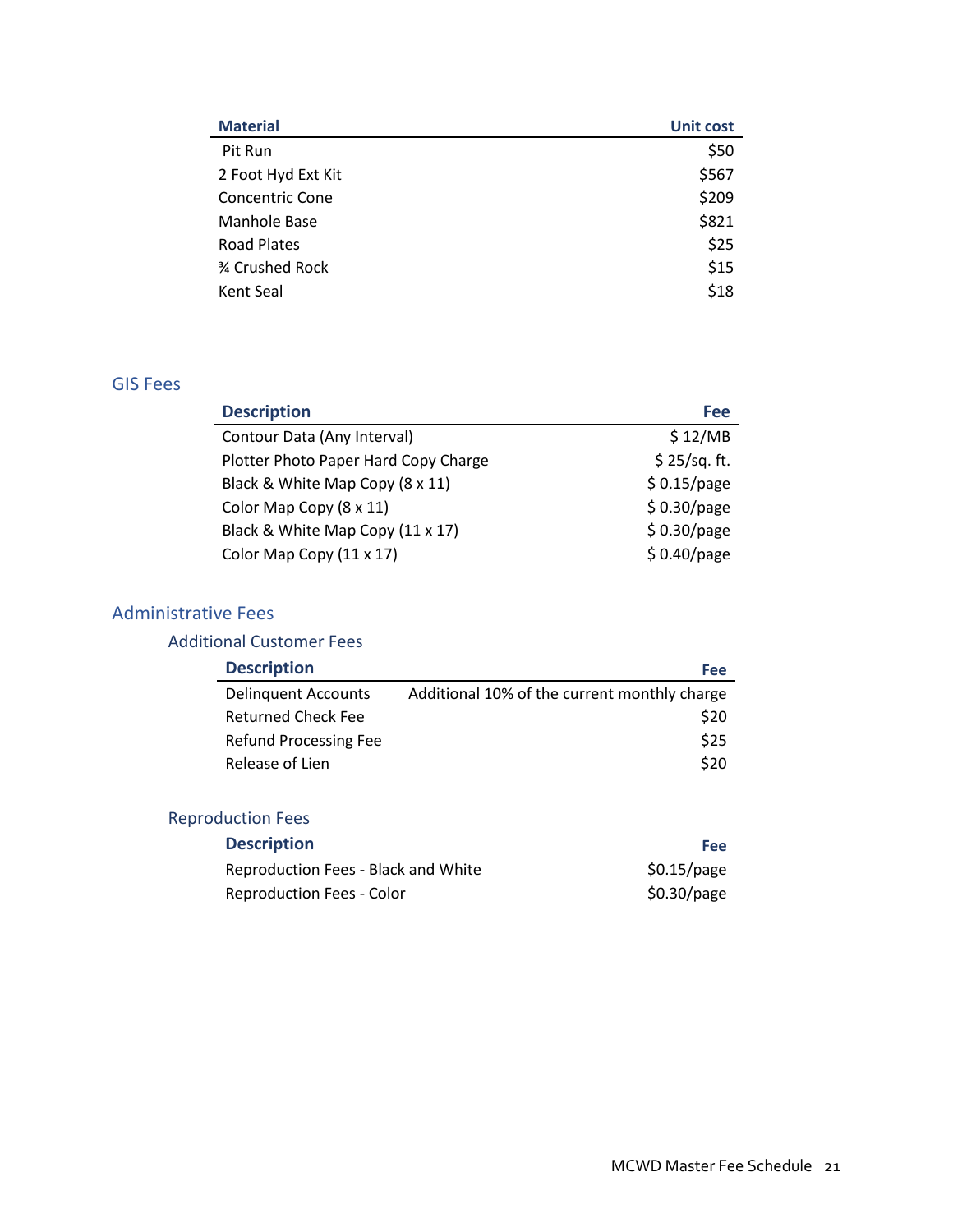## **A RESOLUTION OF THE BOARD OF DIRECTORS OF THE MAMMOTH COMMUNITY WATER DISTRICT ADOPTING THE MAMMOTH COMMUNITY WATER DISTRICT FISCAL YEAR 2022-2023 MASTER FEE SCHEDULE**

**WHEREAS**, the Master Fee Schedule for the Mammoth Community Water District has been prepared by staff and is attached to and made a part of this resolution as Exhibit A;

 **WHEREAS**, the rates, fees and charges set forth in the District's Master Fee Schedule have been calculated and established in accordance with applicable laws and represent the actual costs of providing the services for which each rate, fee, or charge is imposed, and, as necessary, have been approved by the District Board of Directors; and

**WHEREAS**, the Board intends that the Master Fee Schedule, as approved in this resolution and approved as emended in subsequent years, shall be the sole official document of the District stating the actual amount of all rates, fees, and charges for water, wastewater, and miscellaneous services provided by the District and also intends to include the Master Fee Schedule as an attachment to the Mammoth Community Water District Code for reference only.

 **NOW, THEREFORE, BE IT RESOLVED** by the Board of Directors of the Mammoth Community Water District as follows:

1. The Board hereby approves and adopts the MCWD Master Fee Schedule for the Fiscal Year 2022-2023 as presented in Exhibit A.

2. The General Manager or his designee is directed to implement the Master Fee Schedule effective April 1, 2022 and to append a copy to the amended District Code as also approved at this meeting.

 **PASSED AND ADOPTED** by the Board of Directors of the Mammoth Community Water District at a regular Board meeting held on March 17, 2022 by the following vote:

AYES: NOES: ABSENT: ABSTAIN: